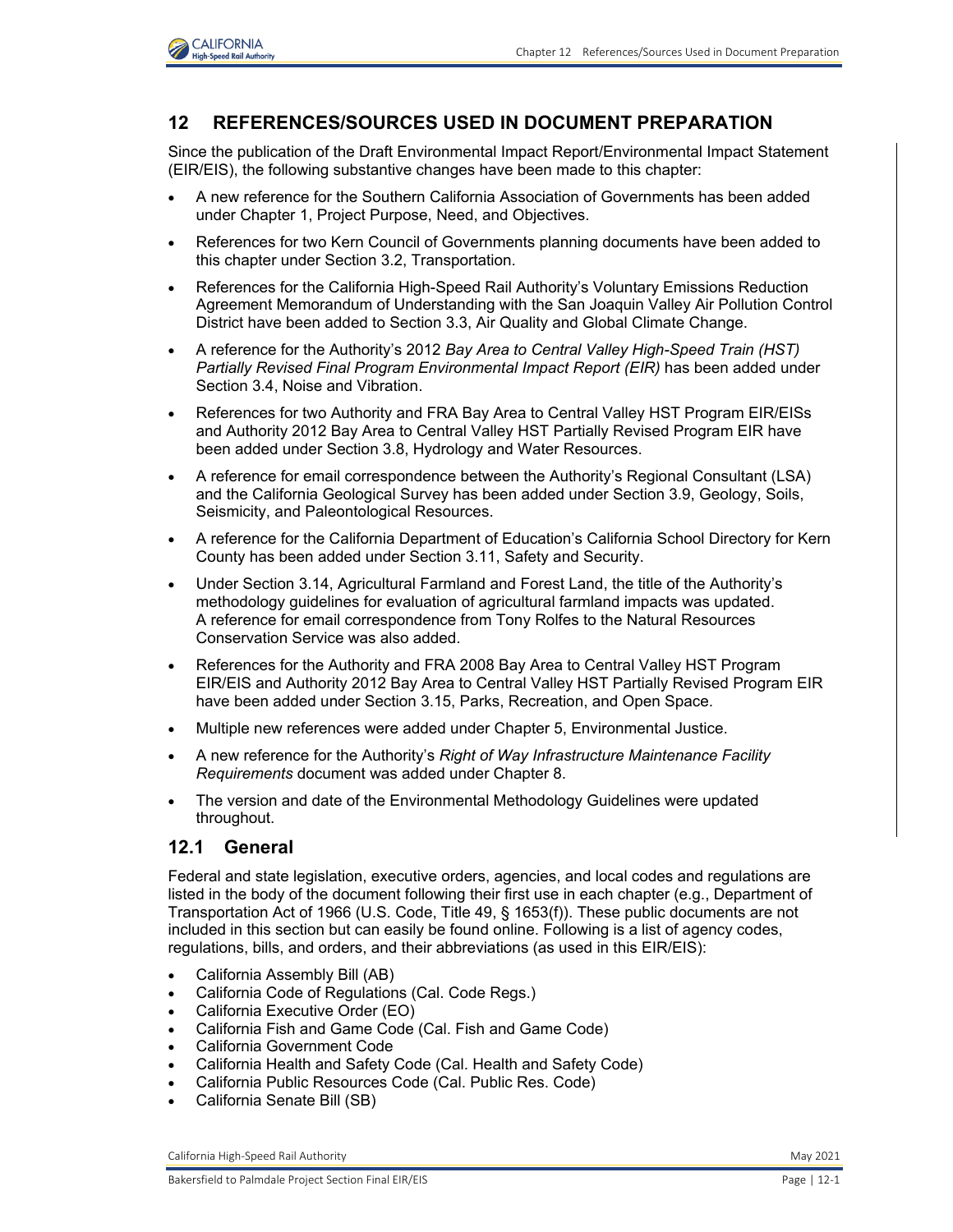- California Water Code (Cal. Water Code)
- Code of Federal Regulations (C.F.R.)
- Federal Register (Fed. Reg.)
- U.S. Presidential Executive Order (USEO)
- United States Code (U.S.C.)

# **12.2 References/Sources by Chapter**

The references identified by citations in the Final EIR/EIS are listed below.

## **Executive Summary**

California Department of Finance. 2014. Population Projections by Race/Ethnicity for California and Its Counties 2010–2060. Sacramento, CA. December 2014.

- California Department of Transportation. 2013. *Draft California State Rail Plan 2013.* Sacramento, CA. February 2013.
- California High-Speed Rail Authority (Authority). 2018. *Fresno to Bakersfield Section Final Supplemental Environmental Impact Report.* Sacramento, CA. October 2018.
- ———. 2019a. *Design Options Screening Report for the César E. Chávez/Nuestra Señora Reina de la Paz National Historic Landmark*.
- ———. 2019b. *Addendum to the Design Options Screening Report for the César E. Chávez/Nuestra Señora Reina de la Paz National Historic Landmark*.
- ———. 2019c. *Fresno to Bakersfield Section Final Supplemental Environmental Impact Statement*. Sacramento, CA. October 2019.
- ———. 2021. *Bakersfield to Palmdale Project Section: Section 106 Addendum Finding of Effect Report.* January 2021.
- California High-Speed Rail Authority and Federal Railroad Administration (Authority and FRA). 2005. *Final Program Environmental Impact Report/Environmental Impact Statement (EIR/EIS) for the Proposed California High-Speed Train System.* Vol. 1, Report. Sacramento, CA, and Washington, D.C. August 2005. [www.hsr.ca.gov/Programs/](http://www.hsr.ca.gov/Programs/Environmental_planning/EIR_EIS/Vol1.html) Environmental Planning/EIR\_EIS/Vol1.html (accessed January 16, 2017).
- ———. 2008. *Bay Area to Central Valley HST Program Environmental Impact Report/ Environmental Impact Study*. May 2008.
- ———. 2012. *Bay Area to Central Valley High-Speed Train Partially Revised Final Program Environmental Impact Report (EIR).* Sacramento, CA. April 2012.
- ———. 2017. *Fresno to Bakersfield Section Draft Supplemental Environmental Impact Report/Environmental Impact Statement (EIR/EIS).* Sacramento, CA and Washington, D.C. November 2017.
- ———. 2018. *Avoidance and Minimization Options Screening Memorandum for the César E. Chávez/Nuestra Señora Reina de la Paz National Historic Landmark*.
- Cambridge Systematics, Inc. 2007. *Economic Growth Effects Analysis for the Bay Area to Central Valley Program-Level Environmental Impact Report and Tier 1 Environmental Impact Statement.* Prepared for the California High-Speed Rail Authority with Economic Development Research Group. Oakland, CA. July 2007.
- City of Bakersfield and County of Kern. 2016. *Metropolitan Bakersfield General Plan*. Bakersfield, CA. Bakersfield, CA. Originally adopted 2002. Amended January 20, 2016 (Safety Element and revision to Land Use Element).
- City of Lancaster. 2009. *City of Lancaster General Plan 2030.* Development Services Department. Lancaster, CA. July 14, 2009.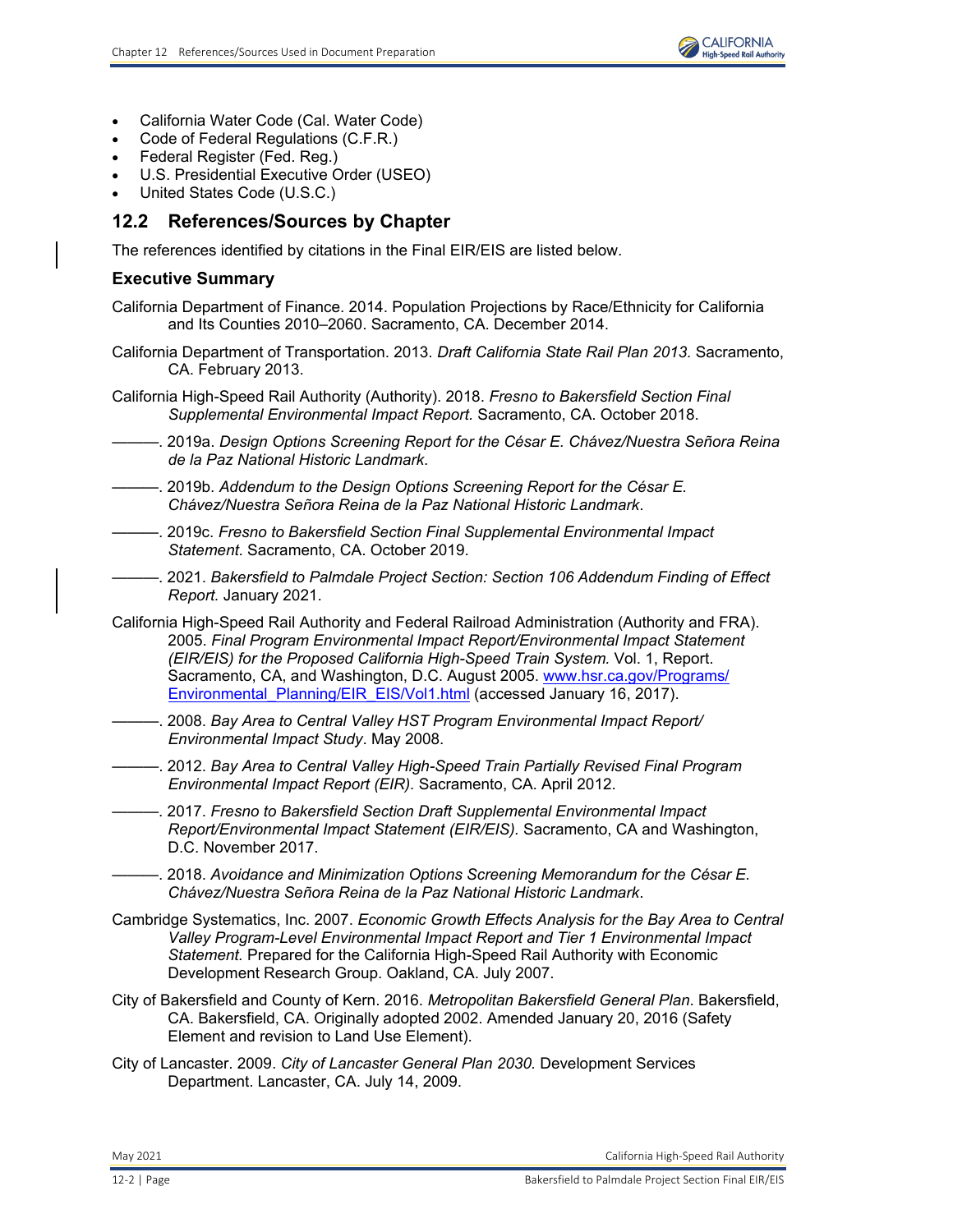

- City of Palmdale. 1993. *Palmdale General Plan.* Development Services Department. Palmdale, CA. January 25, 1993 (updated 2012). [https://www.cityofpalmdale.org/Portals/0/](https://www.cityofpalmdale.org/Portals/0/ Documents/Business/Planning/General%20Plan/general_plan.pdf) [Documents/Business/Planning/General%20Plan/general\\_plan.pdf \(](https://www.cityofpalmdale.org/Portals/0/ Documents/Business/Planning/General%20Plan/general_plan.pdf)accessed January 18, 2017).
- City of Tehachapi. 2012. *City of Tehachapi General Plan.* Development Services Department. Tehachapi, CA. January 2012.
- County of Kern. 2007. *Metropolitan Bakersfield General Plan (Unincorporated Planning Area).* Bakersfield, CA. December 11, 2007.
- County of Los Angeles. 2015. *Los Angeles County General Plan 2035.* Los Angeles County Department of Regional Planning. Los Angeles, CA. October 6, 2015.
- Kern Council of Governments (Kern COG). 2014. *Regional Transportation Plan/Sustainable Communities Strategy.* Bakersfield, CA. June 19, 2014.
- Simon, Rick, California High-Speed Rail Authority. 2021. Email correspondence with TY Lin and Rincon Consultants, regarding updated project costs. January 25, 2021.
- Southern California Association of Governments (SCAG). 2016. *The 2016–2040 Regional Transportation Plan/Sustainable Communities Strategy.* Diamond Bar, CA. April 2016.
- U.S. Department of Transportation. 2014. *Record of Decision California High-Speed Train Fresno to Bakersfield Section.* Washington, D.C. June 27, 2014.

#### **Chapter 1: Project Purpose, Need, and Objectives**

- Amtrak. 2016. "Amtrak San Joaquins Add A Daily Round Trip." [https://media.amtrak.com/](https://media.amtrak.com/ 2016/06/amtrak-san-joaquins-add-a-daily-round-trip/) [2016/06/amtrak-san-joaquins-add-a-daily-round-trip/](https://media.amtrak.com/ 2016/06/amtrak-san-joaquins-add-a-daily-round-trip/) (accessed March 18, 2019).
- Bankert, Adrienne. 2015. "10-mile Stretch of Cars Stuck on SR-58 in Tehachapi." ABC7 Los Angeles, CA. October 16, 2015[. https://abc7.com/weather/10-mile-stretch-of-cars-stuck](https://abc7.com/weather/10-mile-stretch-of-cars-stuckon-sr-58-in-tehachapi/1036201/)[on-sr-58-in-tehachapi/1036201/](https://abc7.com/weather/10-mile-stretch-of-cars-stuckon-sr-58-in-tehachapi/1036201/) (accessed May 17, 2016).
- Bertaut, Carol, and Laurie Pounder. 2009. "The Financial Crisis and U.S. Cross-Border Financial Flows." *Federal Reserve Bulletin.* November 2009. A147–A167[. www.federalreserve.gov/](http://www.federalreserve.gov/ pubs/bulletin/2009/pdf/bulletin_article_november_2009a1.pdf) [pubs/bulletin/2009/pdf/bulletin\\_article\\_november\\_2009a1.pdf](http://www.federalreserve.gov/ pubs/bulletin/2009/pdf/bulletin_article_november_2009a1.pdf) (accessed August 4, 2014).
- Bureau of Transportation Statistics (BTS). No date. *Insurance Institute for Highway Safety, Highway Loss Data Institute: State by State Fatal Crash Totals 2014.*
- California Air Resources Board (CARB). 2008. *Climate Change Scoping Plan: A Framework for Change. Pursuant to AB 32, the California Global Warming Solutions Act of 2006.*  December 2008[. https://www.arb.ca.gov/cc/scopingplan/document/adopted\\_scoping\\_](https://www.arb.ca.gov/cc/scopingplan/document/adopted_scoping_ plan.pdf.) [plan.pdf.](https://www.arb.ca.gov/cc/scopingplan/document/adopted_scoping_ plan.pdf.)
- ———. 2014. *First Update to the Climate Change Scoping Plan: Building on the Framework Pursuant to AB 32, the California Global Warming Solutions Act of 2006.* May 2014. [https://www.arb.ca.gov/cc/scopingplan/scoping\\_plan\\_2017.pdf.](https://www.arb.ca.gov/cc/scopingplan/scoping_plan_2017.pdf.)
- ———. 2017a. *2017 Climate Change Scoping Plan Update.* Adopted December 14, 2017. [https://www.arb.ca.gov/cc/scopingplan/scoping\\_plan\\_2017.pdf.](https://www.arb.ca.gov/cc/scopingplan/scoping_plan_2017.pdf.)
- ———. 2017b. *2017 Climate Change Scoping Plan Update.* Resolution 17-46. Adopted December 14, 2017.<https://www.arb.ca.gov/board/res/2017/res17-46.pdf.>
- ———. 2018. *California Greenhouse Gas Emission Inventory 2018 Edition.*  <https://www.arb.ca.gov/cc/inventory/data/data.htm.>
- California Airports Council. 2015. "Airport Traffic Reports." Airports Council International North America.
- California Department of Finance. 2014. *Population Projections by Race/Ethnicity for California and Its Counties 2010–2060.* December 2014.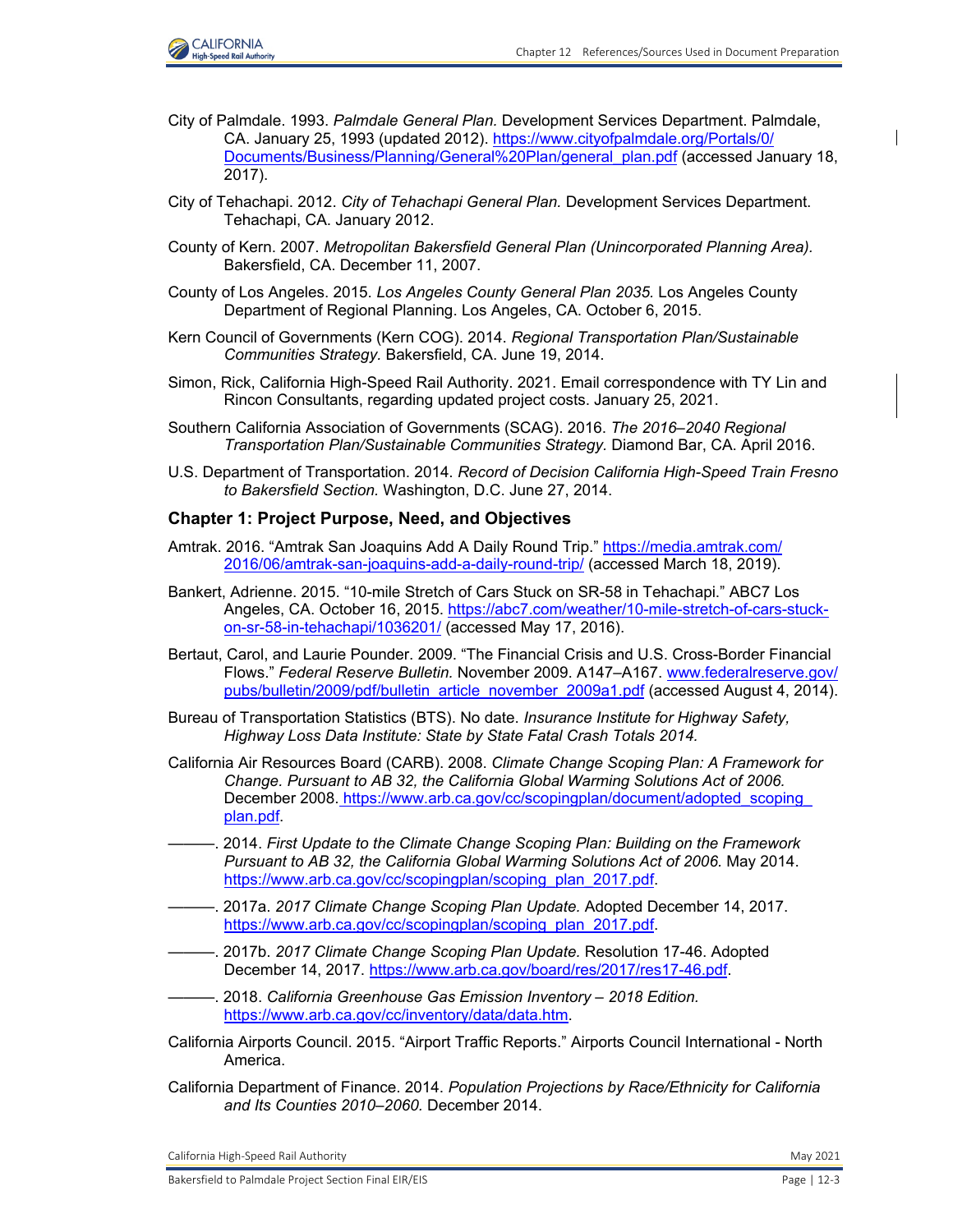

- ———. 2016. *E-5 Population and Housing Estimates for Cities, Counties, and the State, 2011- 2016 with 2010 Census Benchmark.* Sacramento, CA. [www.dof.ca.gov/Forecasting/](http://www.dof.ca.gov/Forecasting/ Demographics/Estimates/E-5/) [Demographics/Estimates/E-5/](http://www.dof.ca.gov/Forecasting/ Demographics/Estimates/E-5/) (accessed July 2016).
- California Department of Transportation (Caltrans). 2007. *Goods Movement Action Plan*. Prepared by the Business, Transportation and Housing Agency and the California Environmental Protection Agency for Caltrans. January 2007. [www.dot.ca.gov/hq/tpp/](http://www.dot.ca.gov/hq/tpp/ offices/ogm/links_files/gmap-1-11-07.pdf.) [offices/ogm/links\\_files/gmap-1-11-07.pdf.](http://www.dot.ca.gov/hq/tpp/ offices/ogm/links_files/gmap-1-11-07.pdf.)
- ———. 2008a. *California State Rail Plan 2007–2008 to 2017–2018.* Prepared by the Business, Transportation and Housing Agency. [www.dot.ca.gov/californiarail/docs/SRP07\\_-](http://www.dot.ca.gov/californiarail/docs/SRP07__FINAL_Apprvd.pdf.) FINAL Apprvd.pdf. March 2008.
- ———. 2008b. *San Joaquin Corridor Strategic Plan*. Prepared by Parsons Brinckerhoff for Caltrans Division of Rail. March 2008.
- ———. 2011. *State Route 58 Corridor System Management Plan*. Caltrans District 6 Planning. September 2011. [www.dot.ca.gov/d9/planning/docs/sr58\\_d9.pdf.](http://www.dot.ca.gov/d9/planning/docs/sr58_d9.pdf.)
- ———. 2012a. *State Route 14 Transportation Concept Report*. October 2012. [www.dot.ca.gov/](http://www.dot.ca.gov/ d9/planning/docs/tcr_sr14.pdf) [d9/planning/docs/tcr\\_sr14.pdf](http://www.dot.ca.gov/ d9/planning/docs/tcr_sr14.pdf) (accessed March 3, 2016).
- ———. 2012b. *California Interregional Transportation Strategic Plan*. [www.dot.ca.gov/hq/tpp/](http://www.dot.ca.gov/hq/tpp/ californiatransportationplan2040/Documents/summit_docs/ITSP_051712.pdf.) [californiatransportationplan2040/Documents/summit\\_docs/ITSP\\_051712.pdf.](http://www.dot.ca.gov/hq/tpp/ californiatransportationplan2040/Documents/summit_docs/ITSP_051712.pdf.)
- ———. 2013a. *2013 California State Rail Plan*. May 2013.
- ———. 2013b. San Joaquin Corridor Service Development Plan. Prepared by AECOM, Cambridge Systematics, and Arellano Associates for Caltrans. May 2013.
- ———. 2014a. *Transportation Concept Report: Route 14.* Caltrans District 7. June 2014. [www.dot.ca.gov/dist07/divisions/planning/cm/FINALSR-14TCR.pdf.](http://www.dot.ca.gov/dist07/divisions/planning/cm/FINALSR-14TCR.pdf.)
- ———. 2014b. California Statewide Travel Demand Model, Version 2.0, data. August 2014.
- ———. 2014c. *2014 Traffic Volumes on California State Highways.* Sacramento, CA.
- ———. 2016. *California Transportation Plan 2040: Integrating California's Transportation Future.* June 2016. [www.dot.ca.gov/hq/tpp/californiatransportationplan2040/Final%20CTP/](www.dot.ca.gov/hq/tpp/californiatransportationplan2040/Final%20CTP/ FINALCTP2040-Report-WebReady.pdf) [FINALCTP2040-Report-WebReady.pdf](http://www.dot.ca.gov/hq/tpp/californiatransportationplan2040/Final%20CTP/ FINALCTP2040-Report-WebReady.pdf) (accessed March 14, 2016)
- ———. 2018. *2018 California State Rail Plan Memorandum.* [www.dot.ca.gov/californiarail/](http://www.dot.ca.gov/californiarail/docs/CSRP_Final_rev121818.pdf) [docs/CSRP\\_Final\\_rev121818.pdf](http://www.dot.ca.gov/californiarail/docs/CSRP_Final_rev121818.pdf)
- California Energy Commission. 2015. "Preliminary Aviation Fuel Demand Forecast." June 24, 2015.
- California Employment Development Department. 2014. *County Unemployment Rates, 2014 Annual Average*. [www.labormarketinfo.edd.ca.gov/file/Maps/County\\_UR\\_](http://www.labormarketinfo.edd.ca.gov/file/Maps/County_UR_2014BM2014.pdf.) [2014BM2014.pdf.](http://www.labormarketinfo.edd.ca.gov/file/Maps/County_UR_2014BM2014.pdf.)
- California High-Speed Rail Authority (Authority). 2012a. *Bay Area to Central Valley High-Speed Train Partially Revised Final Program Environmental Impact Report (EIR)*. Sacramento, CA. April 2012. [www.hsr.ca.gov/Programs/Environmental\\_Planning/bay\\_area.html.](http://www.hsr.ca.gov/Programs/Environmental_Planning/bay_area.html.)
- ———. 2012b. *California High-Speed Rail 2012 Business Plan.* 
	- ———. 2014. *California High-Speed Rail 2014 Business Plan: Connecting California.*  Sacramento, CA: California High-Speed Rail Authority. April 30, 2014[. www.hsr.ca.gov/](http://www.hsr.ca.gov/About/Business_Plans/2014_Business_Plan.html) [About/Business\\_Plans/2014\\_Business\\_Plan.html](http://www.hsr.ca.gov/About/Business_Plans/2014_Business_Plan.html) (accessed May 11, 2016).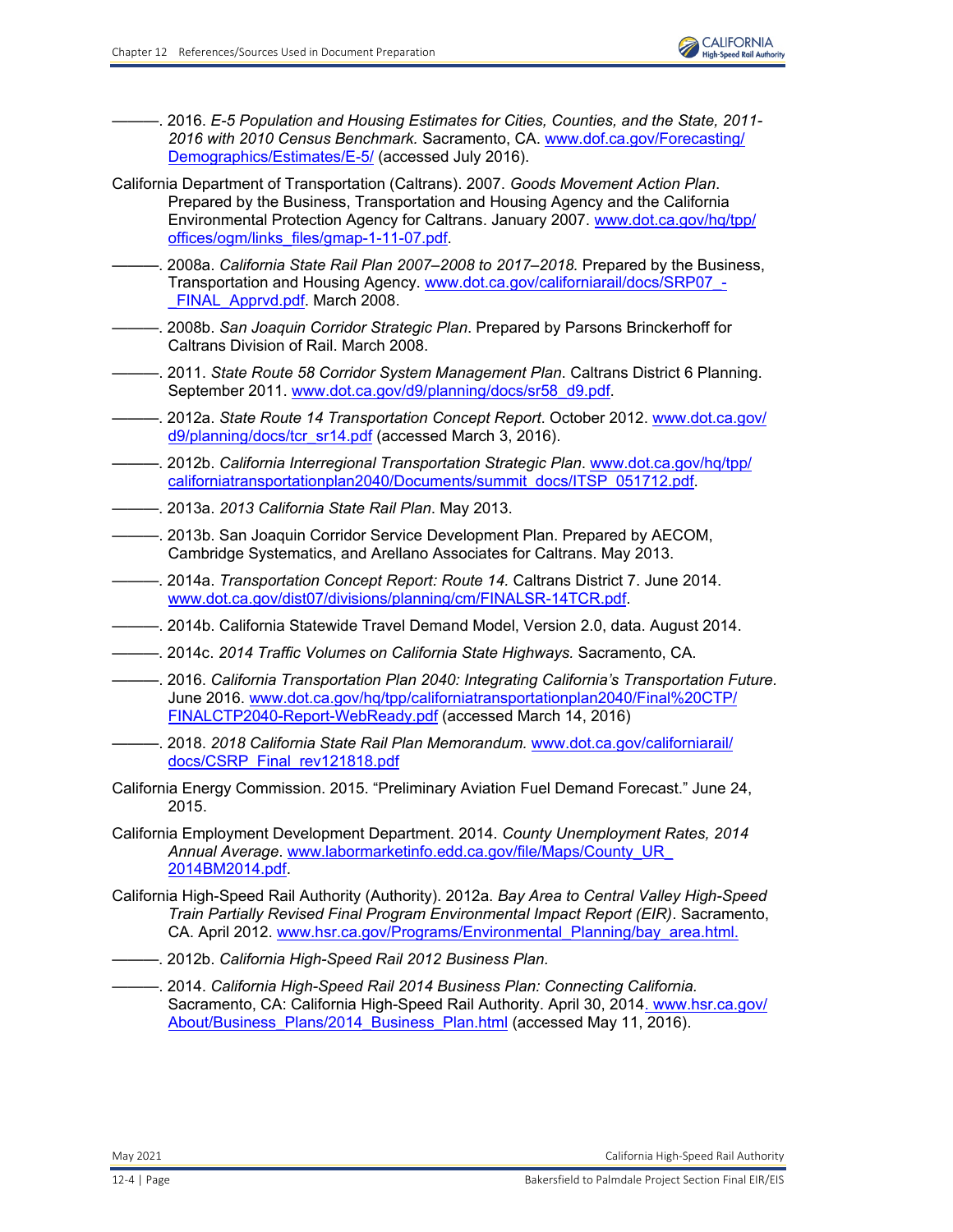

- ———. 2016a. *California High-Speed Rail 2016 Business Plan: Ridership and Revenue Forecasting: Technical Support Document.* Prepared by Cambridge Systematics, Inc. for Parsons Brinckerhoff. Sacramento, CA. April 8, 2016[. www.hsr.ca.gov/docs/about/](http://www.hsr.ca.gov/docs/about/business_plans/2016_Business_Plan_Ridersihp_Revenue_Forecast.pdf) [business\\_plans/2016\\_Business\\_Plan\\_Ridersihp\\_Revenue\\_Forecast.pdf](http://www.hsr.ca.gov/docs/about/business_plans/2016_Business_Plan_Ridersihp_Revenue_Forecast.pdf) (accessed July 22, 2016).
- ———. 2016b. Intercity Trips in California (in millions) (figure).
- -. 2016c. Statewide High-Speed Rail System—Implementation Phase (figure).
- -. 2016d. Statewide High-Speed Rail System, Phase 1 and Phase 2—Project Sections (figure).
- ———. 2018a. Authority Board Meeting Resolution #HSRA 18-08, Adoption of the Final 2018 Business Plan. May 15, 2018. [https://www.hsr.ca.gov/docs/brdmeetings/2018/brdmtg\\_](https://www.hsr.ca.gov/docs/brdmeetings/2018/brdmtg_ 051518_Item2_Final_Resolution_HSRA18_08.pdf.) 051518 Item2 Final Resolution HSRA18 08.pdf.
- ———. 2018b. *California High-Speed Rail 2018 Business Plan*. Sacramento, CA. June 1, 2018. [www.hsr.ca.gov/docs/about/business\\_plans/2018\\_BusinessPlan.pdf](http://www.hsr.ca.gov/docs/about/business_plans/2018_BusinessPlan.pdf) (accessed June 6, 2018).
- ———. 2018c. *Bakersfield to Palmdale Project Section Transportation Technical Report.* January 2018.
- ———. 2018d. *Bakersfield to Palmdale Project Section Biological and Aquatic Resources Technical Report.* November 2018.
- ———. 2020. *Draft 2020 Business Plan.*
- California High-Speed Rail Authority and Federal Railroad Administration (Authority and FRA). 2005a. *Final Program Environmental Impact Report/Environmental Impact Statement (EIR/EIS) for the Proposed California High-Speed Train System.* Vol. 1, Report. Sacramento, CA, and Washington, D.C. August 2005[. www.hsr.ca.gov/Programs/](http://www.hsr.ca.gov/Programs/Environmental_Planning/EIR_EIS/Vol1.html) Environmental Planning/EIR\_EIS/Vol1.html (accessed January 16, 2017).
- ———. 2005b. Record of Decision California High-Speed Train System. November 18, 2005. U.S. Department of Transportation, Federal Railroad Administration. [www.hsr.ca.gov/](http://www.hsr.ca.gov/docs/programs/eir-eis/Federal%20Railroad%20Administration%20Record%20of%20Decision%20for%20Final%20Program%20EIR_EIS.pdf) [docs/programs/eir-eis/Federal%20Railroad%20Administration%20Record%20of%20](http://www.hsr.ca.gov/docs/programs/eir-eis/Federal%20Railroad%20Administration%20Record%20of%20Decision%20for%20Final%20Program%20EIR_EIS.pdf) [Decision%20for%20Final%20Program%20EIR\\_EIS.pdf](http://www.hsr.ca.gov/docs/programs/eir-eis/Federal%20Railroad%20Administration%20Record%20of%20Decision%20for%20Final%20Program%20EIR_EIS.pdf) (accessed January 16, 2017).
- ———. 2008a. *Bay Area to Central Valley HST Program Environmental Impact Report/ Environmental Impact Statement*. May 2008.
- ———. 2008b. Resolution # HSRA 12-17, Certification of the Bay Area to Central Valley High-Speed Train Partially Revised Final Program Environmental Impact Report (EIR) for Compliance with the California Environmental Quality Act (CEQA). December 2, 2008. [www.hsr.ca.gov/docs/programs/bay\\_area\\_eir/BayCValley12\\_EIR\\_12-17Final.pdf](http://www.hsr.ca.gov/docs/programs/bay_area_eir/BayCValley12_EIR_12-17Final.pdf) (accessed January 16, 2017).
- California Highway Patrol. 2012. *Internet Statewide Integrated Traffic Records System (SWITRS) 2012 Report: 2012 Annual Report of Fatal and Injury Motor Vehicle Traffic Collisions.*
- California Office of the Governor. 2007. *The Role of a Low Carbon Fuel Standard in Reducing Greenhouse Gas Emissions and Protecting Our Economy.* January 9, 2007.
- Cambridge Systematics, Inc. 2007. *Economic Growth Effects Analysis for the Bay Area to Central Valley Program-Level Environmental Impact Report and Tier 1 Environmental Impact Statement.* Prepared for the California High-Speed Rail Authority with Economic Development Research Group. Oakland, CA. July 2007.
- ———. 2013. *San Joaquin Valley Interregional Goods Movement Plan.* August 2013.
- City of Lancaster. 1991. *Lancaster Business Park Phase III Specific Plan*. January 1991.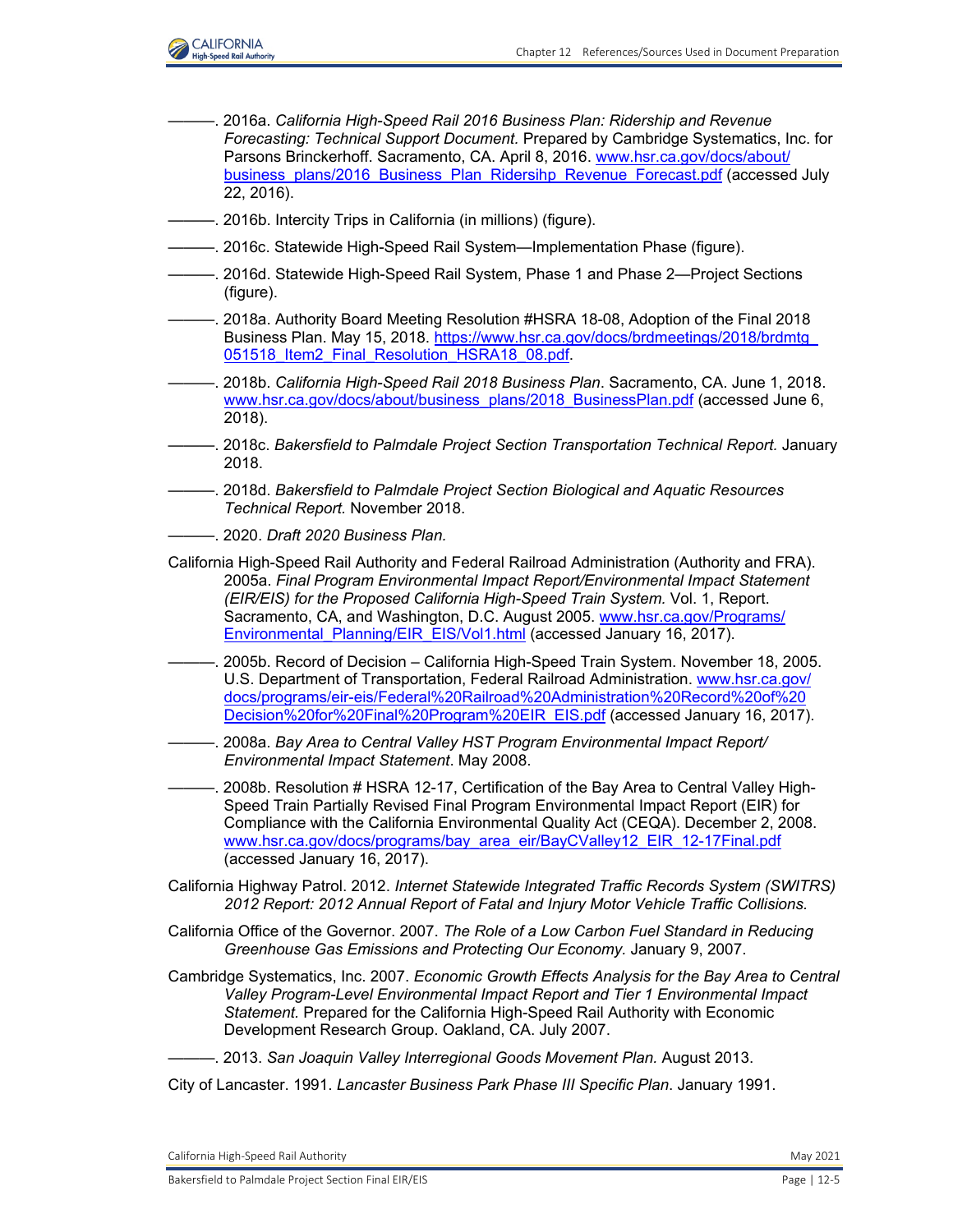

———. 2013. *General Plan 2030, Housing Element 2014–2021*. October 2013

- City of Palmdale. 1993. *Palmdale General Plan.* Development Services Department. Palmdale, CA. January 25, 1993 (updated 2012). [https://www.cityofpalmdale.org/Portals/0/](https://www.cityofpalmdale.org/Portals/0/ Documents/Business/Planning/General%20Plan/general_plan.pdf) [Documents/Business/Planning/General%20Plan/general\\_plan.pdf](https://www.cityofpalmdale.org/Portals/0/ Documents/Business/Planning/General%20Plan/general_plan.pdf) (accessed January 18, 2017).
- City of Tehachapi Development Services. 2012. *City of Tehachapi General Plan*. City of Tehachapi Development Services[. http://ca-tehachapicityhall.civicplus.com/](http://ca-tehachapicityhall.civicplus.com/ DocumentCenter/View/3184.) [DocumentCenter/View/3184.](http://ca-tehachapicityhall.civicplus.com/ DocumentCenter/View/3184.)
- County of Kern. 2000. *Kern County Agricultural Crop Report.* Kern County Department of Agriculture and Measurement Standards[. www.kernag.com/caap/crop-reports/crop10\\_19/](http://www.kernag.com/caap/crop-reports/crop10_19/crop2014.pdf) [crop2014.pdf](http://www.kernag.com/caap/crop-reports/crop10_19/crop2014.pdf) (accessed May 17, 2016).
- ———. 2005. *Kern County Agricultural Crop Report.* Kern County Department of Agriculture and Measurement Standards. [www.kernag.com/caap/crop-reports/crop10\\_19/crop2014.pdf](http://www.kernag.com/caap/crop-reports/crop10_19/crop2014.pdf) (accessed May 17, 2016).
- ———. 2009. *Metropolitan Bakersfield General Plan (Unincorporated Planning Area)*.
- ———. 2010. *Kern County Agricultural Crop Report.* Kern County Department of Agriculture and Measurement Standards. [www.kernag.com/caap/crop-reports/crop10\\_19/crop2014.pdf](http://www.kernag.com/caap/crop-reports/crop10_19/crop2014.pdf) (accessed May 17, 2016).
- ———. 2014. *Kern County Agricultural Crop Report.* Kern County Department of Agriculture and Measurement Standards. [www.kernag.com/caap/crop-reports/crop10\\_19/crop2014.pdf](http://www.kernag.com/caap/crop-reports/crop10_19/crop2014.pdf) (accessed May 17, 2016).
- County of Los Angeles. 2015. *Los Angeles County General Plan 2035*. Los Angeles County Department of Regional Planning. October 6, 2015. [http://planning.lacounty.gov/](http://planning.lacounty.gov/ generalplan.) [generalplan.](http://planning.lacounty.gov/ generalplan.)
- Cowan, Tadlock. 2005. *California's San Joaquin Valley: A Region in Transition.* Washington, D.C.: Congressional Research Service Report for Congress, Order Code RL33184. December 12, 2005.
- Federal Aviation Administration (FAA). 2007. *Capacity Needs in the National Airspace System.* May 2007. [https://www.faa.gov/airports/resources/publications/reports/media/fact\\_2.pdf](https://www.faa.gov/airports/resources/publications/reports/media/fact_2.pdf) (accessed April 22, 2016)
- ———. 2009. *A Vision for High-Speed Rail in America.* April 16, 2009. [https://www.codot.gov/](https://www.codot.gov/ programs/transitandrail/resource-materials-new/TRACdocument-VisionForHSR) [programs/transitandrail/resource-materials-new/TRACdocument-VisionForHSR](https://www.codot.gov/ programs/transitandrail/resource-materials-new/TRACdocument-VisionForHSR) (accessed May 10, 2016).
- ———. 2014. Air Carrier Activity Information System (ACAIS) database. Calendar Year 2014 Air Carrier Activity Information System; Calendar Year 2014 Passenger Boardings at Commercial Service Airports.
- -. 2016a. CY 2015 Enplanements by State. October 31, 2016. [https://www.faa.gov/airports/](https://www.faa.gov/airports/ planning_capacity/passenger_allcargo_stats/passenger/media/cy15-allenplanements.pdf.) planning capacity/passenger allcargo stats/passenger/media/cy15-all[enplanements.pdf.](https://www.faa.gov/airports/ planning_capacity/passenger_allcargo_stats/passenger/media/cy15-allenplanements.pdf.)
- -. 2016b. "FAA Terminal Area Forecast Summary Fiscal Years 2015-2040." [https://www.faa.gov/data\\_research/aviation/taf/media/TAF\\_Summary\\_FY\\_2015-2040.pdf](https://www.faa.gov/data_research/aviation/taf/media/TAF_Summary_FY_2015-2040.pdf) (accessed August 10, 2016).

Federal Railroad Administration (FRA). 2009. *A Vision for High-Speed Rail in America.* 

Federal Railroad Administration and State of California. 2019. *Memorandum of Understanding between the Federal Railroad Administration and the State of California, Acting Through Its California State Transportation Agency and Its California High-Speed Rail Authority, for the State of California's Participation in the Surface Transposition Project Delivery Program Pursuant to 23 U.S.C. 327.* July 23, 2019.

May 2021 California High‐Speed Rail Authority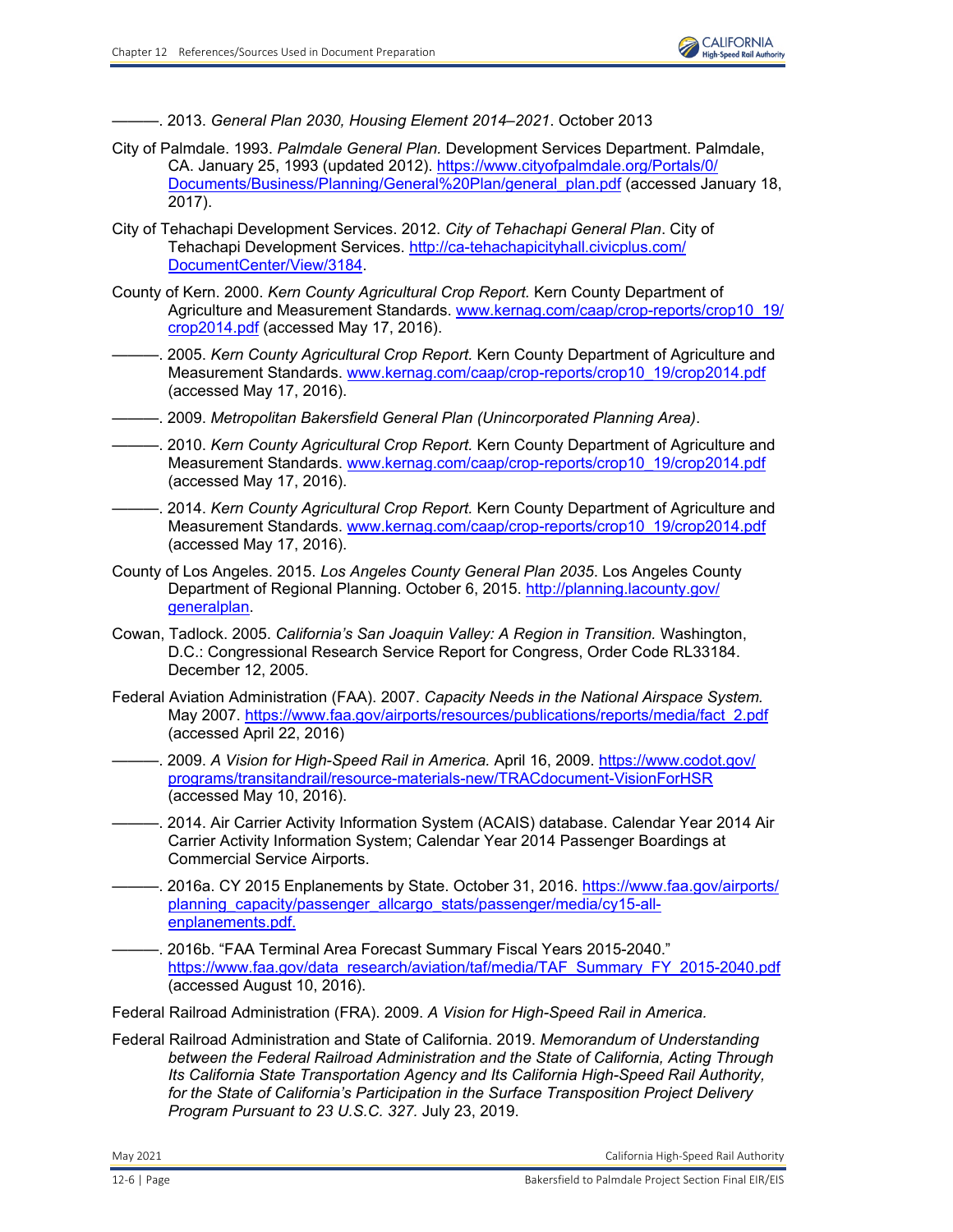

- Fresno Yosemite National Airport. Non-Stop Destinations[. https://flyfresno.com/non-stop](https://flyfresno.com/non-stopdestinations/)[destinations/](https://flyfresno.com/non-stopdestinations/) (accessed August 10, 2016).
- Google Flights. 2016. "Bakersfield Airport to Burbank Airport Flights." [https://www.google.com/](https://www.google.com/ flights/) [flights/](https://www.google.com/ flights/) (accessed May 19, 2016).
- Google Maps. 2016. Maps depicting the Bakersfield to Burbank corridor. [https://www.google.com/](https://www.google.com/ maps.) [maps.](https://www.google.com/ maps.) April 2016.
- Greater Antelope Valley Economic Alliance. 2011. *2011 Economic Roundtable Report.*
- Hollywood Burbank Airport. Airport Departures. [www.bobhopeairport.com](http://www.bobhopeairport.com) (accessed August 10, 2016).
- ———. 2014. *Regional Transportation Plan/Sustainable Communities Strategy*. June 19, 2014. [www.arb.ca.gov/cc/sb375/kerncog\\_2014\\_rtp.pdf](http://www.arb.ca.gov/cc/sb375/kerncog_2014_rtp.pdf) (accessed May 2015 and February 2016).
- Kern Council of Governments (Kern COG). 2011. *Regional Transportation Plan*. July 15, 2010. https://www.kerncog.org/wp-content/uploads/2017/08/2011\_RTP\_amnds\_1\_4.pdf.
- ———. 2014. *Regional Transportation Plan/Sustainable Communities Strategy*. Table 4-6. Bakersfield, CA: Kern COG. June 19, 2014. [www.kerncog.org/regional-transportation](http://www.kerncog.org/regional-transportation-plan)[plan](http://www.kerncog.org/regional-transportation-plan) (accessed May 17, 2016).
- Los Angeles World Airports. Departures. [www.lawa.org](http://www.lawa.org) (accessed August 10, 2016).
- Meadows Field Airport. Flight Schedule.<https://www.meadowsfield.com/flight-schedule/> (accessed August 10, 2016).
- National Highway Safety Administration. 2015. Fatality Analysis Reporting System (FARS) Encyclopedia. <https://www-fars.nhtsa.dot.gov/Main/index.aspx> (accessed February 2019).
- San Joaquin Valley Regional Planning Agencies' Policy Council. 2010. *San Joaquin Valley Blueprint.*
- South Coast Wildlands. No date. *South Coast Missing Linkages: A Wildland Network for the South Coast Ecoregion.*
- Southern California Association of Governments. 2012. *2012–2035 Regional Transportation Plan/ Sustainable Communities Strategy.* April 2012.
- ———. 2016. *2016–2040 Regional Transportation Plan/Sustainable Communities Strategy.* April 2016.
- ———. 2020. Regional Transportation Plan/Sustainability Community Strategy. <https://www.connectsocal.org/Documents/Adopted/0903fConnectSoCal-Plan.pdf.>
- Southern California Regional Rail Authority (SCRRA). 2015a. *Metrolink 5-Year Short-Range Transit Plan.*
- ———. 2015b. *Metrolink 10-Year Strategic Plan.*
- Tietz, Michael B., Charles Dietzel, and William Fulton. 2005. *Urban Development Futures in the San Joaquin Valley.* Public Policy Institute of California.
- Thompson, E. 2007. *Paving Paradise: A New Perspective on California Farmland Conversion*. American Farmland Trust: Washington, D.C. [www.farmland.org/california](http://www.farmland.org/california) (accessed March 2, 2016).
- Thompson, Jr., E. 2009. *California Agricultural Land Loss & Conservation: The Basic Facts.*  American Farmland Trust: Washington, D.C.
- U.S. Census Bureau. 2000. 2000 Census data. [www.census.gov/.](http://www.census.gov/)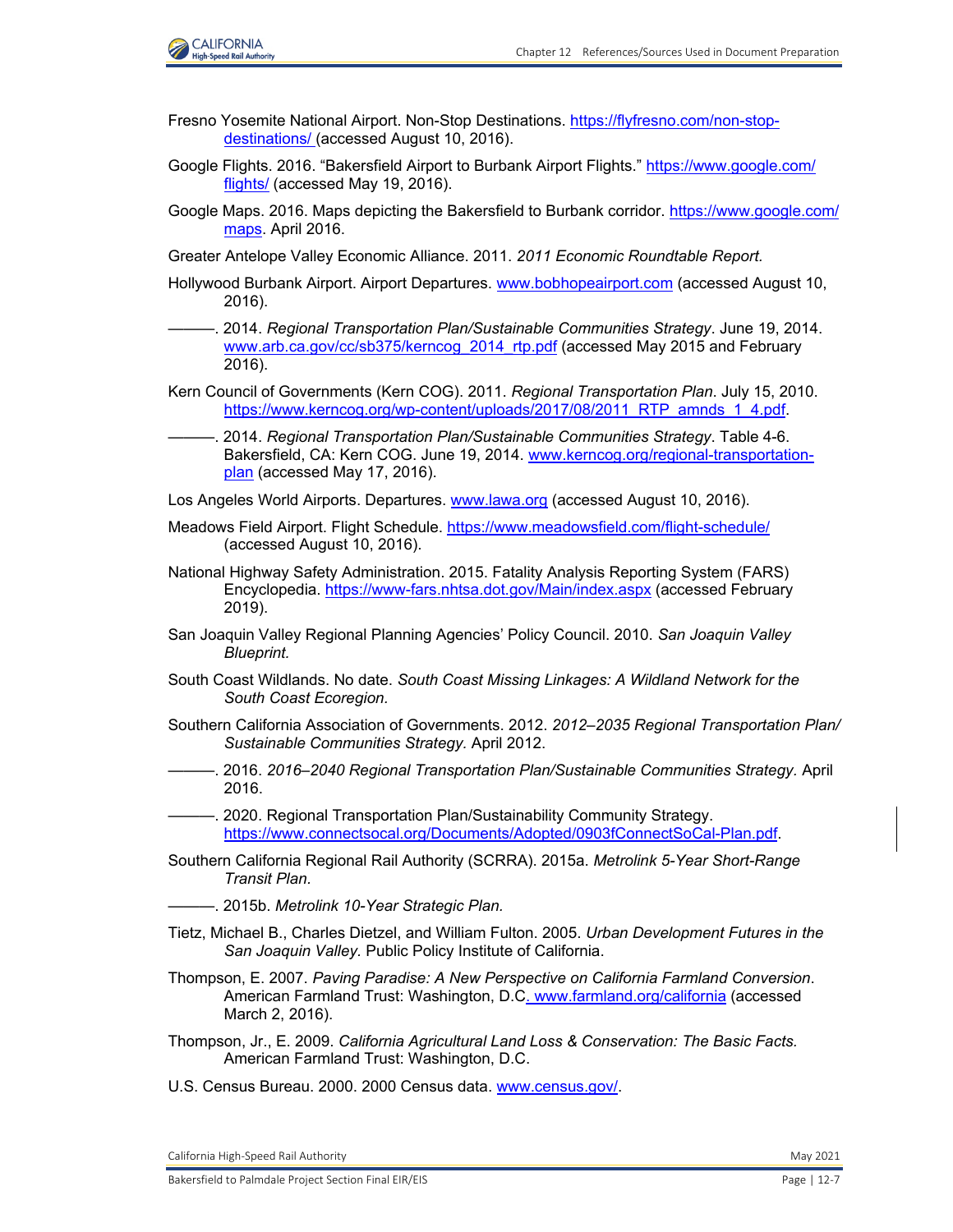- ———. 2010. 2010 Census data. [www.census.gov/.](http://www.census.gov/)
- ———. 2001–2005. American Community Survey. [www.census.gov/](http://www.census.gov/) (accessed May 17, 2016).
- ———. 2006–2010. American Community Survey. [www.census.gov/](http://www.census.gov/) (accessed May 17, 2016).
- -. 2010–2014. American Community Survey. [www.census.gov/](http://www.census.gov/) (accessed May 17, 2016). (accessed May 17, 2016).
- U.S. Department of Commerce. 2015. "Local Area Personal Income." [https://www.bea.gov/](https://www.bea.gov/ newsreleases/regional/lapi/2015/pdf/lapi1115.pdf.) [newsreleases/regional/lapi/2015/pdf/lapi1115.pdf.](https://www.bea.gov/ newsreleases/regional/lapi/2015/pdf/lapi1115.pdf.)
- Victor Valley News Group. 2015. "80 MPH Winds Topple Over More Than A Dozen Big Rigs." December 23, 2015. [https://www.vvng.com/80-mph-winds-topple-over-more-than-a](https://www.vvng.com/80-mph-winds-topple-over-more-than-adozen-big-rigs/)[dozen-big-rigs/](https://www.vvng.com/80-mph-winds-topple-over-more-than-adozen-big-rigs/) (accessed February 21, 2019).

### **Chapter 2: Alternatives**

- Amtrak. 2016. "Amtrak System Timetable." January 11, 2016[. https://www.amtrak.com/ccurl/294/](https://www.amtrak.com/ccurl/294/ 1015/Amtrak-System-Timetable-Winter-Spring-2016-rev,0.pdf) [1015/Amtrak-System-Timetable-Winter-Spring-2016-rev,0.pdf](https://www.amtrak.com/ccurl/294/ 1015/Amtrak-System-Timetable-Winter-Spring-2016-rev,0.pdf) (accessed January 18, 2017).
- ———. 2017a. "Amtrak Train Schedule." <https://www.amtrak.com/train-schedules-timetables> (accessed January 11, 2017).
- ———. 2017b. "About Amtrak California." 2017.<http://amtrakcalifornia.com/about/>(accessed February 9, 2017)
- Antelope Valley Transit Authority. 2015. Route 785 Downtown Los Angeles. September 1, 2015. [www.avta.com/index.aspx?page=69](http://www.avta.com/index.aspx?page=69) (accessed January 18, 2017).
- ———. 2016. North County Transporter. Fall 2016. [www.avta.com/index.aspx?page=407](http://www.avta.com/index.aspx?page=407) (accessed January 18, 2017).
- Bureau of Land Management (BLM). 2016. *Land Use Plan Amendment: Desert Energy Renewable Conservation Plan*. September 2016. [www.drecp.org/finaldrecp/lupa/](http://www.drecp.org/finaldrecp/lupa/DRECP_BLM_LUPA.pdf.) [DRECP\\_BLM\\_LUPA.pdf.](http://www.drecp.org/finaldrecp/lupa/DRECP_BLM_LUPA.pdf.) September 13, 2017.
- California Department of Finance. 2016. E-5 Population and Housing Estimates for Cities, Counties, and the State, 2011-2016 with 2010 Census Benchmark. Sacramento, CA. [www.dof.ca.gov/Forecasting/Demographics/Estimates/E-5/](http://www.dof.ca.gov/Forecasting/Demographics/Estimates/E-5/) (accessed July 2016).
- California Department of Transportation (Caltrans). 2008. *California State Rail Plan 2007-08 to 2017-18.* March 2008. [www.dot.ca.gov/hq/rail/rail\\_plans/2007-08\\_to\\_2017-18.pdf](http://www.dot.ca.gov/hq/rail/rail_plans/2007-08_to_2017-18.pdf) (accessed January 18, 2017).
- ———. 2012. *BNSF Railway/UPRR Mojave Subdivision Tehachapi Rail Improvement Project Draft Environmental Impact Report*. August 2012. [www.dot.ca.gov/dist6/environmental/](http://www.dot.ca.gov/dist6/environmental/envdocs/d6/bnsf_track_eir081713final_draft_august2012.pdf) [envdocs/d6/bnsf\\_track\\_eir081713final\\_draft\\_august2012.pdf](http://www.dot.ca.gov/dist6/environmental/envdocs/d6/bnsf_track_eir081713final_draft_august2012.pdf) (accessed February 6, 2017).
- ———. 2013. *California State Rail Plan.* May 2013. [www.dot.ca.gov/californiarail/docs/Final\\_](http://www.dot.ca.gov/californiarail/docs/Final_Copy_2013_CSRP.pdf) [Copy\\_2013\\_CSRP.pdf \(](http://www.dot.ca.gov/californiarail/docs/Final_Copy_2013_CSRP.pdf)accessed February 3, 2017).
- ———. 2014. *High Desert Corridor Draft Environmental Impact Report/Environmental Impact Statement and Section 4(f) (De Minimis Findings).* Sacramento, CA: Caltrans, September 2014. [www.dot.ca.gov/dist07/HDC/HDC\\_Draft\\_EIR-EIS/docs/HDC%20Draft%20](http://www.dot.ca.gov/dist07/HDC/HDC_Draft_EIR-EIS/docs/HDC%20Draft%20Environmental%20Document--Vol%201.pdf) [Environmental%20Document--Vol%201.pdf](http://www.dot.ca.gov/dist07/HDC/HDC_Draft_EIR-EIS/docs/HDC%20Draft%20Environmental%20Document--Vol%201.pdf) (accessed July 22, 2016).
- California Department of Transportation and Los Angeles County Metropolitan Transportation Authority. 2016. *Northwest State Route 138 Corridor Improvement Project Draft Environmental Impact Report/Environmental Impact Statement and Section 4(f) Evaluation*. July 2016. [https://media.metro.net/projects\\_studies/nw138/images/01\\_](https://media.metro.net/projects_studies/nw138/images/01_ NW138_DraftEIR-EIS_CoverExecutiveSummary.pdf.) [NW138\\_DraftEIR-EIS\\_CoverExecutiveSummary.pdf.](https://media.metro.net/projects_studies/nw138/images/01_ NW138_DraftEIR-EIS_CoverExecutiveSummary.pdf.)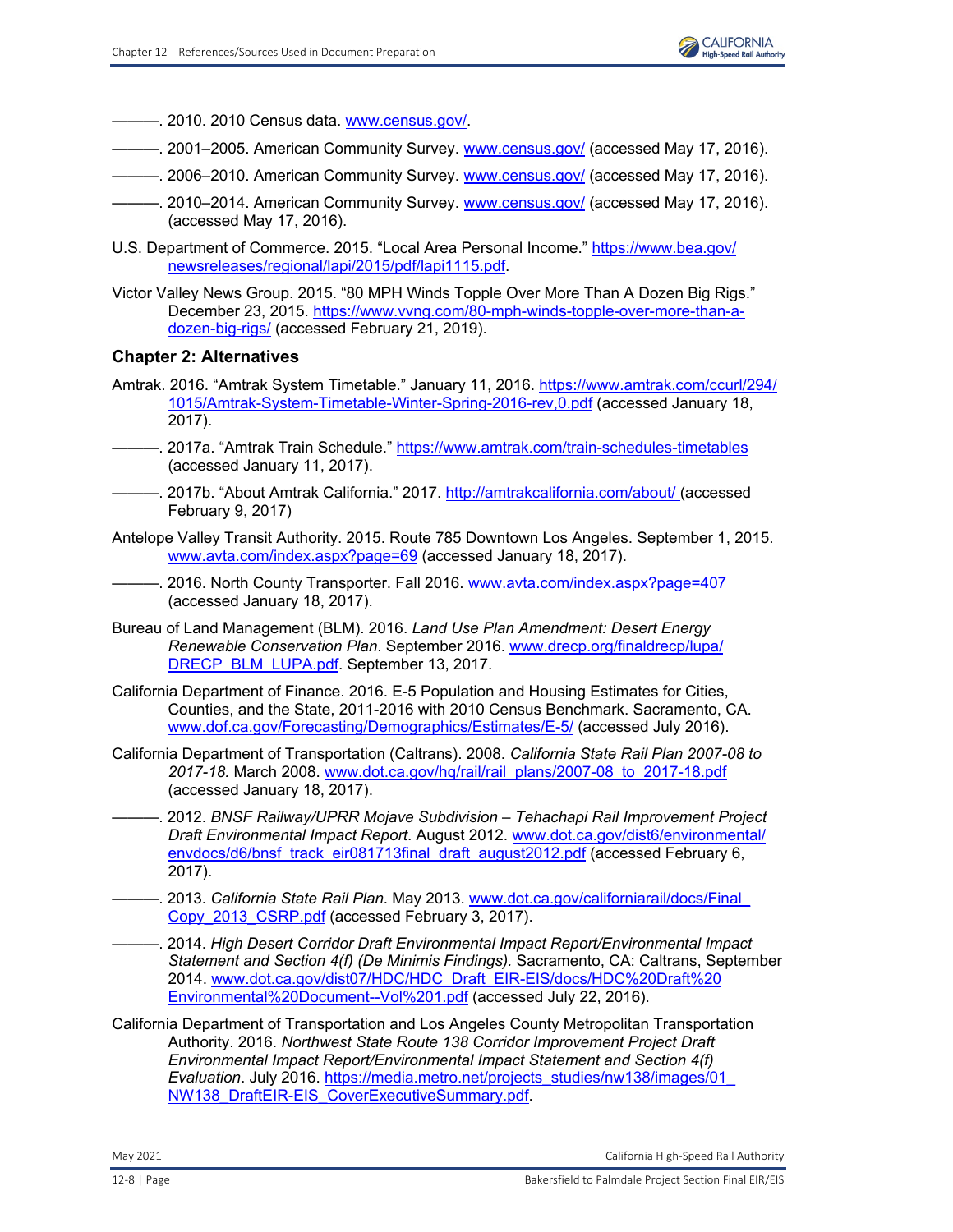

- California Employment Development Department (EDD). 2016. Unemployment Rate and Labor Force Data Tables – Not Seasonally Adjusted. Sacramento, CA. [www.labormarketinfo.edd.ca.gov/data/unemployment-and-labor-force.html](http://www.labormarketinfo.edd.ca.gov/data/unemployment-and-labor-force.html) (accessed June 13, 2016).
- California Energy Commission. 2017. *Desert Renewable Energy Conservation Plan Overview.*  [www.drecp.org/factsheets/documents/DRECP\\_Overview\\_Fact\\_Sheet.pdf](http://www.drecp.org/factsheets/documents/DRECP_Overview_Fact_Sheet.pdf) (accessed July18, 2017).
- California High-Speed Rail Authority (Authority). 2005. *Resolution No. 05-01, Certification of Final Program EIR and Approval of High Speed Train System Program for California.* November 2, 2005.
- ———. 2008. *HST Station Area Development Policies*. May 14, 2008. [www.hsr.ca.gov/docs/](http://www.hsr.ca.gov/docs/brdmeetings/2011/February/brdmtg0211_2008dev5.pdf) [brdmeetings/2011/February/brdmtg0211\\_2008dev5.pdf](http://www.hsr.ca.gov/docs/brdmeetings/2011/February/brdmtg0211_2008dev5.pdf) (accessed September 12, 2017).
- ———. 2009a. Independent Utility Memorandum. February 10, 2009.
- ———. 2009b. *Technical Memorandum: Alignment Design Standards for High-Speed Train Operation, TM 2.1.2.* Prepared by Parsons Brinckerhoff. Sacramento, CA. April 4, 2009. [www.hsr.ca.gov/docs/programseir\\_memos/Proj\\_Guidelines\\_TM2\\_1\\_2R00.pdf](http://www.hsr.ca.gov/docs/programseir_memos/Proj_Guidelines_TM2_1_2R00.pdf) (accessed December 5, 2016).
- ———. 2009c. Notice of Intent and Notice of Preparation. Sacramento, CA. September 4, 2009. www.hsr.ca.gov/Programs/Statewide\_Rail\_Modernization/Project\_Sections/bakersfield [palmdale.html](http://www.hsr.ca.gov/Programs/Statewide_Rail_Modernization/Project_Sections/bakersfield_palmdale.html) (accessed January 6, 2017).
- ———. 2009d. *Technical Memorandum: Summary Description of Requirements and Guidelines for: Heavy Maintenance Facility (HMF), Terminal Layup/Storage & Maintenance Facilities & Right-of-Way Maintenance Facilities TM 5.3.* September 23, 2009. [www.hsr.ca.gov/docs/programs/eir\\_memos/Proj\\_Guidelines\\_TM5\\_3R00.pdf](http://www.hsr.ca.gov/docs/programs/eir_memos/Proj_Guidelines_TM5_3R00.pdf) (accessed July 18, 2017).
- ———. 2009e. *Technical Memorandum: Merced to Bakersfield Heavy Maintenance Facility Concept Plan, TM 5.1A.* September 23, 2009.
- ———. 2009f. *Bakersfield to Palmdale Draft Scoping Report.* California High-Speed Rail Authority and U.S. Department of Transportation, Federal Railroad Administration. Prepared by URS/HMM/Arup Joint Venture and JRP Historical Consulting, LLC. Sacramento, CA. December 2009. [www.hsr.ca.gov/docs/programs/statewide\\_rail/proj\\_](http://www.hsr.ca.gov/docs/programs/statewide_rail/proj_sections/Bakersfield_Palmdale/Bakersfield_to_Palmdale_Draft_Scoping_Report_6_18_10.pdf) [sections/Bakersfield\\_Palmdale/Bakersfield\\_to\\_Palmdale\\_Draft\\_Scoping\\_Report\\_6\\_](http://www.hsr.ca.gov/docs/programs/statewide_rail/proj_sections/Bakersfield_Palmdale/Bakersfield_to_Palmdale_Draft_Scoping_Report_6_18_10.pdf) 18 10.pdf (accessed July 17, 2017).
- ———. 2010a. *Technical Memorandum: High-Speed Train Station Platform Geometric Design, TM 2.2.4.* Prepared by Parsons Brinckerhoff. Sacramento, CA. June 30, 2010. [www.hsr.ca.gov/docs/programs/eir\\_memos/Proj\\_Guidelines\\_TM2\\_2\\_4R01.pdf](http://www.hsr.ca.gov/docs/programs/eir_memos/Proj_Guidelines_TM2_2_4R01.pdf) (accessed July 22, 2016).
- ———. 2010b. *Technical Memorandum: High-Speed Train Tunnel Portal Facilities*, *TM 2.4.6.*
- ———. 2010c. *Bakersfield to Palmdale Preliminary Alternatives Analysis Report.* September 2010. www.hsr.ca.gov/docs/programs/statewide\_rail/proj\_sections/Bakersfield [Palmdale/brdmtg\\_item9\\_Bakersfield\\_to\\_Palmdale\\_Preliminary\\_AA\\_Staff\\_Report\\_](http://www.hsr.ca.gov/docs/programs/statewide_rail/proj_sections/Bakersfield_Palmdale/brdmtg_item9_Bakersfield_to_Palmdale_Preliminary_AA_Staff_Report_Vol_I_and_II.pdf) Vol I and **II.pdf** (accessed July 18, 2016).
- ———. 2011a. *High-Speed Rail Station Area Development Policies*. February 3, 2011. www.hsr.ca.gov/docs/programs/station\_communities/HST\_Station\_Area\_Development General Principles and Guidelines.pdf (accessed July 19, 2017).
- ———. 2011b. *Technical Memorandum: Station Program Design Guidelines, TM 2.2.2.* Prepared by Parsons Brinckerhoff. Sacramento, CA. March 2011[. www.hsr.ca.gov/docs/programs/](http://www.hsr.ca.gov/docs/programs/eir_memos/Proj_Guidelines_TM2_2_2R01.pdf) [eir\\_memos/Proj\\_Guidelines\\_TM2\\_2\\_2R01.pdf](http://www.hsr.ca.gov/docs/programs/eir_memos/Proj_Guidelines_TM2_2_2R01.pdf) (accessed July 22, 2016).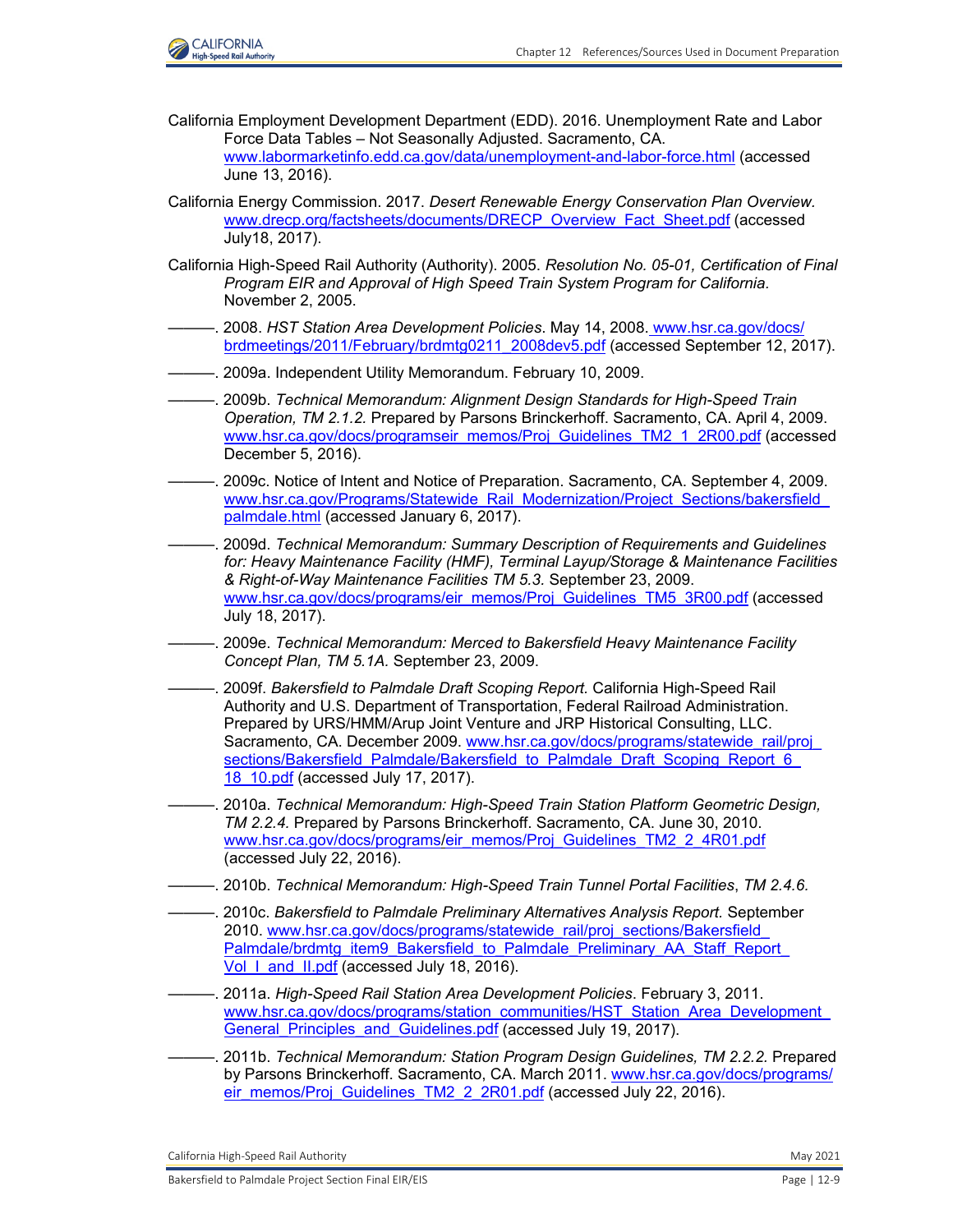- ———. 2011c. *Technical Memorandum: Hydraulics and Hydrology Design Guidelines, TM 2.6.5.*  Prepared by Parsons Brinckerhoff. Sacramento, CA, May 23, 2011. [www.hsr.ca.gov/](http://www.hsr.ca.gov/docs/programs/eir_memos/Proj_Guidelines_TM2_6_5R01.pdf) [docs/programs/eir\\_memos/Proj\\_Guidelines\\_TM2\\_6\\_5R01.pdf](http://www.hsr.ca.gov/docs/programs/eir_memos/Proj_Guidelines_TM2_6_5R01.pdf) (accessed July 25, 2016).
- ———. 2011d. *Urban Design Guidelines: California High-Speed Train Project.* Prepared by Parsons Brinckerhoff. Sacramento, CA. March 2011[. www.hsr.ca.gov/docs/programs/](http://www.hsr.ca.gov/docs/programs/green_practices/sustainability/Urban%20Design%20Guidelines.pdf) [green\\_practices/sustainability/Urban%20Design%20Guidelines.pdf](http://www.hsr.ca.gov/docs/programs/green_practices/sustainability/Urban%20Design%20Guidelines.pdf) (accessed July 22, 2016).
- ———. 2011e. *Aesthetic Guidelines for Non-Station Structures.* Prepared by Parsons Brinckerhoff. Sacramento, CA. December 1, 2011. [https://www.hsr.ca.gov/docs/](https://www.hsr.ca.gov/docs/ programs/construction/HSR_13_06_B3_PtB_Sub7_Aesthetic_Guidelines_Non_Station_ Structure.pdf) programs/construction/HSR\_13\_06\_B3\_PtB\_Sub7\_Aesthetic\_Guidelines\_Non\_Station [Structure.pdf](https://www.hsr.ca.gov/docs/ programs/construction/HSR_13_06_B3_PtB_Sub7_Aesthetic_Guidelines_Non_Station_ Structure.pdf) (accessed July 25, 2016).
- ———. 2011f. *Memorandum of Understanding for Achieving an Environmentally Sustainable High-Speed Train System in California.* California High-Speed Rail Authority; U.S. Department of Transportation, Federal Railroad Administration; U.S. Department of Housing and Urban Development; Federal Transit Administration; and U.S. Environmental Protection Agency. [www.hsr.ca.gov/docs/about/partnerships/mou/HST\\_](http://www.hsr.ca.gov/docs/about/partnerships/mou/HST_Sustainability_MOU_Signed.pdf) Sustainability MOU Signed.pdf (accessed July 25, 2016).
- ———. 2012a. *Bakersfield to Palmdale Section Supplemental Alternatives Analysis Report Volume 1.* February 2012. [www.hsr.ca.gov/docs/programs/statewide\\_rail/proj\\_sections/](http://www.hsr.ca.gov/docs/programs/statewide_rail/proj_sections/Bakersfield_Palmdale/Agenda_Item_5_Attachment_AA_Report_Volume_1.pdf) [Bakersfield\\_Palmdale/Agenda\\_Item\\_5\\_Attachment\\_AA\\_Report\\_Volume\\_1.pdf](http://www.hsr.ca.gov/docs/programs/statewide_rail/proj_sections/Bakersfield_Palmdale/Agenda_Item_5_Attachment_AA_Report_Volume_1.pdf) (accessed July 18, 2016).
- ———. 2012b. *Bakersfield to Palmdale Section Supplemental Alternatives Analysis Report Volume 2.* February 2012. [www.hsr.ca.gov/docs/programs/statewide\\_rail/proj\\_sections/](http://www.hsr.ca.gov/docs/programs/statewide_rail/proj_sections/Bakersfield_Palmdale/Agenda_Item_5_Attachment_AA_Report_Volume_2.pdf) [Bakersfield\\_Palmdale/Agenda\\_Item\\_5\\_Attachment\\_AA\\_Report\\_Volume\\_2.pdf](http://www.hsr.ca.gov/docs/programs/statewide_rail/proj_sections/Bakersfield_Palmdale/Agenda_Item_5_Attachment_AA_Report_Volume_2.pdf) (accessed July 18, 2016).
- ———. 2012c. *Southern California Memorandum of Understanding*. [www.hsr.ca.gov/docs/](http://www.hsr.ca.gov/docs/brdmeetings/2012/April/brdmtg041212_resolve3_MOU-2.pdf) [brdmeetings/2012/April/brdmtg041212\\_resolve3\\_MOU-2.pdf](http://www.hsr.ca.gov/docs/brdmeetings/2012/April/brdmtg041212_resolve3_MOU-2.pdf) (accessed October 13, 2016).
- ———. 2012d. *Technical Memorandum: A Fire and Life Safety and Security Program, TM 500.4*.
- ———. 2012e. *Technical Memorandum: Safety and Security Design requirements for Infrastructure Elements, TM 2.8.1*. Prepared by Parsons Brinckerhoff. Sacramento, CA. December 3, 2012. [https://www.hsr.ca.gov/docs/programs/eir\\_memos/TM%202.8.1%20](https://www.hsr.ca.gov/docs/programs/eir_memos/TM%202.8.1%20 Safety%20and%20Security%20Design%20Requirements%20R0%20120312no%20 sigs.pdf) [Safety%20and%20Security%20Design%20Requirements%20R0%20120312no%20](https://www.hsr.ca.gov/docs/programs/eir_memos/TM%202.8.1%20 Safety%20and%20Security%20Design%20Requirements%20R0%20120312no%20 sigs.pdf) [sigs.pdf](https://www.hsr.ca.gov/docs/programs/eir_memos/TM%202.8.1%20 Safety%20and%20Security%20Design%20Requirements%20R0%20120312no%20 sigs.pdf) (accessed July 22, 2016).
- ———. 2012f. *Bay Area to Central Valley High-Speed Train Partially Revised Final Program Environmental Impact Report (EIR)*. Sacramento, CA. April 2012.
- ———. 2013a. *Summary of Requirements for O & M Facilities.* Prepared by Parsons Brinckerhoff. Sacramento, CA. March 21, 2013. [https://www.hsr.ca.gov/docs/programs/](https://www.hsr.ca.gov/docs/programs/ eir_memos/Summary_of_Reqs_for_OM_Facilities_130321.pdf) [eir\\_memos/Summary\\_of\\_Reqs\\_for\\_OM\\_Facilities\\_130321.pdf](https://www.hsr.ca.gov/docs/programs/ eir_memos/Summary_of_Reqs_for_OM_Facilities_130321.pdf) (accessed September 30, 2016).
- ———. 2013b. *Your Rights and Benefits as a Displacee Under the Uniform Relocation Assistance Program (Business, Farm or Nonprofit Organization).* Sacramento, CA. July 2013. https://www.hsr.ca.gov/docs/programs/private\_property/RAP\_Information\_for [Business.pdf](https://www.hsr.ca.gov/docs/programs/private_property/RAP_Information_for_ Business.pdf) (accessed May19, 2016).
- ———. 2013c. *Your Rights and Benefits as a Displacee Under the Uniform Relocation Assistance Program (Mobile Home).* Sacramento, CA. July 2013. [www.hsr.ca.gov/docs/](http://www.hsr.ca.gov/docs/programs/private_property/RAP_Information_for_Mobile_Homes.pdf) [programs/private\\_property/RAP\\_Information\\_for\\_Mobile\\_Homes.pdf](http://www.hsr.ca.gov/docs/programs/private_property/RAP_Information_for_Mobile_Homes.pdf) (accessed May19, 2016).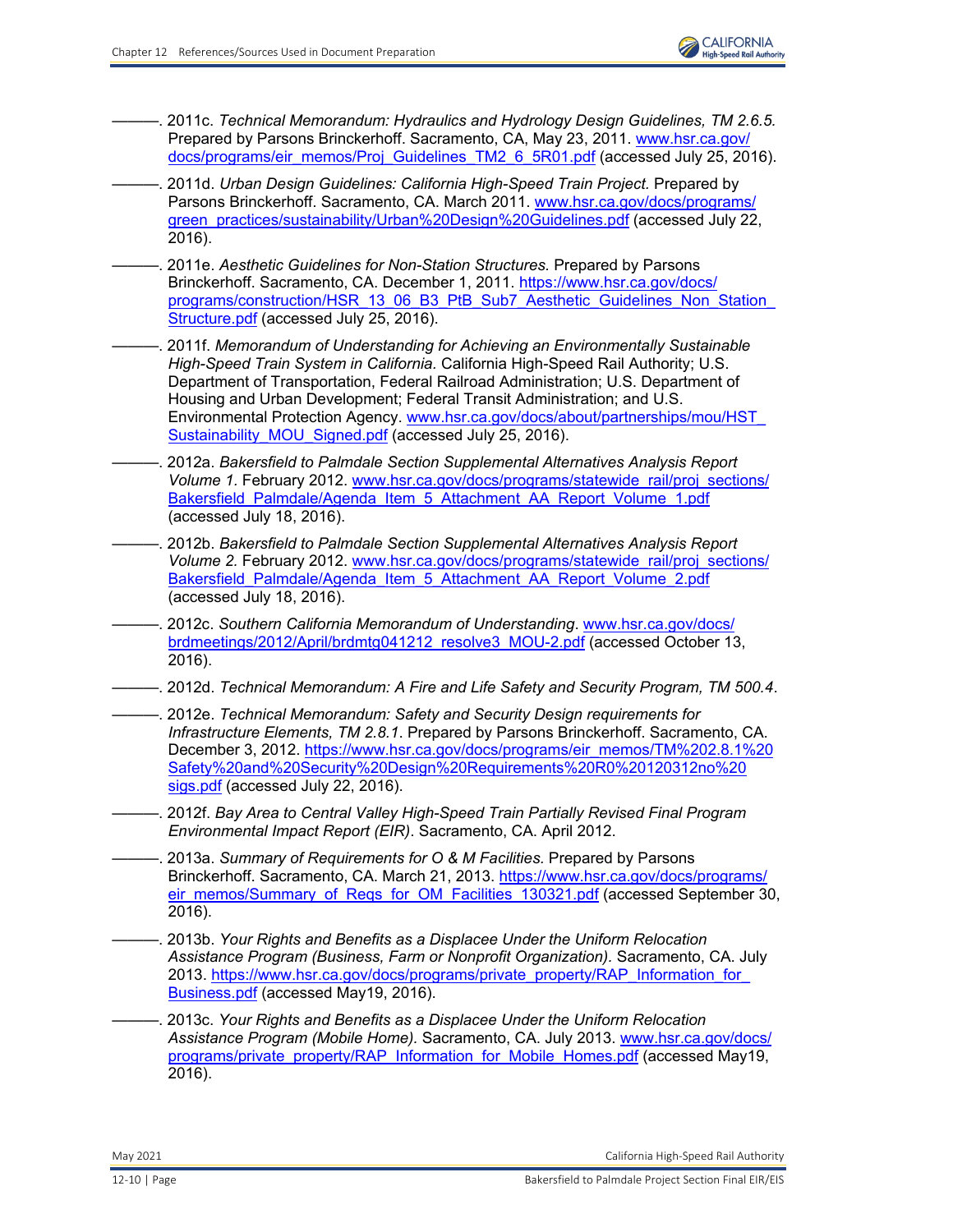

- -. 2013d. Your Rights and Benefits as a Displacee Under the Uniform Relocation *Assistance Program (Residential).* Sacramento, CA. July 2013. [www.hsr.ca.gov/docs/](http://www.hsr.ca.gov/docs/programs/private_property/RAP_Information_for_Residential.pdf) [programs/private\\_property/RAP\\_Information\\_for\\_Residential.pdf](http://www.hsr.ca.gov/docs/programs/private_property/RAP_Information_for_Residential.pdf) (accessed May19, 2016).
- ———. 2014a. *Technical Memorandum: Aesthetic Design Review Process for Non-Station Structures, TM 200.07.* Prepared by Parsons Brinckerhoff. Sacramento, CA. February 28, 2014. [https://www.hsr.ca.gov/docs/programs/eir\\_memos/Proj\\_Guidelines\\_TM200\\_07\\_](https://www.hsr.ca.gov/docs/programs/eir_memos/Proj_Guidelines_TM200_07_ PROC_PLAN_Aesthetic_Review_Process_for_Non_Station_Structures.pdf) [PROC\\_PLAN\\_Aesthetic\\_Review\\_Process\\_for\\_Non\\_Station\\_Structures.pdf](https://www.hsr.ca.gov/docs/programs/eir_memos/Proj_Guidelines_TM200_07_ PROC_PLAN_Aesthetic_Review_Process_for_Non_Station_Structures.pdf) (accessed January 16, 2017).
- ———. 2014b. *Renewable Energy Feasibility Memorandum.* April 8, 2014. [www.hsr.ca.gov/docs/](http://www.hsr.ca.gov/docs/programs/green_practices/operations/Memo_2014_renewable_energy_feasibility.pdf) [programs/green\\_practices/operations/Memo\\_2014\\_renewable\\_energy\\_feasibility.pdf](http://www.hsr.ca.gov/docs/programs/green_practices/operations/Memo_2014_renewable_energy_feasibility.pdf) (accessed June 28, 2017).
- ———. 2014c. *California High-Speed Rail 2014 Business Plan: Connecting California.*  Sacramento, CA. April 30, 2014. [www.hsr.ca.gov/About/Business\\_Plans/2014\\_](http://www.hsr.ca.gov/About/Business_Plans/2014_Business_Plan.html) Business Plan.html (accessed May 11, 2016).
- ———. 2014d. *Permit to Enter Process for Private Property Owners.* Sacramento, CA. June 2014. [https://www.hsr.ca.gov/docs/programs/private\\_property/PTE\\_Process\\_Private\\_](https://www.hsr.ca.gov/docs/programs/private_property/PTE_Process_Private_ Property_FINAL_053014.pdf) [Property\\_FINAL\\_053014.pdf](https://www.hsr.ca.gov/docs/programs/private_property/PTE_Process_Private_ Property_FINAL_053014.pdf) (accessed May 19, 2016).
- ———. 2014e. *Right-of-Way Process.* Sacramento, CA. [www.hsr.ca.gov/docs/programs/private\\_](http://www.hsr.ca.gov/docs/programs/private_property/ROW_Process_2014.pdf) [property/ROW\\_Process\\_2014.pdf](http://www.hsr.ca.gov/docs/programs/private_property/ROW_Process_2014.pdf) (accessed July 25, 2016).
- -. 2015. Construction Package One. Sacramento, CA. January 2015. https://www.hsr.ca.gov/docs/newsroom/fact%20sheets/CP\_1\_Factsheet [FINAL\\_2015.pdf](https://www.hsr.ca.gov/docs/newsroom/fact%20sheets/CP_1_Factsheet_ FINAL_2015.pdf) (accessed May 26, 2016).
- ———. 2016a. *Bakersfield to Palmdale Project Section: Supplemental Alternatives Analysis Report, Appendix A: Alternatives Screening Memorandum.* January 2016. http://hsr.ca.gov/docs/brdmeetings/2016/brdmtg\_041216\_Item6\_ATTACHMENT Bakersfield to Palmdale Supplemental Alternatives Analysis.pdf (accessed July 22, 2016).
- ———. 2016b. *Draft Bakersfield to Palmdale Project Section: Terminal Storage and Maintenance Facility Site Identification and Evaluation Report.* March 2016.
- ———. 2016c. *Summary of Requirements for Maintenance Facilities.* Sacramento, CA. March 14, 2016.
- ———. 2016d. *California High-Speed Rail 2016 Business Plan: Ridership and Revenue Forecasting: Technical Support Document.* Prepared by Cambridge Systematics, Inc. for Parsons Brinckerhoff. Sacramento, CA. April 8, 2016. [www.hsr.ca.gov/docs/about/](http://www.hsr.ca.gov/docs/about/business_plans/2016_Business_Plan_Ridersihp_Revenue_Forecast.pdf) [business\\_plans/2016\\_Business\\_Plan\\_Ridersihp\\_Revenue\\_Forecast.pdf](http://www.hsr.ca.gov/docs/about/business_plans/2016_Business_Plan_Ridersihp_Revenue_Forecast.pdf) (accessed July 22, 2016).
- ———. 2016e. *Bakersfield to Palmdale Project Section: Supplemental Alternatives Analysis Report.* April 2016. [http://hsr.ca.gov/docs/brdmeetings/2016/brdmtg\\_041216\\_Item6\\_](http://hsr.ca.gov/docs/brdmeetings/2016/brdmtg_041216_Item6_ ATTACHMENT_Bakersfield_to_Palmdale_Supplemental_Alternatives_Analysis.pdf) ATTACHMENT Bakersfield to Palmdale Supplemental Alternatives Analysis.pdf (accessed July 22, 2016).
- ———. 2016f. *California High-Speed Rail 2016 Business Plan: Connecting and Transforming California.* Sacramento, CA. May 1, 2016. [www.hsr.ca.gov/docs/about/business\\_plans/](http://www.hsr.ca.gov/docs/about/business_plans/2016_BusinessPlan.pdf) 2016 BusinessPlan.pdf (accessed July 25, 2016).
- -. 2016g. Sustainability. July 2016. [www.hsr.ca.gov/Programs/Green\\_Practices/](http://www.hsr.ca.gov/Programs/Green_Practices/sustainability.html.) [sustainability.html.](http://www.hsr.ca.gov/Programs/Green_Practices/sustainability.html.)
- ———. 2017a. *Bakersfield to Palmdale Project Section: Community Impact Assessment.*  February 2017.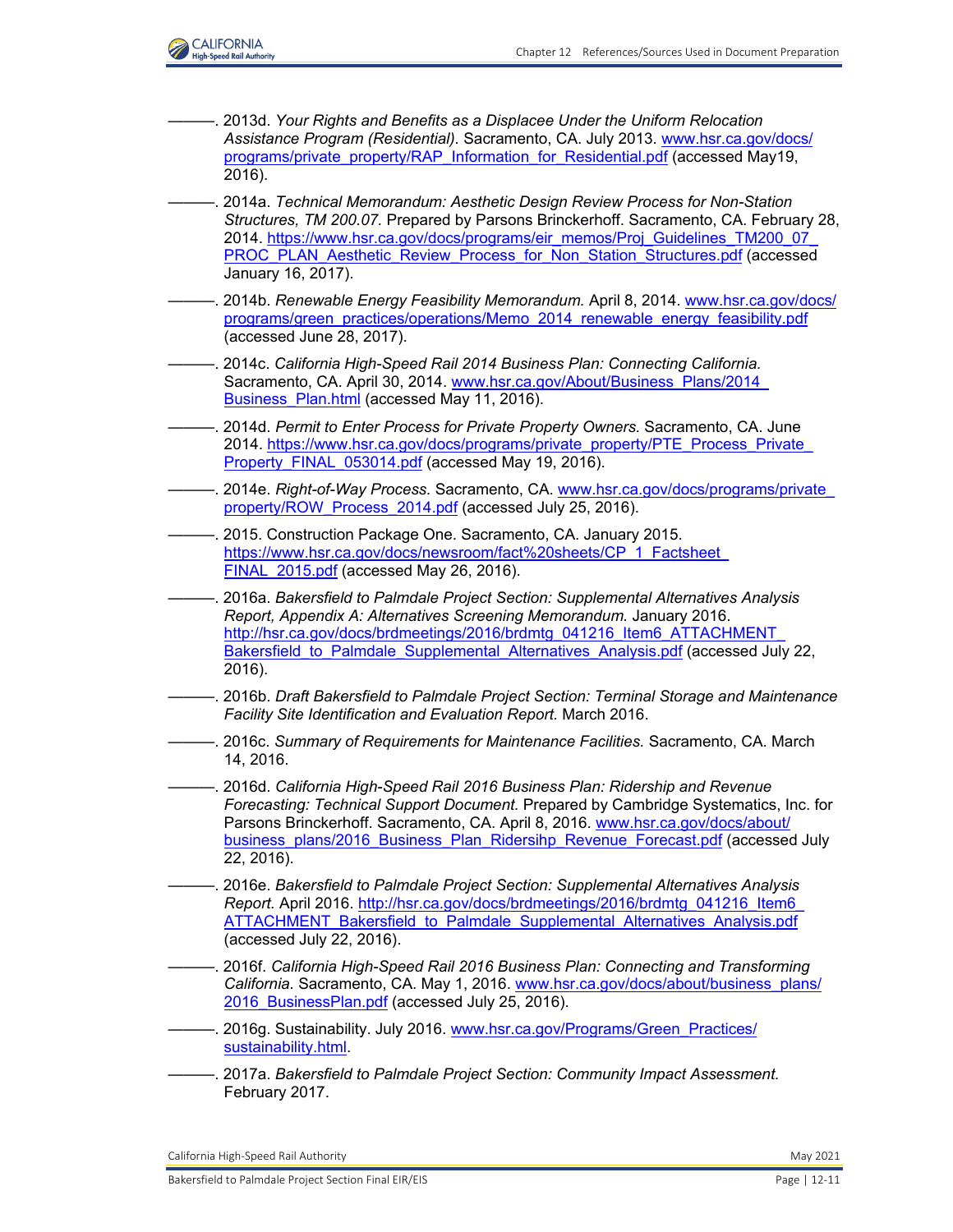

———. 2017b. *Bakersfield to Palmdale Project Section: Record PEPD Submission: Constructability Assessment Report*. October 2017.

- ———. 2018a. *Fresno to Bakersfield Section Final Supplemental Environmental Impact Report*. October 2018.
- ———. 2018b. *2018 Business Plan: Technical Supporting Document: Ridership & Revenue Forecasting.* Sacramento, CA: California High-Speed Rail Authority. June 1, 2018.
- ———. 2018c. *Bakersfield to Palmdale Project Section Biological and Aquatic Resources Technical Report.* November 2018.
- ———. 2019a. *Design Options Screening Report for the César E. Chávez/Nuestra Señora Reina de la Paz National Historic Landmark.*
- ———. 2019b. *Addendum to the Design Options Screening Report for the César E. Chávez/Nuestra Señora Reina de la Paz National Historic Landmark*.
- ———. 2019c. *Fresno to Bakersfield Section Locally Generated Alternative Final Supplemental Environmental Impact Statement.* October 2019.
- ———. 2019d. *California High Speed Rail Authority Right of Way Manual.*
- California High-Speed Rail Authority and Federal Railroad Administration (Authority and FRA). 2005. *Final Program Environmental Impact Report/Environmental Impact Statement (EIR/EIS) for the Proposed California High-Speed Train System.* Vol. 1, Report. Sacramento, CA, and Washington, D.C. August 2005. [www.hsr.ca.gov/Programs/](http://www.hsr.ca.gov/Programs/Environmental_Planning/EIR_EIS/Vol1.html) Environmental Planning/EIR\_EIS/Vol1.html (accessed January 16, 2017).
- \_\_\_\_\_. 2008. *Bay Area to Central Valley HST Program Environmental Impact Report/ Environmental Impact Study*. May 2008.

———. 2017. *Fresno to Bakersfield Section Draft Supplemental Environmental Impact Report/Environmental Impact Statement*. November 2017.

- Calthorpe Associates. 2011. Rapid Fire Model Technical Summary, Version 2.0. [https://www.calthorpe.com/sites/default/files/Rapid%20Fire%20V%202.0%20Tech%20Su](https://www.calthorpe.com/sites/default/files/Rapid%20Fire%20V%202.0%20Tech%20Su mmary_0.pdf.) mmary 0.pdf.
- Cambridge Systematics, Inc. 2007. *Economic Growth Effects Analysis for the Bay Area to Central Valley Program-Level Environmental Impact Report and Tier 1 Environmental Impact Statement.* Prepared for the California High-Speed Rail Authority with Economic Development Research Group. Oakland, CA. July 2007.
- ———. 2012. *San Joaquin Valley Interregional Goods Movement Plan, Task 4: Commodity Flow Profile (Technical Memorandum).*
- City of Bakersfield. 2009. *Draft Metropolitan Bakersfield General Plan Update Existing Conditions, Constraints and Opportunities Report.* April 2009. [http://docs.bakersfieldcity.us/weblink/0/edoc/787358/Draft%20Existing%20Conditions,%2](http://docs.bakersfieldcity.us/weblink/0/edoc/787358/Draft%20Existing%20Conditions,%2 0Constraints%20and%20Opportunities%20Report%20-%20Full%20Report.pdf) [0Constraints%20and%20Opportunities%20Report%20-%20Full%20Report.pdf](http://docs.bakersfieldcity.us/weblink/0/edoc/787358/Draft%20Existing%20Conditions,%2 0Constraints%20and%20Opportunities%20Report%20-%20Full%20Report.pdf) (accessed January 10, 2017).
- City of Bakersfield and County of Kern. 2007. *Metropolitan Bakersfield General Plan*. Updated December 11, 2007.
- City of Lancaster. 2013. *General Plan Housing Element (2014 to 2021)*. December 31, 2013. [www.cityoflancasterca.org/home/showdocument?id=16573 \(](http://www.cityoflancasterca.org/home/showdocument?id=16573)accessed January 24, 2017)
- City of Palmdale. 1993. *Palmdale General Plan*. Planning Department. January 25, 1993 (updated 2012). [https://www.cityofpalmdale.org/Portals/0/Documents/Business/Planning/](https://www.cityofpalmdale.org/Portals/0/Documents/Business/Planning/ General%20Plan/general_plan.pdf) [General%20Plan/general\\_plan.pdf](https://www.cityofpalmdale.org/Portals/0/Documents/Business/Planning/ General%20Plan/general_plan.pdf) (accessed January 18, 2017).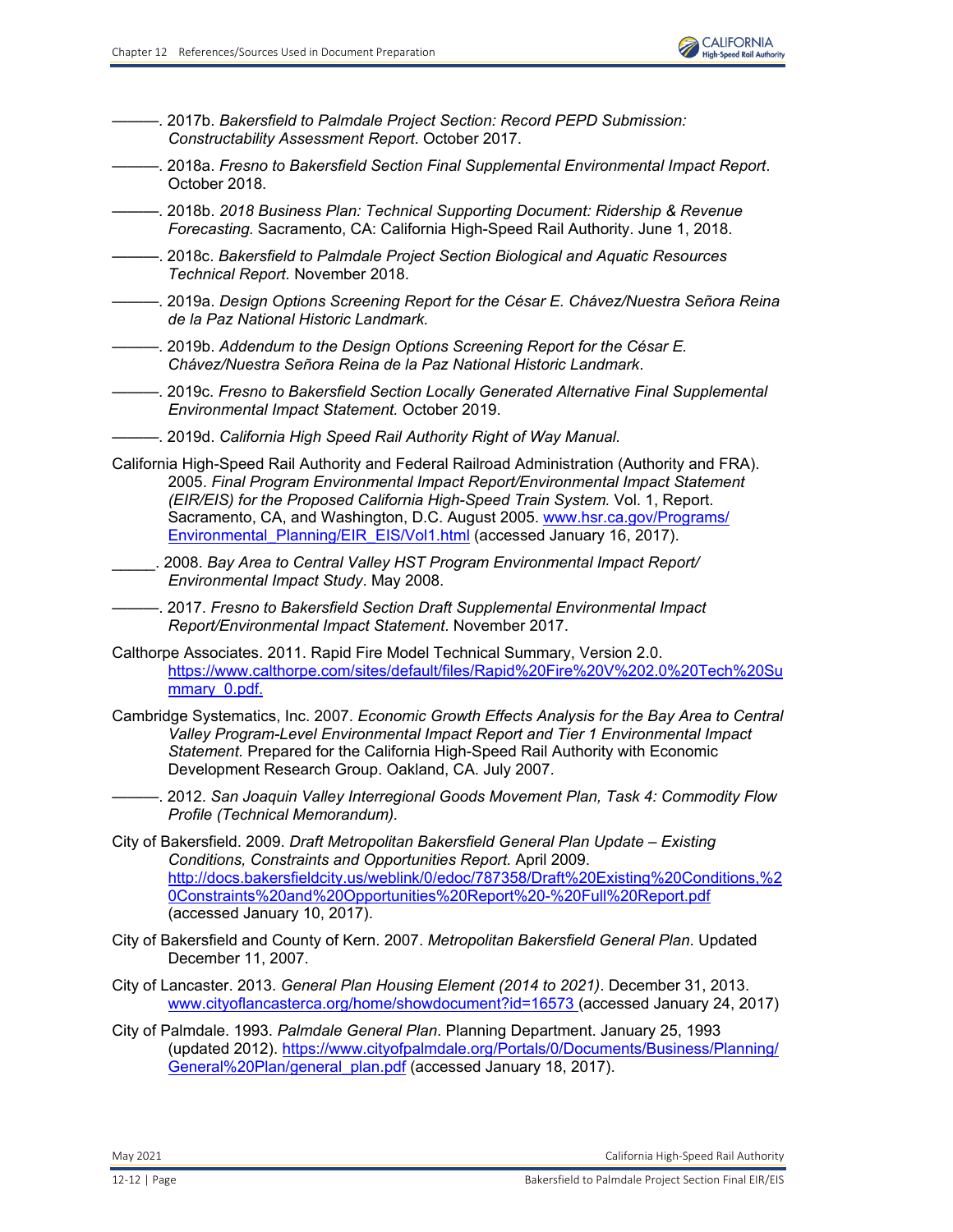

- -. 2009. Municipal Code Chapter 2.52: Palmdale Airport. 2009. [www.codepublishing.com/](http://www.codepublishing.com/CA/Palmdale/html/Palmdale02/Palmdale0252.html#2.52.010) [CA/Palmdale/html/Palmdale02/Palmdale0252.html#2.52.010](http://www.codepublishing.com/CA/Palmdale/html/Palmdale02/Palmdale0252.html#2.52.010) (accessed January 31, 2017).
- City of Tehachapi. 2012. *Tehachapi General Plan*. January 2012. [www.liveuptehachapi.com/](http://www.liveuptehachapi.com/index.aspx?NID=272) [index.aspx?NID=272](http://www.liveuptehachapi.com/index.aspx?NID=272) (accessed May 22, 2015).
- County of Los Angeles. 2015. *Los Angeles County General Plan 2035*. Los Angeles County Department of Regional Planning. October 6, 2015. [http://planning.lacounty.gov/](http://planning.lacounty.gov/ generalplan) [generalplan](http://planning.lacounty.gov/ generalplan) (accessed January 10, 2017).
- Clevenger, Tony and Huijser, Marcel P. 2009. *Handbook for design and evaluation of wildlife crossing structures in North America.* Western Transportation Institute, Montana State University. [https://roadecology.ucdavis.edu/files/content/projects/DOT-FHWA\\_Wildlife\\_](https://roadecology.ucdavis.edu/files/content/projects/DOT-FHWA_Wildlife_ Crossing_Structures_Handbook.pdf.) [Crossing\\_Structures\\_Handbook.pdf.](https://roadecology.ucdavis.edu/files/content/projects/DOT-FHWA_Wildlife_ Crossing_Structures_Handbook.pdf.) 2009.
- Golden Empire Transit District and Kern Council of Governments. 2012. *Metropolitan Bakersfield Transit System Long-Range Plan*. April 2012[. https://www.kerncog.org/images/docs/](https://www.kerncog.org/images/docs/ pubtrans/Bakersfield_Transit_LRP.pdf) [pubtrans/Bakersfield\\_Transit\\_LRP.pdf](https://www.kerncog.org/images/docs/ pubtrans/Bakersfield_Transit_LRP.pdf) (accessed January 11, 2017).
- Federal Aviation Administration (FAA). 2016. *Passenger Boarding (Emplanement) and All Cargo*  Data for U.S. Airports. [https://www.faa.gov/airports/planning\\_capacity/passenger\\_](https://www.faa.gov/airports/planning_capacity/passenger_ allcargo_stats/passenger/) [allcargo\\_stats/passenger/](https://www.faa.gov/airports/planning_capacity/passenger_ allcargo_stats/passenger/) (accessed January 11, 2017).
- Federal Highway Administration (FHWA). 1993. 23 CFR § 771.111 Early Coordination, Public Involvement, and Project Development. <https://www.law.cornell.edu/cfr/text/23/771.111.>
- Federal Railroad Administration (FRA). 1999. *Procedures for Considering Environmental Impacts.*
- ———. 2005. *Record of Decision for High Speed Train System.* November 18, 2005.
- ———. 2012. *High-Speed Ground Transportation Noise and Vibration Impact Assessment.*  Washington, D.C.: U.S. Department of Transportation. September 2012.
- ———. 2017. *Collison Hazard Analysis Guide: Commuter and Intercity Passenger Service*.
- Golden Empire Transit District and Kern Council of Governments. 2012. *Metropolitan Bakersfield Transit System Long-Range Plan*. April 2012. [https://www.kerncog.org/images/docs/](https://www.kerncog.org/images/docs/ pubtrans/Bakersfield_Transit_LRP.pdf) [pubtrans/Bakersfield\\_Transit\\_LRP.pdf](https://www.kerncog.org/images/docs/ pubtrans/Bakersfield_Transit_LRP.pdf) (accessed January 11, 2017).
- Greyhound. 2017a. *All Routes From Bakersfield, CA*. 2017. [http://locations.greyhound.com/bus](http://locations.greyhound.com/busroutes/all-destinations/bakersfield/ca)[routes/all-destinations/bakersfield/ca](http://locations.greyhound.com/busroutes/all-destinations/bakersfield/ca) (accessed February 6, 2017).
- ———. 2017b. *All Routes From Palmdale, CA. 2017*. [http://locations.greyhound.com/bus-routes/](http://locations.greyhound.com/bus-routes/ all-destinations/palmdale/ca) [all-destinations/palmdale/ca](http://locations.greyhound.com/bus-routes/ all-destinations/palmdale/ca) (accessed February 6, 2017).
- Kern Council of Governments (Kern COG). 2014. *Regional Transportation Plan/Sustainable Communities Strategy*. Table 4-6. Bakersfield, CA: Kern COG. June 19, 2014. [www.kerncog.org/regional-transportation-plan](http://www.kerncog.org/regional-transportation-plan) (accessed May 17, 2016).
- ———. 2015. *2015–2050 Growth Forecast Update.* Bakersfield, CA. August 7, 2015; adopted November 19, 2015[. www.kerncog.org/census](http://www.kerncog.org/census) (accessed December 2016).
- Kern Transit. 2017. Routes and Schedules.<http://kerntransit.org/routes-and-schedules/> (accessed January 11, 2017).
- Los Angeles World Airports. 2003. *The Heritage of Los Angeles World Airports.* March 2003 [www.lawa.org/75thanniv/pdf/mainDoc.pdf](http://www.lawa.org/75thanniv/pdf/mainDoc.pdf) (accessed January 18, 2017).
	- ———. 2005. *LAX Master Plan Final Environmental Impact Report/Environmental Impact Statement*. May 20, 2005. [www.lawa.org/ourLAX/PastProjects.aspx?id=8844](http://www.lawa.org/ourLAX/PastProjects.aspx?id=8844) (accessed January 18, 2017).
- ———. 2009. *From Planning to Building 2008 Year in Review.* [www.lawa.org/uploadedFiles/](http://www.lawa.org/uploadedFiles/pdf/2008%20Year%20In%20Review.pdf) [pdf/2008%20Year%20In%20Review.pdf](http://www.lawa.org/uploadedFiles/pdf/2008%20Year%20In%20Review.pdf) (accessed January 18, 2017).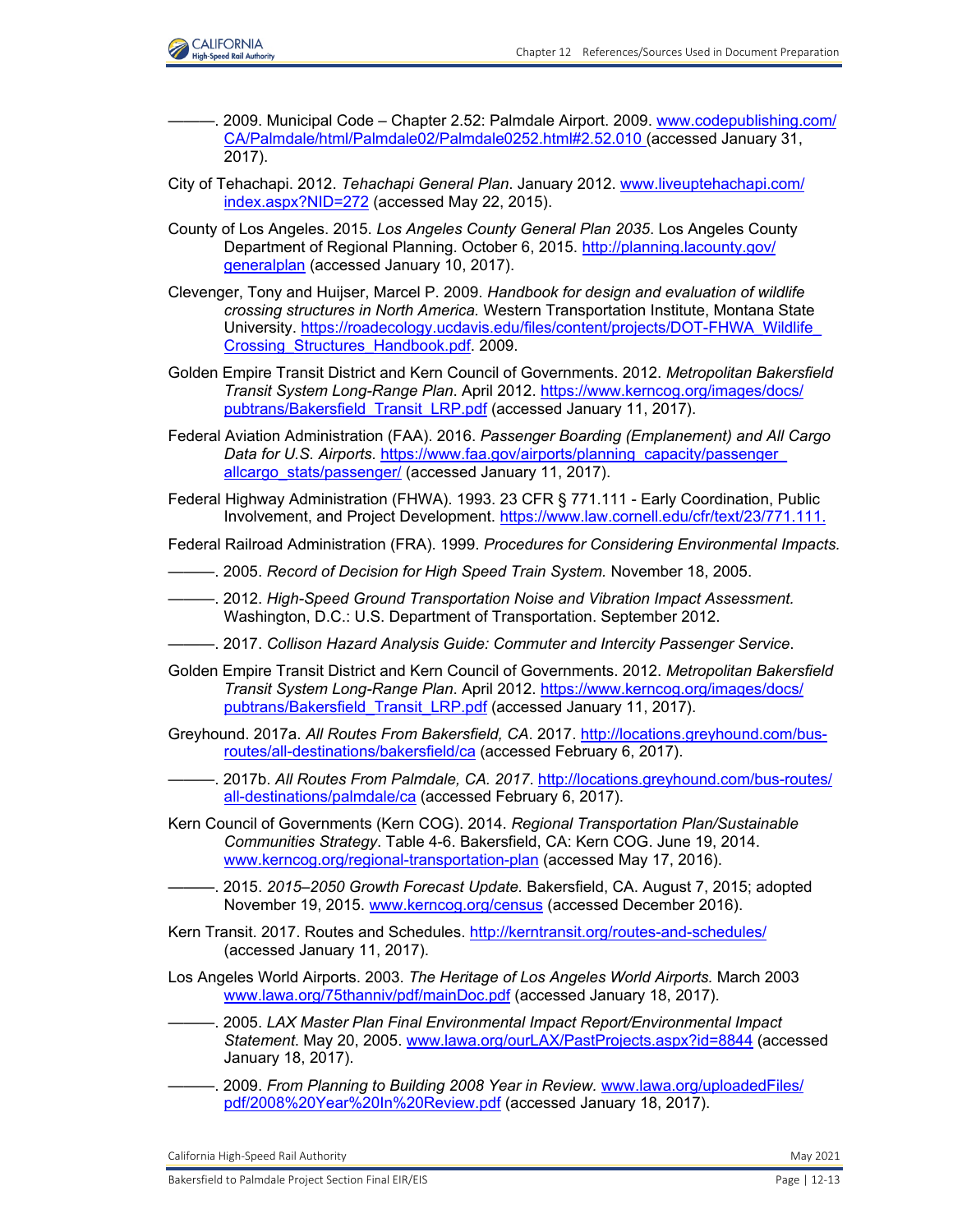- Meadows Field Airport (BFL). 2013. Meadows Field Airport[. www.meadowsfield.com/](http://www.meadowsfield.com/) (accessed January 11, 2017).
- Metrolink. 2017. *Palmdale Station.* [www.metrolinktrains.com/stations/detail/station\\_id/114.html](http://www.metrolinktrains.com/stations/detail/station_id/114.html) (accessed January 18, 2017).
- Murphy, Craig. 2016. Planning Department, Kern County, CA. Personal communication via email. March 22, 2016.
- Navigant Consulting, Inc. 2008. *The Use of Renewable Energy Sources to Provide Power to California's High Speed Rail.* Prepared for the California High-Speed Rail Authority. Rancho Cordova, CA. September 3, 2008. [http://webcache.googleusercontent.com/](http://webcache.googleusercontent.com/ search?q=cache:kE1zxNUeL_wJ:www.hsr.ca.gov/Programs/Green_Practices/ operations.html+&cd=1&hl=en&ct=clnk&gl=us) [search?q=cache:kE1zxNUeL\\_wJ:www.hsr.ca.gov/Programs/Green\\_Practices/](http://webcache.googleusercontent.com/ search?q=cache:kE1zxNUeL_wJ:www.hsr.ca.gov/Programs/Green_Practices/ operations.html+&cd=1&hl=en&ct=clnk&gl=us) [operations.html+&cd=1&hl=en&ct=clnk&gl=us](http://webcache.googleusercontent.com/ search?q=cache:kE1zxNUeL_wJ:www.hsr.ca.gov/Programs/Green_Practices/ operations.html+&cd=1&hl=en&ct=clnk&gl=us) (accessed January 2011).
- Ng, Chuen. 2016. Principal Planner, City of Lancaster, CA. Personal communication via email coordinating a Development Summary Report for the City of Lancaster, April 6, 2016.
- Ortiz, Martin. 2016. Principal Planner, City of Bakersfield, CA. Personal communication via email regarding a cumulative project list within the City of Bakersfield. April 4, 2016.
- Schlosser, Jay. 2016. Development Services Director, City of Tehachapi, CA. Personal communication via email regarding cumulative projects within the City of Tehachapi. May 13, 2016.
- Southern California Association of Governments. 2014. *Final Federal Transportation Improvement Program 2015.* September 2014[. http://ftip.scag.ca.gov/Documents/](http://ftip.scag.ca.gov/Documents/ Final2015FTIP_ProjectListing.pdf) [Final2015FTIP\\_ProjectListing.pdf](http://ftip.scag.ca.gov/Documents/ Final2015FTIP_ProjectListing.pdf) (accessed January 11, 2016).
- ———. 2015. *2012–2035 Regional Transportation Plan/Sustainable Communities Strategy.* 
	- ———. 2016. *2016–2040 Regional Transportation Plan/Sustainable Communities Strategy.* April 2016.<http://scagrtpscs.net/Documents/2016/final/f2016RTPSCS.pdf> (accessed December 12, 2016).
- U.S. Census Bureau. 2010. 2010 Census Summary File 1. G001: Geographic Identifiers. <https://factfinder.census.gov/faces/nav/jsf/pages/index.xhtml> (accessed December 12, 2016).

## **Chapter 3: Affected Environment, Environmental Consequences, and Mitigation Measures**

## *Section 3.1: Introduction*

- California High-Speed Rail Authority (Authority). 2012. *Bay Area to Central Valley High-Speed Train Partially Revised Final Program Environmental Impact Report (EIR)*. Sacramento, CA. April 2012. [www.hsr.ca.gov/Programs/Environmental\\_Planning/bay\\_area.html.](http://www.hsr.ca.gov/Programs/Environmental_Planning/bay_area.html.)
- \_\_\_\_\_. 2016a. *2016 Business Plan: Ridership and Revenue Forecasting Technical Supporting Document.*
- \_\_\_\_\_. 2016b. *2016 Business Plan: Ridership and Revenue Forecasting Technical Supporting Document.* Exhibit 7.1 Ridership: San Jose-North of Bakersfield (Silicon Valley to Central Valley Line) Through Phase 1 (in Millions of Riders)*.*
- \_\_\_\_\_. 2018a. *Fresno to Bakersfield Section Final Supplemental Environmental Impact Report.* Sacramento, CA. October 2018.
- \_\_\_\_\_. 2018b. *2018 Business Plan: Ridership & Revenue Forecasting Technical Supporting Document.*
- \_\_\_\_\_. 2018c. *2018 Business Plan: Ridership & Revenue Forecasting Technical Supporting Document.* Exhibit 7.1 Ridership: Silicon Valley to Central Valley Line Through Phase 1 (in Millions of Riders).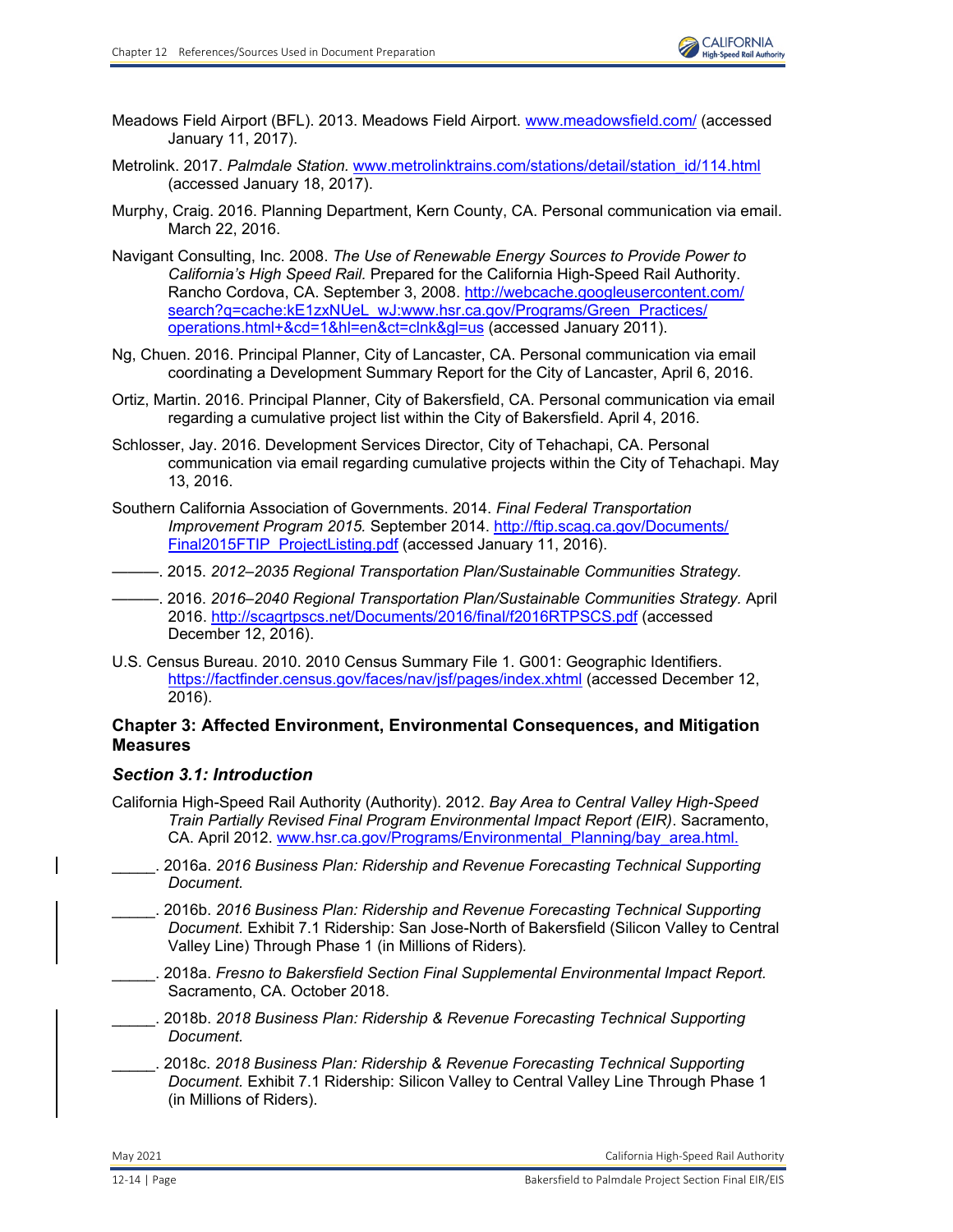

———. 2019. *Fresno to Bakersfield Section Locally Generated Alternative Final Supplemental EIS.* October 2019.

\_\_\_\_\_. 2020. *Draft 2020 Business Plan.* 

California High-Speed Rail Authority and Federal Railroad Administration (Authority and FRA). 2005. *Final Program Environmental Impact Report/Environmental Impact Statement (EIR/EIS) for the Proposed California High-Speed Train System.* Vol. 1, Report. Sacramento, CA, and Washington, D.C. August 2005. [www.hsr.ca.gov/Programs/](http://www.hsr.ca.gov/Programs/Environmental_Planning/EIR_EIS/Vol1.html) [Environmental\\_Planning/EIR\\_EIS/Vol1.html](http://www.hsr.ca.gov/Programs/Environmental_Planning/EIR_EIS/Vol1.html) (accessed January 16, 2017).

- \_\_\_\_\_. 2008. *Bay Area to Central Valley HST Program Environmental Impact Report/ Environmental Impact Study*. May 2008.
- ———. 2012. *Bay Area to Central Valley High-Speed Train Partially Revised Final Program Environmental Impact Report.* Sacramento, CA. April 2012.
- \_\_\_\_\_. 2014. *Fresno to Bakersfield Section Final Environmental Impact Report/Environmental Impact Statement.* Sacramento, CA and Washington, D.C. May 2014.
	- \_\_\_\_\_. 2017. *Fresno to Bakersfield Section Draft Supplemental Environmental Impact Report/Environmental Impact Statement.*

#### *Section 3.2: Transportation*

Amtrak. 2016. "Train & Bus Tickets." [www.amtrak.com/home](http://www.amtrak.com/home) (accessed April 12, 2016).

- Antelope Valley Transit Authority. 2016. Service maps and schedules[. www.avta.com](http://www.avta.com) (accessed August 24, 2016).
- California Department of Transportation (Caltrans). 2002. *Guide for the Preparation of Traffic Impact Studies.*
- \_\_\_\_. 2014. *California Manual on Uniform Traffic Control Devices. 2014 Edition, Revision 3.*  March 9, 2018. [www.dot.ca.gov/trafficops/camutcd/docs/2014r3/CAMUTCD2014\\_](http://www.dot.ca.gov/trafficops/camutcd/docs/2014r3/CAMUTCD2014_rev3.pdf.) [rev3.pdf.](http://www.dot.ca.gov/trafficops/camutcd/docs/2014r3/CAMUTCD2014_rev3.pdf.)
- \_\_\_\_. 2016. *California Transportation Plan 2040: Integrating California's Transportation Future*. [www.dot.ca.gov/hq/tpp/californiatransportationplan2040/Final%20CTP/FINALCTP2040-](http://www.dot.ca.gov/hq/tpp/californiatransportationplan2040/Final%20CTP/FINALCTP2040-Report-WebReady.pdf) [Report-WebReady.pdf](http://www.dot.ca.gov/hq/tpp/californiatransportationplan2040/Final%20CTP/FINALCTP2040-Report-WebReady.pdf) (accessed March 14, 2016).
- ———. 2018. *2018 State Rail Plan: Connecting California*. September 2018.
- California High-Speed Rail Authority (Authority). 2016. *California High-Speed Rail 2016 Business Plan: Connecting and Transforming California.* Sacramento, CA. May 1, 2016. www.hsr.ca.gov/docs/about/business\_plans/2016\_BusinessPlan.pdf.
- ———. 2018a. *Bakersfield to Palmdale Project Section Transportation Technical Report*. January 2018.
- ———. 2018b. *Fresno to Bakersfield Section Supplemental Environmental Impact Report/Environmental Impact Statement.*
- ———. 2019. *Fresno to Bakersfield Section Locally Generated Alternative Final Supplemental EIS.* October 2019.

California High-Speed Rail Authority and Federal Railroad Administration (Authority and FRA). 2005. *Final Program Environmental Impact Report/Environmental Impact Statement (EIR/EIS) for the Proposed California High-Speed Train System.* Vol. 1, Report. Sacramento, CA, and Washington, D.C. August 2005. [www.hsr.ca.gov/Programs/](http://www.hsr.ca.gov/Programs/Environmental_Planning/EIR_EIS/Vol1.html) [Environmental\\_Planning/EIR\\_EIS/Vol1.html](http://www.hsr.ca.gov/Programs/Environmental_Planning/EIR_EIS/Vol1.html) (accessed January 16, 2017).

\_\_\_\_\_. 2014. *Fresno to Bakersfield Section Final Environmental Impact Report/Environmental Impact Statement.* Sacramento, CA and Washington, D.C. May 2014.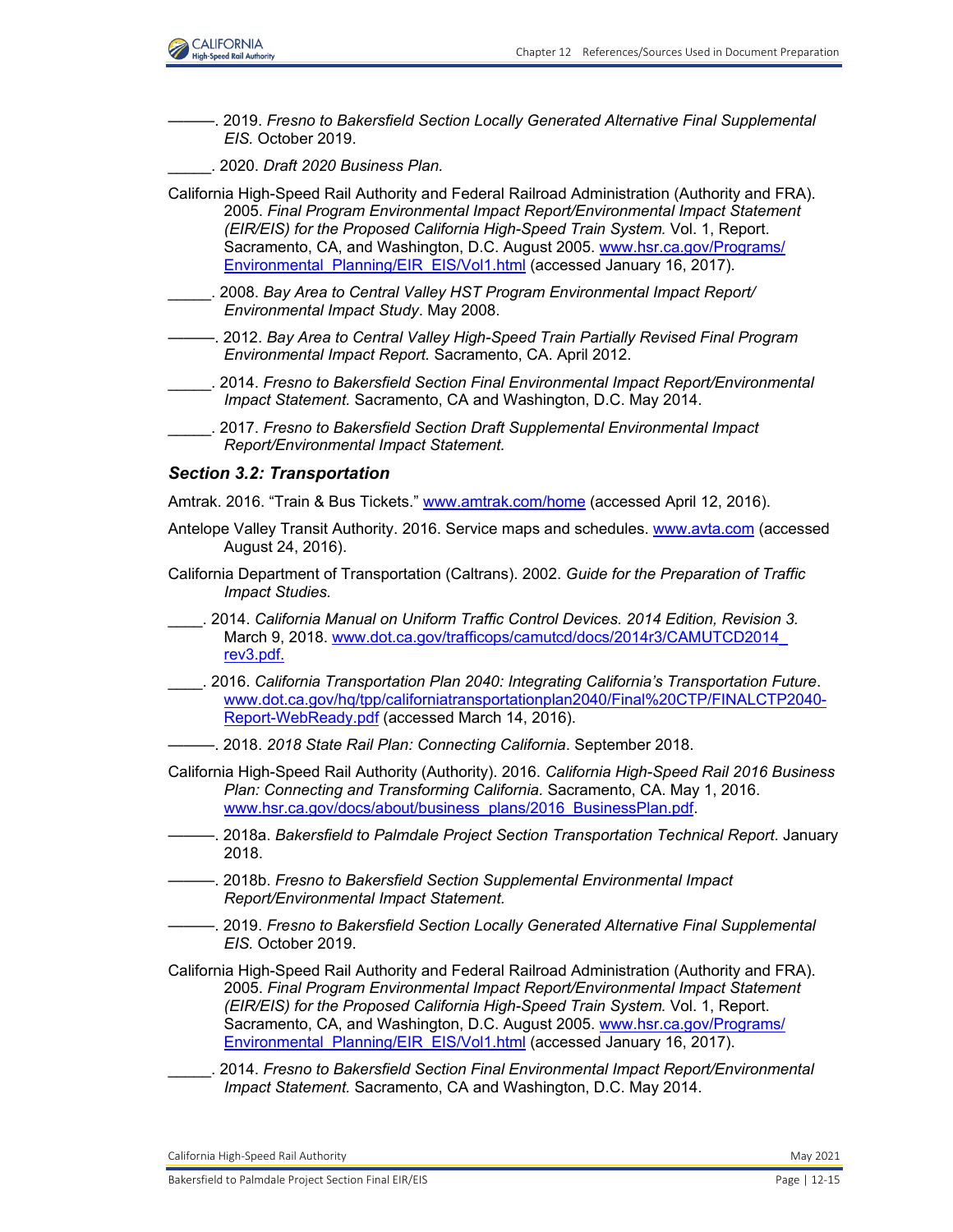

———. 2017a. *Fresno to Bakersfield Section Draft Supplemental Environmental Impact Report/Environmental Impact Statement*. November 2017.

- \_\_\_\_\_. 2017b. *Constructability Assessment Report*.
- California Natural Resources Agency. 2018. *Final Statement of Reasons for Regulatory Action: Amendments to the State CEQA Guidelines.* November 2018. [http://resources.ca.gov/](http://resources.ca.gov/ ceqa/docs/2018_CEQA_Final_Statement_of%20Reasons_111218.pdf) [ceqa/docs/2018\\_CEQA\\_Final\\_Statement\\_of%20Reasons\\_111218.pdf](http://resources.ca.gov/ ceqa/docs/2018_CEQA_Final_Statement_of%20Reasons_111218.pdf)
- Cambridge Systematics, Inc. 2020. *California High-Speed Rail Environmental Analysis: Method for Forecasting Vehicle-Miles of Travel Reduction.*
- City of Bakersfield. 2007. *Metropolitan Bakersfield General Plan.* Bakersfield, CA. December 11, 2007.
- City of Lancaster. 2009. *General Plan 2030*. July 14, 2009.
- City of Palmdale. 1993. *Circulation Element.* Adopted January 25, 1993. [www.cityofpalmdale.org/](http://www.cityofpalmdale.org/Portals/0/Documents/Business/Planning/General%20Plan/04-Circulation.pdf) [Portals/0/Documents/Business/Planning/General%20Plan/04-Circulation.pdf](http://www.cityofpalmdale.org/Portals/0/Documents/Business/Planning/General%20Plan/04-Circulation.pdf) (accessed April 12, 2016).
- City of Santa Clarita Transit. 2016. "Bus Finder Map." [http://santaclaritatransit.com/routes](http://santaclaritatransit.com/routesschedules/bus-finder-map/)[schedules/bus-finder-map/](http://santaclaritatransit.com/routesschedules/bus-finder-map/)
- City of Tehachapi. 2012. *Tehachapi General Plan.* Adopted January 2012. [www.liveuptehachapi.com/DocumentCenter/View/2959](http://www.liveuptehachapi.com/DocumentCenter/View/2959) (accessed April 12, 2016).
- County of Kern. 2007. *Kern County General Plan Land Use, Open Space, and Conservation Element*. Kern County Planning & Development.
- County of Los Angeles. 2015. *Los Angeles County General Plan 2035*. Los Angeles County Department of Regional Planning. October 6, 2015.
- Federal Aviation Administration (FAA). 2016. *Passenger Boarding (Emplanement) and All Cargo Data for U.S. Airports.* [https://www.faa.gov/airports/planning\\_capacity/passenger\\_](https://www.faa.gov/airports/planning_capacity/passenger_ allcargo_stats/passenger/) [allcargo\\_stats/passenger/ \(](https://www.faa.gov/airports/planning_capacity/passenger_ allcargo_stats/passenger/)accessed January 11, 2017).
- Fresno Yosemite National Airport. Non-Stop Destinations. [https://flyfresno.com/non-stop](https://flyfresno.com/non-stopdestinations/)[destinations/](https://flyfresno.com/non-stopdestinations/) (accessed August 10, 2016).
- Governor's Office of Planning and Research. 2018. *Technical Advisory on Evaluating Transportation Impacts in CEQA.* December 2018. [http://opr.ca.gov/docs/20190122-](http://opr.ca.gov/docs/20190122- 743_Technical_Advisory.pdf) 743 Technical Advisory.pdf (accessed January 2020).
	- 2019. "Updating the Metric of Transportation Impact: Problems with LOS." YouTube video. February 26, 2019.<https://www.youtube.com/watch?v=tM3rdWOkbwA.>
- Hollywood Burbank Airport. Airport Departures. [www.bobhopeairport.com](http://www.bobhopeairport.com) (accessed August 10, 2016).
- Kern Council of Governments (Kern COG). 2011. *Kern County Grade Separation Prioritization Report.* March 2011. Prepared by Wilbur Smith Associates for the Kern COG. [http://www.kerncog.org/wp-content/uploads/2017/11/Grade\\_Sep\\_Priority\\_Report.pdf.](http://www.kerncog.org/wp-content/uploads/2017/11/Grade_Sep_Priority_Report.pdf.)
	- ———. 2014. *2014 Regional Transportation Plan/Sustainable Communities Strategy*. [www.kerncog.org/images/docs/rtp/2014\\_RTP.pdf](http://www.kerncog.org/images/docs/rtp/2014_RTP.pdf) (accessed April 2015).
	- ———. 2018. *Kern Region Active Transportation Plan*. March 2018[. http://www.kerncog.org/wp](http://www.kerncog.org/wpcontent/uploads/2018/04/Kern_ATP_Plan.pdf.)[content/uploads/2018/04/Kern\\_ATP\\_Plan.pdf.](http://www.kerncog.org/wpcontent/uploads/2018/04/Kern_ATP_Plan.pdf.)
- Los Angeles County Metropolitan Transportation Authority. 2010. *Los Angeles County Metropolitan Transportation Authority 2010 Congestion Management Program.*

Los Angeles World Airports. 2016. Departures. [www.lawa.org](http://www.lawa.org) (accessed August 10, 2016).

Metrolink. 2016. "Plan a Trip." [www.Metrolinktrains.com](http://www.Metrolinktrains.com) (accessed on April 12, 2016).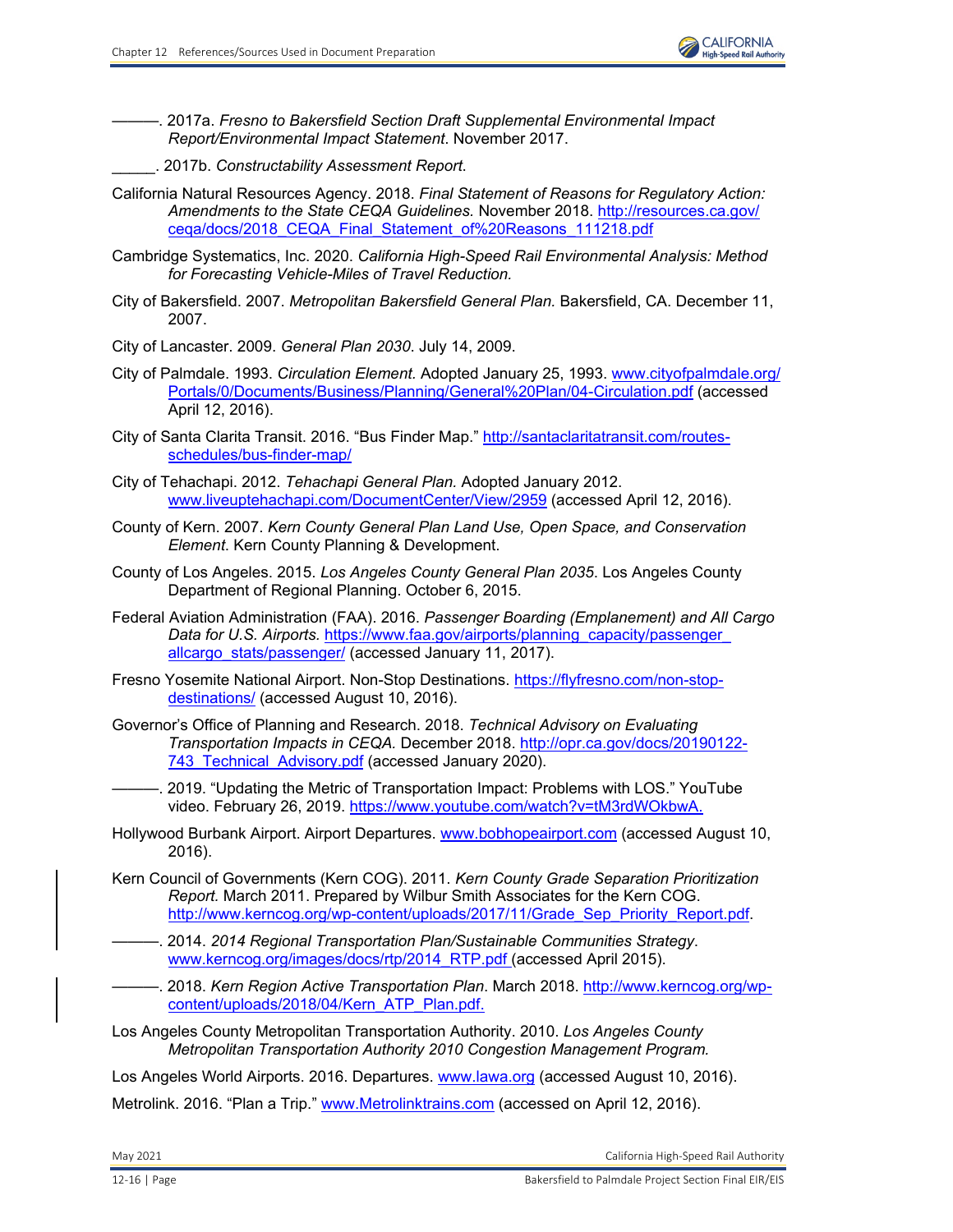

- Southern California Association of Governments. 2012. *2012-2035 Regional Transportation Plan/Sustainable Communities Strategy: Towards a Sustainable Future*. <http://rtpscs.scag.ca.gov/Documents/2012/final/f2012RTPSCS.pdf> (accessed April 2015).
- ———. 2016. *2016–2040 Regional Transportation Plan/Sustainable Communities Strategy*. April 2016[. http://scagrtpscs.net/Pages/FINAL2016RTPSCS.aspx](http://scagrtpscs.net/Pages/FINAL2016RTPSCS.aspx) (accessed June 14, 2016).
- Transportation Research Board (TRB). 2010. *Highway Capacity Manual 2010*. National Research Council (accessed April 12, 2016).
- United States Census Bureau. 2012. *2012 Economic Census, Transportation, 2012 Commodity Flow Survey, Issued February 2015*. [www.census.gov/econ/cfs/2012/ec12tcf-us.pdf](http://www.census.gov/econ/cfs/2012/ec12tcf-us.pdf) (accessed April 12, 2016).

#### *Section 3.3: Air Quality and Global Climate Change*

- Antelope Valley Air Quality Management District (AVAQMD). 2004*. 2004 Ozone Attainment Plan.* April 20, 2004.
- ———. 2008. *Western Mojave Desert Ozone Attainment Plan.* [www.arb.ca.gov/planning/sip/](http://www.arb.ca.gov/planning/sip/planarea/mojavesedsip.htm) [planarea/mojavesedsip.htm](http://www.arb.ca.gov/planning/sip/planarea/mojavesedsip.htm) (accessed May 14, 2015).
- ———. 2010. *AVAPCD Rule 109 Recordkeeping for VOC Emissions.* April 20, 2010. [www.avaqmd.ca.gov/Modules/ShowDocument.aspx?documentid=906](http://www.avaqmd.ca.gov/Modules/ShowDocument.aspx?documentid=906) (accessed June 4, 2015).
- ———. 2011. *CEQA and Federal Conformity Guidelines*. [www.avaqmd.ca.gov/Modules/](http://www.avaqmd.ca.gov/Modules/ShowDocument.aspx?documentid=2908) [ShowDocument.aspx?documentid=2908](http://www.avaqmd.ca.gov/Modules/ShowDocument.aspx?documentid=2908) (accessed April 2015).
- ———. 2014. *Attainment Status: AVAQMD Designations and Classifications.*  [www.avaqmd.ca.gov/index.aspx?page=289](http://www.avaqmd.ca.gov/index.aspx?page=289) (accessed May 2015).
- ———. 2016. *CEQA and Federal Conformity Guidelines*. August 2016. [www.avaqmd.ca.gov/files/](http://www.avaqmd.ca.gov/files/e5b34d385/AV%20CEQA%20Guides%202016.pdf) [e5b34d385/AV%20CEQA%20Guides%202016.pdf](http://www.avaqmd.ca.gov/files/e5b34d385/AV%20CEQA%20Guides%202016.pdf) (accessed December 2016).
- Antelope Valley Transit Authority (AVTA). 2010. *Antelope Valley Transit Authority Comprehensive Long-Range Transit Plan.*
- California Air Resources Board (CARB). 2004. *California State Implementation Plan (SIP): 2004 Revisions to the Carbon Monoxide Maintenance Plan*. July 2004.
- ———. 2005a. *Air Quality and Land Use Handbook: A Community Health Perspective.*
- ———. 2005b. *Statewide Program Environmental Impact Report/Environmental Impact Statement.*
- ———. 2008. *Climate Change Scoping Plan: A Framework for Change*. Pursuant to AB 32, the California Global Warming Solutions Act of 2006. December 2008[. www.arb.ca.gov/cc/](http://www.arb.ca.gov/cc/scopingplan/document/adopted_scoping_plan.pdf.) [scopingplan/document/adopted\\_scoping\\_plan.pdf.](http://www.arb.ca.gov/cc/scopingplan/document/adopted_scoping_plan.pdf.)
- -. 2012. California State Implementation Plans. [www.arb.ca.gov/planning/sip/sip.htm](http://www.arb.ca.gov/planning/sip/sip.htm) (accessed May 14, 2015).
- ———. 2014. *Annex 1D. Transport (IPCC 1A3) to the Technical Support Document for the 2000– 2012 California's Greenhouse Gas Emissions Inventory.* [www.arb.ca.gov/cc/inventory/](http://www.arb.ca.gov/cc/inventory/doc/methods_00-12/annex_1d_transport.pdf) doc/methods 00-12/annex 1d transport.pdf (accessed November 11, 2016).
- ———. 2015. *California Air Basins.* [www.arb.ca.gov/knowzone/basin/basin.swf](http://www.arb.ca.gov/knowzone/basin/basin.swf) (accessed May 14, 2015).
- ———. 2016a. *Ambient Air Quality Standards.* May 2016. [www.arb.ca.gov/research/aaqs/](http://www.arb.ca.gov/research/aaqs/aaqs2.pdf) [aaqs2.pdf](http://www.arb.ca.gov/research/aaqs/aaqs2.pdf) (accessed December 15, 2016).
- ———. 2016b. *California Greenhouse Gas Emissions for 2000 to 2014 Trends of Emissions and Other Indicators*. 2016 Edition.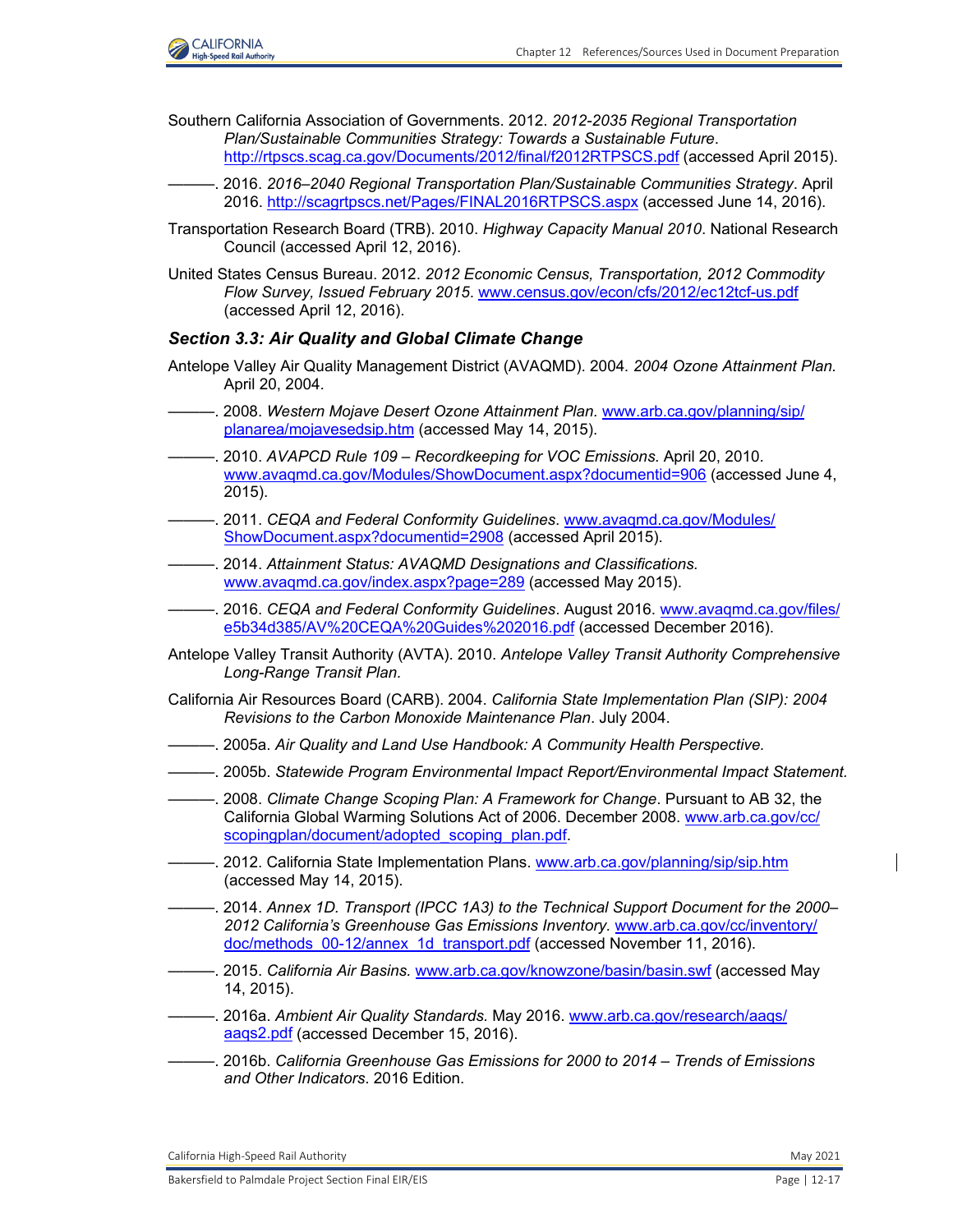- California Department of Conservation, Division of Mines and Geology (CDMG). 2000. *A General Location Guide for Ultramafic Rocks in California Areas More Likely to Contain Naturally Occurring Asbestos*. August 2000. [ftp://ftp.consrv.ca.gov/pub/dmg/pubs/ofr/ofr\\_2000-](ftp://ftp.consrv.ca.gov/pub/dmg/pubs/ofr/ofr_2000-019.pdf) [019.pdf](ftp://ftp.consrv.ca.gov/pub/dmg/pubs/ofr/ofr_2000-019.pdf) (accessed July 2016).
- California Department of Conservation, Office of Mine Reclamation. 2016. Mines on Line Interactive Map. [http://maps.conservation.ca.gov/mol/mol](http://maps.conservation.ca.gov/mol/mol-app.html)-app.html (accessed August 8, 2016).
- California Department of Transportation (Caltrans). 1989. *CALINE4 A Dispersion Model for Predicting Air Pollutant Concentration near Roadways.*
- \_\_\_\_. 1997. Transportation Project-Level Carbon Monoxide Protocol. December 1997. [www.dot.ca.gov/hq/env/air/documents/co\\_protocol1997\\_wLetters.pdf](http://www.dot.ca.gov/hq/env/air/documents/co_protocol1997_wLetters.pdf) (accessed July 2016).
- California Energy Commission (CEC). 2006. *Refining Estimates of Water-Related Energy Use in California*. Prepared by Navigant Consulting, Inc. December 2006.
- California Environmental Protection Agency (Cal-EPA). 2010. *Climate Action Team Report to Governor Schwarzenegger and the California Legislature*. Final Report. December 2010. [www.energy.ca.gov/2010publications/CAT-1000-2010-005/CAT-1000-2010-005.PDF](http://www.energy.ca.gov/2010publications/CAT-1000-2010-005/CAT-1000-2010-005.PDF) (accessed April 2015).
- California High-Speed Rail Authority (Authority). 2014. *California High-Speed Rail 2014 Business Plan: Connecting California.* Sacramento, CA. April 30, 2014. [www.hsr.ca.gov/About/](http://www.hsr.ca.gov/About/Business_Plans/2014_Business_Plan.html) [Business\\_Plans/2014\\_Business\\_Plan.html](http://www.hsr.ca.gov/About/Business_Plans/2014_Business_Plan.html) (accessed May 11, 2016).
	- ———. 2016. *California High-Speed Rail 2016 Business Plan: Ridership and Revenue Forecasting: Technical Support Document.* Prepared by Cambridge Systematics, Inc. for Parsons Brinckerhoff. Sacramento, CA. April 8, 2016[. www.hsr.ca.gov/docs/about/](http://www.hsr.ca.gov/docs/about/business_plans/2016_Business_Plan_Ridersihp_Revenue_Forecast.pdf) [business\\_plans/2016\\_Business\\_Plan\\_Ridersihp\\_Revenue\\_Forecast.pdf](http://www.hsr.ca.gov/docs/about/business_plans/2016_Business_Plan_Ridersihp_Revenue_Forecast.pdf)
- ———. 2018a. *Fresno to Bakersfield Section Final Supplemental Environmental Impact Report/Environmental Impact Statement.* October 2018.
- ———. 2018b. *Bakersfield to Palmdale Project Section Air Quality and Global Climate Change Technical Report*. 2018.
- ———. 2018d. *California High-Speed Rail 2018 Business Plan*. Sacramento, CA. June 1, 2018. [www.hsr.ca.gov/docs/about/business\\_plans/2018\\_BusinessPlan.pdf](http://www.hsr.ca.gov/docs/about/business_plans/2018_BusinessPlan.pdf) (accessed June 6, 2018).
- ———. 2019a. *Fresno to Bakersfield Section Locally Generated Alternative Final Supplemental EIS.* October 2019.
- ———. 2019b. *Bakersfield to Palmdale Project Section Transportation Technical Report*.
- ———. 2020. *Bakersfield to Palmdale Project Section Air Quality and Global Climate Change Technical Report Supplement.*
- California High-Speed Rail Authority and Federal Railroad Administration (Authority and FRA). 2005. *Final Program Environmental Impact Report/Environmental Impact Statement (EIR/EIS) for the Proposed California High-Speed Train System.* Vol. 1, Report. Sacramento, CA, and Washington, D.C. August 2005. [www.hsr.ca.gov/Programs/](http://www.hsr.ca.gov/Programs/Environmental_Planning/EIR_EIS/Vol1.html) Environmental Planning/EIR\_EIS/Vol1.html (accessed January 16, 2017).
- ———. 2008. *Bay Area to Central Valley HST Program Environmental Impact Report/ Environmental Impact Study*. May 2008.
- ———. 2014. *Fresno to Bakersfield Section Final Environmental Impact Report/Environmental Impact Statement.* Sacramento, CA and Washington, D.C. May 2014.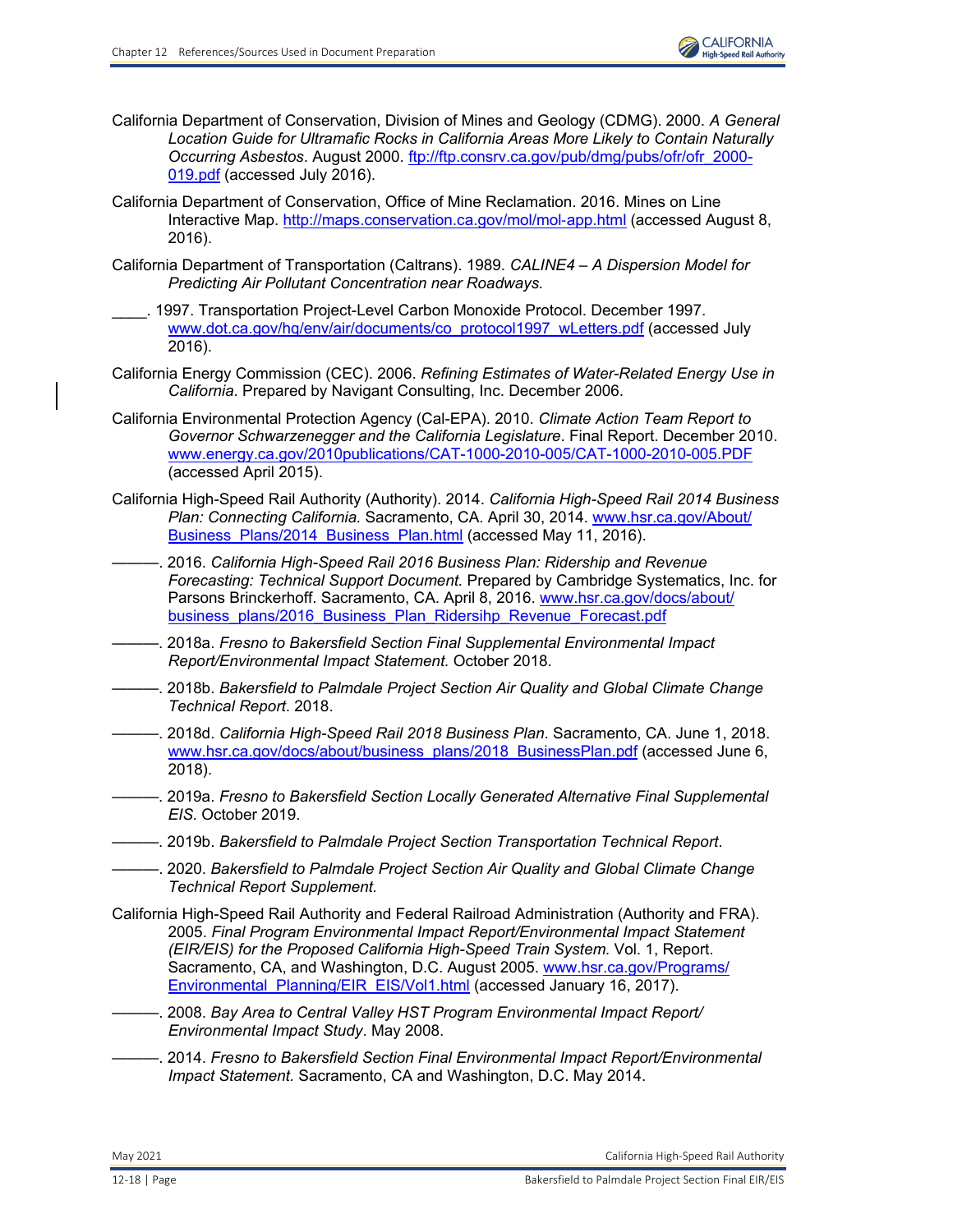

- California High-Speed Rail Authority and San Joaquin Valley Air Pollution Control District (Authority and SJVAPCD). 2014. Voluntary Emissions Reduction Agreement Memorandum of Understanding. [www.valleyair.org/Board\\_meetings/GB/agenda\\_](http://www.valleyair.org/Board_meetings/GB/agenda_minutes/Agenda/2014/June/final.) [minutes/Agenda/2014/June/final.](http://www.valleyair.org/Board_meetings/GB/agenda_minutes/Agenda/2014/June/final.)
- California Natural Resources Agency. 2009. *2009 California Climate Adaptation Strategy*. [http://resources.ca.gov/docs/climate/Statewide\\_Adaptation\\_Strategy.pdf. 2009](http://resources.ca.gov/docs/climate/Statewide_Adaptation_Strategy.pdf. 2009) (accessed April 2015).
- California Office of the Governor. 2015. "Governor Brown Establishes Most Ambitious Greenhouse Gas Reduction Target in North America." April 29, 2015. <https://www.gov.ca.gov/news.php?id=18938. 2015> (accessed September 13, 2017).
- City of Bakersfield and County of Kern. 2016. *Metropolitan Bakersfield General Plan*. Bakersfield, CA. Originally adopted 2002. Amended January 20, 2016 (Safety Element and revision to Land Use Element).
- City of Palmdale. 1993. *General Plan, Environmental Resources Element*. Palmdale, CA. [www.cityofpalmdale.org/Portals/0/Documents/Business/Planning/General%20Plan/05-](http://www.cityofpalmdale.org/Portals/0/Documents/Business/Planning/General%20Plan/05-EnivronmentalResources.pdf) [EnivronmentalResources.pdf](http://www.cityofpalmdale.org/Portals/0/Documents/Business/Planning/General%20Plan/05-EnivronmentalResources.pdf) (accessed April 2015).
- ———. 2011*. Energy Action Plan*. Palmdale, CA. [www.cityofpalmdale.org/Portals/0/Documents/](http://www.cityofpalmdale.org/Portals/0/Documents/Public%20Works/Palmdale_PEAP.pdf) [Public%20Works/Palmdale\\_PEAP.pdf](http://www.cityofpalmdale.org/Portals/0/Documents/Public%20Works/Palmdale_PEAP.pdf) (accessed April 2015).
- City of Tehachapi. 2012. *Tehachapi General Plan, Town Form Element*. Tehachapi, CA. January 2012. [www.liveuptehachapi.com/DocumentCenter/View/2190](http://www.liveuptehachapi.com/DocumentCenter/View/2190) (accessed April 2015).
- Council on Environmental Quality (CEQ). 2016. *Final Guidance for Federal Departments and Agencies on Consideration of the Greenhouse Gas Emissions and the Effects of Climate Change in NEPA Reviews*. August 1, 2016. [https://www.whitehouse.gov/sites/](https://www.whitehouse.gov/sites/ whitehouse.gov/files/documents/nepa_final_ghg_guidance.pdf) [whitehouse.gov/files/documents/nepa\\_final\\_ghg\\_guidance.pdf](https://www.whitehouse.gov/sites/ whitehouse.gov/files/documents/nepa_final_ghg_guidance.pdf) (accessed September 2016).
- Eastern Kern Air Pollution Control District (EKAPCD). 2003. *Eastern Kern County Ozone Attainment Demonstration, Maintenance Plan and Redesignation Request.*  [www.arb.ca.gov/planning/sip/planarea/easternkern/arbsubltr.pdf](http://www.arb.ca.gov/planning/sip/planarea/easternkern/arbsubltr.pdf) (accessed May 14, 2015).
- ———. 2012a. *Addendum to CEQA Guidelines Addressing GHG Emission Impacts for Stationary Source Projects When Serving as Lead CEQA Agency.* February 2012. [www.kernair.org/](http://www.kernair.org/Documents/CEQA/EKAPCD%20CEQA%20GHG%20Policy%20Adopted%203-8-12.pdf) [Documents/CEQA/EKAPCD%20CEQA%20GHG%20Policy%20Adopted%203-8-12.pdf](http://www.kernair.org/Documents/CEQA/EKAPCD%20CEQA%20GHG%20Policy%20Adopted%203-8-12.pdf) (accessed April 2015).
- ———. 2012b. Suggested Air Pollutant Mitigation Measures for Construction Sites for Eastern Kern APCD. March 14, 2012. [www.kernair.org/Documents/CEQA/Construction\\_](http://www.kernair.org/Documents/CEQA/Construction_Mitigation%2005-06.pdf) [Mitigation%2005-06.pdf](http://www.kernair.org/Documents/CEQA/Construction_Mitigation%2005-06.pdf) (accessed July 2016).
- ———. 2012c. *Guidelines for Implementation of the California Environmental Quality Act (CEQA) of 1970, As Amended.* Amended July 8, 2012. [www.kernair.org/Documents/CEQA/](http://www.kernair.org/Documents/CEQA/CEQA_Guidelines%20&%20Charts.pdf) [CEQA\\_Guidelines%20&%20Charts.pdf](http://www.kernair.org/Documents/CEQA/CEQA_Guidelines%20&%20Charts.pdf) (accessed October 2016).
- ———. 2012d. *Attainment Status.* July 31, 2012. [www.kernair.org/Documents/EKAPCD%20](http://www.kernair.org/Documents/EKAPCD%20Attainment%20Info%207-31-12.pdf) [Attainment%20Info%207-31-12.pdf](http://www.kernair.org/Documents/EKAPCD%20Attainment%20Info%207-31-12.pdf) (accessed May 14, 2015).
- ———. 2014. *Rule 402 Fugitive Dust.* September 10, 2014. [www.kernair.org/Documents/Rules/](http://www.kernair.org/Documents/Rules/Rules%20Sept%202014/402%20Fugitive%20Dust%20Staff%20Report%209-10-14.pdf) [Rules%20Sept%202014/402%20Fugitive%20Dust%20Staff%20Report%209-10-14.pdf](http://www.kernair.org/Documents/Rules/Rules%20Sept%202014/402%20Fugitive%20Dust%20Staff%20Report%209-10-14.pdf) (accessed June 4, 2014).
- Federal Highway Administration (FHWA). 2006. *Interim Guidance on Air Toxic Analysis in NEPA Documents*.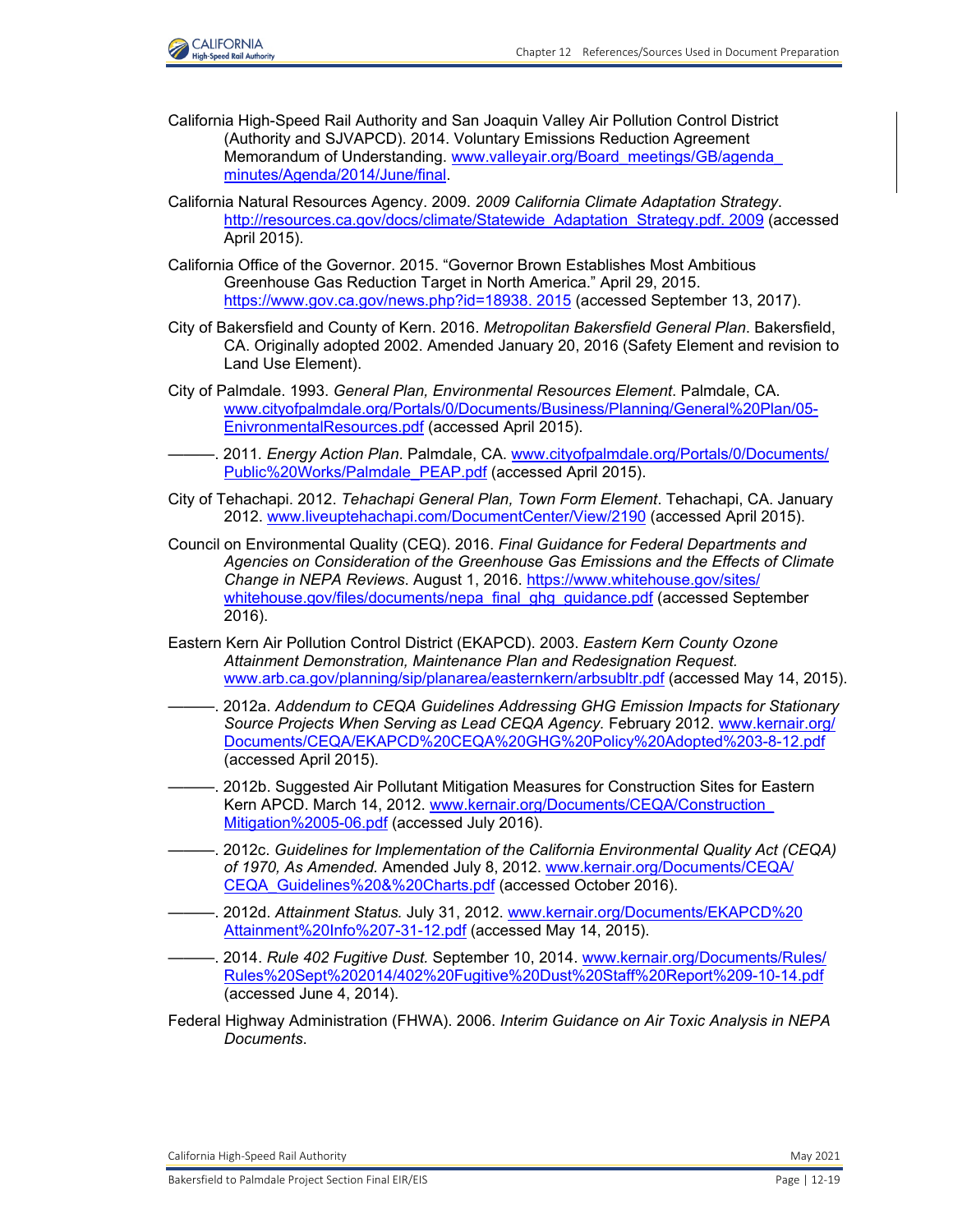

- -. 2010. A Methodology for Evaluating Mobile Source Air Toxic Emissions Among *Transportation Project Alternatives.* [https://www.fhwa.dot.gov/environment/air\\_quality/](https://www.fhwa.dot.gov/environment/air_quality/ air_toxics/research_and_analysis/mobile_source_air_toxics/msatemissions.cfm) [air\\_toxics/research\\_and\\_analysis/mobile\\_source\\_air\\_toxics/msatemissions.cfm](https://www.fhwa.dot.gov/environment/air_quality/ air_toxics/research_and_analysis/mobile_source_air_toxics/msatemissions.cfm) (accessed September 2016).
- ———. 2012. *Interim Guidance Update on Mobile Source Air Toxic Analysis in NEPA Documents*. December 2012. [www.fhwa.dot.gov/environment/air\\_quality/air\\_toxics/](http://www.fhwa.dot.gov/environment/air_quality/air_toxics/policy_and_guidance/aqintguidmem.pdf) policy and quidance/agintguidmem.pdf (accessed July 2016).
- ———. 2016. *Updated Interim Guidance on Mobile Source Air Toxic Analysis in NEPA Documents*. October 2012. [www.fhwa.dot.gov/environment/air\\_quality/air\\_toxics/policy\\_](http://www.fhwa.dot.gov/environment/air_quality/air_toxics/policy_and_guidance/aqintguidmem.cfm) and quidance/aqintquidmem.cfm (accessed December 2016).
- Federal Railroad Administration (FRA). 1999. *Procedures for Considering Environmental Impacts*. May 26, 1999.
- ———. 2012. *Categorical Exclusion Substantiation*. May 2012.
- Golden Empire Transit. 2010. *Short Range Transit Plan FY 16/17–20/21*. June 2010. <http://getbus.org/srtp.pdf> (accessed July 2016).
- Intergovernmental Panel on Climate Change. 1997: Summary for Policymakers. In: *Climate Change 2007: The Physical Science Basis. Contribution of Working Group I to the Fourth Assessment Report of the Intergovernmental Panel on Climate Change* [Solomon, S., D. Qin, M. Manning, Z. Chen, M. Marquis, K.B. Averyt, M.Tignor, and H.L. Miller (eds.)]. Cambridge University Press, Cambridge, United Kingdom and New York, NY, USA. [www.ipcc.ch/pdf/assessment-report/ar4/wg1/ar4-wg1-spm.pdf](http://www.ipcc.ch/pdf/assessment-report/ar4/wg1/ar4-wg1-spm.pdf) (accessed August 2016).
- Kern Council of Governments (Kern COG). 2010. *Final Conformity Analysis for the 2011 Federal Transportation Improvement Program and 2011 Regional Transportation Plan*. July 15, 2010.
- ———. 2014a. *2014 Regional Transportation Plan/Sustainable Communities Strategy*. [www.kerncog.org/images/docs/rtp/2014\\_RTP.pdf](http://www.kerncog.org/images/docs/rtp/2014_RTP.pdf) (accessed April 2015).
- ———. 2014b. *2015 Federal Transportation Improvement Program*. December 15, 2014. [www.kerncog.org/images/docs/ftip/2015\\_FTIP.pdf](http://www.kerncog.org/images/docs/ftip/2015_FTIP.pdf) (accessed May 14, 2015).
- ———. 2018a. *2018 Regional Transportation Plan/Sustainable Communities Strategy*. [kerncog.org/wp-content/uploads/2018/10/2018\\_RTP.pdf](http://kerncog.org/wp-content/uploads/2018/10/2018_RTP.pdf) (accessed October 2019).
- ———. 2018b. *2019 Federal Transportation Improvement Program*. December 17, 2018. [kerncog.org/wp-content/uploads/2018/12/2019-FTIP.pdf \(](http://kerncog.org/wp-content/uploads/2018/12/2019-FTIP.pdf)accessed October 2019).
- ———. 2018c. *Conformity Analysis for the 2019 Federal Transportation Improvement Program and 2018 Regional Transportation Plan.* August 16, 2018. [kerncog.org/wp](http://kerncog.org/wpcontent/uploads/2018/08/conformity_RTP_2018_RTIP_2019.pdf)[content/uploads/2018/08/conformity\\_RTP\\_2018\\_RTIP\\_2019.pdf](http://kerncog.org/wpcontent/uploads/2018/08/conformity_RTP_2018_RTIP_2019.pdf) (accessed October 2019).
- Office of Environmental Health Hazard Assessment (OEHHA). 2015. *Air Toxics Hot Spots Program, Risk Assessment Guidelines, Guidance Manual for Preparation of Health Risk Assessments*. February 2015. [http://oehha.ca.gov/media/downloads/crnr/](http://oehha.ca.gov/media/downloads/crnr/ 2015guidancemanual.pdf) 2015 guidancemanual.pdf (accessed August 2016).
- San Joaquin Valley Air Pollution Control District (SJVAPCD).1992a. Rule 4201 Particulate Matter Concentration. Amended December 17, 1992.
- ———. 1992b. Rule 4202 Particulate Matter Emission Rate. Amended December 17, 1992.
- ———. 1992c. Rule 4301 Fuel Burning Equipment. Amended December 17, 1992.
- ———. 1994. Rule 2303 Mobile Source Emission Reduction Credits. Adopted May 19, 1994.
- -. 1996. Rule 2280 Portable Equipment Registration. Amended May 16, 1996.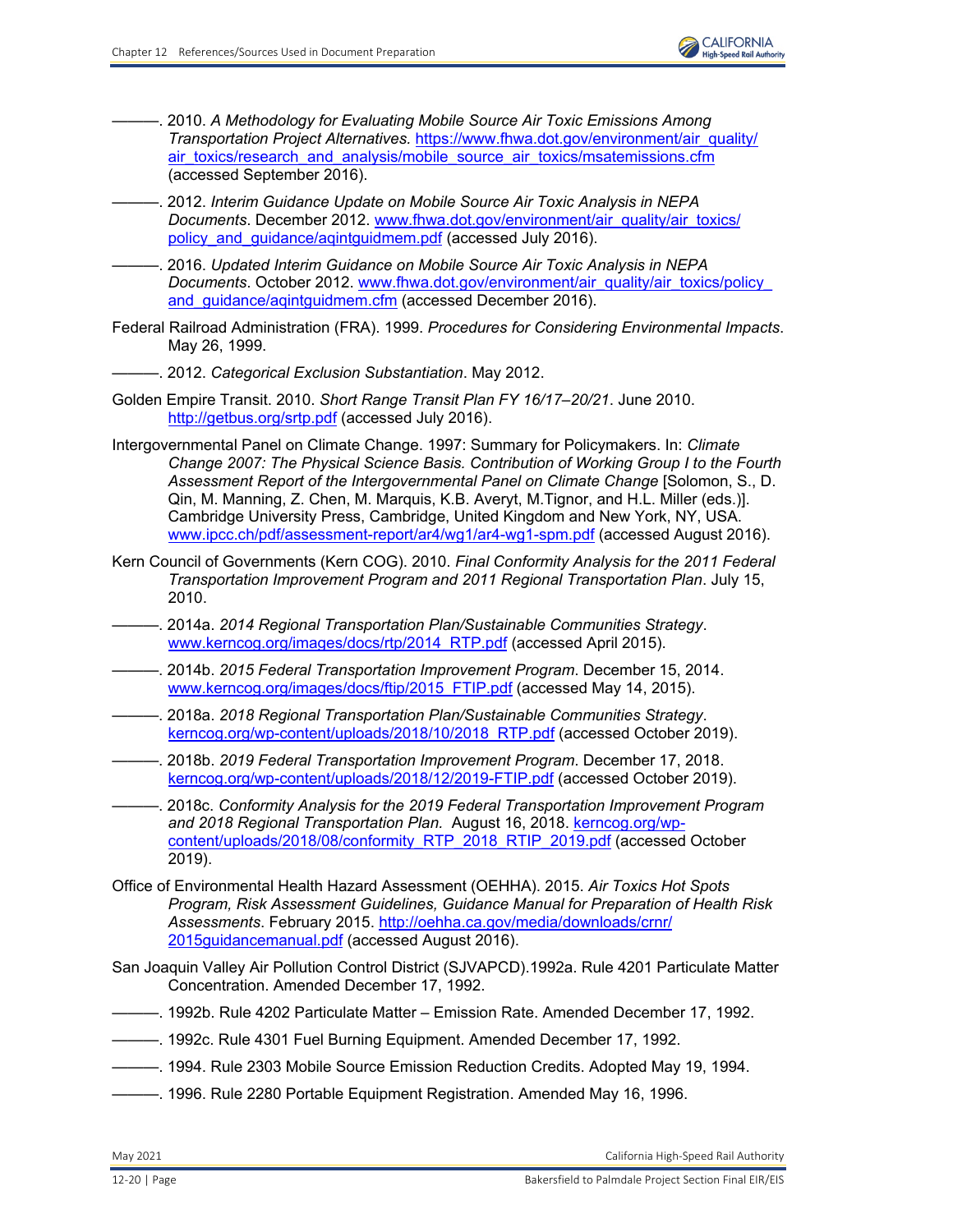

- ———. 2004a. Rule 8011 General Requirements. Amended August 19, 2004.
- ———. 2004b. 2004 Extreme Ozone Attainment Demonstration Plan: San Joaquin Valley Air Basin Plan Demonstrating Attainment of Federal 1-hour Ozone Standards. October 2004. [www.valleyair.org/Air\\_Quality\\_Plans/AQ\\_Final\\_Adopted\\_Ozone2004.htm](http://www.valleyair.org/Air_Quality_Plans/AQ_Final_Adopted_Ozone2004.htm) (accessed May 14, 2015).
- -. 2005. Rule 95410 Indirect Source Review. Adopted December 15, 2005.
- -. 2006. Rule 2201 New and Modified Stationary Source Review Rule. Amended September 21, 2006.
- ———. 2007a. *2007 Ozone Plan*. April 2007. [www.valleyair.org/Air\\_Quality\\_Plans/AQ\\_Final\\_](http://www.valleyair.org/Air_Quality_Plans/AQ_Final_Adopted_Ozone2007.htm) [Adopted\\_Ozone2007.htm](http://www.valleyair.org/Air_Quality_Plans/AQ_Final_Adopted_Ozone2007.htm) (accessed May 14, 2015).
- ———. 2007b. PM10 Maintenance Plan and Request for Redesignation. September 30, 2007.
- 2011. Frequently Asked Questions. www.valleyair.org/General\_info/Frequently\_Asked [Questions.htm#About%20The%20Air%20Pollution%20Problem](http://www.valleyair.org/General_info/Frequently_Asked_Questions.htm#About%20The%20Air%20Pollution%20Problem) (accessed May 24, 2011).
- ———. 2012. 2012 PM2.5 Plan. December 20, 2012.
- ———. 2013a. Ambient Air Quality Standards & Valley Attainment Status. [www.valleyair.org/](http://www.valleyair.org/aqinfo/attainment.htm) [aqinfo/attainment.htm](http://www.valleyair.org/aqinfo/attainment.htm) (accessed May 14, 2015).
- ———. 2013b. Ozone Plans, 1-hour and 8-hour Ozone Plan. [www.valleyair.org/Air\\_Quality\\_](http://www.valleyair.org/Air_Quality_Plans/Ozone_Plans.htm) [Plans/Ozone\\_Plans.htm](http://www.valleyair.org/Air_Quality_Plans/Ozone_Plans.htm) (accessed May 14, 2015).
- ———. 2015a. Guidance for Assessing and Mitigating Air Quality Impacts. March 19, 2015. www.valleyair.org/transportation/GAMAQI 3-19-15.pdf (accessed June 9, 2015).
- —. 2015b. 2015 Plan for the 1997 PM<sub>2.5</sub> Standard. April 16, 2015. www.valleyair.org/Air [Quality\\_Plans/docs/PM25-2015/2015-PM2.5-Plan\\_Bookmarked.pdf](http://www.valleyair.org/Air_Quality_Plans/docs/PM25-2015/2015-PM2.5-Plan_Bookmarked.pdf) (accessed June 2015).
- South Coast Air Quality Management District. 1993. *CEQA Air Quality Handbook.*
- ———. 2015. *Guide for Assessing and Mitigating Air Quality Impacts*.
- Southern California Association of Governments. 2012. *2012-2035 Regional Transportation Plan/Sustainable Communities Strategy: Towards a Sustainable Future*. <http://rtpscs.scag.ca.gov/Documents/2012/final/f2012RTPSCS.pdf> (accessed April 2015).
- The White House. 2016. *Fact Sheet: White House Council on Environmental Quality Releases Final Guidance on Considering Climate Change in Environmental Reviews.* August 2, 2016[. https://www.whitehouse.gov/the-press-office/2016/08/02/fact-sheet-white-house](https://www.whitehouse.gov/the-press-office/2016/08/02/fact-sheet-white-house-council-environmental-quality-releases-final)[council-environmental-quality-releases-final](https://www.whitehouse.gov/the-press-office/2016/08/02/fact-sheet-white-house-council-environmental-quality-releases-final) (accessed December 2016).
- U.S. Environmental Protection Agency (USEPA). 1999. *Technology Transfer Network 1999 National-Scale Air Toxics Assessment*. [https://archive.epa.gov/airtoxics/nata1999/web/](https://archive.epa.gov/airtoxics/nata1999/web/html/natafinalfact.html) [html/natafinalfact.html](https://archive.epa.gov/airtoxics/nata1999/web/html/natafinalfact.html) (accessed August 2016).
- ———. 2005. Approval and Promulgation of Implementation Plans and Designation of Areas for Air Quality Planning Purposes; California; Carbon Monoxide Maintenance Plan Update for Ten Planning Areas; Motor Vehicles Emissions Budget; Technical Correction. 40 C.F.R. Parts 52 and 81. November 30, 2005.
- ———. 2006. Air Pollutant Emissions Factors (AP 42).<https://www3.epa.gov/ttnchie1/ap42/> (accessed July 2016).
- ———. 2008. *Federal Register*, Vol. 73, No. 201, Thursday, October 16, 2008. Proposed Rule 61381. Environmental Protection Agency, 40 C.F.R. Part 52, Approval and Promulgation of Implementation Plans: 1-Hour Ozone Extreme Area Plan for San Joaquin Valley, CA.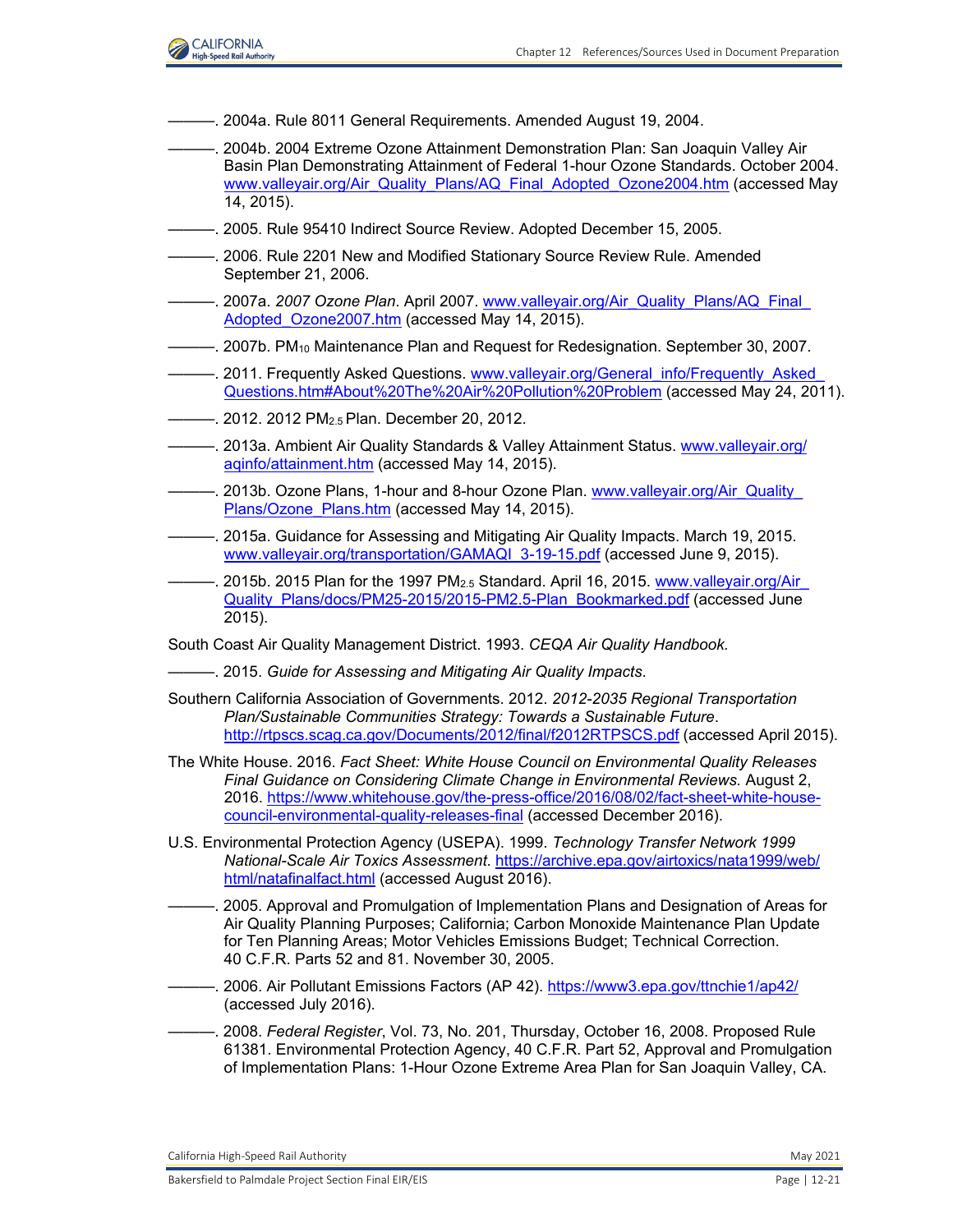. 2009a. Adequacy Status of San Joaquin Valley 8-Hour Ozone Reasonable Further Progress and Attainment Plan Motor Vehicle Emissions Budgets. January 8, 2009. [www.epa.gov/otaq/stateresources/transconf/adequacy/ltrs/sjv2009ltr.pdf](http://www.epa.gov/otaq/stateresources/transconf/adequacy/ltrs/sjv2009ltr.pdf) (accessed May 14, 2015).

———. 2009b. Emission Factors for Locomotives. April 2009[. https://www3.epa.gov/nonroad/](https://www3.epa.gov/nonroad/ locomotv/420f09025.pdf) [locomotv/420f09025.pdf \(](https://www3.epa.gov/nonroad/ locomotv/420f09025.pdf)accessed July 2016).

- ———. 2010a. *Federal Register*, Vol. 74, No. 129, Wednesday, July 8, 2009, California State Motor Vehicle Pollution Control Standards; Notice of Decision Granting a Waiver of Clean Air Act Preemption for California's 2009 and Subsequent Model Year Greenhouse Gas Emission Standards for New Motor Vehicles. [https://www.gpo.gov/fdsys/pkg/FR-2009-07-](https://www.gpo.gov/fdsys/pkg/FR-2009-07- 08/pdf/E9-15943.pdf) [08/pdf/E9-15943.pdf](https://www.gpo.gov/fdsys/pkg/FR-2009-07- 08/pdf/E9-15943.pdf) (accessed July 2016).
- ———. 2010b. *Federal Register*, Vol. 74, No. 209, Friday, October 30, 2009, 40 C.F.R. Parts 86, 87, 89 et al. Mandatory Reporting of Greenhouse Gases; Final Rule. <https://www.gpo.gov/fdsys/pkg/FR-2009-10-30/pdf/E9-23315.pdf> (accessed July 2016).
	- ———. 2010c. *Federal Register*, Vol. 74, No. 239, Tuesday, December 15, 2009, 40 C.F.R. Chapter I, Endangerment and Cause or Contribute Findings for Greenhouse Gases Under Section 202(a) of the Clean Air Act. [https://www3.epa.gov/climatechange/](https://www3.epa.gov/climatechange/ Downloads/endangerment/Federal_Register-EPA-HQ-OAR-2009-0171-Dec.15-09.pdf) [Downloads/endangerment/Federal\\_Register-EPA-HQ-OAR-2009-0171-Dec.15-09.pdf](https://www3.epa.gov/climatechange/ Downloads/endangerment/Federal_Register-EPA-HQ-OAR-2009-0171-Dec.15-09.pdf) (accessed July 2016).
- ———. 2012. Nonattainment Status for Each County by Year for California. [www.epa.gov/](http://www.epa.gov/airquality/greenbk/) [airquality/greenbk/](http://www.epa.gov/airquality/greenbk/) (accessed May 14, 2015).
- ———. 2015a. Emissions & Generation Resource Integrated Database (eGRID) 2012. October 8, 2015.

———. 2015b. *Transportation Conformity Guidance for Quantitative Hot-Spot Analysis in PM2.5 and PM10 Nonattainment and Maintenance Areas.* November 2015. <https://www3.epa.gov/otaq/stateresources/transconf/documents/420b15084.pdf> (accessed July 2016).

- -. 2016. Climate Change Indicators: Weather and Climate. August 2, 2016. <https://www.epa.gov/climate-indicators/weather-climate> (accessed September 2016).
- Watson, J.G., Desert Research Institute. 1996. *Effectiveness* Demonstration *of Fugitive Dust Control Methods for Public Unpaved Roads and Unpaved Shoulders on Paved Roads*. DRI Document No. 685-5200.1F2. Fresno, CA. August 2, 1996.
- Western Regional Climate Center. 2009. *Historical Climate Information: Bakersfield, California Normals, Means, and Extremes.* [www.wrcc.dri.edu/summary/lcd.html](http://www.wrcc.dri.edu/summary/lcd.html) (accessed May 14, 2015).

## *Section 3.4: Noise and Vibration*

- ATS Consulting. 2012. *CAHSR Bakersfield to Palmdale Segment Vibration Propagation Test Locations.* June 29, 2012.
- California Department of Transportation. 1998. *Technical Noise Supplement A Technical Supplement to the Traffic Noise Analysis Protocol*.
	- ———. 2011. *Traffic Noise Analysis Protocol for New Highway Construction, Reconstruction, and Retrofit Barrier Projects.* Sacramento, California: Division of Environmental Analysis. [www.dot.ca.gov/hq/env/noise/pub/ca\\_tnap\\_may2011.pdf](http://www.dot.ca.gov/hq/env/noise/pub/ca_tnap_may2011.pdf) (accessed July 14, 2016).
- California High-Speed Rail Authority (Authority). 2014. *Fresno to Bakersfield Section: Noise and Vibration Technical Report*. April 2014.
- ———. 2016b. *Service Planning Methodology: 2016 Business Plan.* April 22, 2016.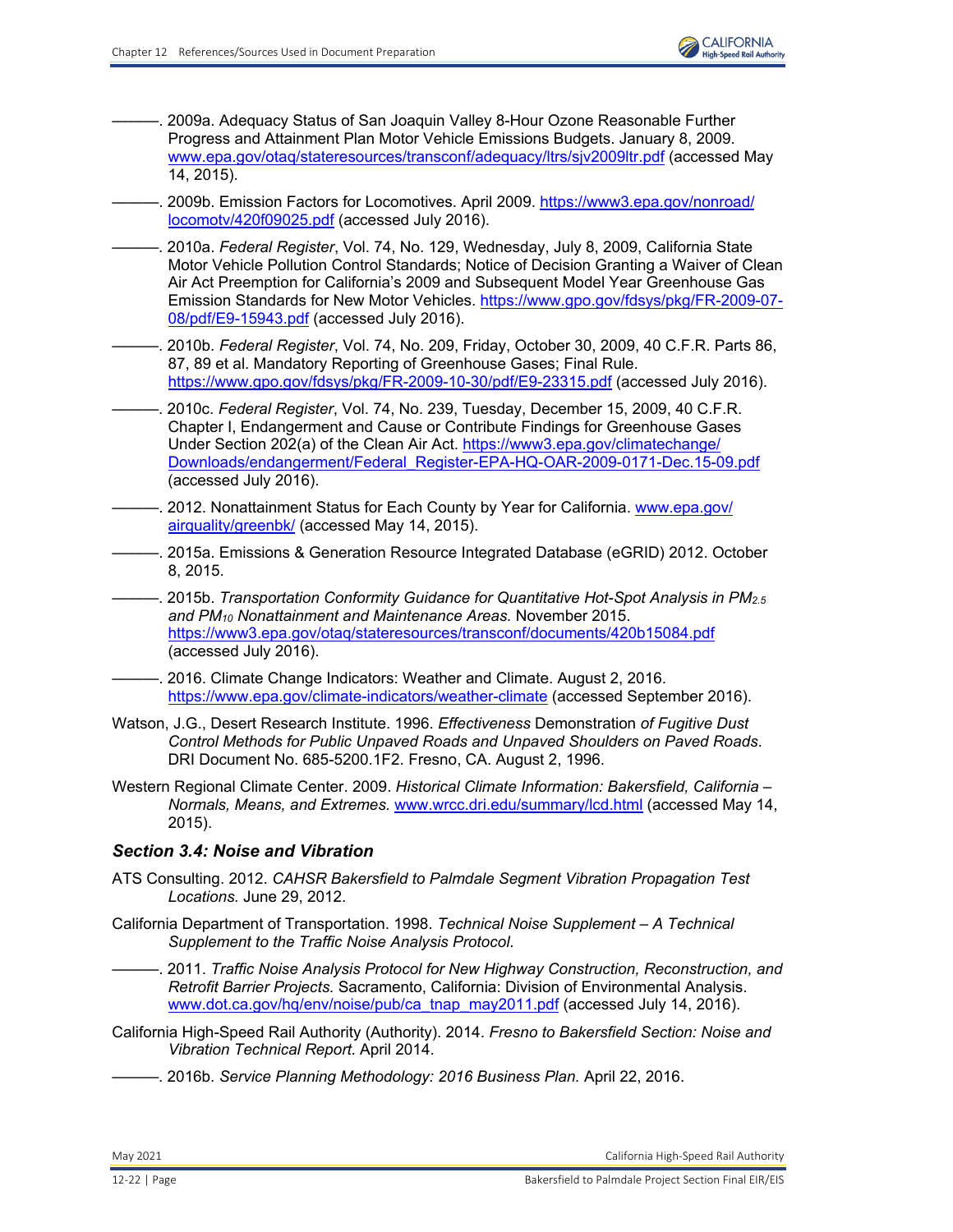

———. 2016c. *Bakersfield to Palmdale Project Section: Supplemental Alternatives Analysis Report.* April 2016. [http://hsr.ca.gov/docs/brdmeetings/2016/brdmtg\\_041216\\_Item6\\_](http://hsr.ca.gov/docs/brdmeetings/2016/brdmtg_041216_Item6_ ATTACHMENT_Bakersfield_to_Palmdale_Supplemental_Alternatives_Analysis.pdf) [ATTACHMENT\\_Bakersfield\\_to\\_Palmdale\\_Supplemental\\_Alternatives\\_Analysis.pdf](http://hsr.ca.gov/docs/brdmeetings/2016/brdmtg_041216_Item6_ ATTACHMENT_Bakersfield_to_Palmdale_Supplemental_Alternatives_Analysis.pdf) (accessed July 22, 2016). ———. 2018. *Fresno to Bakersfield Section: Supplemental Environmental Impact Report/ Environmental Impact Statement Noise and Vibration Technical Report*. ———. 2019a. *Bakersfield to Palmdale Project Section: Noise and Vibration Technical Report*. ———. 2019b. *Bakersfield to Palmdale Project Section: Transportation Technical Report*. California High-Speed Rail Authority and Federal Railroad Administration (Authority and FRA). 2005. *Final Program Environmental Impact Report/Environmental Impact Statement (EIR/EIS) for the Proposed California High-Speed Train System.* Vol. 1, Report. Sacramento, CA, and Washington, D.C. August 2005. [www.hsr.ca.gov/Programs/](http://www.hsr.ca.gov/Programs/Environmental_Planning/EIR_EIS/Vol1.html) Environmental Planning/EIR EIS/Vol1.html (accessed January 16, 2017). ———. 2008. *Bay Area to Central Valley HST Program Environmental Impact Report/ Environmental Impact Statement*. May 2008. ———. 2012. *Bay Area to Central Valley High-Speed Train (HST) Partially Revised Final Program Environmental Impact Report (EIR).* April 2012. Sacramento, CA. ———. 2014. *Fresno to Bakersfield Section Final Environmental Impact Report/Environmental Impact Statement.* Sacramento, CA and Washington, D.C. May 2014. City of Bakersfield. 2007. *Metropolitan Bakersfield General Plan*, Chapter VII, Noise Element. <https://www.co.kern.ca.us/planning/pdfs/mbgp/MBGPChapterVII.pdf> (accessed July 14, 2016). City of Lancaster. 2009. *City of Lancaster General Plan 2030,* Chapter 3, Noise. [www.cityoflancasterca.org/home/showdocument?id=9323](http://www.cityoflancasterca.org/home/showdocument?id=9323) (accessed July 14, 2016). City of Palmdale. 1993. *City of Palmdale General Plan, Noise Element*. <https://www.cityofpalmdale.org/Portals/0/Documents/General%20Plan/08-Noise.pdf> (accessed July 14, 2016). City of Tehachapi. 2012. *City of Tehachapi General Plan*, Section 2.2, Community Safety Elements. [www.liveuptehachapi.com/DocumentCenter/View/3184](http://www.liveuptehachapi.com/DocumentCenter/View/3184) (accessed July 14, 2016). County of Kern. 2008. *Rosamond Specific Plan*, Chapter 6, Noise Element. [www.co.kern.ca.us/](http://www.co.kern.ca.us/planning/pdfs/SPs/RosamondSP_102610.pdf) [planning/pdfs/SPs/RosamondSP\\_102610.pdf](http://www.co.kern.ca.us/planning/pdfs/SPs/RosamondSP_102610.pdf) (accessed July 14, 2016). ———. 2009. *Kern County General Plan*, Chapter 3, Noise Element. [www.co.kern.ca.us/](http://www.co.kern.ca.us/planning/pdfs/kcgp/KCGPChapter3.pdf) [planning/pdfs/kcgp/KCGPChapter3.pdf](http://www.co.kern.ca.us/planning/pdfs/kcgp/KCGPChapter3.pdf) (accessed July 14, 2016). County of Los Angeles. 1975. *Los Angeles County General Plan*, Noise Element. [http://planning.lacounty.gov/assets/upl/project/gp\\_web80-noise-element.pdf](http://planning.lacounty.gov/assets/upl/project/gp_web80-noise-element.pdf) (accessed July 14, 2016). Federal Highway Administration (FHWA). 2006. Roadway Construction Noise Model. February 15, 2006. [www.fhwa.dot.gov/environment/noise/construction\\_noise/rcnm/](http://www.fhwa.dot.gov/environment/noise/construction_noise/rcnm/) (accessed July 14, 2016). ———. 2011. *Highway Traffic Noise: Analysis and Abatement Guidance*. Federal Railroad Administration (FRA). 2012. *High-Speed Ground Transportation Noise and Vibration Impact Assessment.* September 2012. Washington, D.C.: U.S. Department of Transportation.<https://www.fra.dot.gov/eLib/Details/L04090> (accessed July 14, 2016). Federal Transit Administration (FTA). 2018. *Transit Noise and Vibration Impact Assessment Manual.*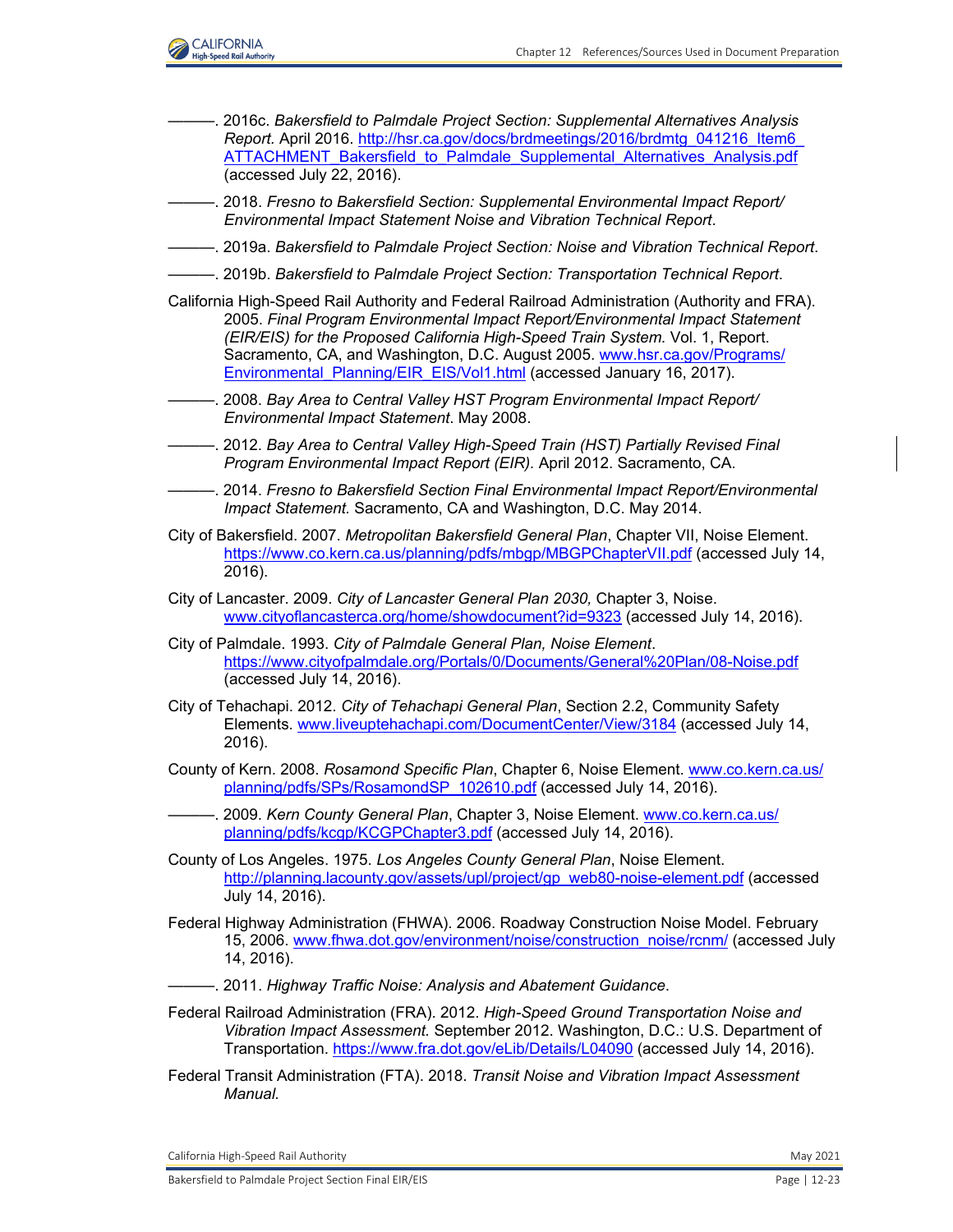

- Governor's Office of Planning and Research. 2003. *California General Plan Guidelines.* Sacramento, CA. <http://opr.ca.gov/planning/general-plan/> (accessed July 14, 2016).
- International Organization for Standardization. ISO 9613-2:1996, *Acoustics Attenuation of Sound during Propagation Outdoors – Part 2: General Method of Calculation,* Ed.: ISO Geneva, Switzerland.
- Plotkin, K.J., K.W. Bradley, J.A. Molino, K.G. Helbing, and D.A. Fisher. 1992. *The Effect of Onset Rate on Aircraft Noise Annoyance,* Volume. 1: Laboratory Experiments, U.S. Air Force Systems Command, Report No. AL-TR-1992-0093. May 1992.
- U.S. Department of Transportation and Federal Highway Administration. 2010. *Highway Traffic Noise Analysis and Abatement Policy and Guidance.* Office of Environment and Planning, Noise and Air Quality Branch. Washington, D.C. December 2010. [https://www.fhwa.dot.gov/environment/noise/regulations\\_and\\_guidance/analysis\\_](https://www.fhwa.dot.gov/environment/noise/regulations_and_guidance/analysis_ and_abatement_guidance/revguidance.pdf) and abatement quidance/revguidance.pdf (accessed July14, 2016).
- U.S. Environmental Protection Agency (USEPA). 1971. *Noise from Construction Equipment and Operations, Building Equipment, and Home Appliances*. December 1971.
- URS. 2014. *BNSF Railway/UPRR Mojave Subdivision Tehachapi Rail Improvement Project*. [www.dot.ca.gov/dist6/environmental/envdocs/d6/bnsf\\_track\\_eir081713final\\_draft\\_](http://www.dot.ca.gov/dist6/environmental/envdocs/d6/bnsf_track_eir081713final_draft_august2012.pdf. 2014) [august2012.pdf. 2014](http://www.dot.ca.gov/dist6/environmental/envdocs/d6/bnsf_track_eir081713final_draft_august2012.pdf. 2014) (accessed July 14, 2016).

#### *Section 3.5: Electromagnetic Fields and Electromagnetic Interference*

- Association Advancing Occupational and Environmental Health (ACGIH). 1996. *1996 TLV Handbook.*
- California High-Speed Rail Authority (Authority). 2010a. *Technical Memorandum, Measurement Procedure for Assessment of CHSTP Alignment EMI Footprint, TM 3.4.11.* March 3, 2010.
- ———. 2010b. T*echnical Memorandum, Traction Electrification System Requirements for Grounding and Bonding and Protection against Electric Shock, TM 3.2.6.* Revision 0. June 11, 2010.
- ———. 2010c. *Technical Memorandum, Traction Power Facilities General Standardization Requirements, TM 3.1.1.3.* Revision 2. June 10, 2010.
- ———. 2010d. *Technical Memorandum, Traction Power 2x25kV Autotransformer Feed Type Electrification System and System Voltages, TM 3.1.1.1.* Revision 2. March 2, 2010.
- ———. 2011a. *Technical Memorandum, EMT Radio Frequency (RF) Spectrum Acquisition Strategy, TM 300.03.* Revision 0. May 4, 2011.
- ———. 2011b. *Technical Memorandum, Radio frequency Propagation Simulations, TM300.06.*  Revision 0. August 1, 2011.
- ———. 2011c. *Technical Memorandum, CHSTP Planning Stage Electromagnetic Compatibility Program Plan, TM 300.02.* Revision 0. August 15, 2011.
- ———. 2012. *Technical Memorandum, EIR/EIS Assessment of CHST Alignment EMF Footprint,* TM 300.07*.* Revision 0. February 27, 2012.
- ———. 2014a. *CHSTP Implementation Stage EMC Program Plan (ISEP).* Revision 0. January 26, 2014.
- ———. 2014b. *AC Traction Return Current Study.* Revision 0. September 16, 2014.
- ———. 2018. *Fresno to Bakersfield Section Final Supplemental Environmental Impact Report*. October 2018.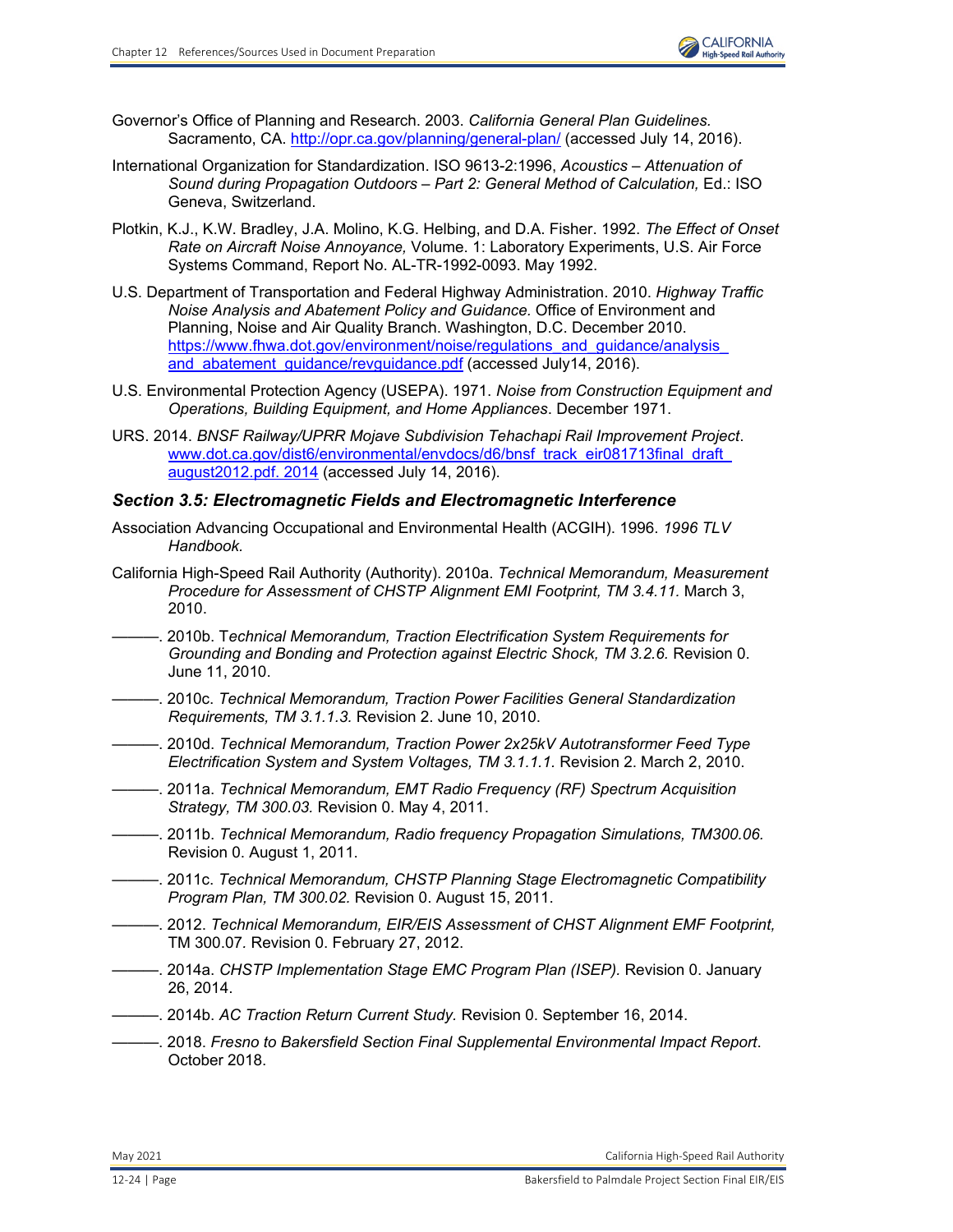

California High-Speed Rail Authority and Federal Railroad Administration (Authority and FRA). 2005. *Final Program Environmental Impact Report/Environmental Impact Statement (EIR/EIS) for the Proposed California High-Speed Train System.* Vol. 1, Report. Sacramento, CA, and Washington, D.C. August 2005. [www.hsr.ca.gov/](http://www.hsr.ca.gov/Programs/Environmental_Planning/EIR_EIS/Vol1.html) [Programs/Environmental\\_Planning/EIR\\_EIS/Vol1.html](http://www.hsr.ca.gov/Programs/Environmental_Planning/EIR_EIS/Vol1.html) (accessed January 16, 2017).

-. 2017. *Fresno to Bakersfield Section California High-Speed Rail Supplemental Environmental Impact Report/Environmental Impact Statement*. November 2017.

- Committee for Electrotechnical Standardization. 2006. *EN 50121-4 Electromagnetic Compatibility – Part 4: Emission and Immunity of Signaling and Telecommunications Apparatus.* European Committee for Electrotechnical Standardization.
- Electric Research & Management, Inc. (ERM). 2007. *Magnetic Field Assessment of Construction Equipment DC (Static) Magnetic Field Shifts for Proposed CCNY/ASRC Project.*  November 28, 2007.
- EPRI. 2004. *Electromagnetic Interference with Implanted Medical Devices,* March 23, 2004.
- ———. 2006. *Power System and Railroad Electromagnetic Compatibility Handbook.* November 29, 2006.
- Exponent. 2014. Review of Research on Livestock and Crops in Relation to Electric and Magnetic Fields from High Voltage Transmission Lines. December 17, 2014.
- Federal Communications Commission (FCC). 1997. *Evaluating Compliance with FCC Guidelines for Human Exposure to Radiofrequency Electromagnetic Fields.* OET Bulletin 65, Edition 97-01. Federal Communications Commission, Office of Engineering and Technology. August 1997.
- ———. 2002. Federal Communications Commission, 47 C.F.R. Part 1.1310, Radiofrequency Radiation Exposure Limits, Title 47 C.F.R., Chapter 1, Subchapter A, Part 1, Section 1.1310.
- ———. 2010a. 47 C.F.R. Part 15, Federal Communications Commission, Radio Frequency Devices, Title 47 C.F.R., Chapter 1, Subchapter A, Part 15.
- ———. 2010b. 47 C.F.R. Part 2.106, Federal Communications Commission, Allocation, Assignment, and Use of Radio Frequencies, Title 47 C.F.R., Vol 1, Part 2, Subpart B, et seq.
- ———. 2015. 47 CFR Part 15, Federal Communications Commission, Radio Frequency Devices, Title 47 Code of Federal Regulations, Chapter 1, Subchapter A, Part 15.
- Federal Railroad Administration (FRA). 2006. *EMF Monitoring on Amtrak's Northeast Corridor: Post Electrification Measurements and Analysis.* U.S. Department of Transportation/ Federal Railroad Administration Report RDV-06/01. October 2006.
- ———. 2011. Federal Railroad Administration, DOT, *Rules, Standards and Instructions Governing the Installation, Inspection, Maintenance, and Repair of Signal and Train Control Systems, Devices, and Appliances.* Title 49 C.F.R. Part 236.
- ———. 2012a. Federal Railroad Administration, DOT, *Railroad Locomotive Safety Standards.*  Title 49 C.F.R., Part 229. April 9, 2012.
- ———. 2012b. Federal Railroad Administration, DOT, *Passenger Equipment Safety Standards.*  Title 49 C.F.R. Part 238. April 9, 2012.
- Golder. 2009. *A Review of the Current Scientific Literature on Health Effects of Electrical and Magnetic Fields.* November 23, 2009.
- Institute of Electrical and Electronics Engineers (IEEE). 2002. *IEEE C95.6, IEEE Standard for Safety Levels with Respect to Human Exposure to Electromagnetic Fields, 0-3 kHz, IEEE Std. C95.6-2002.* October 23, 2002.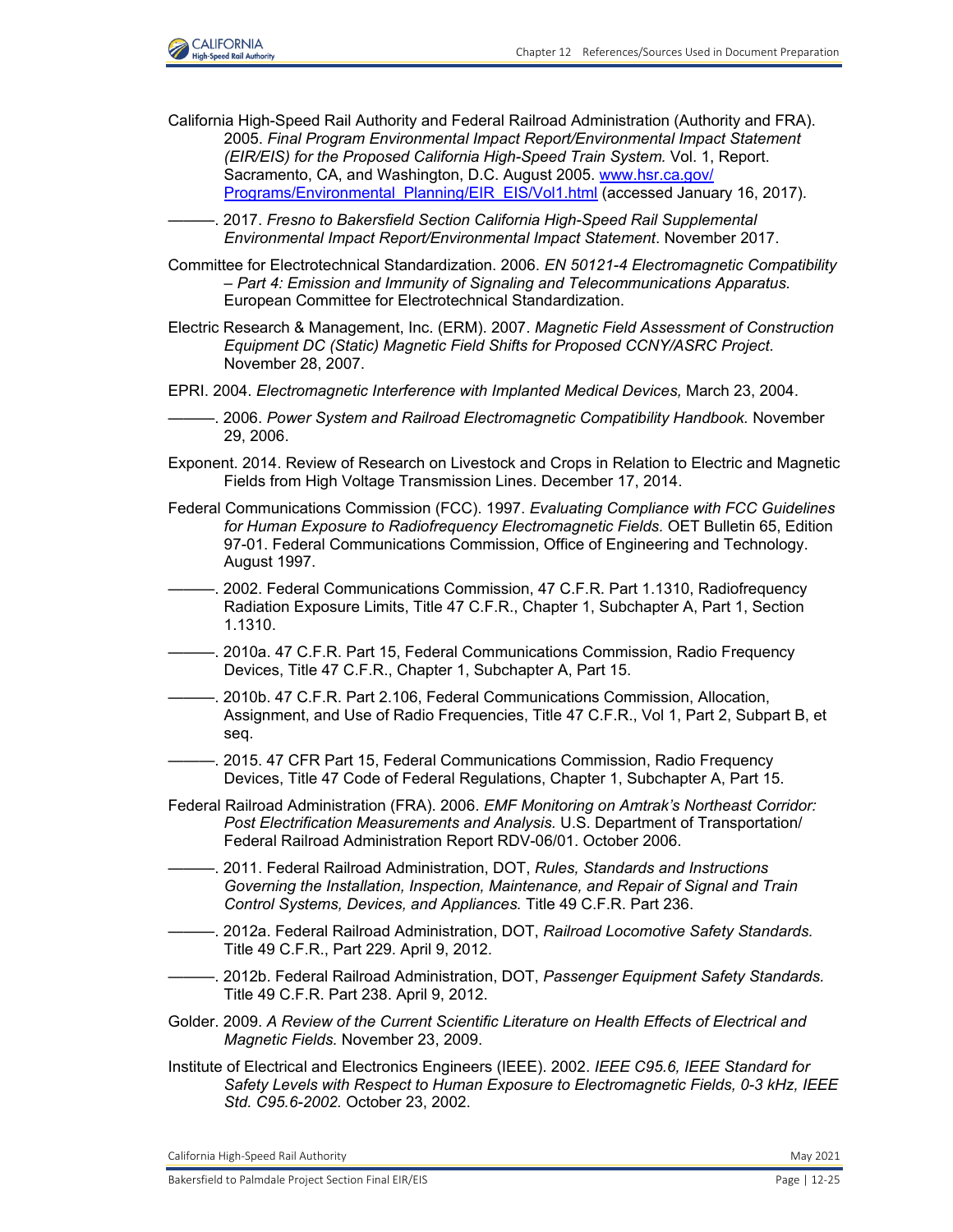———. 2006. *IEEE C95.1, IEEE Standard for Safety Levels with Respect to Human Exposure to Radio Frequency Electromagnetic Fields, 3 kHz to 300 GHz, IEEE Std. C95.1 – 2005.*  Apr 19, 2006.

- Knopper, Loren D., Christopher A. Ollson, Lindsay C. McCallum, Melissa L. Whitfield Aslund, Robert G. Berger, Kathleen Souweine, and Mary McDaniel. 2014. "Wind Turbines and Human Health." *Frontiers in Public Health.* June 19, 2014.
- McGill University. 2006. *Exposure chamber for determining the biological effects of electric and magnetic fields on dairy cows.* Department of Animal Science Research Reports, Faculty of Agricultural and Environmental Sciences, McGill University.
- National Institute of Environmental Health Sciences (NIEHS). 2002. *Electric and Magnetic Fields Associated with the Use of Electric Power.* National Institute of Environmental Health Sciences/National Institute of Health. June 2002.
- Occupational Safety and Health Administration (OSHA). 2011. *29 C.F.R. 1910.97, Occupational Safety and Health Administration, Nonionizing Radiation, Title 29 CFR, Chapter 17, Part 1910.97.*
- Severson, R.K., R.G. Stevens, W.T. Kane, D.B. Thomas, L. Heuser, S. Davis, L.E. Sever. 1988. "Acute Nonlymphocytic Leukemia and Residential Exposure to Power Frequency Fields." *Am. J. Epidemiol.* V128(1) pp 10–20. July 1988.

### *Section 3.6: Public Utilities and Energy*

- Antelope Valley East Kern Water Agency. 2015. *2015 Urban Water Management Plan*. June 2016. [www.avek.org/fileLibrary/file\\_476.pdf](http://www.avek.org/fileLibrary/file_476.pdf) (accessed August 2, 2016).
- Arvin-Edison Water Storage District. 2015. *Water Management Plan Update*. Amended October 2015[. https://aewsd.org/wp-content/uploads/Water-Management-Plan-Update.pdf](https://aewsd.org/wp-content/uploads/Water-Management-Plan-Update.pdf) (accessed January 24, 2020).
- Bureau of Transportation Statistics. 2014. *Table 4-20: Energy Intensity of Passenger Modes (Btu per passenger mile)*. [https://www.rita.dot.gov/bts/sites/rita.dot.gov.bts/files/publications/](https://www.rita.dot.gov/bts/sites/rita.dot.gov.bts/files/publications/ national_transportation_statistics/html/table_04_20.html) national transportation statistics/html/table 04 20.html (accessed January 19, 2017).
- California Air Resources Board (CARB). 2010. Resolution 10-23: Regulation for a California Renewable Electricity Standard. <https://ww3.arb.ca.gov/regact/2010/res2010/res1071.pdf> (accessed January 24, 2020).
- ———. 2016a. *California's 2000-2014 Greenhouse Gas Emission Inventory*.
- ———. 2016b. *California's 2000-2014 Greenhouse Gas Emission Inventory: Technical Support Document*. [https://www.arb.ca.gov/cc/inventory/doc/methods\\_00-14/ghg\\_inventory\\_00-](https://www.arb.ca.gov/cc/inventory/doc/methods_00-14/ghg_inventory_00- 14_technical_support_document.pdf) 14 technical support document.pdf (accessed May 8, 2019).
- California Department of Resources Recycling and Recovery. 2011. *Solid Waste Characterization Database – Waste Disposal Rates for Business Types*. [https://www2.calrecycle.ca.gov](https://www2.calrecycle.ca.gov/ WasteCharacterization)/ [WasteCharacterization](https://www2.calrecycle.ca.gov/ WasteCharacterization) (accessed October 28, 2015).
- ———. 2016a. *CALGreen Construction Waste Management Requirements*. September 7, 2016. [www.calrecycle.ca.gov/LGCentral/Library/CandDModel/Instruction/FAQ.htm#CALGreen](http://www.calrecycle.ca.gov/LGCentral/Library/CandDModel/Instruction/FAQ.htm#CALGreen) (accessed January 13, 2017).
- ———. 2016b. *SWIS Facility/Site Search.* [www.calrecycle.ca.gov/SWFacilities/Directory/](http://www.calrecycle.ca.gov/SWFacilities/Directory/Search.aspx) [Search.aspx](http://www.calrecycle.ca.gov/SWFacilities/Directory/Search.aspx) (accessed November 30, 2016).
- California Department of Water Resources. 2010. *California State Water Project Overview*. August 11, 2010. [www.water.ca.gov/swp/](http://www.water.ca.gov/swp/) (accessed January 4, 2017)
	- ———. 2015. *Arvin-Edison Water Storage District Water Management Plan Update*. October 2015. [www.water.ca.gov/wateruseefficiency/sb7/docs/2015/](http://www.water.ca.gov/wateruseefficiency/sb7/docs/2015/2011WMPlanAmended.Oct.2015.Edited.pdf) [2011WMPlanAmended.Oct.2015.Edited.pdf \(](http://www.water.ca.gov/wateruseefficiency/sb7/docs/2015/2011WMPlanAmended.Oct.2015.Edited.pdf)accessed January 19, 2017).

May 2021 California High-Speed Rail Authority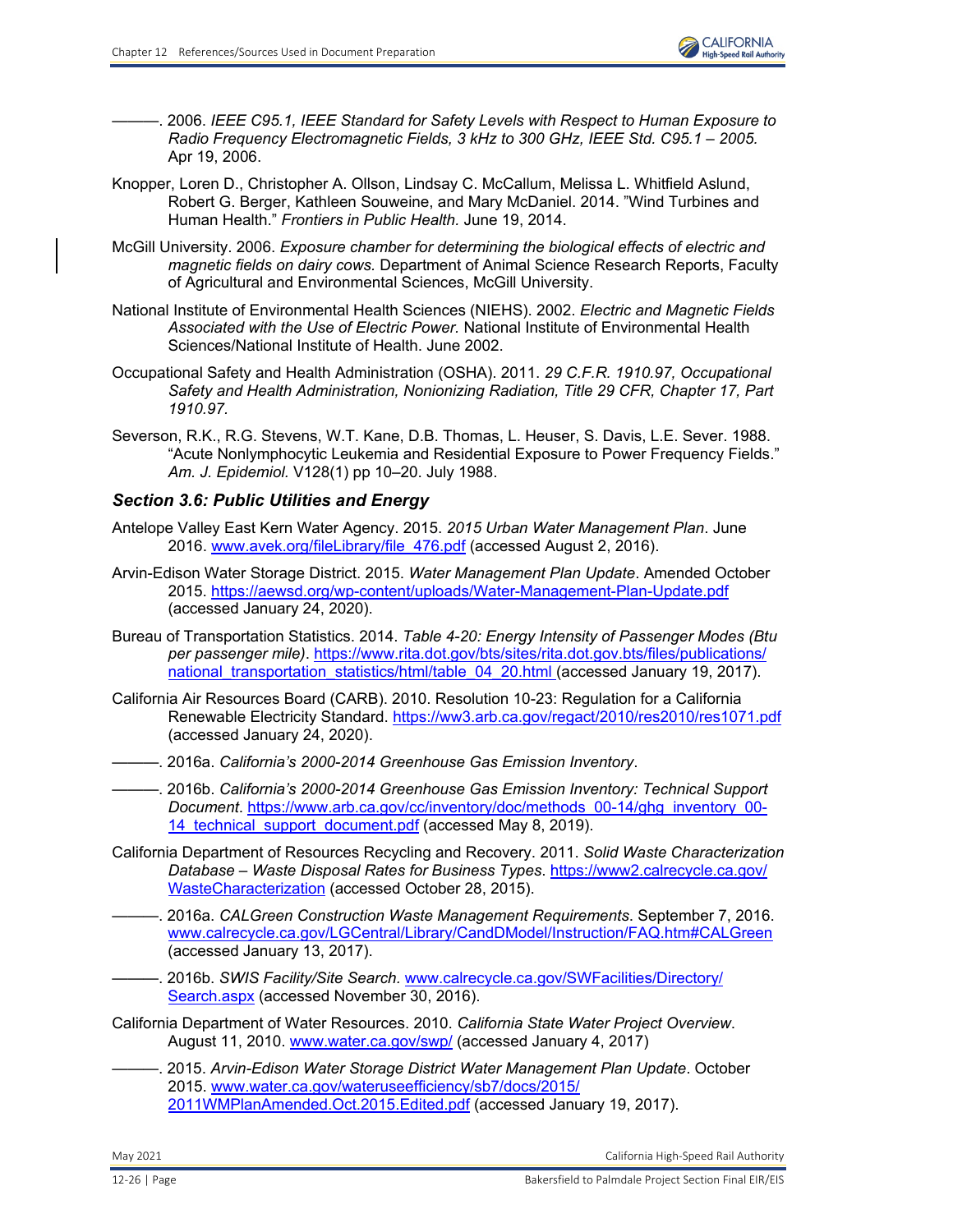

- California Energy Commission. 2015. Electricity and Natural Gas Demand Forecast. November 3, 2015[. https://www.google.com/url?sa=t&rct=j&q=&esrc=s&source=web&cd=3&ved=](https://www.google.com/url?sa=t&rct=j&q=&esrc=s&source=web&cd=3&ved= 2ahUKEwj8vujUnZvhAhUMvJ4KHcDNDmEQFjACegQIBBAC&url=https%3A%2F%2Fefili ng.energy.ca.gov%2Fgetdocument.aspx%3Ftn%3D203724&usg=AOvVaw3bhH7o9R00z 2NffcKZHy2h) [2ahUKEwj8vujUnZvhAhUMvJ4KHcDNDmEQFjACegQIBBAC&url=https%3A%2F%2Fefili](https://www.google.com/url?sa=t&rct=j&q=&esrc=s&source=web&cd=3&ved= 2ahUKEwj8vujUnZvhAhUMvJ4KHcDNDmEQFjACegQIBBAC&url=https%3A%2F%2Fefili ng.energy.ca.gov%2Fgetdocument.aspx%3Ftn%3D203724&usg=AOvVaw3bhH7o9R00z 2NffcKZHy2h) ng.energy.ca.gov%2Fgetdocument.aspx%3Ftn%3D203724&usg=AOvVaw3bhH7o9R00z [2NffcKZHy2h](https://www.google.com/url?sa=t&rct=j&q=&esrc=s&source=web&cd=3&ved= 2ahUKEwj8vujUnZvhAhUMvJ4KHcDNDmEQFjACegQIBBAC&url=https%3A%2F%2Fefili ng.energy.ca.gov%2Fgetdocument.aspx%3Ftn%3D203724&usg=AOvVaw3bhH7o9R00z 2NffcKZHy2h) (accessed January 6, 2017).
- ———. 2016a. *2015 Electricity Consumption by County.* [http://ecdms.energy.ca.gov/](http://ecdms.energy.ca.gov/ elecbycounty.aspx) [elecbycounty.aspx](http://ecdms.energy.ca.gov/ elecbycounty.aspx) (accessed January 4, 2016).
- ———. 2016b. *Transportation Energy Demand Forecast, 2016-2026.* February 26, 2016. [http://docketpublic.energy.ca.gov/PublicDocuments/15-IEPR-10/TN210539\\_](http://docketpublic.energy.ca.gov/PublicDocuments/15-IEPR-10/TN210539_ 20160226T101946_Transportation_Energy_Demand_Forecast_20162026.pdf) [20160226T101946\\_Transportation\\_Energy\\_Demand\\_Forecast\\_20162026.pdf](http://docketpublic.energy.ca.gov/PublicDocuments/15-IEPR-10/TN210539_ 20160226T101946_Transportation_Energy_Demand_Forecast_20162026.pdf) (accessed January 6, 2017).
- ———. 2016c. *Tracking Progress Statewide Energy Demand*. April 2016. [www.energy.ca.gov/](http://www.energy.ca.gov/renewables/tracking_progress/) [renewables/tracking\\_progress/](http://www.energy.ca.gov/renewables/tracking_progress/) (accessed November 30, 2016)
- ———. 2016d. *2015 Total Electricity System Power*. July 2016. [www.energy.ca.gov/almanac/](http://www.energy.ca.gov/almanac/electricity_data/total_system_power.html) [electricity\\_data/total\\_system\\_power.html](http://www.energy.ca.gov/almanac/electricity_data/total_system_power.html) (accessed November 30, 2016)
- ———. 2016e. *Supply and Demand of Natural Gas in California.* [www.energy.ca.gov/almanac/](http://www.energy.ca.gov/almanac/naturalgas_data/overview.html) [naturalgas\\_data/overview.html](http://www.energy.ca.gov/almanac/naturalgas_data/overview.html) (accessed December 30, 2016).
- -. 2017. Overview of Wind Energy in California. [www.energy.ca.gov/wind/overview.html](http://www.energy.ca.gov/wind/overview.html) (accessed June 30, 2017).
- California High-Speed Rail Authority (Authority). 2008. *Technical Memorandum 2.7.4 Designer's Responsibilities and Utility Requirements for 15% Design Level.*
- ———. 2010. *Technical Memorandum, Traction Power 2x25kV Autotransformer Feed Type Electrification System and System Voltages, TM 3.1.1.1.* Revision 2. March 2, 2010.
- ———. 2011. *Technical Memorandum 2.6.5 Hydraulics and Hydrology Design Guidelines.* July 23, 2011. [www.hsr.ca.gov/docs/programs/eir\\_memos/Proj\\_Guidelines\\_TM2\\_6\\_5R01.pdf](http://www.hsr.ca.gov/docs/programs/eir_memos/Proj_Guidelines_TM2_6_5R01.pdf) (accessed February 8, 2017).
- ———. 2013. *Contribution of the High-Speed Rail Program to Reducing California's Greenhouse Gas Emission Levels.* June 2013. [www.hsr.ca.gov/docs/programs/green\\_practices/HSR\\_](http://www.hsr.ca.gov/docs/programs/green_practices/HSR_Reducing_CA_GHG_Emissions_2013.pdf.) Reducing CA GHG Emissions 2013.pdf.
- ———. 2014. *Renewable Energy Feasibility Memorandum.* April 8, 2014[. www.hsr.ca.gov/docs/](http://www.hsr.ca.gov/docs/programs/green_practices/operations/Memo_2014_renewable_energy_feasibility.pdf) [programs/green\\_practices/operations/Memo\\_2014\\_renewable\\_energy\\_feasibility.pdf](http://www.hsr.ca.gov/docs/programs/green_practices/operations/Memo_2014_renewable_energy_feasibility.pdf) (accessed June 28, 2017).
- *———.* 2016a. *Sustainability Policy*. July 29, 2016. [https://www.hsr.ca.gov/docs/programs/green\\_](https://www.hsr.ca.gov/docs/programs/green_ practices/sustainability/Sustainability_signed_policy.pdf) [practices/sustainability/Sustainability\\_signed\\_policy.pdf \(](https://www.hsr.ca.gov/docs/programs/green_ practices/sustainability/Sustainability_signed_policy.pdf)accessed January 13, 2017).
- ———. 2016b. *Operations and Maintenance Cost Model Documentation*. 2016 Business Plan Technical Supporting Document. Sacramento, CA and Washington, D.C. [www.hsr.ca.gov/docs/about/business\\_plans/2016\\_Business\\_Plan\\_Operations\\_and\\_](http://www.hsr.ca.gov/docs/about/business_plans/2016_Business_Plan_Operations_and_ Maintenance_Cost_Model.pdf.) Maintenance\_Cost\_Model.pdf.
- ———. 2018a. *Bakersfield to Palmdale Project Section: Preliminary Engineering for Project Definition Design Submission High Risk Utility Report.* 2018.
- ———. 2018b. *Fresno to Bakersfield Section Final Supplemental Environmental Impact Report.* October 2018.
- ———. 2019a. *Bakersfield to Palmdale Project Section Memorandum for Water Demand and Supply for High Speed Rail Construction and Operations.* September 2019.
- ———. 2019b. *Fresno to Bakersfield Section Final Supplemental Environmental Impact Statement.* Sacramento, CA. October 2019.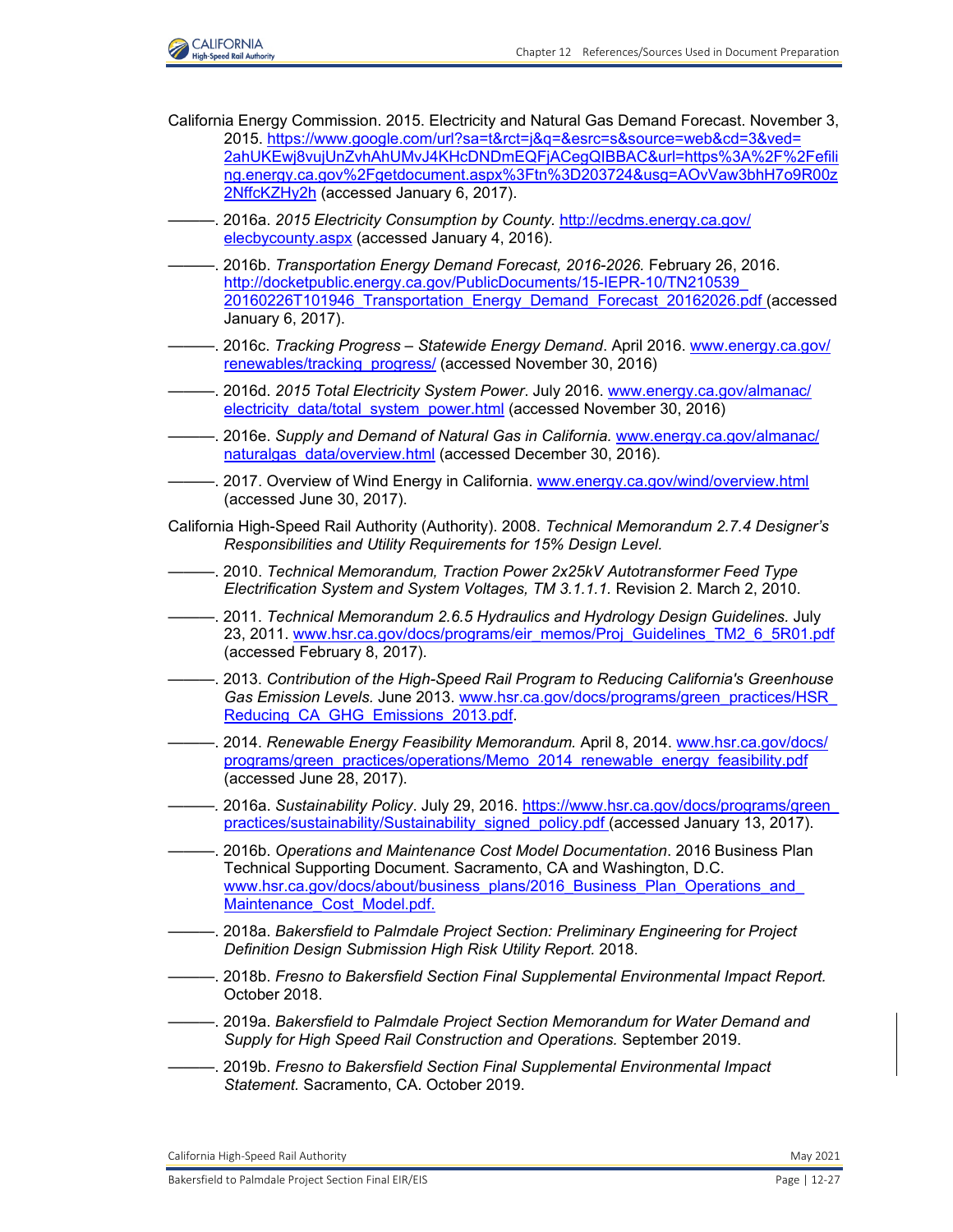- California High Speed Rail Authority and Federal Railroad Administration (Authority and FRA). 2005. *Final Program Environmental Impact Report/Environmental Impact Statement (EIR/EIS) for the Proposed California High-Speed Train System.* Vol. 1, Report. Sacramento, CA, and Washington, D.C. August 2005. [www.hsr.ca.gov/Programs/](http://www.hsr.ca.gov/Programs/Environmental_Planning/EIR_EIS/Vol1.html) [Environmental\\_Planning/EIR\\_EIS/Vol1.html](http://www.hsr.ca.gov/Programs/Environmental_Planning/EIR_EIS/Vol1.html) (accessed January 16, 2017).
- ———. 2008. *Final Bay Area to Central Valley HST Environmental Impact Report/Environmental Impact Statement.* May 2008.
- ———. 2011a. *Final Bay Area to Central Valley High-Speed Train (HST) Program Environmental Impact Report/Environmental Impact Statement (EIR/EIS).* Sacramento and Washington, D.C. May 2008 (Revised 2011).
- ———. 2011b. *Table 3.5-2 Construction-Related Energy Consumption Factors for the Proposed HST System of the Final Bay Area to Central Valley High-Speed Train (HST) Program Environmental Impact Report/ Environmental Impact Statement.* As amended 2011. www.hsr.ca.gov/docs/programs/bay\_area\_eir/BayCValley\_EIR2008\_Vol1Ch3 [5enrgy.pdf](http://www.hsr.ca.gov/docs/programs/bay_area_eir/BayCValley_EIR2008_Vol1Ch3_5enrgy.pdf) (accessed November 30, 2016).
- ———. 2014. *Fresno to Bakersfield Section Final Environmental Impact Report/Environmental Impact Statement.* Sacramento, CA and Washington, D.C. May 2014.
- ———. 2017. *Fresno to Bakersfield Section Draft Supplemental Environmental Impact Report/Environmental Impact Statement.* Sacramento, CA and Washington, D.C. November 2017.
- California Independent System Operator. 2015. *Summer Loads & Resources Assessment*. May 2015.<https://www.caiso.com/Documents/2015SummerAssessment.pdf>(accessed January 10, 2017).
	- ———. 2016. *Summer Loads and Resources Assessment.* [www.caiso.com/Documents/](http://www.caiso.com/Documents/2016SummerAssessment.pdf) [2016SummerAssessment.pdf](http://www.caiso.com/Documents/2016SummerAssessment.pdf) (accessed January 4, 2017).
- California Regional Water Quality Control Board Lahontan Region. 2015. *Revised Waste Discharge Requirements for Rosamond Community Services District Domestic Wastewater Treatment Facility / Reclamation Plant," Board OrderR6V-2015-0069 and WDID No. 6b150112001.* [www.waterboards.ca.gov/lahontan/board\\_decisions/adopted\\_](http://www.waterboards.ca.gov/lahontan/board_decisions/adopted_orders/2015/docs/r6v_2015_0069_rosamond_csd.pdf) [orders/2015/docs/r6v\\_2015\\_0069\\_rosamond\\_csd.pdf](http://www.waterboards.ca.gov/lahontan/board_decisions/adopted_orders/2015/docs/r6v_2015_0069_rosamond_csd.pdf) (accessed September 4, 2016).
- California Water Service. 2011. *2010 Urban Water Management Plan Bakersfield District*. Adopted June 11, 2011. [https://www.calwater.com/docs/uwmp2010/](https://www.calwater.com/docs/uwmp2010/ bk/2010_Urban_Water_Management_Plan_(BK).pdf)  [bk/2010\\_Urban\\_Water\\_Management\\_Plan\\_\(BK\).pdf](https://www.calwater.com/docs/uwmp2010/ bk/2010_Urban_Water_Management_Plan_(BK).pdf) (accessed July 5, 2017).
- ———. 2016a. *2015 Urban Water Management Plan Antelope Valley District*. June 2016. https://www.calwater.com/docs/uwmp2015/av/2015\_Urban\_Water\_Management [Plan\\_Final\\_\(AV\).pdf](https://www.calwater.com/docs/uwmp2015/av/2015_Urban_Water_Management_ Plan_Final_(AV).pdf) (accessed January 19, 2017).
- ———. 2016b. *2015 Urban Water Management Plan Bakersfield District*. June 2016. https://www.calwater.com/docs/uwmp2015/bk/2015\_Urban\_Water\_Management\_Plan Final (BK).pdf (accessed January 19, 2017).
- City of Bakersfield. 2002a. *Metropolitan Bakersfield General Plan*, Conservation Element. December 2002. <http://docs.bakersfieldcity.us/weblink/0/doc/1273241/Page1.aspx> (accessed January 20, 2017).
- ———. 2002b. *Metropolitan Bakersfield General Plan*, Public Services and Facilities Element. December 2002. <http://docs.bakersfieldcity.us/weblink/0/doc/1273241/Page1.aspx> (accessed January 20, 2017).
- ———. 2014. *2010 Urban Water Management Plan*. April 2014. [www.water.ca.gov/](http://www.water.ca.gov/urbanwatermanagement/2010uwmps/Bakersfield,%20City%20of/FINAL_2010_UWMP_Bakersfield_2014_05_13.pdf) [urbanwatermanagement/2010uwmps/Bakersfield,%20City%20of/FINAL\\_2010\\_UWMP\\_](http://www.water.ca.gov/urbanwatermanagement/2010uwmps/Bakersfield,%20City%20of/FINAL_2010_UWMP_Bakersfield_2014_05_13.pdf) Bakersfield 2014 05 13.pdf (accessed October 26, 2015).

May 2021 California High‐Speed Rail Authority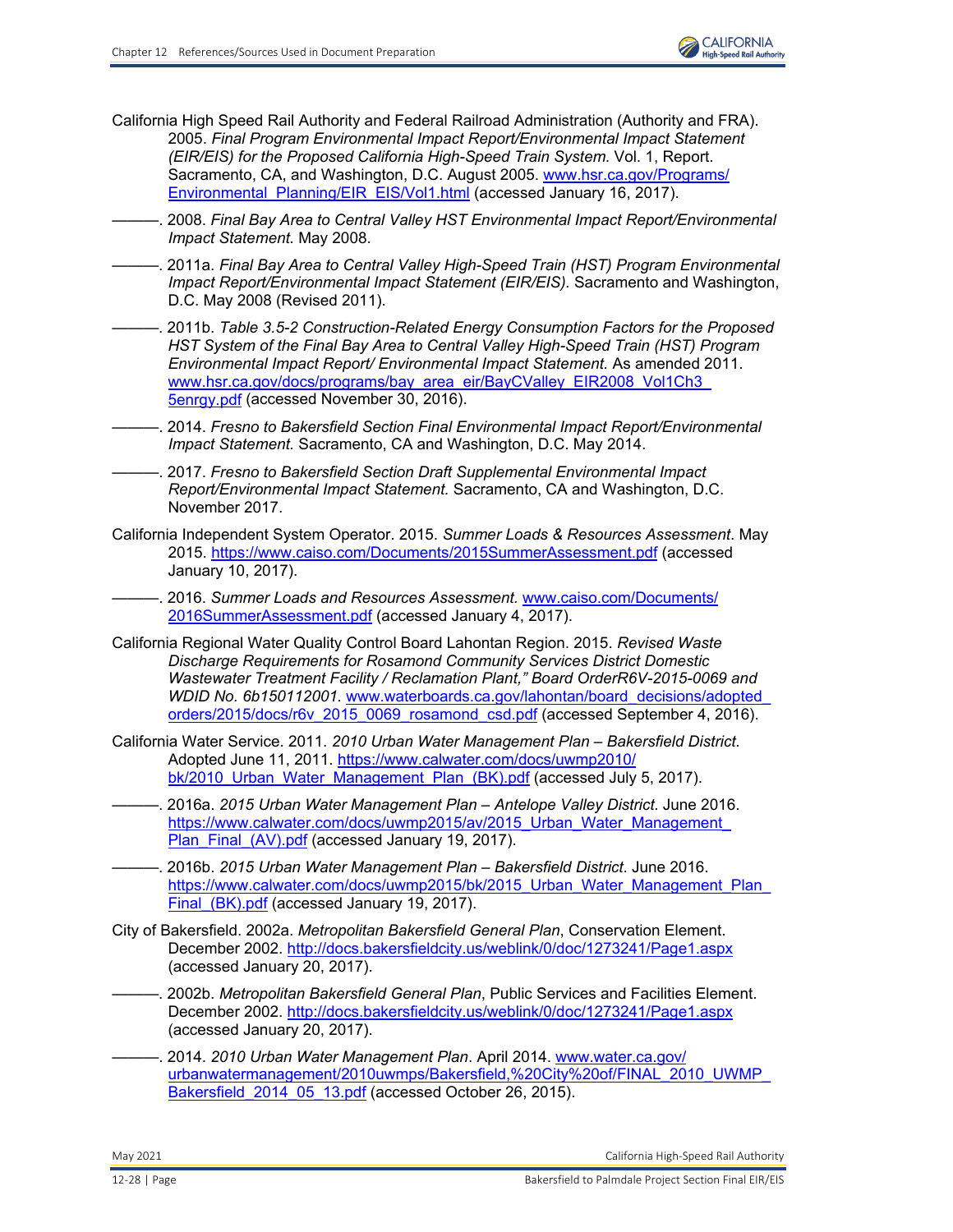

- ———. 2016. *Wastewater Treatment Plants*. [www.bakersfieldcity.us/gov/depts/public\\_works/](http://www.bakersfieldcity.us/gov/depts/public_works/sewer/wastewater_treatment_plants.htm) [sewer/wastewater\\_treatment\\_plants.htm](http://www.bakersfieldcity.us/gov/depts/public_works/sewer/wastewater_treatment_plants.htm) (accessed November 29, 2016).
- ———. 2017. Bakersfield Municipal Code, Title 14, Water and Sewers. [www.qcode.us/codes/](http://www.qcode.us/codes/bakersfield/) [bakersfield/](http://www.qcode.us/codes/bakersfield/) (accessed January 20, 2017).
- City of Lancaster. 2005. *Lancaster Master Drainage Plan*. January 2005. <www.cityoflancasterca.org/home/showdocument?id=1676> (accessed February 8, 2017)
- 2017. Code of Ordinances: Title 13 Public Services. January 19, 2017. [https://www.municode.com/library/ca/lancaster/codes/code\\_of\\_ordinances?nodeId=TIT1](https://www.municode.com/library/ca/lancaster/codes/code_of_ordinances?nodeId=TIT1 3PUSE) [3PUSE](https://www.municode.com/library/ca/lancaster/codes/code_of_ordinances?nodeId=TIT1 3PUSE) (accessed February 8, 2017).
- City of Lancaster Development Services Department. 2009. *City of Lancaster General Plan 2030*. [www.cityoflancasterca.org/about-us/departments-services/development-services/](http://www.cityoflancasterca.org/about-us/departments-services/development-services/planning/general-plan-2030) [planning/general-plan-2030](http://www.cityoflancasterca.org/about-us/departments-services/development-services/planning/general-plan-2030) (accessed October 27, 2015)
- City of Palmdale. 1993. *Palmdale General Plan.* Planning Department. Palmdale, CA. January 25, 1993 (updated 2012). [https://www.cityofpalmdale.org/Portals/0/Documents/Business/](https://www.cityofpalmdale.org/Portals/0/Documents/Business/ Planning/General%20Plan/general_plan.pdf) [Planning/General%20Plan/general\\_plan.pdf](https://www.cityofpalmdale.org/Portals/0/Documents/Business/ Planning/General%20Plan/general_plan.pdf) (accessed January 18, 2017).
- ———. 2004. *Palmdale General Plan*. Adopted January 25, 1993; updated 2004. [www.cityofpalmdale.org/Portals/0/Documents/Business/Planning/General%20Plan/](http://www.cityofpalmdale.org/Portals/0/Documents/Business/Planning/General%20Plan/general_plan.pdf) [general\\_plan.pdf](http://www.cityofpalmdale.org/Portals/0/Documents/Business/Planning/General%20Plan/general_plan.pdf) (accessed October 26, 2015).
- ———. 2009. *Palmdale Utility Services Division Sewer System Management Plan*. March 20, 2009. [www.cityofpalmdale.org/Portals/0/Documents/Public%20Works/Palmdale%20](http://www.cityofpalmdale.org/Portals/0/Documents/Public%20Works/Palmdale%20Sewer%20System%20Management%20Plan.pdf) [Sewer%20System%20Management%20Plan.pdf](http://www.cityofpalmdale.org/Portals/0/Documents/Public%20Works/Palmdale%20Sewer%20System%20Management%20Plan.pdf) (accessed December 14, 2016).
- ———. 2011. *City of Palmdale Energy Action Plan*. August 2011. [https://www.cityofpalmdale.org/](https://www.cityofpalmdale.org/ Portals/0/Documents/Public%20Works/Palmdale_PEAP.pdf) [Portals/0/Documents/Public%20Works/Palmdale\\_PEAP.pdf](https://www.cityofpalmdale.org/ Portals/0/Documents/Public%20Works/Palmdale_PEAP.pdf) (accessed October 29, 2015).
- ———. 2012. *Palmdale General Plan*, Housing Element. September 2012. [https://www.cityofpalmdale.org/Portals/0/Documents/Business/Planning/General%](https://www.cityofpalmdale.org/Portals/0/Documents/Business/Planning/General% 20Plan/general_plan.pdf) [20Plan/general\\_plan.pdf](https://www.cityofpalmdale.org/Portals/0/Documents/Business/Planning/General% 20Plan/general_plan.pdf) (accessed December 22, 2016).
- ———. 2017. Code of Ordinances: Title 13-Sanitary Sewers and Industrial Waste and Title 14 Environmental Management. November 2, 2016. [www.codepublishing.com/CA/Palmdale/](http://www.codepublishing.com/CA/Palmdale/#!/Palmdale13/Palmdale13.html) [#!/Palmdale13/Palmdale13.html](http://www.codepublishing.com/CA/Palmdale/#!/Palmdale13/Palmdale13.html) (accessed February 8, 2017).
- City of Tehachapi. 2012a. *Tehachapi General Plan*. January 2012. [www.liveuptehachapi.com/](http://www.liveuptehachapi.com/DocumentCenter/View/3184) [DocumentCenter/View/3184](http://www.liveuptehachapi.com/DocumentCenter/View/3184) (accessed September 26, 2015).
- ———. 2012b. *Tehachapi General Plan*, Sustainable Infrastructure Element. January 2012. [www.liveuptehachapi.com/DocumentCenter/View/2190](http://www.liveuptehachapi.com/DocumentCenter/View/2190) (accessed October 26, 2015).
- ———. 2012c. *City of Tehachapi Sewer System Management Plan (SSMP)*. October 10, 2012. <http://ca-tehachapicityhall.civicplus.com/DocumentCenter/View/2333> (accessed February 8, 2017).
- ———. 2015. Tehachapi, California Municipal Code, Title 13 Public Services. October 5, 2015. [https://www.municode.com/library/ca/tehachapi/codes/code\\_of\\_ordinances](https://www.municode.com/library/ca/tehachapi/codes/code_of_ordinances ?nodeId=TIT13PUSE) [?nodeId=TIT13PUSE](https://www.municode.com/library/ca/tehachapi/codes/code_of_ordinances ?nodeId=TIT13PUSE) (accessed February 3, 2017).
- ———. 2016a. *Draft Greater Tehachapi Area 2015 Regional Urban Water Management Plan*. May 2016. [www.liveuptehachapi.com/documentcenter/view/3308](http://www.liveuptehachapi.com/documentcenter/view/3308) (accessed January 19, 2017).
- ———. 2016b. *Waste Water*. [www.liveuptehachapi.com/index.aspx?NID=92 \(](http://www.liveuptehachapi.com/index.aspx?NID=92)accessed November 29, 2016).
- County of Kern. 1986. *Golden Hills Specific Plan*. December 1986. [https://www.co.kern.ca.us/](https://www.co.kern.ca.us/ planning/pdfs/SPs/golden_hills_sp.pdf) [planning/pdfs/SPs/golden\\_hills\\_sp.pdf](https://www.co.kern.ca.us/ planning/pdfs/SPs/golden_hills_sp.pdf) (accessed October 27, 2015)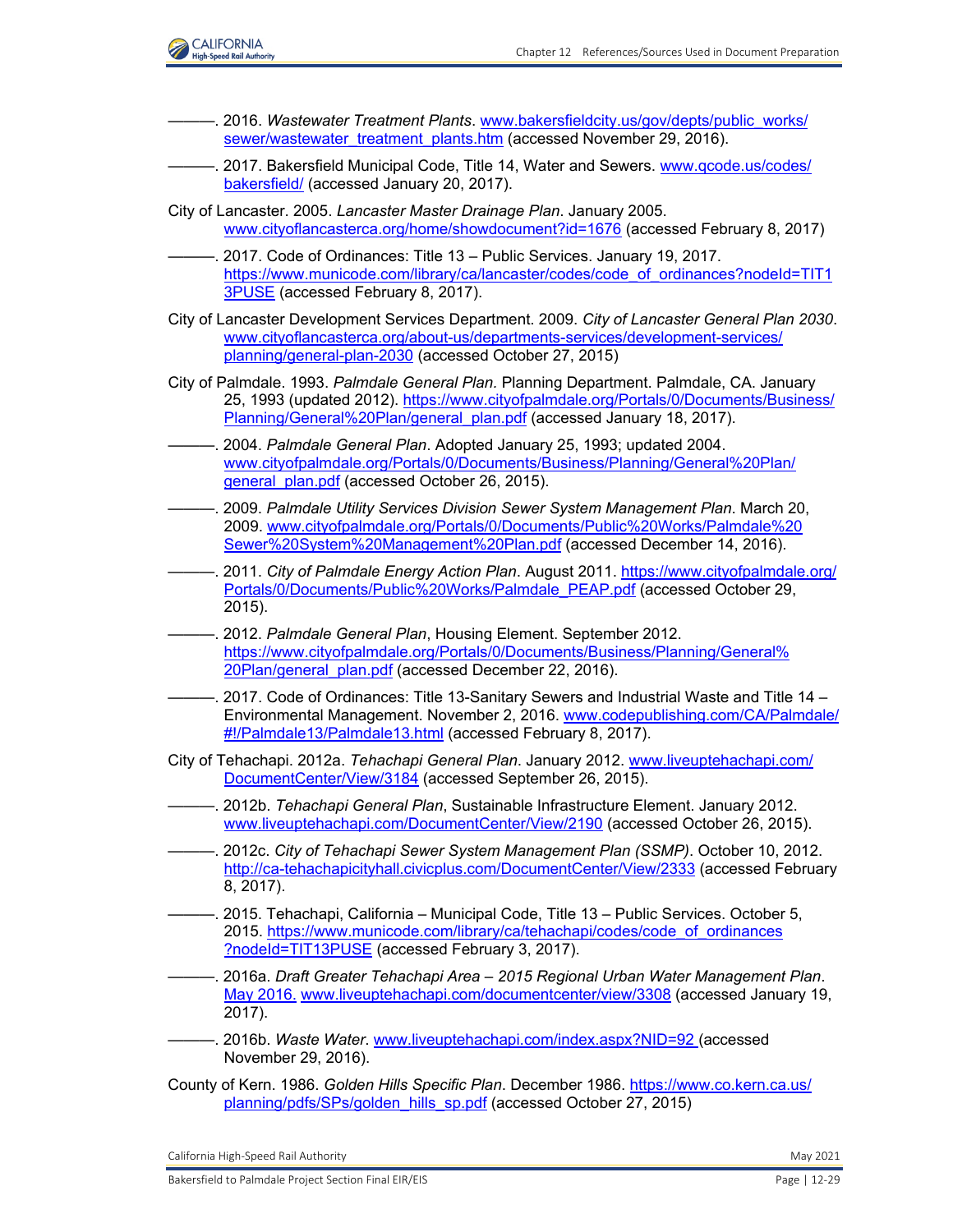- ———.1997. *Keene Ranch Specific Plan, as amended*. December 1997. <https://www.co.kern.ca.us/planning/pdfs/SPs/KeeneRanchSP.pdf> (accessed October 27, 2015).
- ———. 2008. *Rosamond Specific Plan*. April 2008. [https://www.co.kern.ca.us/planning/pdfs/SPs/](https://www.co.kern.ca.us/planning/pdfs/SPs/ RosamondSP_102610.pdf) [RosamondSP\\_102610.pdf](https://www.co.kern.ca.us/planning/pdfs/SPs/ RosamondSP_102610.pdf) (accessed October 26, 2015)
- ———. 2009. *Kern County General Plan*, Land Use, Open Space, and Conservation Element. September 22, 2009[. https://www.co.kern.ca.us/planning/pdfs/kcgp/KCGPChp1](https://www.co.kern.ca.us/planning/pdfs/kcgp/KCGPChp1 LandUse.pdf) [LandUse.pdf](https://www.co.kern.ca.us/planning/pdfs/kcgp/KCGPChp1 LandUse.pdf) (accessed October 26, 2015).
- ———. 2010a. *Greater Tehachapi Area Specific and Community Plan*. December 2010. [https://www.co.kern.ca.us/planning/pdfs/SPs/gtasp\\_final.pdf](https://www.co.kern.ca.us/planning/pdfs/SPs/gtasp_final.pdf) (accessed January 20, 2017).
- ———. 2010b. *Kern County CSA-71 Sewer Master Plan 2010 Update*. May 2010. [http://esps.kerndsa.com/images/engineering/pdfs/CSA\\_71-Update\\_2010-05-08.1.pdf](http://esps.kerndsa.com/images/engineering/pdfs/CSA_71-Update_2010-05-08.1.pdf) (accessed February 8, 2017).
- ———. 2015. *Kern County Integrated Waste Management Plan, as amended*. November 3, 2015. [www.kerncountywaste.com/wp-content/uploads/2015/11/2015\\_SRRE.pdf](http://www.kerncountywaste.com/wp-content/uploads/2015/11/2015_SRRE.pdf) (accessed February 8, 2017).
- . 2017. Municipal Code Title 14- Utilities. January 5, 2017. [https://www.municode.com/](https://www.municode.com/ library/ca/kern_county/codes/code_of_ordinances?nodeId=TIT14UT) [library/ca/kern\\_county/codes/code\\_of\\_ordinances?nodeId=TIT14UT](https://www.municode.com/ library/ca/kern_county/codes/code_of_ordinances?nodeId=TIT14UT) (accessed January 20, 2017).
- County of Los Angeles. 2014. *Los Angeles County Countywide Integrated Waste Management Plan, as amended*. September 2014. [https://dpw.lacounty.gov/epd/swims/News/swims](https://dpw.lacounty.gov/epd/swims/News/swimsmore-links.aspx?id=4#)[more-links.aspx?id=4#](https://dpw.lacounty.gov/epd/swims/News/swimsmore-links.aspx?id=4#) (accessed February 8, 2017).
- ———. 2015a. *General Plan*, Chapter 9: Conservation and Natural Resources Element. October 6, 2015. [http://planning.lacounty.gov/assets/upl/project/gp\\_final-general-plan-ch9.pdf](http://planning.lacounty.gov/assets/upl/project/gp_final-general-plan-ch9.pdf) (accessed October 26, 2015).
- ———. 2015b. *General Plan*, Chapter 13: Public Services and Facilities Element. October 6, 2015. [http://planning.lacounty.gov/assets/upl/project/gp\\_final-general-plan-ch13.pdf](http://planning.lacounty.gov/assets/upl/project/gp_final-general-plan-ch13.pdf) (accessed October 26, 2015).
- -. 2017. Los Angeles County Municipal Code, Title 20, Utilities. January 16, 2017. [https://www.municode.com/library/ca/los\\_angeles\\_county/codes/code\\_of\\_ordinances?no](https://www.municode.com/library/ca/los_angeles_county/codes/code_of_ordinances?no deId=TIT20UT) deld=TIT20UT (accessed January 20, 2017).
- County of Los Angeles Department of Public Works Waterworks District No. 4. 2011. *2010 Integrated Regional Urban Water Management Plan for the Antelope Valley*. June 2011. www.water.ca.gov/urbanwatermanagement/2010uwmps/Los%20Angeles%20County [%20Water%20District%20%2340/MASTER%20-%20UWMP%20LACWWD%20 \(D40](http://www.water.ca.gov/urbanwatermanagement/2010uwmps/Los%20Angeles%20County%20Water%20District%20%2340/MASTER%20-%20UWMP%20LACWWD%20(D40 %20QHWD)%2007_20_2011.pdf) [%20QHWD\)%2007\\_20\\_2011.pdf\(](http://www.water.ca.gov/urbanwatermanagement/2010uwmps/Los%20Angeles%20County%20Water%20District%20%2340/MASTER%20-%20UWMP%20LACWWD%20(D40 %20QHWD)%2007_20_2011.pdf)accessed October 26, 2015).
- East Niles Community Services District. 2015. *East Niles Community Services District*. July 2015. [www.eastnilescsd.org/default.html \(](http://www.eastnilescsd.org/default.html)accessed January 4, 2017).
- Electric Power Group. 2004. *California's Electricity Generation and Transmission Interconnection Needs Under Alternative Scenarios*. March 2004. [www.energy.ca.gov/reports/2004-03-](http://www.energy.ca.gov/reports/2004-03-24_700-04-003.PDF) 24 700-04-003.PDF (accessed December 30, 2016).
- Exponent. 2014. *Review of Livestock and Crops in Relation to Electric and Magnetic Fields from High Voltage Transmission Lines.* Prepared for EirGrid, Dublin, Ireland. December 17, 2014.

Hotchkiss, Eliza, and Christina Larney. 2011. *California High Speed Rail Strategic Energy Plan*.

Interstate 5 Utility Company. 2016. Personal communication via telephone. May 31, 2016.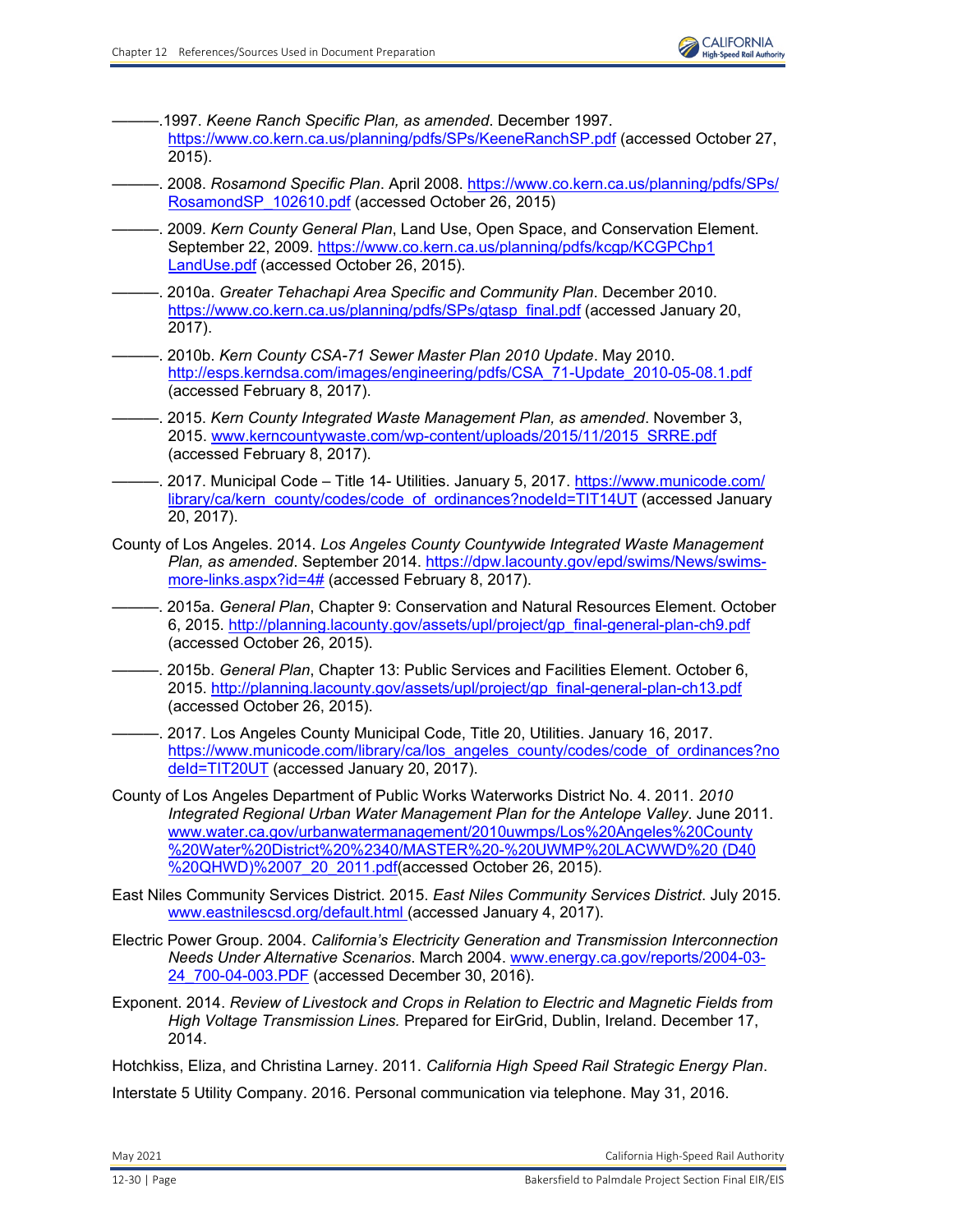

- Los Angeles County Waterworks District. 2014. Water Districts No. 40, Antelope Valley, Regions 4 & 34[. https://dpw.lacounty.gov/wwd/web/Documents/Water%20Quality%20](https://dpw.lacounty.gov/wwd/web/Documents/Water%20Quality%20 Reports/lancaster2014.pdf) [Reports/lancaster2014.pdf](https://dpw.lacounty.gov/wwd/web/Documents/Water%20Quality%20 Reports/lancaster2014.pdf) (accessed July 5, 2017).
- ———. 2017a. *District Overview*.<https://dpw.lacounty.gov/wwd/web/About/Overview.aspx> (accessed January 4, 2017).
- ———. 2017b. 2015 *Urban Water Management Plan for District 40*. February 2017. [https://dpw.lacounty.gov/wwd/web/Documents/2015%20Integrated%20Urban%20Water](https://dpw.lacounty.gov/wwd/web/Documents/2015%20Integrated%20Urban%20Water %20Management%20Plan%20for%20the%20Antelope%20Valley.pdf) [%20Management%20Plan%20for%20the%20Antelope%20Valley.pdf](https://dpw.lacounty.gov/wwd/web/Documents/2015%20Integrated%20Urban%20Water %20Management%20Plan%20for%20the%20Antelope%20Valley.pdf) (accessed September 1, 2017).
- Pacific Gas and Electric. 2016. *Company Profile*[. https://www.pge.com/en\\_US/about-pge/](https://www.pge.com/en_US/about-pge/ company-information/profile/profile.page) [company-information/profile/profile.page](https://www.pge.com/en_US/about-pge/ company-information/profile/profile.page) (accessed November 30, 2016).
- -. 2017. Transmission vs. distribution power lines. [https://www.pge.com/en\\_US/safety/yard](https://www.pge.com/en_US/safety/yardsafety/powerlines-and-trees/transmission-vs-distribution-power-lines.page)[safety/powerlines-and-trees/transmission-vs-distribution-power-lines.page](https://www.pge.com/en_US/safety/yardsafety/powerlines-and-trees/transmission-vs-distribution-power-lines.page) (accessed July 3, 2017).
- Palmdale Water District. 2010. *Palmdale Water District Recycled Water Facilities Plan*. February 2010. [www.palmdalewater.org/wp-content/uploads/2014/08/Facilities\\_Master\\_Plan.pdf](http://www.palmdalewater.org/wp-content/uploads/2014/08/Facilities_Master_Plan.pdf) (accessed December 22, 2016).
- ———. 2016. *2015 Urban Water Management Plan*. June 2016. [https://www.palmdalewater.org/](https://www.palmdalewater.org/ wp-content/uploads/2016/10/PWD_2015UWMP_Final_June2016.pdf) [wp-content/uploads/2016/10/PWD\\_2015UWMP\\_Final\\_June2016.pdf](https://www.palmdalewater.org/ wp-content/uploads/2016/10/PWD_2015UWMP_Final_June2016.pdf) (accessed January 19, 2017).
- ———. 2017. Water Supply.<https://www.palmdalewater.org/about/water-supply/> (accessed July 5, 2017).
- Project Clean Air. 2015. San Joaquin Valley Clean Cities Coalition.<http://projectcleanair.us/sjvccc/> (accessed July 5, 2017).
- Rosamond Community Services District. 2011. *Urban Water Management Plan 2010*. June 2011. [www.water.ca.gov/urbanwatermanagement/2010uwmps/Rosamond%20Community%20](http://www.water.ca.gov/urbanwatermanagement/2010uwmps/Rosamond%20Community%20Services%20District/Compiled%20-%20Rosamond%20CSD%20UWMP%202010asm.pdf) Services%20District/Compiled%20-%20Rosamond%20CSD%20UWMP% [202010asm.pdf](http://www.water.ca.gov/urbanwatermanagement/2010uwmps/Rosamond%20Community%20Services%20District/Compiled%20-%20Rosamond%20CSD%20UWMP%202010asm.pdf) (accessed January 19, 2017).
- ———. 2017. *Water*. [www.rosamondcsd.com/our-services/water](http://www.rosamondcsd.com/our-services/water) (accessed January 4, 2017).
- Sanitation Districts of Los Angeles County. 2016a. *Lancaster Water Reclamation Plant*. [www.lacsd.org/wastewater/wwfacilities/antelope\\_valley\\_water\\_reclamation\\_plants/](http://www.lacsd.org/wastewater/wwfacilities/antelope_valley_water_reclamation_plants/lancaster_wrp.asp) [lancaster\\_wrp.asp \(](http://www.lacsd.org/wastewater/wwfacilities/antelope_valley_water_reclamation_plants/lancaster_wrp.asp)accessed November 29, 2016).
- ———. 2016b. *Palmdale Water Reclamation Plant.* [http://rg/wastewater/wwfacilities/antelope\\_](http://rg/wastewater/wwfacilities/antelope_ valley_water_reclamation_plants/palmdale_wrp.asp) [valley\\_water\\_reclamation\\_plants/palmdale\\_wrp.asp \(](http://rg/wastewater/wwfacilities/antelope_ valley_water_reclamation_plants/palmdale_wrp.asp)accessed November 29, 2016).
- Southern California Edison. 2016. "Incorporated Cities and Counties Served by SCE." [https://www.sce.com/sites/default/files/inline-files/Incorporated\\_Cities\\_and\\_Counties\\_](https://www.sce.com/sites/default/files/inline-files/Incorporated_Cities_and_Counties_ and_Unicorporated_Areas_Served_by_SCE_0.pdf) and Unicorporated Areas Served by SCE 0.pdf (accessed January 24, 2020).
- -. 2017. Clean Power. [www.sce.com/wps/portal/home/about-us/](http://www.sce.com/wps/portal/home/about-us/) (accessed July 3, 2017).
- State of California. 2017. *California Leads the Nation in Distributed Generation.* April 30, 2017. [www.californiadgstats.ca.gov/](http://www.californiadgstats.ca.gov/) (access June 30, 2017).
- State Water Resources Control Board. 2016. *CA Drinking Water Watch*. January 17, 2017. [https://sdwis.waterboards.ca.gov/PDWW/JSP/WaterSystemDetail.jsp?tinwsys\\_is\\_](https://sdwis.waterboards.ca.gov/PDWW/JSP/WaterSystemDetail.jsp?tinwsys_is_ number=2381&tinwsys_st_code=CA) [number=2381&tinwsys\\_st\\_code=CA \(](https://sdwis.waterboards.ca.gov/PDWW/JSP/WaterSystemDetail.jsp?tinwsys_is_ number=2381&tinwsys_st_code=CA)accessed April 13, 2021).
- Tehachapi-Cummings County Water District. 2017. *About Tehachapi-Cummings County Water District*.<http://tccwd.com/> (accessed January 4, 2017).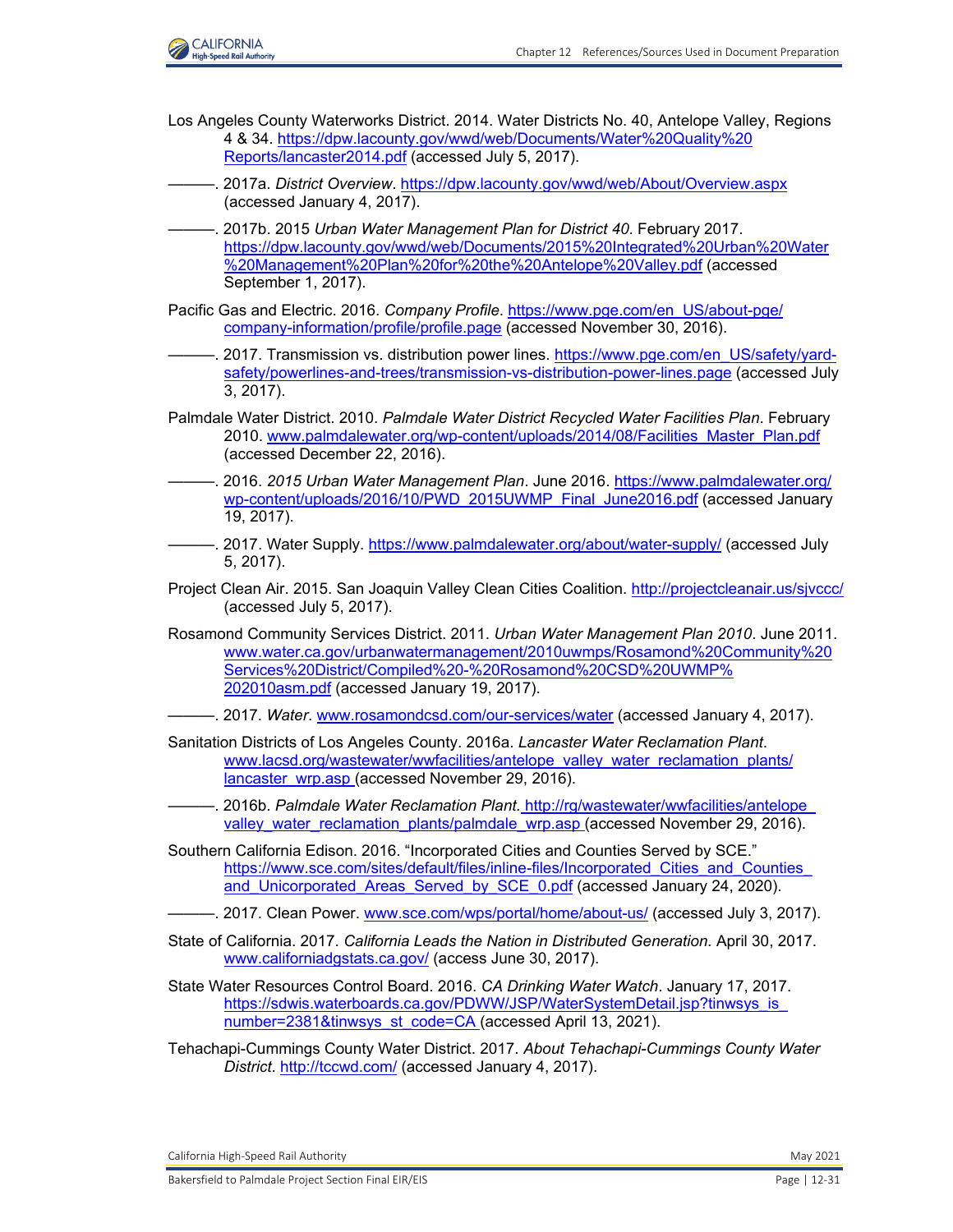- U.S. Department of Labor. 2017. Illustrated Glossary: Transmission Lines. [https://www.osha.gov/](https://www.osha.gov/ SLTC/etools/electric_power/illustrated_glossary/transmission_lines.html) [SLTC/etools/electric\\_power/illustrated\\_glossary/transmission\\_lines.html](https://www.osha.gov/ SLTC/etools/electric_power/illustrated_glossary/transmission_lines.html) (accessed July 3, 2017).
- U.S. Department of Transportation. 2016. *Table 4-20 Energy Intensity of Passenger Modes (Btu per passenger-mile)*. [https://www.rita.dot.gov/bts/sites/rita.dot.gov.bts/files/](https://www.rita.dot.gov/bts/sites/rita.dot.gov.bts/files/ publications/national_transportation_statistics/html/table_04_20.html) [publications/national\\_transportation\\_statistics/html/table\\_04\\_20.html](https://www.rita.dot.gov/bts/sites/rita.dot.gov.bts/files/ publications/national_transportation_statistics/html/table_04_20.html) (accessed January 20, 2017).
- U.S. Energy Information Administration. 2014. *Energy Explained Units and Calculators*. December 15, 2014. [www.eia.gov/energyexplained/index.cfm?page=about\\_btu](http://www.eia.gov/energyexplained/index.cfm?page=about_btu) (accessed February 7, 2017).
	- ———. 2015. Table C7. Industrial Sector Energy Consumption Estimates. [https://www.eia.gov/](https://www.eia.gov/ state/seds/sep_sum/html/pdf/sum_btu_ind.pdf) [state/seds/sep\\_sum/html/pdf/sum\\_btu\\_ind.pdf](https://www.eia.gov/ state/seds/sep_sum/html/pdf/sum_btu_ind.pdf) (accessed July 25, 2017).
- ———. 2016a. *State Energy Consumption Estimates, 1960 through 2014, DOE/EIA0214 (2014)*. June 2016. [https://www.eia.gov/state/seds/sep\\_use/notes/use\\_print.pdf](https://www.eia.gov/state/seds/sep_use/notes/use_print.pdf) (accessed January 4, 2016).
- ———. 2016b. *California State Profile and Energy Estimates 2014.* October 20, 2016. [www.eia.gov/state/?sid=CA](http://www.eia.gov/state/?sid=CA) (accessed November 30, 2016).
- ———. 2016c. *Natural Gas Consumption by End Use (California)*. December 30, 2016. [https://www.eia.gov/dnav/ng/ng\\_cons\\_sum\\_dcu\\_SCA\\_a.htm](https://www.eia.gov/dnav/ng/ng_cons_sum_dcu_SCA_a.htm) (accessed December 30, 2016).
- ———. 2016d. *Natural Gas Summary (California).* December 30, 2016. [https://www.eia.gov/](https://www.eia.gov/ dnav/ng/ng_sum_lsum_dcu_SCA_a.htm) [dnav/ng/ng\\_sum\\_lsum\\_dcu\\_SCA\\_a.htm](https://www.eia.gov/ dnav/ng/ng_sum_lsum_dcu_SCA_a.htm) (accessed December 30, 2016).
- ———. 2016e. *California Profile Overview.* <https://www.eia.gov/state/?sid=CA#tabs-2> (accessed November 30, 2016).
- ———. 2016f. *State Energy Data 2014: Consumption.* [www.eia.gov/state/seds/sep\\_sum/html/](http://www.eia.gov/state/seds/sep_sum/html/pdf/sum_btu_tra.pdf) [pdf/sum\\_btu\\_tra.pdf](http://www.eia.gov/state/seds/sep_sum/html/pdf/sum_btu_tra.pdf) (accessed January 4, 2016).
- ———. 2016g. *State Energy Data 2014: Updates by Energy Source.* <https://www.eia.gov/state/> (accessed January 4, 2016).
- ———. 2017a. *Annual Energy Outlook 2017 with projections to 2050.* January 5, 2017. [www.eia.gov/outlooks/aeo/pdf/0383\(2017\).pdf](http://www.eia.gov/outlooks/aeo/pdf/0383(2017).pdf) (accessed January 10, 2017).
- ———. 2017b. Table C 11. *Energy Consumption Estimates by Source, Ranked by State, 2015*. 2017b. [https://www.eia.gov/state/seds/data.php?incfile=/state/seds/sep\\_sum/html/rank\\_](https://www.eia.gov/state/seds/data.php?incfile=/state/seds/sep_sum/html/rank_ use_source.html&sid=US) [use\\_source.html&sid=US](https://www.eia.gov/state/seds/data.php?incfile=/state/seds/sep_sum/html/rank_ use_source.html&sid=US) (accessed July 3, 2017).
- Vallecitos Water District. 2010. *Vallecitos Water District Water, Wastewater, and Recycled Water Master Plan*, Chapter 6.0 Wastewater Planning Criteria. November 2010. [www.vwd.org/](http://www.vwd.org/departments/engineering/capital-facilities/master-plan) [departments/engineering/capital-facilities/master-plan](http://www.vwd.org/departments/engineering/capital-facilities/master-plan) (accessed October 6, 2016).
- Waste Management. 2015. Chemical Waste Management, Inc. Kettleman Hills. [https://www.wmsolutions.com/pdf/brochures/CWM\\_Kettleman\\_Hills\\_Brochure.pdf](https://www.wmsolutions.com/pdf/brochures/CWM_Kettleman_Hills_Brochure.pdf) (accessed July 7, 2011).
- Water Association of Kern County. 2017a. *Kern Delta Water District*. [www.wakc.com/whos-who/](http://www.wakc.com/whos-who/kern-delta-water-district/) [kern-delta-water-district/](http://www.wakc.com/whos-who/kern-delta-water-district/) (accessed January 4, 2017).
- ———. 2017b. *Water in Kern County*. [www.wakc.com/water-overview/kern-county/ \(](http://www.wakc.com/water-overview/kern-county/)accessed January 19, 2017).
- Weare, Christopher. 2003. *The California Electricity Crisis: Causes and Policy Options. San Francisco: Public Policy Institute of California*. [www.sh.ppic.org/content/pubs/report/](http://www.sh.ppic.org/content/pubs/report/R_103CWR.pdf) R 103CWR.pdf (accessed December 30, 2016).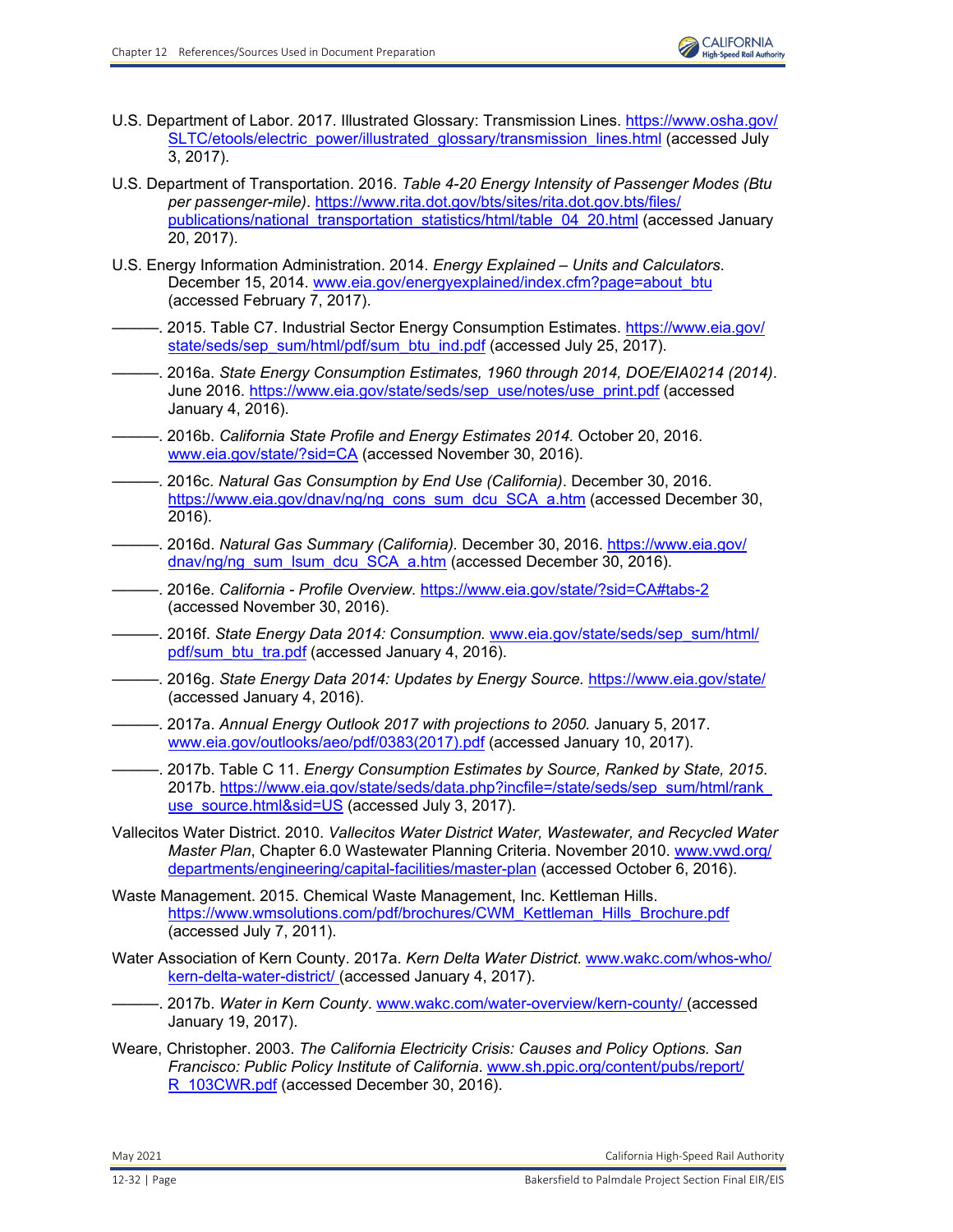

Western Electricity Coordinating Council. 2010. *2010 Power Supply Assessment, as amended*. September 27, 2010. [https://www.wecc.biz/Reliability/2010\\_PowerSupplyAssessment.pdf](https://www.wecc.biz/Reliability/2010_PowerSupplyAssessment.pdf) (accessed December 30, 2016).

#### *Section 3.7: Biological Resources and Wetlands*

- Beier, P. 2006. *Effects of artificial night lighting on terrestrial mammals.*
- Beier, P., and S. Loe. 1992. "A Checklist for Evaluating Impacts to Wildlife Movement Corridors." *Wildlife Society Bulletin* 20:434-440.
- Beier, P., and R.F. Noss. 1998. "Do Habitat Corridors Provide Connectivity?" *Conservation Biology* 12:1241–1252.
- Beier, Paul, Dan Majka, and Wayne Spencer. 2008. "Forks in the Road: Choices in Procedures for Designing Wildland Linkages." *Conservation Biology* 22:836-851. [http://web.a.ebscohost.com.ezproxy2.library.colostate.edu:2048/ehost/pdfviewer/](http://web.a.ebscohost.com.ezproxy2.library.colostate.edu:2048/ehost/pdfviewer/ pdfviewer?sid=d196aaf4-36f6-4e5e-aadc-d1e2cb368405%40sessionmgr4007 &vid=0&hid=4204.) pdfviewer?sid=d196aaf4-36f6-4e5e-aadc-d1e2cb368405%40sessionmgr4007 &vid=0&hid=4204.
- Bennett, A.F. 1999. *Linkages in the Landscape. The Role of Corridors and Connectivity in Wildlife Conservation.* The World Conservation Union, Gland, Switzerland.
- Buck-Diaz, Jennifer, Scott Batiuk, and Julie M. Evens. 2012. *Vegetation Alliances and Associations of the Great Valley Ecoregion, California.* California Native Plant Society. Sacramento, CA (for *Ericameria linearifolia—Peritoma arboria* Alliance description).
- Bureau of Land Management (BLM). 2009. "Survey Protocols Required for NEPA/ESA Compliance for BLM Special Status Plant Species." *BLM Manual Handbook* H-6840-1, Memorandum No. CA-2009-026. July 7, 2009.
- -. 2010. "Survey Protocols Required for NEPA/ESA Compliance for BLM Special Status Plant Species." *BLM Manual Handbook* H-6840-1, Information Bulletin No. CA-2010-012. March 12, 2010.
- ———. 2016. *Desert Renewable Energy Conservation Plan*. [www.drecp.org/finaldrecp/.](http://www.drecp.org/finaldrecp/.)
- CalFish. 2009. A Cooperative Anadromous Fish and Habitat Data Program Database. [www.calfish.org/.](http://www.calfish.org/.)
- California Department of Fish and Game (CDFG). 1988. *A Guide to Wildlife Habitats of California.*  K.E. Mayer and W.F. Laudenslayer, Jr. (eds.). State of California, Resources Agency, Department of Fish and Game. Sacramento, CA. [www.dfg.ca.gov/biogeodata/cwhr/](http://www.dfg.ca.gov/biogeodata/cwhr/wildlife_habitats.asp.) wildlife\_habitats.asp.
- ———. 1994. *Staff Report regarding Mitigation for Impacts to Swainson's Hawks (Buteo swainsonii) in the Central Valley of California,* Appendix W: State Fish and Game Staff Report Regarding Mitigation for Impacts to Swainson's Hawks in the Central Valley of California*.* November 1, 1994.
- ———. 2000. *Guidelines for assessing effects of proposed projects on Rare, Threatened, and Endangered plants and natural communities.*
- ———. 2005. *California Wildlife Relationships.* Version 8.1. California Interagency Wildlife Task Group. Sacramento, CA.
- ———. 2008a. *California Wildlife Habitat Relationships System hexagon intersections of species' ranges.* GIS data. Biogeographic Data Branch. Sacramento, CA.
- ———. 2008b. *Complete List of Amphibian, Reptile, Bird, and Mammal Species in California.*  Updated September 2008.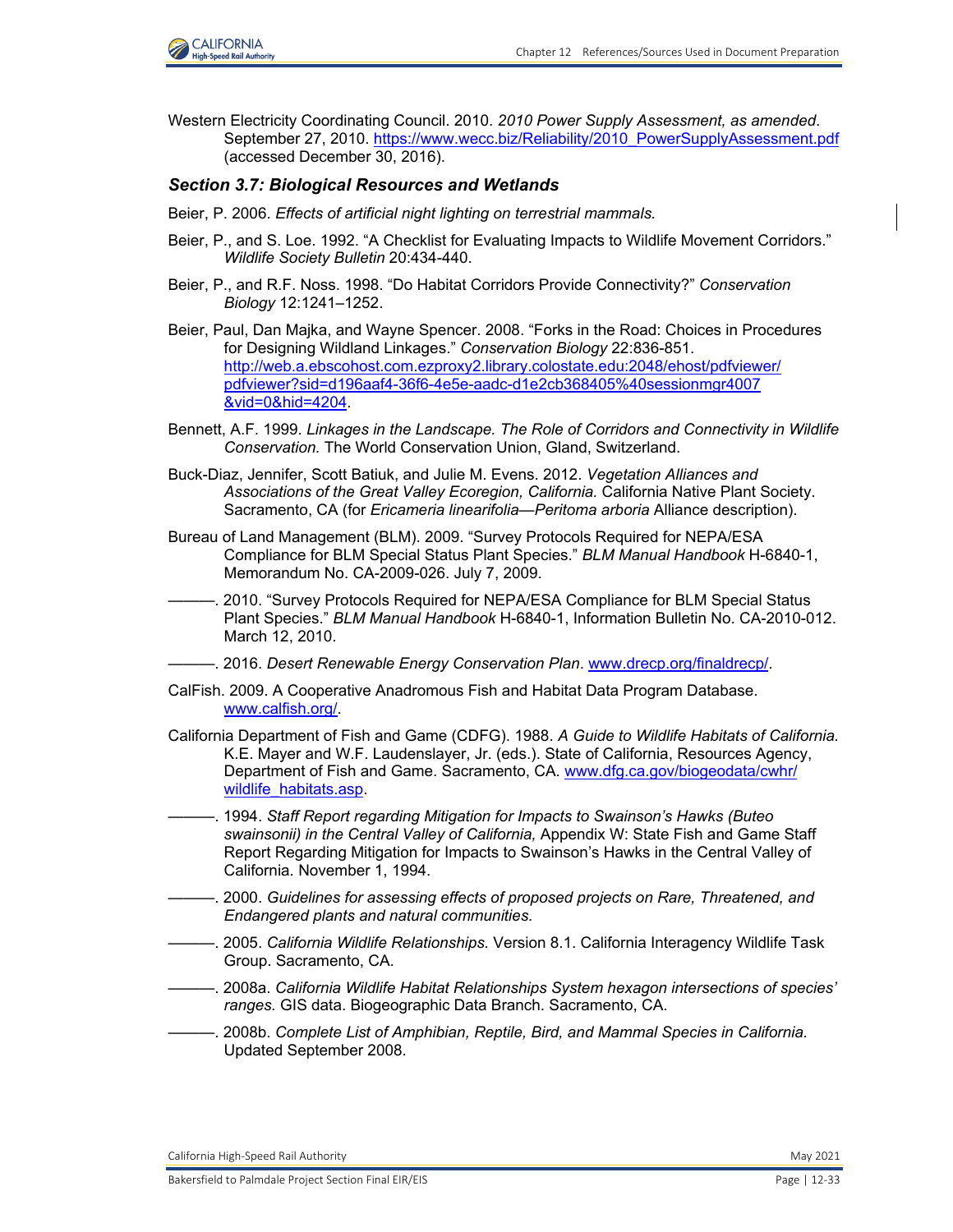- ———. 2010. *The Vegetation Classification and Mapping Program: Natural Communities List Arranged Alphabetically by Life Form.* September 2010. [www.dfg.ca.gov/biogeodata/](http://www.dfg.ca.gov/biogeodata/vegcamp/pdfs/natcomlist.pdf.) [vegcamp/pdfs/natcomlist.pdf.](http://www.dfg.ca.gov/biogeodata/vegcamp/pdfs/natcomlist.pdf.)
- ———. 2011. California Natural Diversity Database (CNDDB). *Rarefind query of the USGS 7.5 minute quads nine-quad review area and GIS query of occurrences within a 10-mile buffer of the various project alignments.* Rarefind Version 3.0.5. Wildlife and Habitat Data Analysis Branch. May 2011.
- California Department of Fish and Wildlife (CDFW). 2012. *Staff Report on Burrowing Owl Mitigation*.
- \_\_\_\_\_. 2015. California Natural Diversity Database, Special Animals List. July 2015. Periodic publication.
	- ———. 2016. California Natural Diversity Database. *Rarefind query of the USGS 7.5-minute quads nine-quadrangle review area and GIS query of occurrences within a 10-mile buffer of the various project alignments.* Rarefind Version 5. California Department of Fish and Wildlife, Wildlife and Habitat Data Analysis Branch.

California Department of Transportation (Caltrans). 2014–2015. Roadkill Data.

- California Energy Commission and California Department of Fish and Game. 2010. *Swainson's Hawk Survey Protocols, Impact Avoidance, and Minimization Measures for Renewable Energy Projects in the Antelope Valley of Los Angeles and Kern Counties, California.*
- California High-Speed Rail Authority (Authority). 2016. *Bakersfield to Palmdale Project Section Preliminary Aquatic Resources Delineation Report*.
- ———. 2017. *Bakersfield to Palmdale Project Section Wildlife Corridor Assessment.*
- ———. 2018a. *Bakersfield to Palmdale Project Section Biological and Aquatic Resources Technical Report.* November 2018.
- ———. 2018b. *Fresno to Bakersfield Section Final Supplemental Environmental Impact Report*. October 2018.
- ———. 2019a. *Bakersfield to Palmdale Project Section Revised Biological and Aquatic Resources Technical Report.*
- ———. 2019b. *Bakersfield to Palmdale Project Section: Wildlife Connectivity Assessment Biological and Aquatic Resources Technical Report.*

———. 2019c. *Fresno to Bakersfield Section: Locally Generated Alternative Final Supplemental Environmental Impact Statement*. October 2019.

- California High-Speed Rail Authority and Federal Railroad Administration (Authority and FRA). 2005. *Final Program Environmental Impact Report/Environmental Impact Statement (EIR/EIS) for the Proposed California High-Speed Train System.* Vol. 1, Report. Sacramento, CA, and Washington, D.C. August 2005. [www.hsr.ca.gov/](http://www.hsr.ca.gov/Programs/Environmental_Planning/EIR_EIS/Vol1.html) [Programs/Environmental\\_Planning/EIR\\_EIS/Vol1.html](http://www.hsr.ca.gov/Programs/Environmental_Planning/EIR_EIS/Vol1.html) (accessed January 16, 2017).
	- ———. 2017. *Fresno to Bakersfield Draft Supplemental Environmental Impact Report/Environmental Impact Statement.*
- California Native Plant Society (CNPS). 2001. "CNPS Botanical Survey Guidelines." [www.cnps.org/cnps/rareplants/pdf/cnps\\_survey\\_guidelines.pdf](http://www.cnps.org/cnps/rareplants/pdf/cnps_survey_guidelines.pdf) (accessed October 2010– September 2011).
- ———. 2009. "Protocols for Surveying and Evaluating Impacts to Special Status Native Plant Populations and Natural Communities." California Natural Resources Agency. November 24, 2009. www.dfg.ca.gov/biogeodata/cnddb/pdfs/Protocols\_for\_Surveying\_and [Evaluating\\_Impacts.pdf.](http://www.dfg.ca.gov/biogeodata/cnddb/pdfs/Protocols_for_Surveying_and_Evaluating_Impacts.pdf.)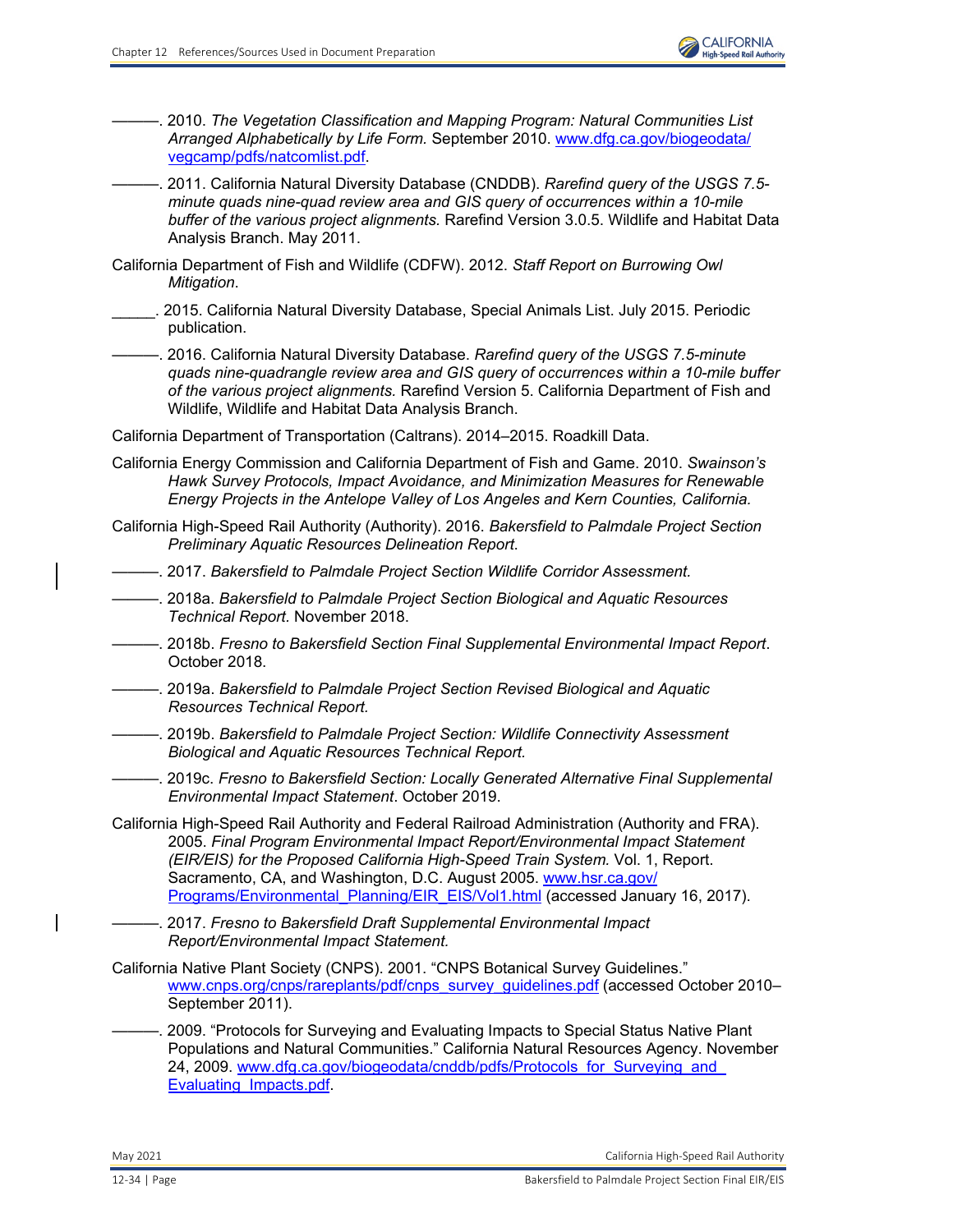

- -. 2015. CNPS Online Inventory of Rare and Endangered Plants. [http://cnps.site.aplus.net/](http://cnps.site.aplus.net/ cgi-bin/inv/inventory.cgi.) [cgi-bin/inv/inventory.cgi.](http://cnps.site.aplus.net/ cgi-bin/inv/inventory.cgi.)
- Chester, C.C., and J.A. Hilty. 2010. "Connectivity Science." In: G.L. Worboys, W.L. Francis, and M. Lockwood (eds.). Connectivity Conservation Management, Earthscan, London.
- Clevenger, Tony and Huijser, Marcel P. 2009. *Handbook for design and evaluation of wildlife crossing structures in North America.* Western Transportation Institute, Montana State University[. https://roadecology.ucdavis.edu/files/content/projects/DOT-FHWA\\_Wildlife\\_](https://roadecology.ucdavis.edu/files/content/projects/DOT-FHWA_Wildlife_ Crossing_Structures_Handbook.pdf.) [Crossing\\_Structures\\_Handbook.pdf.](https://roadecology.ucdavis.edu/files/content/projects/DOT-FHWA_Wildlife_ Crossing_Structures_Handbook.pdf.) 2009.
- Crooks, Kevin R., et al. 2011. *Global Patterns of Fragmentation and Connectivity of Mammalian Carnivore Habitat.* Department of Fish, Wildlife, and Conservation Biology, Colorado State University, Fort Collins, CO. September 27, 2011.
- Cypher, E.A. 2002a. *Supplemental Survey Methods for Bakersfield Cactus.*
- ———. 2002b. *Supplemental Survey Methods for California Jewelflower.*
- ———. 2002c. *Supplemental Survey Methods for Kern Mallow. Endangered Species Recovery Program.* California State University, Stanislaus, CA.
- ———. 2002d. *Supplemental Survey Methods for San Joaquin Woolly-Threads.*
- Eamus, Derek, Ray Froend, Robyn Loomes, Grant Hose, and Brad Murray. 2006. A Functional methodology for determining the groundwater regime needed to maintain the health of groundwater-dependent vegetation. *Australian Journal of Botany*. 54(97–114).
- eBird. 2015. eBird: An Online Database of Bird Distribution and Abundance (web application). Ithaca, New York. [www.ebird.org.](http://www.ebird.org.)
- Federal Geographic Data Committee. 2013. *Classification of Wetlands and Deepwater Habitats of the United States.* Adapted from Cowardin, Carter, Golet, and LaRoe (1979). U.S. Fish and Wildlife Service, Federal Geographic Data Committee, Wetlands Subcommittee. August 2013[. https://www.fws.gov/wetlands/documents/Classification-of-Wetlands-and-](https://www.fws.gov/wetlands/documents/Classification-of-Wetlands-and- Deepwater-Habitats-of-the-United-States-2013.pdf.)[Deepwater-Habitats-of-the-United-States-2013.pdf.](https://www.fws.gov/wetlands/documents/Classification-of-Wetlands-and- Deepwater-Habitats-of-the-United-States-2013.pdf.)
- Federal Railroad Administration. 2005. *High-Speed Ground Transportation Noise and Vibration Impact Assessment Manual*.
- Gregory, Stanley V., Frederick J. Swanson, W. Arthur McKee, and Kenneth W. Cummins. 1991. "An Ecosystem Perspective of Riparian Zones" (Cover Story). *BioScience,* Volume 41, No. 8, pp. 540(12). September 1991. InfoTrac OneFile. Thomson Gale. University of Vermont Libraries. May 10, 2007. [http://find.galegroup.com/itx/infomark.do?&contentSet=](http://find.galegroup.com/itx/infomark.do?&contentSet= IACDocuments&type=retrieve&tabID=T002&podId=ITOF&docId=A11242798&source= gale&srcprod=ITOF&userGroupName=vol_b92b&version=1.0.) [IACDocuments&type=retrieve&tabID=T002&podId=ITOF&docId=A11242798&source=](http://find.galegroup.com/itx/infomark.do?&contentSet= IACDocuments&type=retrieve&tabID=T002&podId=ITOF&docId=A11242798&source= gale&srcprod=ITOF&userGroupName=vol_b92b&version=1.0.) gale&srcprod=ITOF&userGroupName=vol\_b92b&version=1.0.
- Griggs, T.F. 2009. *California Riparian Habitat Restoration Handbook.* 2nd edition.
- Lichvar, R.W., and J.T. Kartesz. 2009. North American Digital Flora: National Wetland Plant List, Version 2.4.0. U.S. Army Corps of Engineers, Engineer Research and Development Center, Cold Regions Research and Engineering Laboratory, Hanover, NH, and BONAP, Chapel Hill, NC. [https://wetland\\_plants.usace.army.mil.](https://wetland_plants.usace.army.mil.)
- LSA. 2016. *Technical Memorandum to T.Y. Lin International. Detailed Methodology for Delineating Certain Claypans as Aquatic Resources (including Wetlands) and Jurisdictional Waters of the State.* June 2, 2016.
- Meese, R.J., Shilling, F.M., Quinn, J.F. 2009. *Wildlife Crossings Guidance Manual.* California Department of Transportation, Sacramento, CA[. https://roadecology.ucdavis.edu/files/](https://roadecology.ucdavis.edu/files/ content/projects/CA_Wildlife%20Crossings%20Guidance_Manual.pdf.) [content/projects/CA\\_Wildlife%20Crossings%20Guidance\\_Manual.pdf.](https://roadecology.ucdavis.edu/files/ content/projects/CA_Wildlife%20Crossings%20Guidance_Manual.pdf.)
- National Research Council (NRC). 2002. *Riparian Areas: Functions and Strategies for Management.* National Academies Press.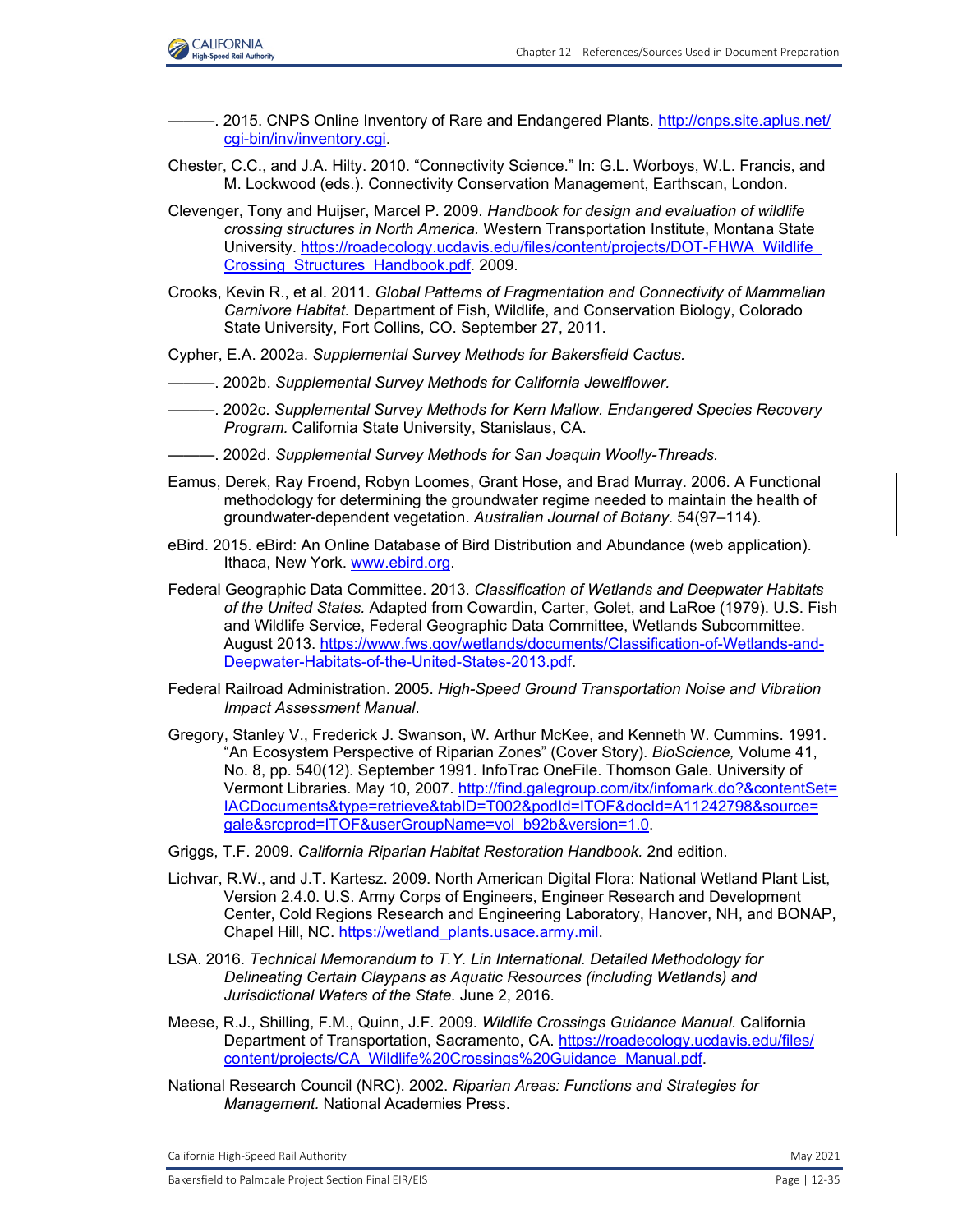

- Pagel, J.E., D.M. Whittington, and G.T. Allen. 2010. Interim Golden Eagle Inventory and Monitoring Protocols; and Other Recommendations. Division of Migratory Bird Management, U.S. Fish and Wildlife Service.
- Penrod, K., Cabañero, C., Beier, P., Luke, C., Spencer, W., Rubin, E. 2003. *A Linkage Design for the Tehachapi Connection.* [www.scwildlands.org.](http://www.scwildlands.org.)
- Penrod, K., C. Cabañero, P. Beier, C. Luke, W. Spencer, E. Rubin, and C. Paulman. 2008. *A Linkage Design for the Joshua Tree-Twentynine Palms Connection*. South Coast Wildlands, Fair Oaks, CA. [www.scwildlands.org.](http://www.scwildlands.org.)
- Penrod, K., Beier, P., Garding, E., Cabañero, C. 2012. *A Linkage Design for the California Desert.* [www.scwildlands.org/reports/ALinkageNetworkForTheCaliforniaDeserts.pdf.](http://www.scwildlands.org/reports/ALinkageNetworkForTheCaliforniaDeserts.pdf.)
- Penrod, K., R. Hunter, and M. Merrifield. 2001. *Missing Linkages: Restoring Connectivity to the California Landscape, Conference Proceedings*. San Diego Zoo, San Diego, CA. Cosponsored by the California Wilderness Society, The Nature Conservancy, U.S. Geological Survey, Center for Reproduction of Endangered Species, and California State Parks. November 2, 2000. [www.scwildlands.org/reports/Missing\\_Linkages.pdf.](http://www.scwildlands.org/reports/Missing_Linkages.pdf.)
- -. 2003. South Coast Missing Linkages Project: A Linkage Design for the Tehachapi Connection. South Coast Wildlands Project, Monrovia, CA. [www.scwildlands.org/reports/](http://www.scwildlands.org/reports/SCML_Tehachapi.pdf.) SCML Tehachapi.pdf.
- Perry, G., and N. Fisher. 2006. *Night lights and reptiles: observed and potential effects.*
- Rich, C., and T. Longcore. 2006. *Ecological Consequences of Artificial Night Lighting.*
- Rowlands, Peter G. 1988. *Alkali Desert Scrub Vegetation.* California Wildlife Habitat Relationships System Technical Paper. Sacramento, CA: California Department of Fish and Wildlife and the California Interagency Wildlife Task Group.
- Sawyer, J., T. Keeler-Wolf, and J. Evans. 2009. *A Manual of California Vegetation.* 2nd edition*.*  California Native Plant Society. Sacramento, CA.
- Spencer, W.D., P. Beier, K. Penrod, K. Winters, C. Paulman, H. Rustigian-Romsos, J. Strittholt, M. Parisi, and A. Pettler. 2010. California Essential Habitat Connectivity Project: A Strategy for Conserving a Connected California. Prepared for the California Department of Transportation, California Department of Fish and Game, and Federal Highway Administration. February 2010.
- State Water Resources Control Board. 2017. *State Wetland Definition and Procedures for Discharges of Dredged or Fill Materials to Waters of the State.* July 21, 2017.
- U.S. Army Corps of Engineers. 1987. *Corps of Engineers Wetland Delineation Manual.* Environmental Laboratory. Technical Report Y 87 1, U.S. Army Engineers Waterways Experiment Station, Vicksburg, Mississippi.
	- ———. 2008. *Regional Supplement to the Corps of Engineers Wetland Delineation Manual: Arid West Region (Version 2.0).* Wetlands Regulatory Assistance Program, Washington, D.C.
- U.S. Department of Transportation (USDOT). 2011. *Wildlife Crossing Structure Handbook: Design and Evaluation in North America.* Western Transportation Institute, Federal Highway Administration, U.S. Department of Transportation. Report No. FHWA-CFL/TD-11-003.
- U.S. Fish and Wildlife Service (USFWS). 1996. *Guidelines for Conducting and Reporting Botanical Inventories for Federally Listed, Proposed and Candidate Plants.* September 23, 1996.
- ———. 1998. *Recovery Plan for Upland Species of the San Joaquin Valley, California.* U.S. Fish and Wildlife Service, Region 1, Portland, OR.

May 2021 California High‐Speed Rail Authority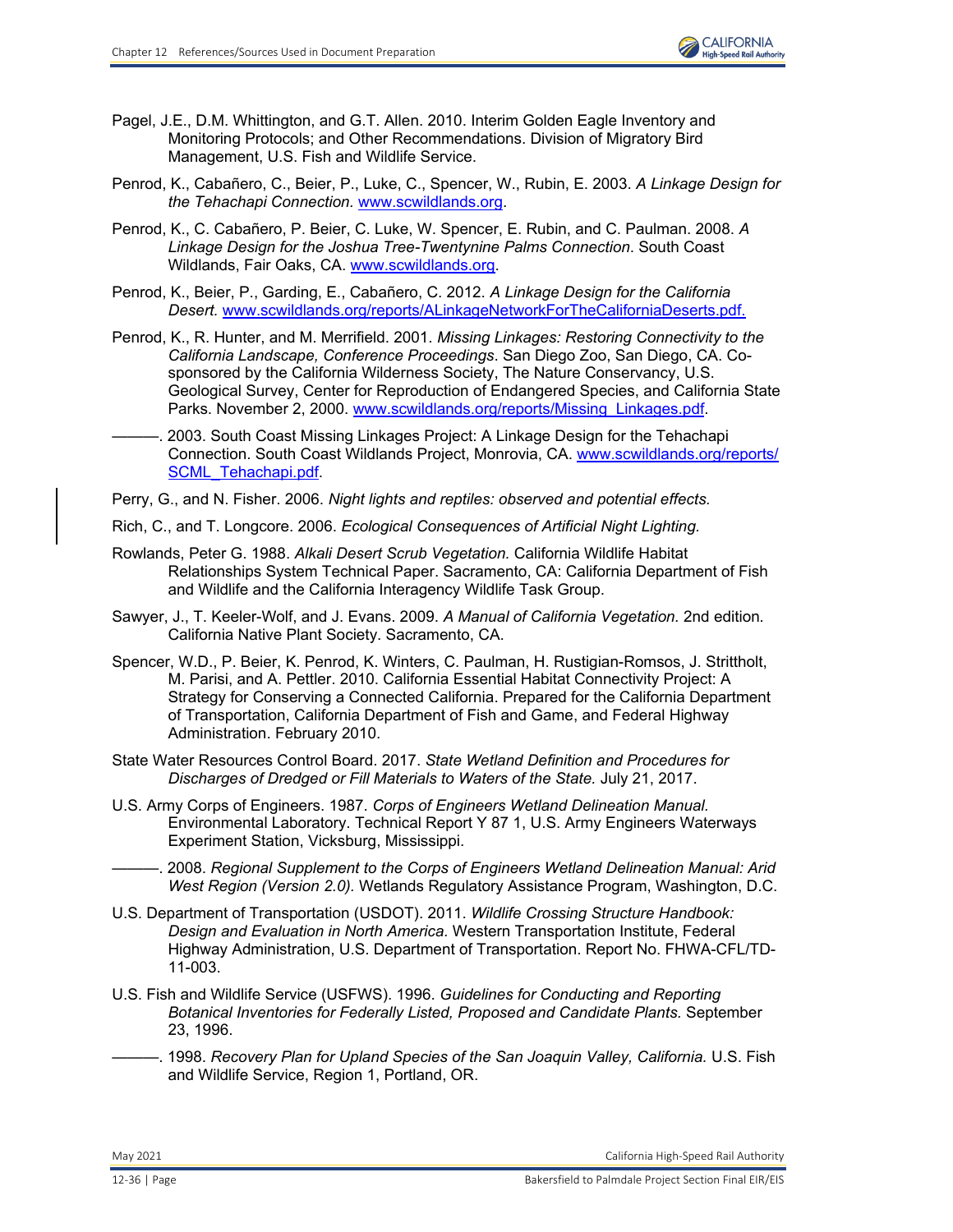

- ———. 2005. *Recovery Plan for Vernal Pool Ecosystems of California and Southern Oregon.*  U.S. Fish and Wildlife Service, Region 1, Portland, OR. December 15, 2005.
- ———. 2010. *Preparing for Any Action That May Occur Within the Range of the Mojave Desert Tortoise (Gopherus agassizii).* U.S. Fish and Wildlife Service, Pacific Southwest Region, Sacramento, CA.
- ———. 2011a. *Standardized Recommendations for Protection of the San Joaquin Kit Fox prior to or during Ground Disturbance.* Sacramento, CA. June 2011.
- ———. 2011b. *Revised Recovery Plan for the Mojave Population of the Desert Tortoise (Gopherus agassizii).* U.S. Fish and Wildlife Service, Pacific Southwest Region, Sacramento, CA.
- ———. 2015. Environmental Conservation Online System, Conserving the Nature of America (ECOS)[. http://ecos.fws.gov/ecp/.](http://ecos.fws.gov/ecp/.)
- ———. 2019. *Survey Protocols for the Rusty Patched Bumble Bee* (Bombus affinis).
- U.S. Geological Survey. 2015. National Hydrography Dataset (NHD). U.S. Geological Survey in cooperation with the U.S. Environmental Protection Agency. <http://nhd.usgs.gov/> (accessed in 2013, and in August, September, and October 2015).

#### *Section 3.8: Hydrology and Water Resources*

- Antelope Valley-East Kern Water Agency. 2011. *2010 Urban Water Management Plan.* Adopted June 20, 2011.
- California Department of Water Resources (DWR). 2004a. "Tehachapi Valley West Groundwater Basin." *California's Groundwater: Bulletin* 118. Updated February 27, 2004.
- \_\_\_\_\_\_. 2004b. "Tehachapi Valley East Groundwater Basin." *California's Groundwater: Bulletin* 118. Updated February 27, 2004.
- \_\_\_\_\_\_. 2004c. "Fremont Valley Groundwater Basin." *California's Groundwater: Bulletin* 118. Updated February 27, 2004.
- \_\_\_\_\_\_. 2004d. "Antelope Valley Groundwater Basin." *California's Groundwater: Bulletin* 118. Updated February 27, 2004.
- \_\_\_\_\_\_. 2006. "San Joaquin Valley Groundwater Basin, Kern County Subbasin." *California's Groundwater: Bulletin* 118. Updated January 20, 2006.
- \_\_\_\_\_\_. 2009. *Using Future Climate Projections to Support Water Resources Decision Making in California.* CEC-500-2009-052-F. August 2009.
- \_\_\_\_\_\_. 2010. *Lines of Equal Depth to Water in Wells: Unconfined Aquifer, San Joaquin Valley.*  Spring 2010.
- . 2011. Best Available Maps (BAM). <http://gis.bam.water.ca.gov/bam> (accessed July 2014).
- \_\_\_\_\_\_. 2012. Water Data Library[. www.water.ca.gov/waterdatalibrary/index.cfm](http://www.water.ca.gov/waterdatalibrary/index.cfm) (accessed July 2014).
- \_\_\_\_\_\_. 2013. *California Water Plan, Update 2013.* Bulletin 160-13.
	- [www.waterplan.water.ca.gov/cwpu2013/final/index.cfm](http://www.waterplan.water.ca.gov/cwpu2013/final/index.cfm) (accessed June 2014).
- California High-Speed Rail Authority (Authority). 2008. *Bay Area to Central Valley HST Final Program Environmental Impact Report/Environmental Impact Statement.* May 2008*.*
- ———. 2011. *Technical Memorandum 2.6.5 Hydraulics and Hydrology Design Guidelines.* July 23, 2011. [www.hsr.ca.gov/docs/programs/eir\\_memos/Proj\\_Guidelines\\_TM2\\_6\\_5R01.pdf](http://www.hsr.ca.gov/docs/programs/eir_memos/Proj_Guidelines_TM2_6_5R01.pdf) (accessed February 8, 2017).
	- \_\_\_\_\_\_. 2012. *Fresno to Bakersfield Hydrology and Water Resources Technical Report.*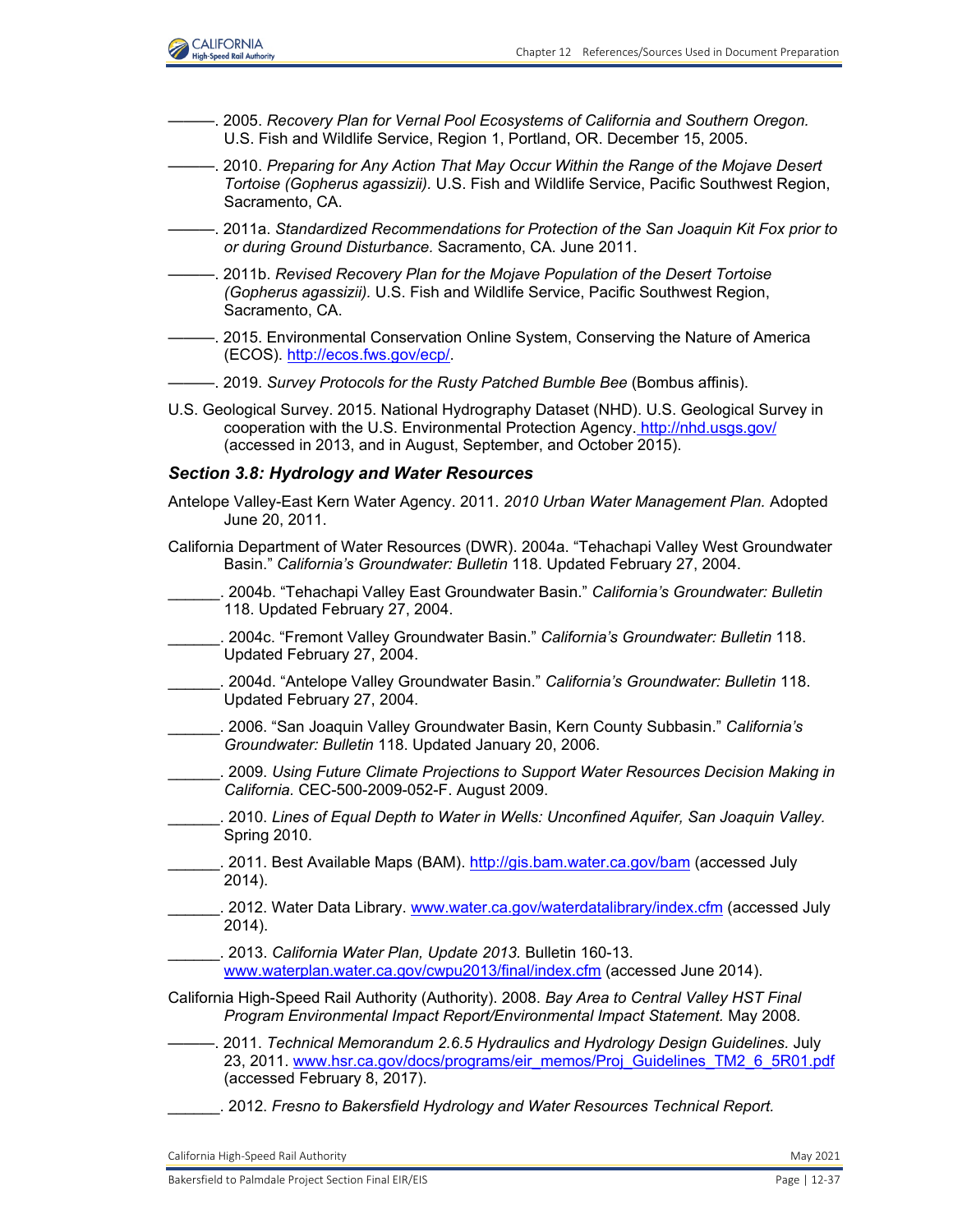\_\_\_\_\_\_. 2017a. *Bakersfield to Palmdale Project Section Draft Hydrology, Hydraulics, and Drainage Report.* \_\_\_\_\_\_. 2017b. *Bakersfield to Palmdale Project Section Draft Preliminary Engineering for Project Definition Floodplain Impact Report.* \_\_\_\_\_\_. 2017c. *Bakersfield to Palmdale Project Section Storm Water Management Report.* \_\_\_\_\_\_. 2018a. *Bakersfield to Palmdale Project Section Hydrology and Water Resources Technical Report.* January 2018. \_\_\_\_\_\_. 2018b. *Fresno to Bakersfield Section Final Supplemental Environmental Impact Report.* October 2018. \_\_\_\_\_\_. 2019a. *Bakersfield to Palmdale Project Section: Biological and Aquatic Resources Technical Report.* \_\_\_\_\_\_. 2019b. *Bakersfield to Palmdale Project Section: Geology, Soils, and Seismicity Technical Report.* \_\_\_\_\_\_. 2019c. *Bakersfield to Palmdale Project Section: Public Utilities and Energy Technical Report.*  California High-Speed Rail Authority and Federal Railroad Administration (Authority and FRA). 2005. *Final Program Environmental Impact Report/Environmental Impact Statement (EIR/EIS) for the Proposed California High-Speed Train System.* Vol. 1, Report. Sacramento, CA, and Washington, D.C. August 2005. [www.hsr.ca.gov/Programs/](http://www.hsr.ca.gov/Programs/Environmental_Planning/EIR_EIS/Vol1.html) [Environmental\\_Planning/EIR\\_EIS/Vol1.html](http://www.hsr.ca.gov/Programs/Environmental_Planning/EIR_EIS/Vol1.html) (accessed January 16, 2017). ———. 2008. *Bay Area to Central Valley HST Program Environmental Impact Report/ Environmental Impact Study*. May 2008. \_\_\_\_\_\_. 2012. *Bay Area to Central Valley High-Speed Train Partially Revised Final Program Environmental Impact Report (EIR)*. Sacramento, CA. April 2012. [www.hsr.ca.gov/](http://www.hsr.ca.gov/Programs/Environmental_Planning/bay_area.html) [Programs/Environmental\\_Planning/bay\\_area.html](http://www.hsr.ca.gov/Programs/Environmental_Planning/bay_area.html) \_\_\_\_\_\_. 2017. *Fresno to Bakersfield Section Draft Supplemental Environmental Impact Report/Environmental Impact Statement*. November 2017. California Natural Resources Agency. 2009. *2009 California Climate Adaptation Strategy*. [www.climatechange.ca.gov/adaptation/strategy/index.html](http://www.climatechange.ca.gov/adaptation/strategy/index.html) (accessed June 2014). California Public Utilities Commission. 2006. *Antelope Transmission Project Segments 2 and 3 Environmental Impact Report.* [www.cpuc.ca.gov/Environment/info/aspen/atp2-](http://www.cpuc.ca.gov/Environment/info/aspen/atp2-3/EIR/Section%20C/C7-Hydrology.pdf) [3/EIR/Section%20C/C7-Hydrology.pdf](http://www.cpuc.ca.gov/Environment/info/aspen/atp2-3/EIR/Section%20C/C7-Hydrology.pdf) (accessed June 2014). Central Valley Regional Water Quality Control Board (Central Valley RWQCB). 2014. *Resolution R5-2014-0041 Amendment to the Water Quality Control Plan for the Sacramento River and San Joaquin River Basins for the Control of Diazinon and Chlorpyrifos Discharges.*  [www.waterboards.ca.gov/centralvalley/board\\_decisions/adopted\\_orders/resolutions/r5-](http://waterboards.ca.gov/centralvalley/board_decisions/adopted_orders/kern/r5-2013-0153-01.pdf) [2014-0041\\_res.pdf](http://waterboards.ca.gov/centralvalley/board_decisions/adopted_orders/kern/r5-2013-0153-01.pdf) (accessed June 6, 2014). \_\_\_\_\_\_. 2015a. Order R5-2013-0153-01, amended by *Order R5-2015-0079 NPDES NO. CA0083399 Waste Discharge Requirements City of Bakersfield and County of Kern Storm Water Discharges from Municipal Separate Storm Sewer System Kern County.*  [http://waterboards.ca.gov/centralvalley/board\\_decisions/adopted\\_orders/kern/r5-2013-](http://waterboards.ca.gov/centralvalley/board_decisions/adopted_orders/kern/r5-2013- 0153-01.pdf) [0153-01.pdf](http://waterboards.ca.gov/centralvalley/board_decisions/adopted_orders/kern/r5-2013- 0153-01.pdf) (accessed June 22, 2016). \_\_\_\_\_\_. 2015b. *Storm Water – MS4 Municipal Program.* [www.swrcb.ca.gov/centralvalley/water\\_](http://www.swrcb.ca.gov/centralvalley/water_issues/storm_water/municipal_permits/) [issues/storm\\_water/municipal\\_permits/](http://www.swrcb.ca.gov/centralvalley/water_issues/storm_water/municipal_permits/) (accessed June 6, 2014). \_\_\_\_\_\_. 2015c. *TMDL and 303(d) List – TMDL Projects in the Central Valley Region.* [www.waterboards.ca.gov/centralvalley/water\\_issues/tmdl/central\\_valley\\_projects/](http://www.waterboards.ca.gov/centralvalley/water_issues/tmdl/central_valley_projects/index.shtml) [index.shtml](http://www.waterboards.ca.gov/centralvalley/water_issues/tmdl/central_valley_projects/index.shtml) (accessed April 7, 2015).

May 2021 California High‐Speed Rail Authority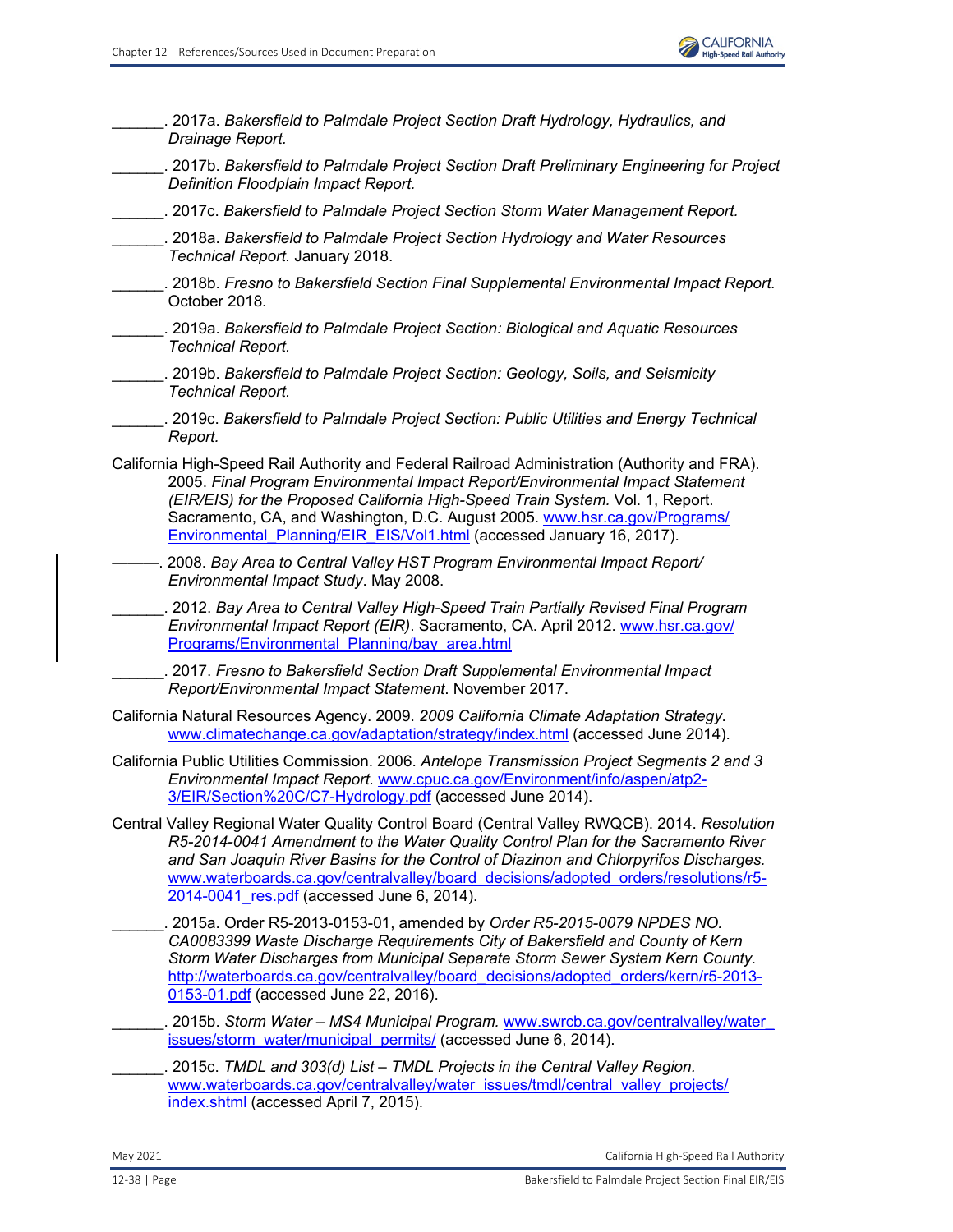

| 2015d. Water Quality Control Plan for the Tulare Lake Basin. Revised June 2015.                                                                                                                                                                                                                                                                                    |  |
|--------------------------------------------------------------------------------------------------------------------------------------------------------------------------------------------------------------------------------------------------------------------------------------------------------------------------------------------------------------------|--|
| Central Valley Flood Protection Board (CVFPB). 2014. Index of Maps Designated Floodway.<br>http://cvfpb.ca.gov/maps/designated floodway/ (accessed June 2014).                                                                                                                                                                                                     |  |
| City of Bakersfield. 2015. Municipal Code. www.gcode.us/codes/bakersfield/ (accessed May<br>2015).                                                                                                                                                                                                                                                                 |  |
| City of Bakersfield and County of Kern. 2007. Metropolitan Bakersfield General Plan. Updated<br>December 11, 2007.                                                                                                                                                                                                                                                 |  |
| City of Lancaster. 2009. General Plan 2030.                                                                                                                                                                                                                                                                                                                        |  |
| . 2011. Municipal Code. www.cityoflancasterca.org/index.aspx?page=38 (accessed May<br>$2015$ ).                                                                                                                                                                                                                                                                    |  |
| City of Palmdale. 1993. Palmdale General Plan. Planning Department. Palmdale, CA. January<br>25, 1993 (updated 2012). https://www.cityofpalmdale.org/Portals/0/Documents/<br>Business/Planning/General%20Plan/general plan.pdf                                                                                                                                     |  |
| . 2015. Municipal Code. www.codepublishing.com/ca/palmdale.html (accessed May<br>$2015$ ).                                                                                                                                                                                                                                                                         |  |
| City of Tehachapi. 2012. Tehachapi General Plan.                                                                                                                                                                                                                                                                                                                   |  |
| . 2015. Code of Ordinances. https://www.municode.com/library/ca/tehachapi/codes/<br>code of ordinances (accessed May 2015).                                                                                                                                                                                                                                        |  |
| County of Kern. Code of Ordinances. https://www.municode.com/library/ca/kern_county/codes/<br>code of ordinances?nodeld=PR (accessed May 2015).                                                                                                                                                                                                                    |  |
| . 2008. Water Resources Draft Existing Conditions Report. Greater Tehachapi Area<br>Specific Plan. Planning and Community Development Department. Kern County, CA.                                                                                                                                                                                                 |  |
| . 2009. Kern County General Plan. Kern County Planning & Development. Updated<br>September 22, 2009.                                                                                                                                                                                                                                                               |  |
| County of Los Angeles. 1980. County of Los Angeles General Plan. Los Angeles County<br>Department of Regional Planning.                                                                                                                                                                                                                                            |  |
| . 2015. Code of Ordinances. https://library.municode.com/index.aspx?clientId=16274<br>(accessed May 2015).                                                                                                                                                                                                                                                         |  |
| Federal Emergency Management Area (FEMA). 2008a. Flood Insurance Study, Kern County,<br>California. September 26, 2008.                                                                                                                                                                                                                                            |  |
| 2008b. Flood Insurance Study, Los Angeles County and Incorporated Areas, California.<br>September 26, 2008.                                                                                                                                                                                                                                                        |  |
| . 2014. Floodway. www.fema.gov/floodplain-management/floodway (accessed June<br>2014).                                                                                                                                                                                                                                                                             |  |
| . 2015a. Flood Map Service Center, Kern County. https://msc.fema.gov/portal/search?<br>AddressQuery=kern%20county (accessed December 4, 2015).                                                                                                                                                                                                                     |  |
| . 2015b. Flood Map Service Center, Los Angeles County. https://msc.fema.gov/portal/<br>search?AddressQuery=losangeles%20county (accessed June 2014).                                                                                                                                                                                                               |  |
| . 2015c. Flood Zones. www.fema.gov/flood-zones (accessed May 2, 2016).                                                                                                                                                                                                                                                                                             |  |
| Gronberg, Jo Ann M., Niel M. Dubrovsky, Charles R. Kratzer, Joseph L. Domagalski, Larry R.<br>Brown, and Karen R. Burrow. 1998. Environmental Setting of the San Joaquin-Tulare<br>Basins, California. U.S. Geological Survey Water-Resources Investigations Report 97-<br>4205. p.6. http://ca.water.usgs.gov/sanj/pub/usgs/wrir97-4205/wrir97-4205.pdf (accessed |  |

June 11, 2014).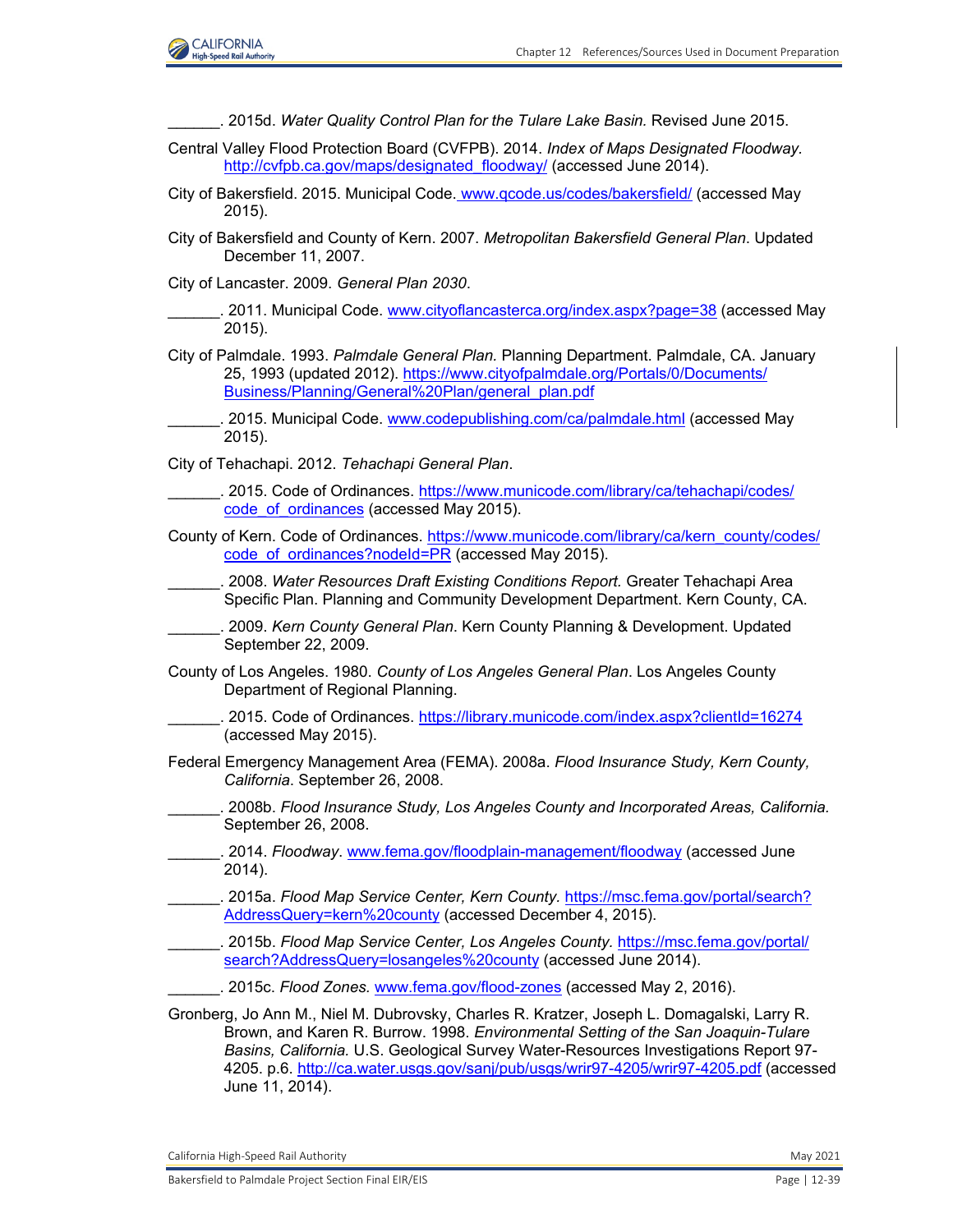- ICF Jones & Stokes. 2008. *Irrigated Lands Regulatory Program Existing Conditions Report.* Prepared for the Central Valley Regional Water Quality Control Board. December 2008. www.waterboards.ca.gov/centralvalley/water\_issues/irrigated\_lands/new\_waste discharge\_requirements/exist\_cond\_rpt/revised\_existing\_conditions\_rpt/rev\_exist\_cond [exec\\_sum.pdf](http://www.waterboards.ca.gov/centralvalley/water_issues/irrigated_lands/new_waste_discharge_requirements/exist_cond_rpt/revised_existing_conditions_rpt/rev_exist_cond_exec_sum.pdf) (accessed June 12, 2014).
- Kern Water Bank Authority. 2015. *Kern Water Bank Location Frequently Asked Questions.* [www.kwb.org/index.cfm/fuseaction/Pages.Page/id/352 \(](http://www.kwb.org/index.cfm/fuseaction/Pages.Page/id/352)accessed March 2015).
- Lahontan Regional Water Quality Control Board (Lahontan RWQCB). 2010. *Order No. R6T-2010- 0024, NPDES No. CAG916001, Waste Discharge Requirements for Surface Water Disposal of Treated Groundwater.* [www.waterboards.ca.gov/rwqcb6/board\\_decisions/](http://www.waterboards.ca.gov/rwqcb6/board_decisions/adopted_orders/2010/docs/r6t_2010_0024wdr.pdf) [adopted\\_orders/2010/docs/r6t\\_2010\\_0024wdr.pdf](http://www.waterboards.ca.gov/rwqcb6/board_decisions/adopted_orders/2010/docs/r6t_2010_0024wdr.pdf) (accessed June 22, 2016).
	- \_\_\_\_\_\_. 2014. *Board No. R6T-2014-0049 NPDES No. CAG996001, Renewal of Waste Discharge Requirements and National Pollutant Discharge Elimination System General Permit for Limited Threat to Discharges to Surface Waters.* [www.waterboards.ca.gov/](http://www.waterboards.ca.gov/rwqcb6/board_decisions/adopted_orders/2014/docs/49.pdf) [rwqcb6/board\\_decisions/adopted\\_orders/2014/docs/49.pdf](http://www.waterboards.ca.gov/rwqcb6/board_decisions/adopted_orders/2014/docs/49.pdf) (accessed June 22, 2016).
	- \_\_\_\_\_\_. 2015. *Water Quality Control Plan for the Lahontan Region.* Revised 2015.
- \_\_\_\_\_\_. 2016. *Overview*. [www.waterboards.ca.gov/lahontan/about\\_us/overview.shtml](http://www.waterboards.ca.gov/lahontan/about_us/overview.shtml) (accessed January 28, 2016).
- Los Angeles County Sanitation Districts (LACSD). 2005. *Final Palmdale Water Reclamation Plant 2025 Facilities Plan and EIR, Chapter 14, Hydrology and Water Quality.* September 2005. [www.lacsd.org/wastewater/wwpubreports/lancasterpalmdale/palmdale2025/](http://www.lacsd.org/wastewater/wwpubreports/lancasterpalmdale/palmdale2025/default.asp) [default.asp](http://www.lacsd.org/wastewater/wwpubreports/lancasterpalmdale/palmdale2025/default.asp) (accessed June 18, 2014).
- Los Angeles Department of Water and Power. 2013. *Los Angeles Aqueduct.* https://www.ladwp.com/ladwp/faces/ladwp/aboutus/a-water/a-w-losangelesaqueduct jsessionid=nGn2VHKXSqpMFgXWbwzZLJ7v2DJ3PbKTz11fK7vTGyHTsp1dtjZv!- 469556139?\_afrLoop=492638128994055&\_afrWindowMode=0&\_afrWindowId=null#%40 [%3F\\_afrWindowId%3Dnull%26\\_afrLoop%3D492638128994055%26\\_afrWindowMode%3](https://www.ladwp.com/ladwp/faces/ladwp/aboutus/a-water/a-w-losangelesaqueduct jsessionid=nGn2VHKXSqpMFgXWbwzZLJ7v2DJ3PbKTz11fK7vTGyHTsp1dtjZv!- 469556139?_afrLoop=492638128994055&_afrWindowMode=0&_afrWindowId=null#%40 %3F_afrWindowId%3Dnull%26_afrLoop%3D492638128994055%26_afrWindowMode%3 D0%26_adf.ctrl-state%3D15v8l4qk14_4) [D0%26\\_adf.ctrl-state%3D15v8l4qk14\\_4](https://www.ladwp.com/ladwp/faces/ladwp/aboutus/a-water/a-w-losangelesaqueduct jsessionid=nGn2VHKXSqpMFgXWbwzZLJ7v2DJ3PbKTz11fK7vTGyHTsp1dtjZv!- 469556139?_afrLoop=492638128994055&_afrWindowMode=0&_afrWindowId=null#%40 %3F_afrWindowId%3Dnull%26_afrLoop%3D4926) (accessed June 2014).
- Los Angeles Region, Regional Water Quality Control Board (RWQCB). 2015. *Order No R4-2012- 0175 as amended by State Water Board Order WQ-2015-0075, NPDES Permit No. CAS004001, Waste Discharge Requirements for Municipal Separate Storm Sewer System (MS4) Discharges within the Coastal Watershed of Los Angeles County, Except those Discharges Originating from the City of Long Beach MS4.*  www.waterboards.ca.gov/losangeles/water\_issues/programs/stormwater/municipal/ [la\\_ms4/2015/OrderR4-2012-0175-FinalOrderasamendedbyOrderWQ2015-0075.pdf](http://www.waterboards.ca.gov/losangeles/water_issues/programs/stormwater/municipal/la_ms4/2015/OrderR4-2012-0175-FinalOrderasamendedbyOrderWQ2015-0075.pdf) (June 22, 2016).
- Michael, E.D., and D.L. McCann. 1962. *Geology Groundwater Survey—Tehachapi Soil Conservation District, Kern County, California.* Consultant Report. Michael-McCann Associates. 88 p.
- Orme, A. 2004. *Lake Thompson, Mojave Desert, California: A Desiccating Late Quaternary Lake System.* U.S. Army Engineer Research and Development Center, Hanover, NH. Technical Report ERDC TR-04-1.
- Regional Water Management Group (RWMG). 2013. *Antelope Valley Integrated Regional Water Management Plan.* 2013.
- State Water Resources Control Board (SWRCB). 2013. *Water Quality Order No. 2013-0001- DWQ National Pollutant Discharge Elimination System (NPDES) General Permit No. CAS000004. Waste Discharge Requirements (WDRs) for Storm Water Discharges from Small Municipal Separate Storm Sewer Systems (MS4s) General Permit.* [www.waterboards.ca.gov/water\\_issues/programs/stormwater/docs/phsii2012\\_5th/order\\_fi](http://www.waterboards.ca.gov/water_issues/programs/stormwater/docs/phsii2012_5th/order_final.pdf) [nal.pdf](http://www.waterboards.ca.gov/water_issues/programs/stormwater/docs/phsii2012_5th/order_final.pdf) (accessed June 22, 2016).

May 2021 California High‐Speed Rail Authority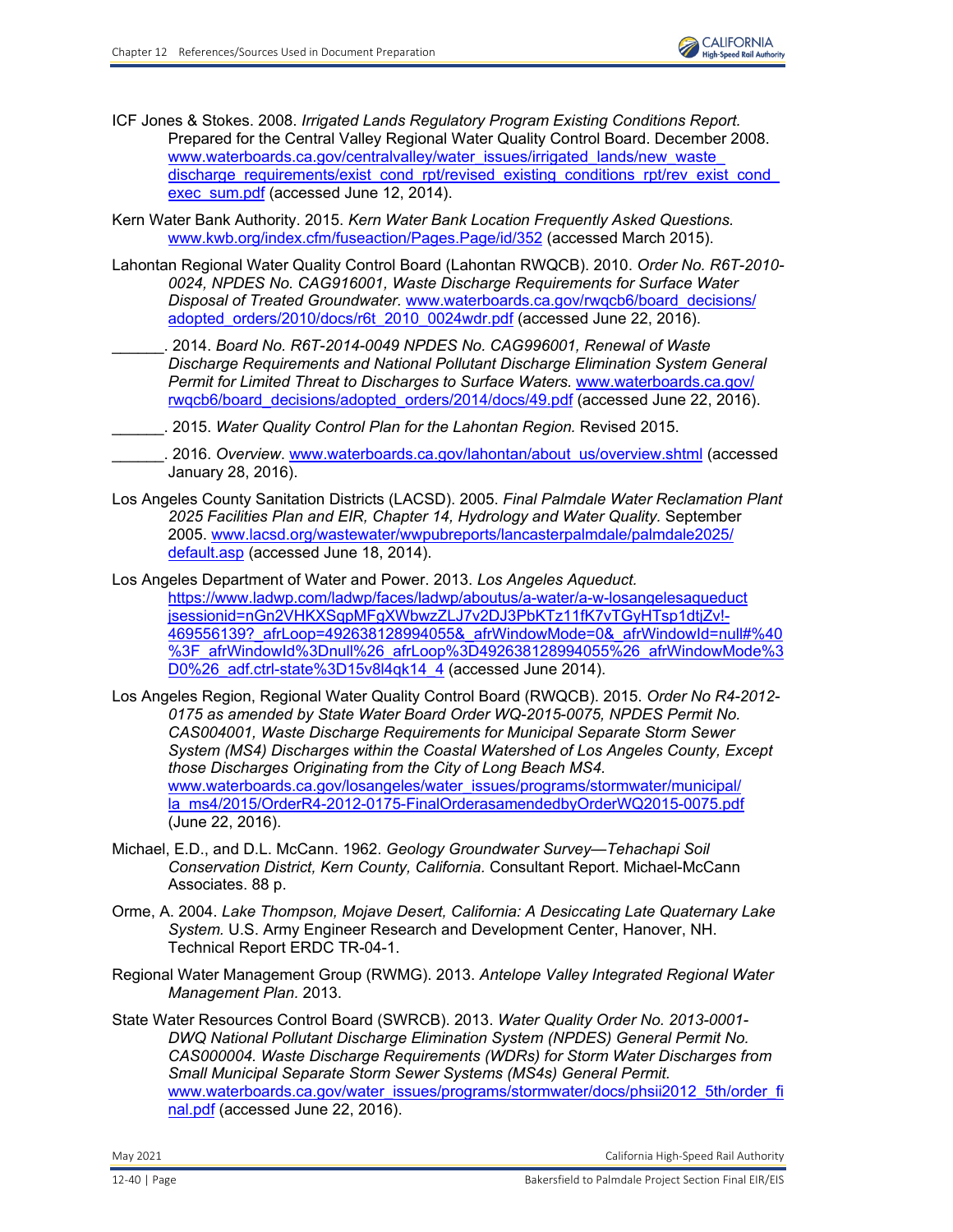

- \_\_\_\_\_\_. 2015a. *Storm Water Program.* [www.swrcb.ca.gov/water\\_issues/programs/stormwater/](http://www.swrcb.ca.gov/water_issues/programs/stormwater/phase_ii_municipal.shtml) phase ii\_municipal.shtml (accessed June 6, 2014).
- \_\_\_\_\_\_. 2015b. 2012 Integrated Report (Clean Water Act Section 303(d) List/305(b) Report). November 30, 2015. [www.waterboards.ca.gov/water\\_issues/programs/tmdl/](http://www.waterboards.ca.gov/water_issues/programs/tmdl/integrated2012.shtml) [integrated2012.shtml](http://www.waterboards.ca.gov/water_issues/programs/tmdl/integrated2012.shtml) (accessed March 2016).
- . 2016a. Attachment C Risk Level 1 Requirements. www.waterboards.ca.gov/water [issues/programs/stormwater/docs/constpermits/wqo\\_2009\\_0009\\_att\\_c.pdf](http://www.waterboards.ca.gov/water_issues/programs/stormwater/docs/constpermits/wqo_2009_0009_att_c.pdf) (accessed June 22, 2016).
- . 2016b. Attachment C Risk Level 2 Requirements. www.waterboards.ca.gov/water [issues/programs/stormwater/docs/constpermits/wqo\\_2009\\_0009\\_att\\_d.pdf](http://www.waterboards.ca.gov/water_issues/programs/stormwater/docs/constpermits/wqo_2009_0009_att_d.pdf) (accessed June 22, 2016).
- . 2016c. Attachment C Risk Level 3 Requirements. www.waterboards.ca.gov/water [issues/programs/stormwater/docs/constpermits/wqo\\_2009\\_0009\\_att\\_e.pdf](http://www.waterboards.ca.gov/water_issues/programs/stormwater/docs/constpermits/wqo_2009_0009_att_e.pdf) (accessed June 22, 2016).
- Tehachapi Cummings County Water District (TCCWD). 2016. *Groundwater Management.* [tccwd.com/ground-water-managment/](http://tccwd.com/ground-water-managment/) (accessed February 1, 2016).
- U.S. Army Corps of Engineers (USACE). 2006. *Memorandum: Policy and Procedural Guidance for the Approval of Modification and Alteration of Corps of Engineer Projects.* October 23, 2006.
- U.S. Geological Survey (USGS). 2009. "Physiography." [http://pubs.usgs.gov/of/2004/1007/](http://pubs.usgs.gov/of/2004/1007/ mountain.html) [mountain.html](http://pubs.usgs.gov/of/2004/1007/ mountain.html) (accessed April 2, 2014).
- 2014. "Hydrography." <http://nhd.usgs.gov/>(accessed April 2, 2014).
- \_\_\_\_\_. 2015a. *National Water Information System: Mapper. Groundwater Sites in Rosamond, Lancaster and Palmdale, CA.* <http://maps.waterdata.usgs.gov/mapper/> (accessed July 2014).
- \_\_\_\_\_. 2015b. "USGS 11196400, Caliente Creek Above Tehachapi Creek Near Caliente, CA." April 2, 2015. [http://waterdata.usgs.gov/nwis/monthly/?referred\\_module=sw&site\\_](http://waterdata.usgs.gov/nwis/monthly/?referred_module=sw&site_ no=11196400&por_11196400_1=2208463,00060,1,1961-10,1983-03&format=html_ table&date_format=YYYY-MM-DD&rdb_compression=file&submitted_form= parameter_selection_list) [no=11196400&por\\_11196400\\_1=2208463,00060,1,1961-10,1983-03&format=html\\_](http://waterdata.usgs.gov/nwis/monthly/?referred_module=sw&site_ no=11196400&por_11196400_1=2208463,00060,1,1961-10,1983-03&format=html_ table&date_format=YYYY-MM-DD&rdb_compression=file&submitted_form= parameter_selection_list) table&date\_format=YYYY-MM-DD&rdb\_compression=file&submitted\_form= [parameter\\_selection\\_list](http://waterdata.usgs.gov/nwis/monthly/?referred_module=sw&site_ no=11196400&por_11196400_1=2208463,00060,1,1961-10,1983-03&format=html_ table&date_format=YYYY-MM-DD&rdb_compression=file&submitted_form= parameter_selection_list) (accessed April 2, 2015).
- \_\_\_\_\_. 2015c. "USGS 11196420, Tehachapi Creek Near Tehachapi, CA." April 2, 2015. http://waterdata.usgs.gov/nwis/monthly?referred\_module=sw&site\_no=11196420&por\_1 [1196420\\_1=2208464,00060,1,1962-10,1985-09&format=html\\_table&date\\_format=YYYY-](http://waterdata.usgs.gov/nwis/monthly?referred_module=sw&site_no=11196420&por_1 1196420_1=2208464,00060,1,1962-10,1985-09&format=html_table&date_format=YYYYMM-DD&rdb_compression=file&submitted_form=parameter_selection_list)[MM-DD&rdb\\_compression=file&submitted\\_form=parameter\\_selection\\_list](http://waterdata.usgs.gov/nwis/monthly?referred_module=sw&site_no=11196420&por_1 1196420_1=2208464,00060,1,1962-10,1985-09&format=html_table&date_format=YYYYMM-DD&rdb_compression=file&submitted_form=parameter_selection_list) (accessed April 2, 2015).
- \_\_\_\_\_. 2015d. "ÚSGS 10264600, Oak Creek Near Mojave, CA." April 2, 2015. http://waterdata.usgs.gov/nwis/monthly?referred\_module=sw&site\_no=10264600&por\_1 [0264600\\_1=2207183,00060,1,1957-08,1986-09&format=html\\_table&date\\_format=YYYY-](http://waterdata.usgs.gov/nwis/monthly?referred_module=sw&site_no=10264600&por_1 0264600_1=2207183,00060,1,1957-08,1986-09&format=html_table&date_format=YYYYMM-DD&rdb_compression=file&submitted_form=parameter_selection_list)[MM-DD&rdb\\_compression=file&submitted\\_form=parameter\\_selection\\_list](http://waterdata.usgs.gov/nwis/monthly?referred_module=sw&site_no=10264600&por_1 0264600_1=2207183,00060,1,1957-08,1986-09&format=html_table&date_format=YYYYMM-DD&rdb_compression=file&submitted_form=parameter_selection_list) (accessed April 2, 2015).
- \_\_\_\_\_. 2015e. "USGS 343518118095901, Amargosa Creek Near Palmdale, CA." April 3, 2015. [http://waterdata.usgs.gov/nwis/measurements/?site\\_no=343518118095901](http://waterdata.usgs.gov/nwis/measurements/?site_no=343518118095901) (accessed April 3, 2015).
- U.S. Environmental Protection Agency (USEPA). 2014. *Designated Sole Source Aquifers.* [www.epa.gov/region09/water/groundwater/ssa.html](http://www.epa.gov/region09/water/groundwater/ssa.html) (accessed March 24, 2015).
- Western Regional Climate Center (WRCC). 2016a. *Climate of California.* [www.wrcc.dri.edu/](http://www.wrcc.dri.edu/narratives/california/) [narratives/california/](http://www.wrcc.dri.edu/narratives/california/) (accessed January 28, 2016).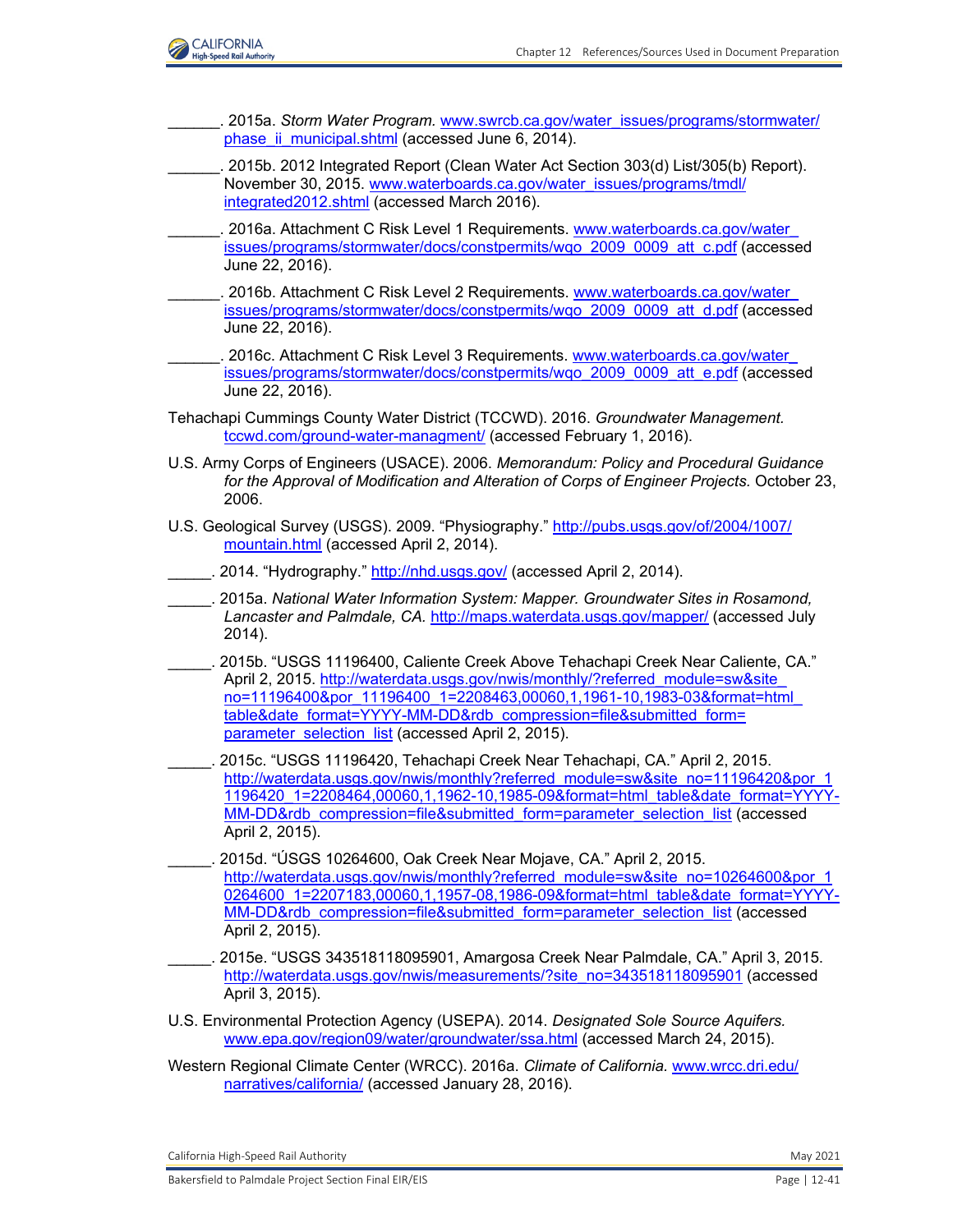

\_\_\_\_\_. 2016b. *Southern California Climate Summaries.* [www.wrcc.dri.edu/summary/](http://www.wrcc.dri.edu/summary/climsmsca.html) [climsmsca.html](http://www.wrcc.dri.edu/summary/climsmsca.html) (accessed January 28, 2016).

## *Section 3.9: Geology, Soils, Seismicity, and Paleontological Resources*

- Astiz, L., and Allen, C.R. 1983. "Seismicity of the Garlock fault, California." *Bulletin of the Seismological Society of America,* v. 73, p. 1721–1734.
- Atwater, T. 1989. "Plate Tectonic History of the Northeast Pacific and Western North America." In E.L. Winterer, D.M. Hussong, and R.W. Decker (eds.), *The Geology of North America,* Vol. N, the Eastern Pacific Ocean and Hawaii. Boulder, CO. The Geological Society of America, 55–72. Axelrod, D.I. 1939. A Miocene flora from the western border of the Mojave Desert. Carnegie Institution of Washington Publications. 516:1–129.
- Axelrod, D.I. 1967. "Geologic history of the Californian insular flora." In R.N. Philbrick (ed.), *Proceedings of the Symposium on the Biology of the California Islands,* pp. 267-316. Santa Barbara Botanic Garden, Santa Barbara, CA.

\_\_\_\_\_. 1975. "Fossil floras of the California Desert Conservation Area." Contract CA-060-CT8-75, for Bureau of Land Management, Riverside, CA.

- Baron, D., R.M. Negrini, E.M. Golob, D. Miller, A. Sarna-Wojcicki, R.J. Fleck, B. Hacker, and A. Erendi. 2008. "Geochemical correlation and 40Ar/39Ar dating of the Kern River ash bed and related tephra layers; Implications for the stratigraphy of petroleum bearing formations in the San-Joaquin Valley, California." *Quaternary International,* 178:246–50.
- Bartow, J.A. 1981. *Geologic map of the Rio Bravo quadrangle, California.* U.S. Geological Survey Open-File Report, 81–152.
- \_\_\_\_\_. 1984. Geologic map and cross sections of the southeastern margin of the San Joaquin Valley, California. U.S. Geological Survey Miscellaneous Investigations Series, Map I-1496, scale 1:125,000.
- \_\_\_\_\_. 1986. Geologic maps of the Knob Hill, Pine Mountain, Oil Center and Bena Quadrangles, California. U.S. Geological Survey Open-File Report, 86–188.
- \_\_\_\_\_. 1991. *The Cenozoic Evolution of the San Joaquin Valley, California.* U.S. Geological Survey Professional Paper 1501.
- Bartow, J.A. and K. McDougall. 1984. "Tertiary stratigraphy of the southeastern San Joaquin Valley, California." Contributions to Stratigraphy, Geological Survey Bulletin, 1529-J.
- Bartow, J.A. and G.M. Pittman. 1983. "The Kern River Formation, Southeastern San Joaquin Valley, California." U.S. Geological Survey Bulletin, 1529-D.
- Bateman, P.C. 1992. *Plutonism in the Central Part of the Sierra Nevada Batholith, California.* U.S. Geological Survey Professional Paper 1483.
- Bell, C.J., E.L. Lundelius, Jr., A.D. Barnosky, R.W. Graham, E.H. Lindsay, D.R. Ruez, Jr., H.A. Semken, Jr., S.D. Webb, and R.J. Zakrzewski. 2004. "The Blancan, Irvingtonian, and Rancholabrean Mammal Ages." In Woodburne, M.O. (ed.) *Late Cretaceous and Cenozoic Mammals of North America: Biostratigraphy and Geochronology.* Columbia University Press, New York, pp. 232-314.
- Bernard, S., K. Benzerara, O. Beyssac, N. Menguy, F. Guyot, G.E. Brown, Jr., and B. Goffe. 2007. "Exceptional preservation of fossil plant spores in high-pressure metamorphic rocks." *Earth and Planetary Science Letters* 262:257–272.
- Black, C.C. 1963. "A review of the North American Tertiary Sciuridae." *Bulletin of the Museum of Comparative Zoology,* 130(3):111–48.
- Busch, L.L. 2009. *Update of Mineral Land Classification: Aggregate Materials in the Bakersfield Production-Consumption Region, Kern County, California.* California Geological Survey Special Report 210. 2009.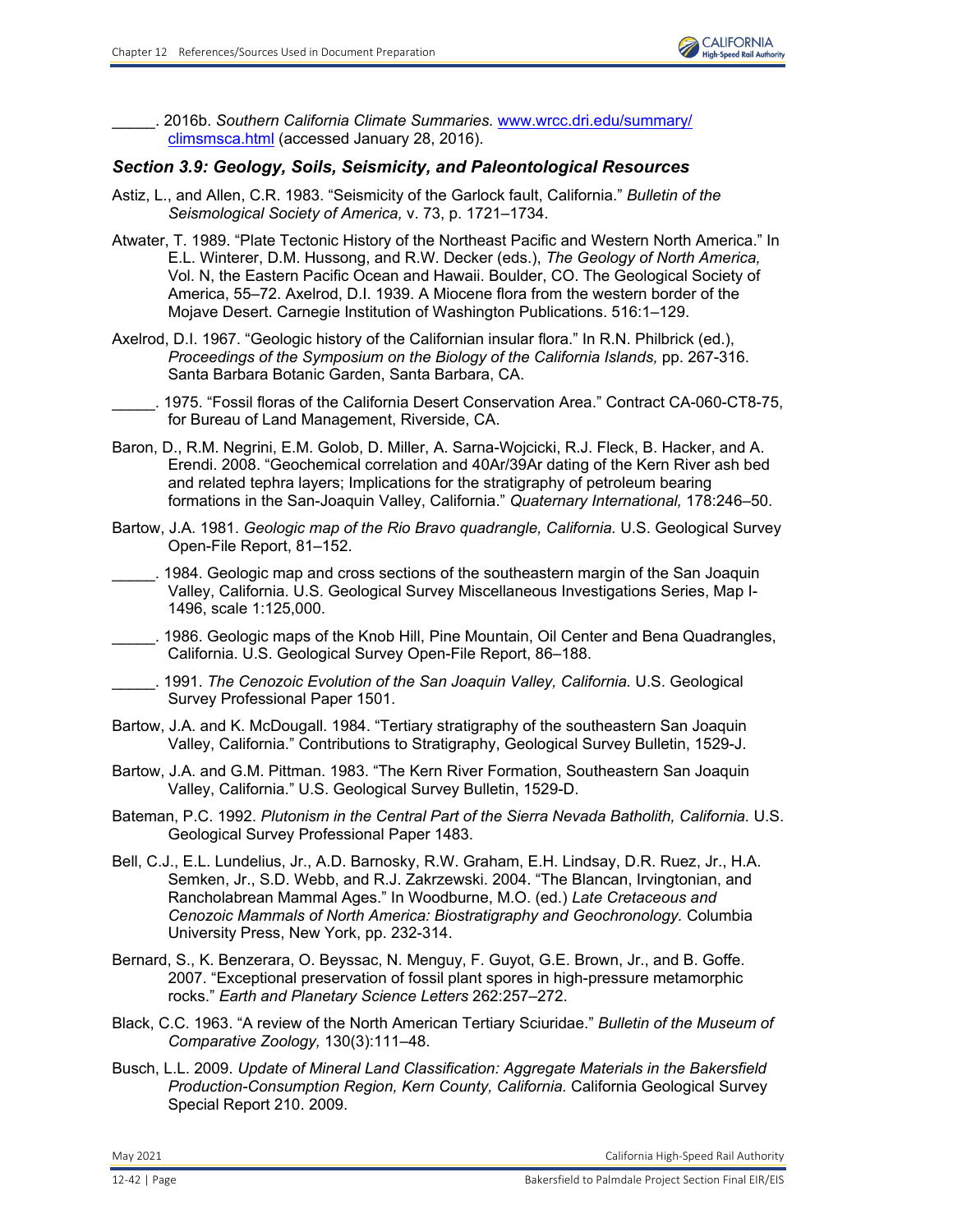

- Buwalda, J.P. 1916. *New mammalian faunas from Miocene sediments near Tehachapi Pass in the southern Sierra Nevada.* University of California Publications, Bulletin of the Geology Department, 10(6):75-85.
- \_\_\_\_\_. 1954. *Geology of the Tehachapi Mountains, California.* California Division of Mines and Geology Bulletin, 170(1):131–42.
- Buwalda, J.P. and G.E. Lewis. 1955. *A new species of Merychippus.* U.S. Geological Survey Professional Paper, 264-G:147–52.
- California Department of Conservation. 1980. Geothermal Resources of California. Scale 1:750,000.
- California Department of Transportation (Caltrans). 2003a. *Construction Site Best Management Practice (BMP) Field Manual and Troubleshooting Guide.*
- \_\_\_\_\_. 2003b. *Caltrans Construction Site Best Management Practices (BMPs) Manual*.
- \_\_\_\_\_. 2012. *Standard Environmental Reference: Caltrans Environmental Handbook.* Volume 1, Chapter 8: Paleontology.
- \_\_\_\_\_. 2014. *Standard Environmental Reference*, Environmental Handbook Vol. 1, Chapter 8 Paleontology.
- California Division of Mines and Geology (CDMG). 1964. Geologic Map of California, Bakersfield Sheet. Map scale 1:250,000.
- California Geological Survey (CGS). 1997. *Fault-Rupture Hazard Zones in California.* Special Report 42.
- \_\_\_\_\_\_. 2002. California Geomorphic Provinces. Note 36.
- \_\_\_\_\_\_. 2003. "California Probabilistic Seismic Hazards Assessment." <http://redirect.conservation.ca.gov/cgs/rghm/pshamap/pshamain.html> (accessed September 23, 2009).
- \_\_\_\_\_\_. 2005a. *Seismic Hazard Zone Report for the Lancaster West 7.5-Minute Quadrangle, Los Angeles County, California.*
- \_\_\_\_\_\_. 2005b. *Seismic Hazard Zone Report for the Rosamond 7.5-Minute Quadrangle, Los Angeles County, California.*
- California High-Speed Rail Authority (Authority). 2009a. *Technical Memorandum 2.10.4, Interim Seismic Design Criteria.* Sacramento, CA, Rev R1, June 8, 2009.
- \_\_\_\_\_. 2009b. *Technical Memorandum 2.9.3, Fault Rupture Analysis and Mitigation.*  Sacramento, CA. June 11, 2009. Revised June 3, 2011.
- \_\_\_\_\_\_. 2010. *Technical Memorandum 2.9.10, Geotechnical Analysis and Design Guidelines.*  Sacramento, CA. June 11, 2010. Revised May 22, 2011.
- \_\_\_\_\_\_. 2013. *Bakersfield to Palmdale Section: California High-Speed Train Project EIR/EIS.*  Technical Report (Draft). Prepared by Cogstone Resource Management for the California High-Speed Rail Authority.
- \_\_\_\_\_\_. 2014. *Technical Memorandum 2.10.6, Fault Rupture Analysis and Mitigation.*  Sacramento, CA. Rev R1. May 13, 2014.
- \_\_\_\_\_\_. 2016a. *Bakersfield to Palmdale Project Section: Geologic and Seismic Hazards Report.*  Sacramento, CA. June 2016.
- \_\_\_\_\_\_. 2016b. *Bakersfield to Palmdale Project Section: Feasibility Geotechnical Data Report.*  Sacramento, CA. August 2016.
- \_\_\_\_\_\_. 2016c. *Bakersfield to Palmdale Project Section: Geology, Soils, and Seismicity Technical Report.*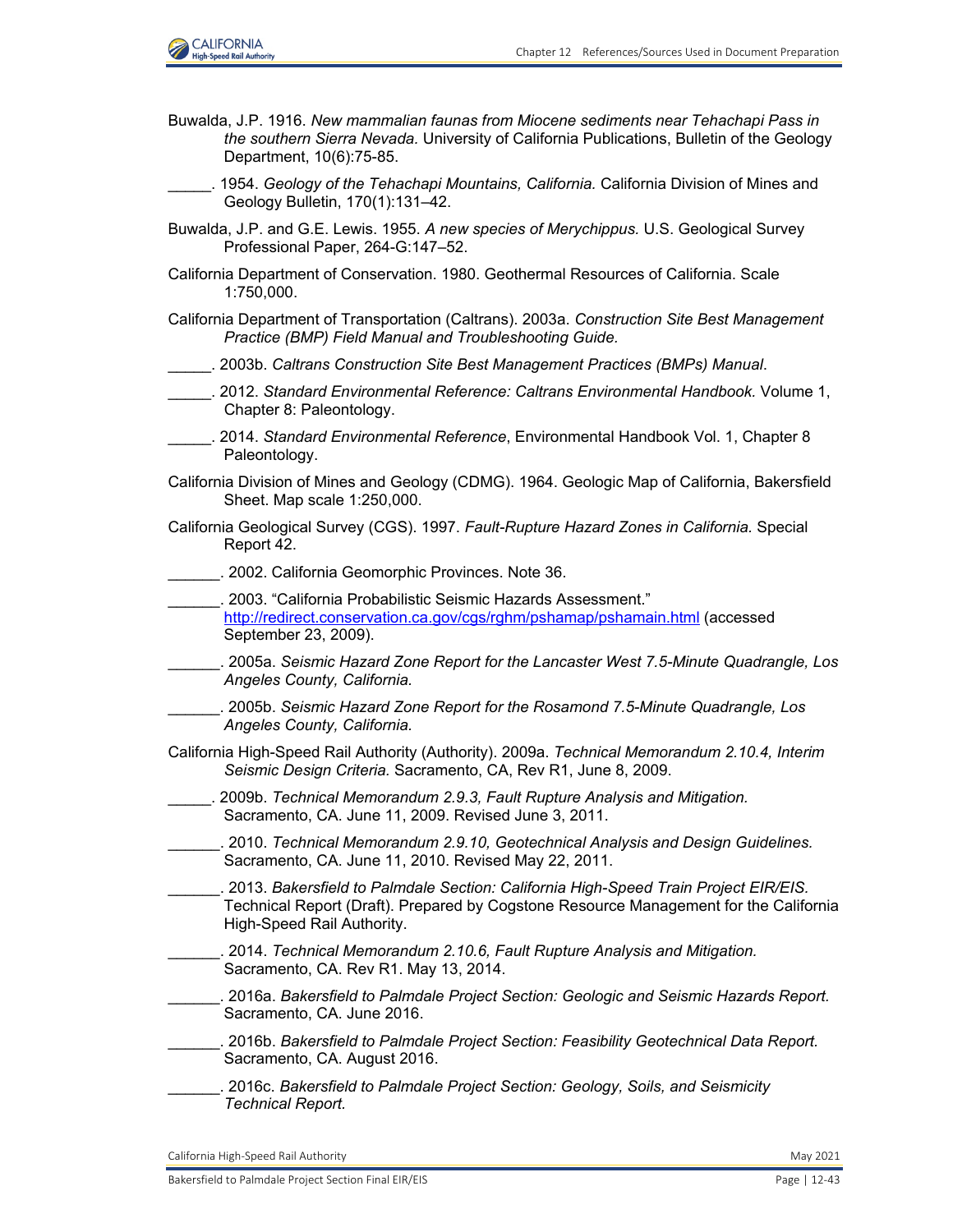

\_\_\_\_\_\_. 2018a. *Bakersfield to Palmdale Project Section: Hydrology and Water Resources Technical Report.* January 2018.

\_\_\_\_\_\_. 2018b. *Fresno to Bakersfield Section Final Supplemental Environmental Impact Report.*  October 2018.

\_\_\_\_\_\_. 2019. *Bakersfield to Palmdale Project Section: Paleontological Resources Technical Report.* 

California High-Speed Rail Authority and CalPortland Company (Authority and CalPortland). 2015a. Personal communication to determine HSR system impacts to CalPortland property and discuss potential avoidance measures. February 2015.

———. 2015b. Personal communication to determine HSR system impacts to CalPortland property and discuss potential avoidance measures. August 2015.

———. 2016. Personal communication to determine HSR system impacts to CalPortland property and discuss potential avoidance measures. May 2016.

-. 2019. Personal communication to determine HSR system impacts to CalPortland property and discuss potential avoidance measures. November 2019.

———. 2020. Personal communication to determine HSR system impacts to CalPortland property and discuss potential avoidance measures. June 5, 2020.

California High-Speed Rail Authority and Federal Railroad Administration (Authority and FRA). 2005. *Final Program Environmental Impact Report/Environmental Impact Statement (EIR/EIS) for the Proposed California High-Speed Train System.* Vol. 1, Report. Sacramento, CA, and Washington, D.C. August 2005. [www.hsr.ca.gov/Programs/](http://www.hsr.ca.gov/Programs/Environmental_Planning/EIR_EIS/Vol1.html) [Environmental\\_Planning/EIR\\_EIS/Vol1.html](http://www.hsr.ca.gov/Programs/Environmental_Planning/EIR_EIS/Vol1.html) (accessed January 16, 2017).

———. 2008. *Final Bay Area to Central Valley HST Environmental Impact Report/Environmental Impact Statement.* May 2008.

\_\_\_\_\_. 2017. *Fresno to Bakersfield Section Draft Supplemental Environmental Impact Report/ Environmental Impact Statement.*

- California Office of Emergency Services. 2015. Dam Inundation Area for Blackburn Dam, Version FY 2014. September 2015.
- California Office of Mine Reclamation. 2001. Abandoned Mines Lands Unit, Topographically Occurring Mine Symbols Data Set.

Cassiliano, M.L. 1999. "Biostratigraphy of Blancan and Irvingtonian mammals in the Fish Creek-Vallecito Creek section, southern California, and a review of the Blancan-Irvingtonian boundary." *Journal of Vertebrate Paleontology,* 19(1):169-186.

- Central Sierra Environmental, LLC. 2007. *Preliminary Site Assessment Report: Loop Ranch Cinnabar Mine Tailings.* June 25, 2007.
- City of Bakersfield and County of Kern. 2007. *Metropolitan Bakersfield General Plan*. Updated December 11, 2007.

City of Lancaster. 2009. *General Plan 2030*.

\_\_\_\_\_\_. 2011. Municipal Code. [www.cityoflancasterca.org/index.aspx?page=38](http://www.cityoflancasterca.org/index.aspx?page=38) (accessed November 2015).

- City of Palmdale. 2015. Municipal Code. [www.codepublishing.com/ca/palmdale.html](http://www.codepublishing.com/ca/palmdale.html) (accessed November 2015).
- City of Palmdale. 1993. *Palmdale General Plan.* Planning Department. Palmdale, CA. January 25, 1993 (updated 2012). [https://www.cityofpalmdale.org/Portals/0/Documents/](https://www.cityofpalmdale.org/Portals/0/Documents/ Business/Planning/General%20Plan/general_plan.pdf) [Business/Planning/General%20Plan/general\\_plan.pdf](https://www.cityofpalmdale.org/Portals/0/Documents/ Business/Planning/General%20Plan/general_plan.pdf)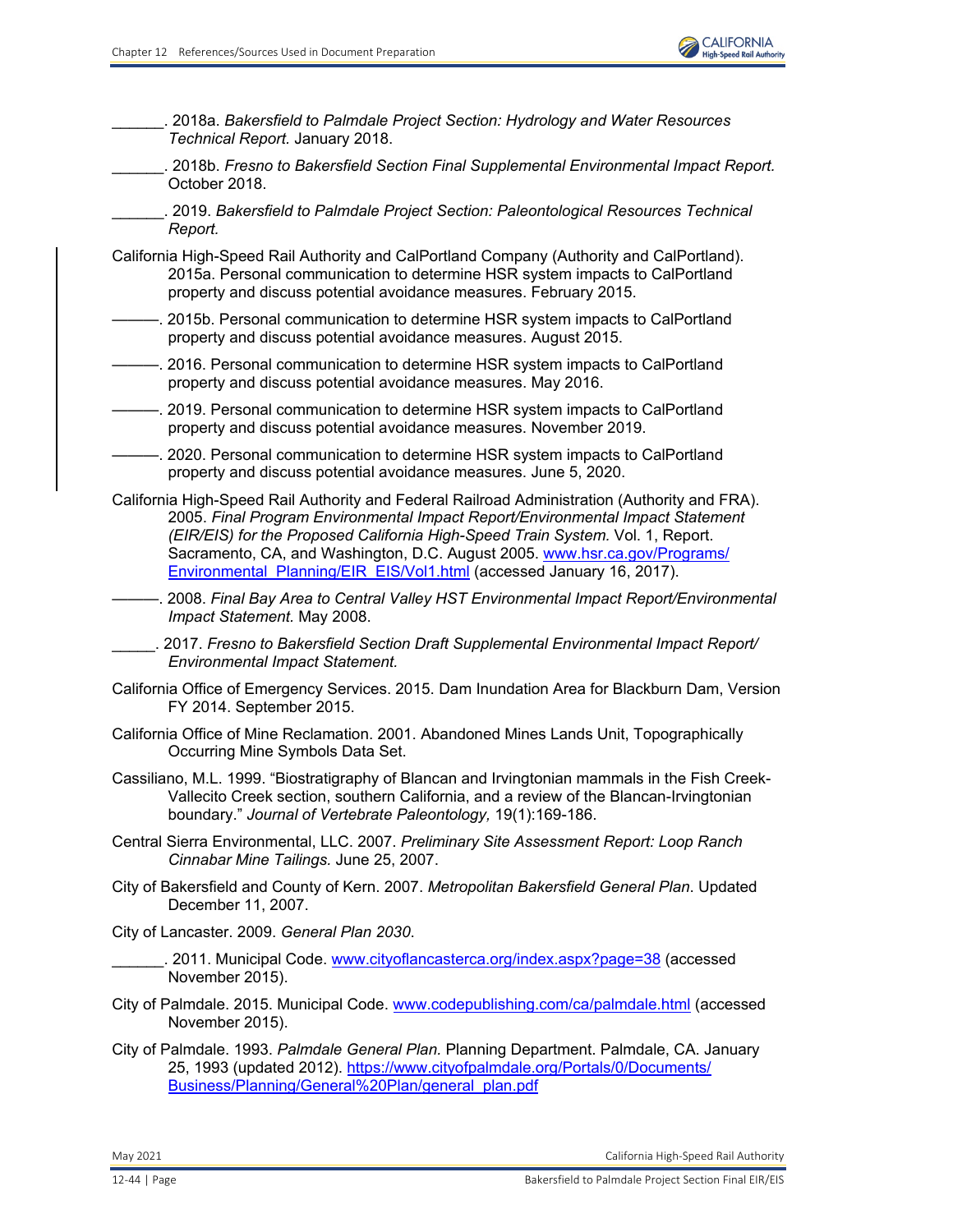

City of Tehachapi. 2012. *Tehachapi General Plan*. Prepared by Moule & Polyzoides Architects and Urbanists for the City of Tehachapi, CA.

. 2015. Code of Ordinances. [https://www.municode.com/library/ca/tehachapi/codes/](https://www.municode.com/library/ca/tehachapi/codes/ code_of_ordinances) [code\\_of\\_ordinances \(](https://www.municode.com/library/ca/tehachapi/codes/ code_of_ordinances)accessed November 2015).

- Clark, M.M., and K.R. Lajoie. 1974. *Holocene behavior of the Garlock fault: Geological Society of America, Abstracts with Programs,* v. 6, p. 156-157.
- Clark, M.M., K.K. Harms, J.J. Lienkaemper, D.S. Harwood, K.R. Lajoie, J.C. Matti, J.A. Perkins, M.J. Rymer, A.M. Sarna-Wojcicki, R.V. Sharp, J. Simms, J.C. Tinsley III, and J.I. Ziony. 1984. *Preliminary slip-rate table and map of Late Quaternary faults of California.* U.S. Geological Open-File Report 84–106, 12 pp.
- Colbert, E.H. 1938. *Pliocene peccaries from the Pacific coast region of North America. Contributions to Paleontology.* Carnegie Institution of Washington, 487(6):241-69.
- Cole, J.W. 1988. *Mineral Land Classification: Aggregate Materials in the Bakersfield Production-Consumption Region.* California Division of Mines and Geology, Special Report 147.
- County of Kern. 2007. *Metropolitan Bakersfield General Plan*, Chapter II: Land Use Element. [https://www.co.kern.ca.us/planning/pdfs/mbgp/MBGPChapterII.pdf \(](https://www.co.kern.ca.us/planning/pdfs/mbgp/MBGPChapterII.pdf)page II-18) (accessed December 2015).
- \_\_\_\_\_\_. 2009a. *Kern County General Plan*. Kern County Planning & Community Development. Updated September 22, 2009.
- \_\_\_\_\_\_. 2009b. *Kern County General Plan*, Land Use Element. Kern County Planning & Community Development. [www.co.kern.ca.us/planning/pdfs/kcgp/](http://www.co.kern.ca.us/planning/pdfs/kcgp/KCGPChp1LandUse.pdf) [KCGPChp1LandUse.pdf](http://www.co.kern.ca.us/planning/pdfs/kcgp/KCGPChp1LandUse.pdf) (page 67) (accessed December 2015).
- \_\_\_\_\_\_. 2017. Code of Ordinances, Chapter 17.28, "Kern County Grading Code." January 25, 2017 (chapter last updated November 12, 2013). [https://www.municode.com/library/](https://www.municode.com/library/ ca/kern_county/codes/code_of_ordinances?nodeId=PR) [ca/kern\\_county/codes/code\\_of\\_ordinances?nodeId=PR](https://www.municode.com/library/ ca/kern_county/codes/code_of_ordinances?nodeId=PR) (accessed February 2017).
- County of Los Angeles. 2008. *Grading Guidelines*. Los Angeles County Department of Public Works.<http://dpw.lacounty.gov/general/forms/download/1990.pdf> (accessed November 2015).
- \_\_\_\_\_\_. 2012. *Los Angeles County General Plan 2035*, Conservation and Natural Resources Element (Draft). Los Angeles County Department of Regional Planning.
- \_\_\_\_\_\_. 2014. *Draft Environmental Impact Report, General Plan Update.*
- \_\_\_\_\_\_. 2015a. Los Angeles County Code. [https://library.municode.com/index.aspx?clientId=](https://library.municode.com/index.aspx?clientId= 16274) [16274](https://library.municode.com/index.aspx?clientId= 16274) (accessed November 2015).
- \_\_\_\_\_\_. 2015b. *Los Angeles County General Plan 2035*. Los Angeles County Department of Regional Planning.<http://planning.lacounty.gov/generalplan> (accessed October 2015).
- \_\_\_\_\_\_.2015c. *Antelope Valley Area Plan*. Los Angeles County Department of Regional Planning. [http://planning.lacounty.gov/assets/upl/project/tnc\\_draft-20150601.pd](http://planning.lacounty.gov/assets/upl/project/tnc_draft-20150601.pdf)f. June 2015.
- Defilippi, Carl E., Michael Gustin, Sean Ennis, and Peter Ronning. 2015. *Soledad Mountain Project Technical Report and Updated Feasibility Study.* Kern County, CA.
- Dibblee, T.W., Jr. 1959. Preliminary geologic map of the Mojave quadrangle, California. Mineral Investigations Field Studies Map MF-219, scale 1:62,500.
- \_\_\_\_\_. 1960. Geologic map of the Lancaster quadrangle, Los Angeles County, California. U.S. Geological Survey Mineral Investigations Field Studies Map MF-76, scale 1:62,500.
- \_\_\_\_\_. 1963. Geologic map and sections of the Willow Springs and Rosamond quadrangles, California. U.S. Geological Survey Bulletin 1089, Plate 10, scale 1:62,500.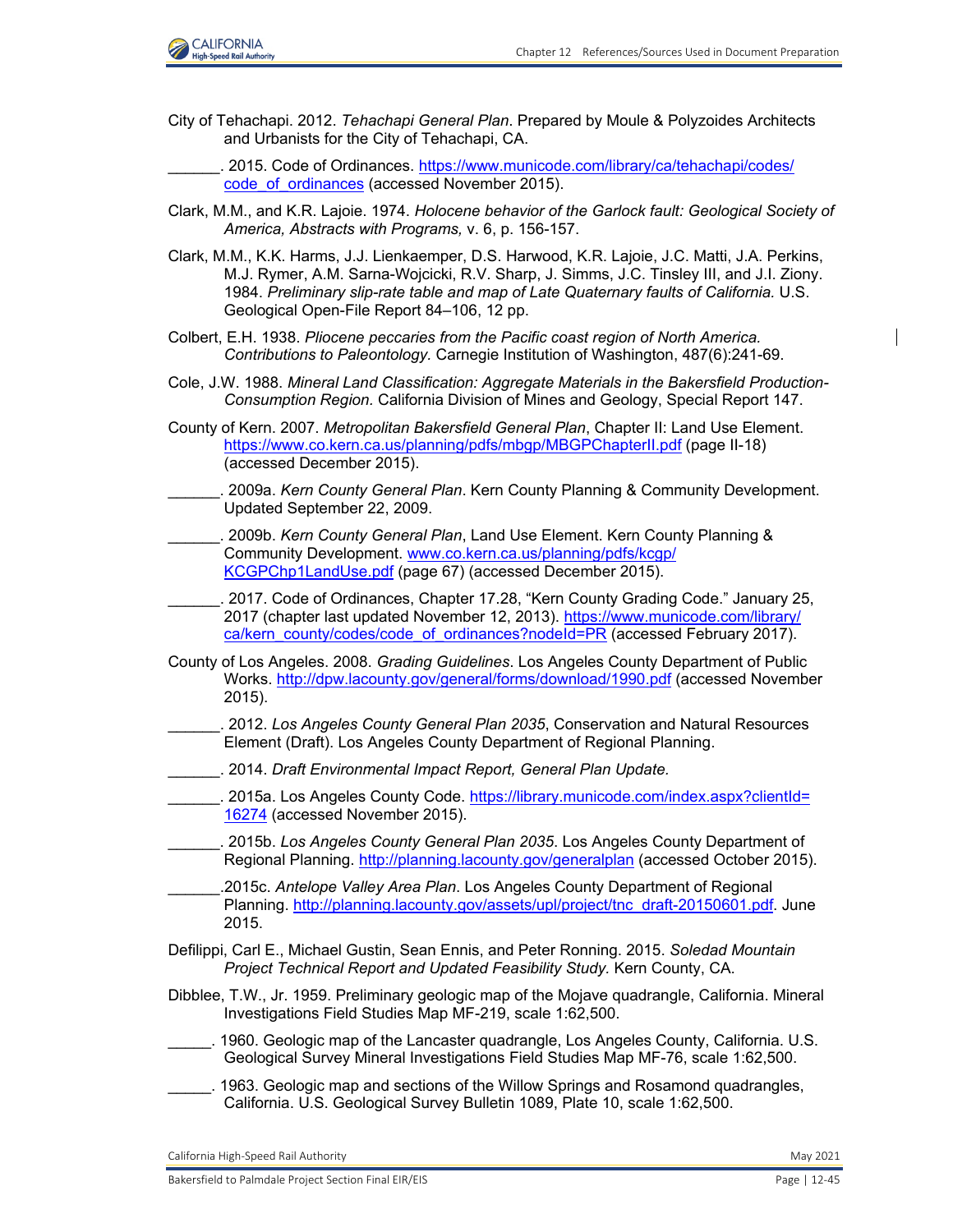\_\_\_\_\_. 1967. Areal geology of the western Mojave Desert, California: U.S. Geological Survey Professional Paper, 522, 153, (scale 1:125,000).

- \_\_\_\_\_. 2008a. *Geologic Maps of the Edison and Breckenridge 15-minute Quadrangles.* Santa Barbara Museum of Natural History, Dibblee Geology Center Map DF-419, scale 1:62,500.
- ———. 2008b. *Geologic Maps of the Neenach and Willow Springs 15-minute Quadrangles.*  Santa Barbara Museum of Natural History, Dibblee Geology Center Map DF-383, scale 1:62,500.
- ———. 2008c. *Geologic Maps of the Rosamond and Rogers 15-minute Quadrangles;* Santa Barbara Museum of Natural History, Dibblee Geology Center Map DF-384, scale 1:62,500.
- ———. 2008d. *Geologic Maps of the Mojave and Castle Butte 15-minute Quadrangles;* Santa Barbara Museum of Natural History, Dibblee Geology Center Map DF-401, scale 1:62,500.
- ———. 2008e. *Geologic Maps of the Cummings Mountain and Tehachapi 15-minute Quadrangles;* Santa Barbara Museum of Natural History, Dibblee Geology Center Map DF 397, scale 1:62,500.
- ———. 2008f. *Geologic Maps of the Lancaster and Alpine Butte 15-minute Quadrangles;* Santa Barbara Museum of Natural History, Dibblee Geology Center Map DF-386, scale 1:62,500.
- Dibblee, T.W. Jr., and C.W. Chesterman. 1953. Geology of the Breckenridge Mountain quadrangle. California Division of Mines, Bulletin 168, Plate 1, scale 1:62,500.

Dibblee, T.W., Jr. and G.P. Louke. 1970. Geologic map of the Tehachapi quadrangle, Kern County, California. U.S. Geological Survey Miscellaneous Geologic Investigations, Map I 607, scale 1:62,500.

- Dibblee, T.W. and J.A. Minch. 2008. Geologic map of the Cummings Mountain and Techachapi [Tehachapi] 15-minute quadrangles, Kern County, California: Dibblee Geological Foundation, Dibblee Foundation Map DF-397, scale 1:62,500.
- Dibblee, T.W. Jr., and A.H. Warne. 1970. Geologic Map of the Cummings Mountain Quadrangle, Kern County, California. U.S. Geological Survey Miscellaneous Geologic Investigations Map I-611, scale 1:24,000.
- 1988. "Inferred relationship of the Oligocene to Miocene Bealville Fanglomerate to the Edison Fault, Caliente Canyon area, Kern County, California." In S.A. Graham (ed.) *Studies of the Geology of the San Joaquin Basin.* Pacific Section of the Society of Economic Paleontologists and Mineralogists, Los Angeles, CA, pp.223-31.
- Division of Oil, Gas, and Geothermal Resources (DOGGR). 2002. Geothermal Map of California, S 11, scale 1:1,500,000.
- Earth Mechanics, Inc. 2016. *Draft Geologic and Seismic Hazards Report.*
- Frick, C. 1921. *Extinct vertebrate faunas of the badlands of Bautista Creek and San Timoteo Canyon, southern California.* University of California Publications in Geology, 12(5):277- 424.
- Gensler, P.A. 2002. "The vertebrate fauna (late-Irvingtonian, mid-Pleistocene) of Ash Wash, Coyote Badlands, Anza-Borrego Desert State Park, California." *Journal of Vertebrate Paleontology,* 22(3):58A.
- Golden Queen Mining Company. 2019. "Soledad Mountain." [https://www.goldenqueen.com/](https://www.goldenqueen.com/ project/soldedad-mountain) [project/soldedad-mountain.](https://www.goldenqueen.com/ project/soldedad-mountain) (Accessed April 11, 2019).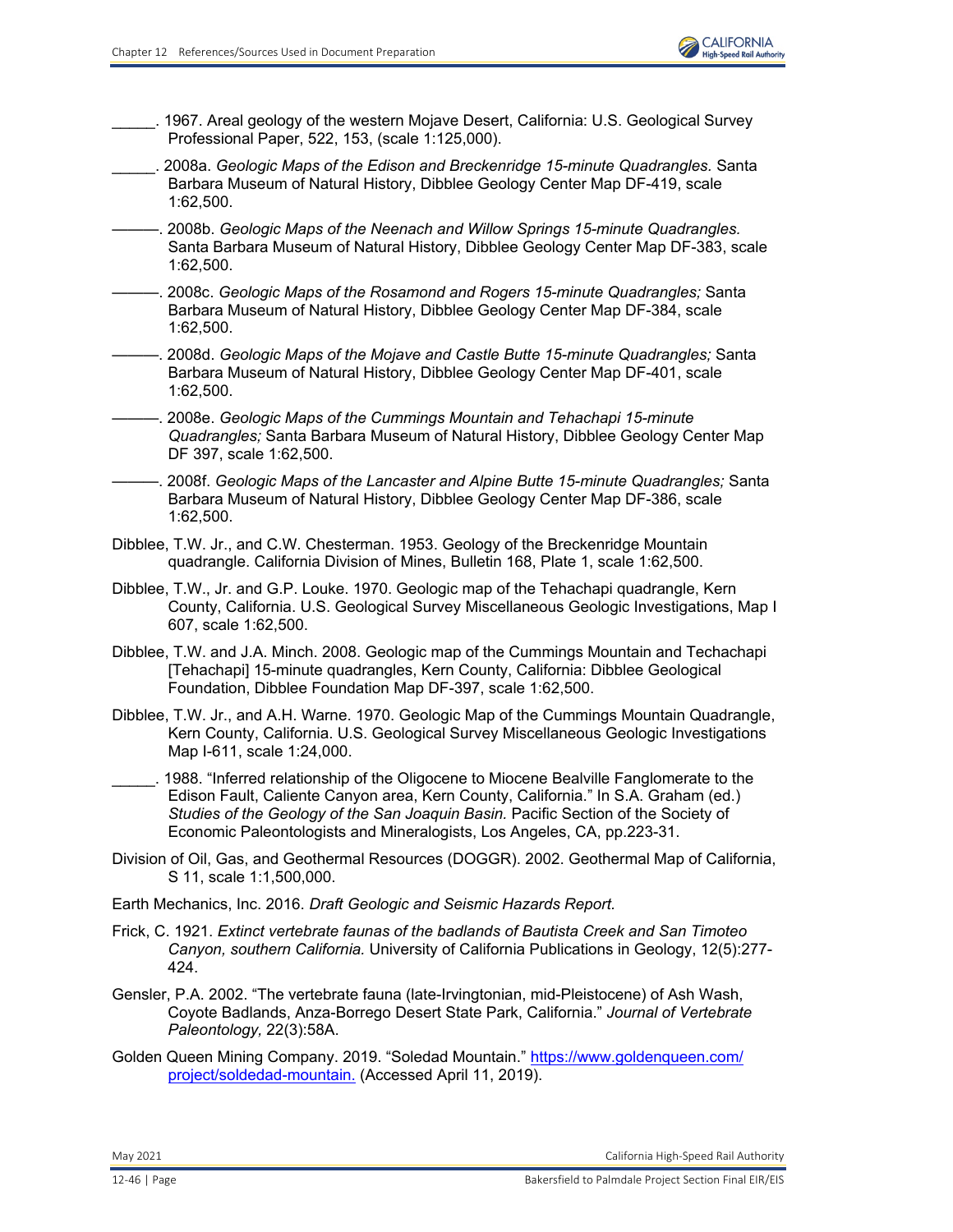

- Graham, S.A., A.R. Carroll, and G.E. Miller. 1988. "Kern River Formation as a record of uplift and glaciation of the southern Sierra Nevada." In Graham, S.A., and H.C. Olson (eds.) *Studies of the Geology of the San Joaquin Basin.* Pacific Section of the Society of Economic Paleontologists and Mineralogists, Los Angeles, CA, pp.319-320.
- Gutierrez, C., W. Bryant, G. Saucedo, and C. Wells. 2010. Geologic Map of California. California Geological Survey California Geologic Data Map Series, Map No. 2. Map Scale: 1: 750,000.
- Hall, E.R. 1930. "A bassarisk and new mustelid from the Later Tertiary of California." *Journal of Mammalogy,* 11(1):23-6.
- Hernandez, J.L., C.I. Gutierrez, and G.J. Saucedo. 2010. Geologic map of the Lancaster West 7.5′ quadrangle, Los Angeles County, California: A digital database. Version 1.0. California Geological Survey.
- \_\_\_\_\_. 2013. Geologic map of the Ritter Ridge 7.5′ Quadrangle, Los Angeles County, California: A digital database. Version 1.1. California Geological Survey.
- Hoffmeister, D.F. 1945. "Cricetine rodents of the Middle Pliocene of the Mulholland Fauna, California." *Journal of Mammalogy,* 26(2):186-91.
- Howard, H. 1936. "A new fossil bird locality near Playa del Rey, California, with description of a new species of sulid." *The Condor,* 38(5):211-14.
- Jefferson, G.T. 1985. "Review of the Late Pleistocene avifauna from Lake Manix, central Mojave Desert, California." *Contributions in Science,* Natural History Museum of Los Angeles County, 362:1-13.
- Kelly, T.S. 1998. "New middle Miocene equid crania from California and their implications for the phylogeny of the Equini." *Contributions in Science,* Los Angeles County Museum, 473:1- 44.
- Koehler, B. 1999. *Mineral Land Classification of Southeastern Kern County, California.* California Geological Survey Open-File Report 99-15.
- Kottachchi, N., R.G. Dundas, and J.A. Canchola. 2009. *Platygonus cf. P. vetus from the middle Pleistocene (late Irvingtonian) Fairmead Landfill locality, Madera County, California.*  Abstracts with Programs – Geological Society of America 41(7):453.
- Lancaster, J.T. 2011. Preliminary geologic map of the Lancaster East 7.5' quadrangle, Los Angeles County, California: A digital database. Version 1.0. California Geological Survey.
- LaViolette, J.W. 1981. *Holocene and late Pleistocene displacement history of the western Garlock fault:* California State University, Long Beach, unpublished M.S. thesis, 72 p. 1981.
- Lawson, A.C. 1906. *The geomorphogeny of the Tehachapi Valley System.* Bulletin of the University of California Publications, Department of Geology, 4(19):431-62.
- Lofgren, Ben E. 1975. *Land Subsidence Due to Ground-Water Withdrawal, Arvin-Maricopa Area, California.* U.S. Department of the Interior Geological Survey Professional Paper 437-D.
- MacKevett, Jr., E.M. 1960. "Geology and ore deposits of the Kern River uranium area, California." U.S. Geologic Survey and U. S. Atomic Energy Commission, *Contributions to the Geology of Uranium,* Geological Survey Bulletin 1087-F.
- Madugo, C.M., J.F. Colan, R.D. Hartleb. 2012. "New Paleoearthquake Ages from the Western Garlock Fault: Implications for Regional Earthquake Occurrence in Southern California." Bulletin of the Seismological Society of America.
- McGill, S.F. 1992. *Paleoseismology and neotectonics of the central and eastern Garlock fault, California.* Ph.D. Thesis, Institute of Technology, Pasadena, CA, 259 pp.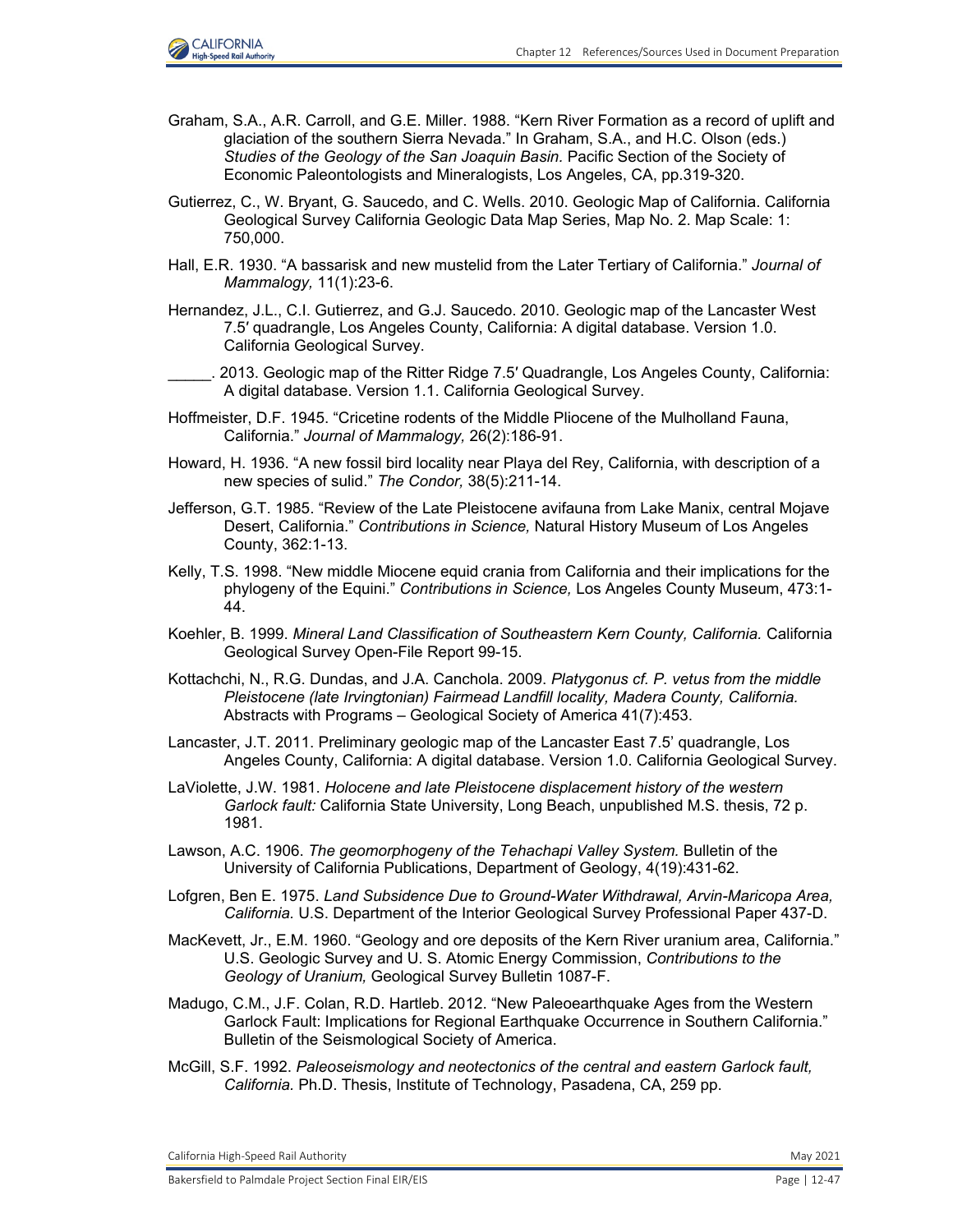

\_\_\_\_\_. 1994, *Preliminary slip rate and recurrence interval for the western Garlock fault system near Lone Tree Canyon, California.* Geological Society of America Abstracts with Programs, v. 26, no. 2, p. 72.

- McGill, S.F., and K. Sieh. 1991. "Surficial offsets on the central and eastern Garlock fault associated with prehistoric earthquakes." *Journal of Geophysical Research 96,* pp. 21,597–21,621.
- Mensing, S. 2005. "The History of Oak Woodlands in California, Part I: the Paleoecologic Record." *The California Geographer* 45:1-38.
- \_\_\_\_\_. 2014. *The Paleo History of Oaks.* Proceedings of the Seventh California Oak Symposium: Managing Oak Woodlands in a Dynamic World. November 3–6, 2014. Visalia Convention Center, Visalia, CA. U.S. Department of Agriculture, Pacific Southwest Research Station, General Technical Report PSW-GTR-251, pp. 35–47.
- Merriam, J.C. 1916. "Mammalian remains from the Chanac Formation of the Tejon Hills, California." University of California Publications, *Bulletin of the Department of Geology,* 10(8):111-27.
- Metz, R.T. 1986. "Tertiary stratigraphy of the southeastern San Joaquin Valley, California." In Olson, H.C., G.E. Miller, and J.A. Bartow (eds.) *Stratigraphy, Paleoenvironment and Depositional Setting of the Tertiary Sediments, Southeastern San Joaquin Basin,* pp. 25- 27. Pacific Section American Association of Petroleum Geologists Guidebook, Bakersfield, CA.
- Miller, L.H. 1931. "Bird remains from the Kern River Pliocene of California." *The Condor* 33(2):70-  $\mathcal{D}$
- Myers, J.A., and D.M. Erwin. 2014. "The Latest Miocene Anaverde Flora, Palmdale, CA (SoCA): the 'Inland Empire' was once a really nice place to live." *The Miocene Vegetation and Environment of Western North America* (conference abstract).
- North American Commission on Stratigraphic Nomenclature. 2005. North American Stratigraphic Code. Revised edition. AAPG Bulletin 89(11):1547-91.
- Olsen, H.C., G.E. Miller, and J.A. Bartow. 1986. "Stratigraphy, Paleoenvironments and Depositional Setting of Tertiary Sediments, Southeastern San Joaquin Basin." In P. Bell, ed., *Structure and Stratigraphy of the East Side San Joaquin Valley, Part II: Structure and Stratigraphy,* Pacific Section American Association of Petroleum Geologists Guidebook 56:18-56.
- Olson, B.P.E. and J.L. Hernandez. 2013. Preliminary geologic map of the Palmdale 7.5' quadrangle, Los Angeles County, California: A digital database. Version 1.0. California Geological Survey.
- Ponti, D.J. 1985. *The Quaternary alluvial sequence of the Antelope Valley, California.* Geological Society of America Special Papers, 203:79-96.
- Prothero, D.R. and M.R. Liter. 2008. *Systematics of the dromomerycines and aletomerycines (Artiodactyla: Palaeomerycidae) from the Miocene and Pliocene of North America. New* Mexico Museum of Natural History and Science Bulletin 44:273-98.
- Quinn, J.P. 1987. "Stratigraphy of the middle Miocene Bopesta Formation, southern Sierra Nevada, California." Natural History Museum of Los Angeles County *Contributions in Science,* 393, 31 pp. (incl. geologic map, scale 1:24,000).
- Reynolds, R.E. 2009. "New Pleistocene faunas from Kern River terrace deposits, Ming Lake, Kern County, California." In D.R. Jessey and R.E. Reynolds (eds.) *Landscape Evolution at an Active Plate Margin.* Desert Studies Consortium Symposium 2009, pp.172-175.

May 2021 California High‐Speed Rail Authority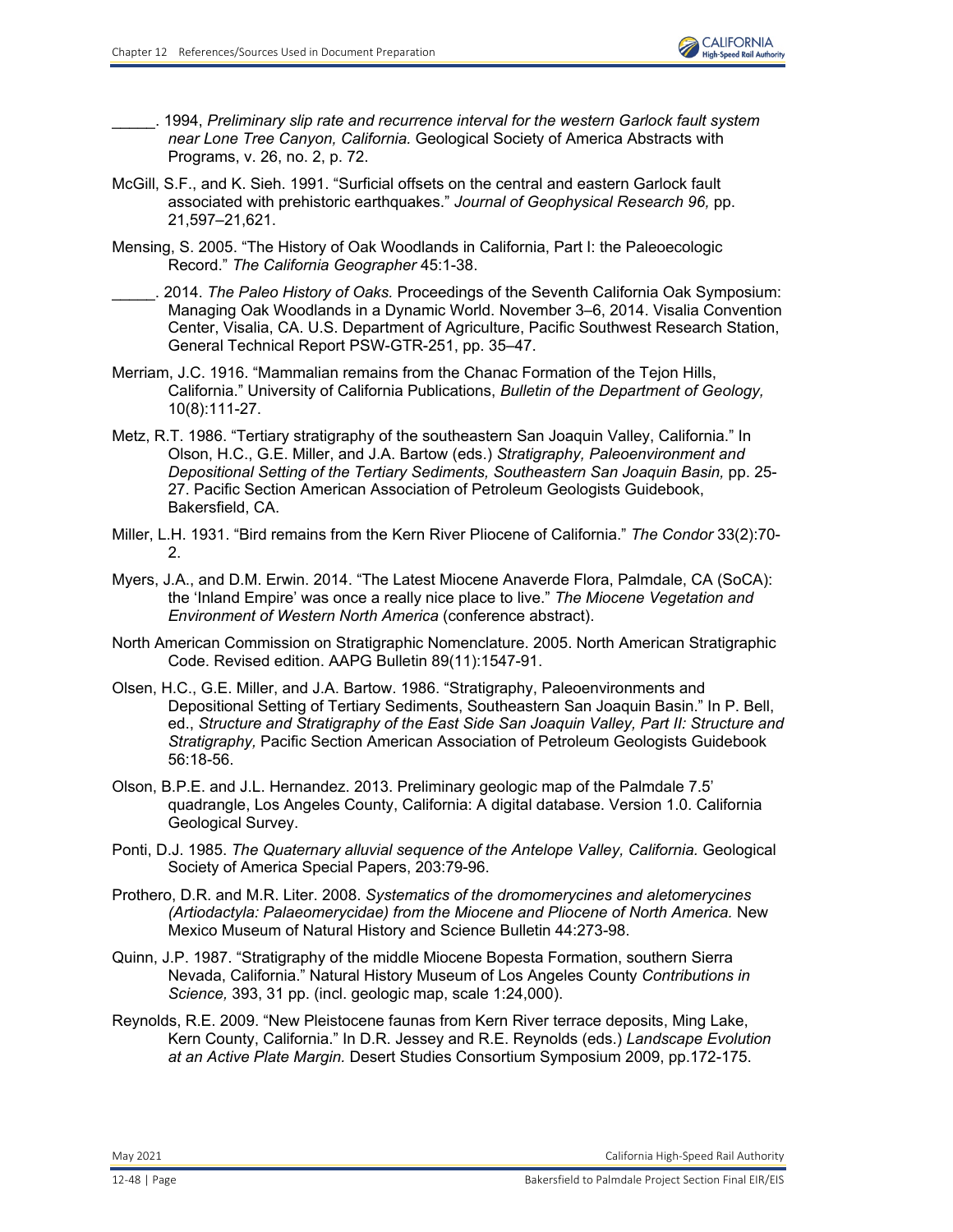

- \_\_\_\_\_. 2011. "A new Miocene flora from the Round Mountain Silt." In R.N. Reynolds (ed.), *The Incredible Shrinking Pliocene: The 2011 Desert Symposium Field Guide and Proceedings.* California State University Desert Studies Consortium, pp. 114-118. April 2011.
- Reynolds, R.E., and N.J. Czaplewski. 1989. "A Hemphillian LMA fauna from the Kern River Formation, California." Journal of Vertebrate Paleontology*,* Supplement 9(3):36A.
- Roos, Justin, Associate/GIS Manager, LSA Associates, Inc. 2020. Email correspondence with Brenda Callen, Senior Engineering Geologist, Mineral Resources Program, California Geological Survey, California Department of Conservation regarding Mineral Resource Zone 2 acreages in Los Angeles County. August 19, 2020.
- Savage, D.E., T. Downs, and O.J. Poe. 1954. "Cenozoic land life of southern California." In R.H. Jahns ed., *Geology of southern California.* California Division of Mines and Geology, 170, Ch III, pp. 43-58.
- Scott, E. and S.M. Cox. 1993. "*Arctodus simus* (Cope, 1879) from Riverside County, California." In *New additions to the Pleistocene vertebrate record of California, R.G. Dundas and D.J.* Long (eds.) PaleoBios, 15(2):27-36.
- \_\_\_\_\_. 2008. "Late Pleistocene distribution of Bison (Mammalia; Artiodactyla) from the Mojave Desert of southern California and Nevada. In X. Wang and L.G. Barnes (eds.) *Geology and vertebrate paleontology of western and southern North America: Contributions in Honor of David P. Whistler.* Natural History Museum of Los Angeles County, Science Series, 41:359-82.
- Scott, E. and K. Springer. 2003. "CEQA and fossil preservation in California." *The Environmental Monitor,* Fall:4-10.
- Scott, E., K. Springer, and J.C. Sagebiel. 2004. "Vertebrate paleontology in the Mojave Desert: the continuing importance of 'follow through' in preserving paleontologic resources." In M. W. Allen and J. Reed (eds.), *The human journey and ancient life in California's Deserts: Proceedings from the 2001 Millennium Conference.* Maturango Museum Publication No. 15, p. 65-70. Ridgecrest, CA.
- Siade, A.J., Tracy Nishikawa, D.L. Rewis, Peter Martin, and S.P. Phillips. 2014. *Groundwater-flow and land-subsidence model of Antelope Valley, California.* U.S. Geological Survey, Scientific Investigations Report 2014–5166, 136 p.<http://dx.doi.org/10.3133/sir20145166> (accessed May 2016).
- Simpson, E.C., 1934, "Geology and mineral deposits of the Elizabeth Lake quadrangle, California." *California Journal of Mines and Geology,* 30(4):371-415.
- Society of Vertebrate Paleontology (SVP). 1996. "Conditions of Receivership for Paleontologic Salvage Collections." *Society of Vertebrate Paleontology News Bulletin* 166:31–2.
- \_\_\_\_\_. 2010. *Standard Procedures for the Assessment and Mitigation of Adverse Impacts to Paleontological Resources.* Society of Vertebrate Paleontology, 1–11.
- Springer, K., E. Scott, J.C. Sagebiel, and L.K. Murray. 2009. "The Diamond Valley Lake local fauna: Late Pleistocene vertebrates from inland southern California." In Albright, L.B. III (ed.), *Papers on Geology, Vertebrate Paleontology, and Biostratigraphy in Honor of Michael O. Woodburne.* Museum of Northern Arizona Bulletin, 65:217-36.
- Stein, R.S., and W. Thatcher. 1981. "Seismic and Aseismic Deformation Associated with the 1952 Kern County, CA, Earthquake and Relationship to the Quaternary History of the White Wolf Fault." *Journal of Geophysical Research* 86:4913–4928.
- Stock, C. 1935. "Deep-well record of fossil mammal remains in California." *Bulletin of the American Association of Petroleum Geologists*, 19(7):1064-68.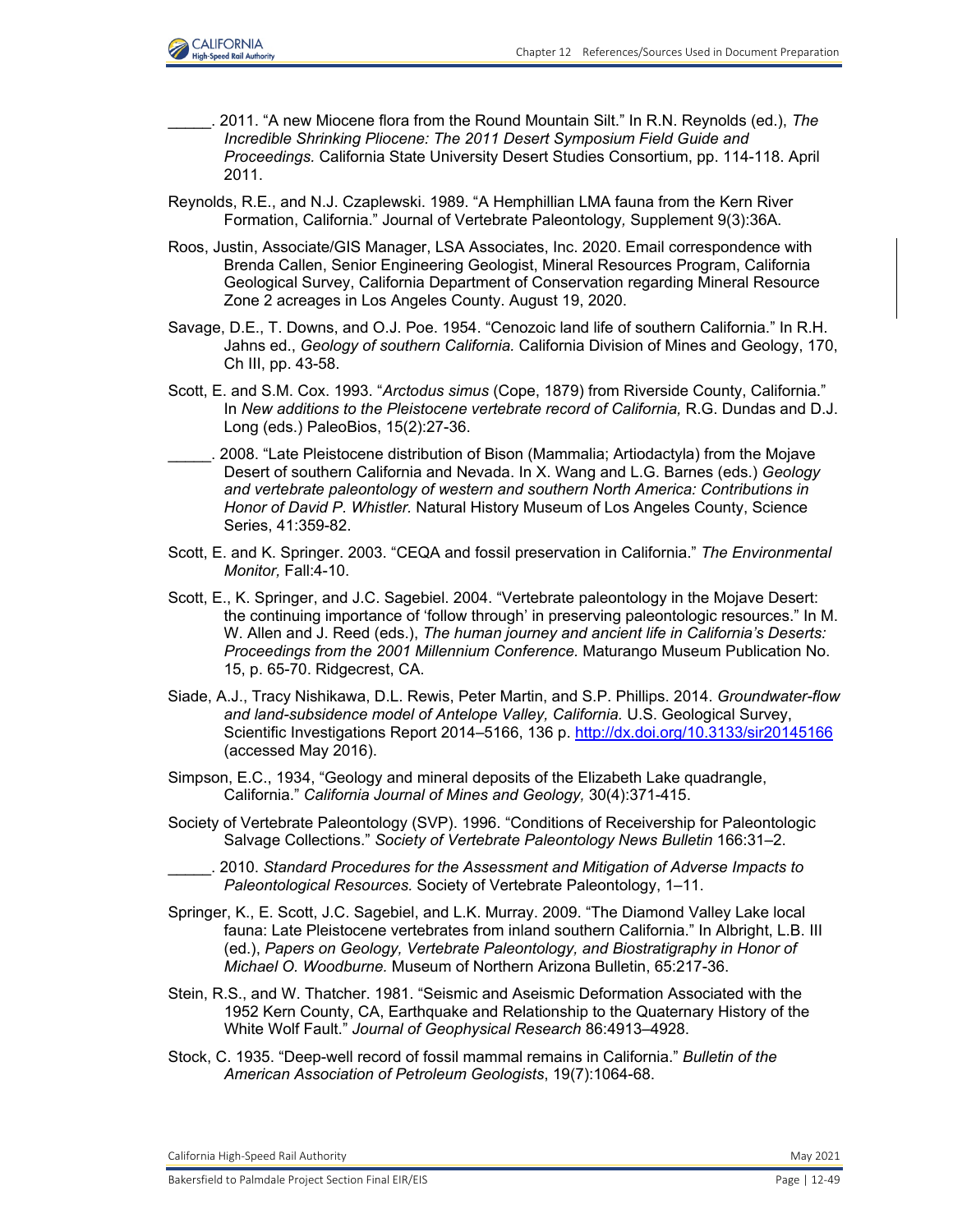

- Stock, C. and E.R. Hall. 1933. "The Asiatic genus Eomellivora in the Pliocene of California." *Journal of Mammalogy,* 14(1):63-5.
- Tedford, R.H., L.B. Albright. III, A.D. Barnosky, I. Ferrusquia-Villafranca, R.M. Hunt Jr., J.E. Storer, C.C. Swisher III, M.R. Voorhies, S.D. Webb, and D.P. Whistler. 2004. "Mammalian Biochronology of the Arikareean through Hemphillian interval (late Oligocene through early Pliocene)." In M.O. Woodburne, ed., *Late Cretaceous and Cenozoic Mammals of North America: Biostratigraphy and Geochronology.* Columbia University Press, NY, pp.169-231.
- Tedford, R.H. and X. Wang. 2008. "Metalopex, a new genus of fox (Carnivora: Canidae: Vulpini) form the late Miocene of western North America." In X. Wang and L.G. Barnes (eds.) *Geology and Vertebrate Paleontology of Western and Southern North America.* Natural History Museum of Los Angeles County, Science Series, 41:273-78.
- Tedford, R.H., X. Wang, and B.E. Taylor. 2009. "Phylogenetic systematics of the North American fossil Caninae (Carnivora: Canidae)." *Bulletin of the American Museum of Natural History* 325:1-218.
- U.S. Department of Agriculture Natural Resources Conservation Service (USDA/NRCS). 2007. STATSGO Database. [http://SoilDataMart.nrcs.usda.gov/.](http://SoilDataMart.nrcs.usda.gov/)
	- -. 2013. Soil Survey Geographic Database. [http://SoilDataMart.nrcs.usda.gov/.](http://SoilDataMart.nrcs.usda.gov/)
- U.S. Geological Survey (USGS). 2001. *Numerical simulation of ground-water flow and land subsidence at Edwards Air Force Base, Antelope Valley, California.* Water Resource Investigation Report 01-4038.
- ———. 2003. Simulation of ground-water flow and land subsidence in the Antelope Valley Ground-Water Basin, California. Water Resource Investigation Report 03-4016.
- ———. 2008. "Seismic Hazards." [http://gldims.cr.usgs.gov/website/nshmp2008/viewer.htm.](http://gldims.cr.usgs.gov/website/nshmp2008/viewer.htm)
- ———. 2013. *CHSTP Bakersfield to Palmdale 15% Design, Geologic and Seismic Hazards Report.*
- ———. 2014. Quaternary faults mapping application. [http://earthquake.usgs.gov/hazards/qfaults/](http://earthquake.usgs.gov/hazards/qfaults/imsintro.php) [imsintro.php.](http://earthquake.usgs.gov/hazards/qfaults/imsintro.php)
- —. 2017a. Earthquake Glossary "Dip-Slip Faults." [https://earthquake.usgs.gov/learn/](https://earthquake.usgs.gov/learn/glossary/?term=dip%20slip) [glossary/?term=dip%20slip](https://earthquake.usgs.gov/learn/glossary/?term=dip%20slip) (accessed March 8, 2017).
- . 2017b. Earthquake Glossary "Seiche." [https://earthquake.usgs.gov/learn/glossary/](https://earthquake.usgs.gov/learn/glossary/?term=seiche) [?term=seiche](https://earthquake.usgs.gov/learn/glossary/?term=seiche) (accessed August 16, 2017).
- ———. 2017c. Earthquake Glossary "Strike-Slip Faults." [https://earthquake.usgs.gov/learn/](https://earthquake.usgs.gov/learn/glossary/?term=strike-slip) [glossary/?term=strike-slip](https://earthquake.usgs.gov/learn/glossary/?term=strike-slip) (accessed March 8, 2017).
- U.S. Geological Survey and California Geological Survey (supporting agency). 2005. Preliminary integrated geologic map databases for the United States – western states: California, Nevada, Arizona, Washington, Oregon, Idaho, and Utah. [http://mrdata.usgs.gov/geology/](http://mrdata.usgs.gov/geology/state/state.php?state=CA) [state/state.php?state=CA](http://mrdata.usgs.gov/geology/state/state.php?state=CA) (accessed July 9, 2012).
- . 2006. Quaternary fault and fold database for the United States. http://earthquakes.usgs.gov/regional/gfaults (accessed January 29, 2016).
- URS Corporation, HMM, and Arup. 2012. *California High-Speed Train Engineering Report, Bakersfield to Palmdale, 15% Design Fault Hazard Evaluation Report.* November 2012.
- URS Corporation, Kleinfelder, and Geomatrix Joint Venture. 2010. *Seismic Hazard Characterization of the Kern Canyon Fault for the Isabella Project Dams, Kern and Tulare Counties, California.* Consultant's report prepared for the U.S. Army Corps of Engineers. May 24, 2010.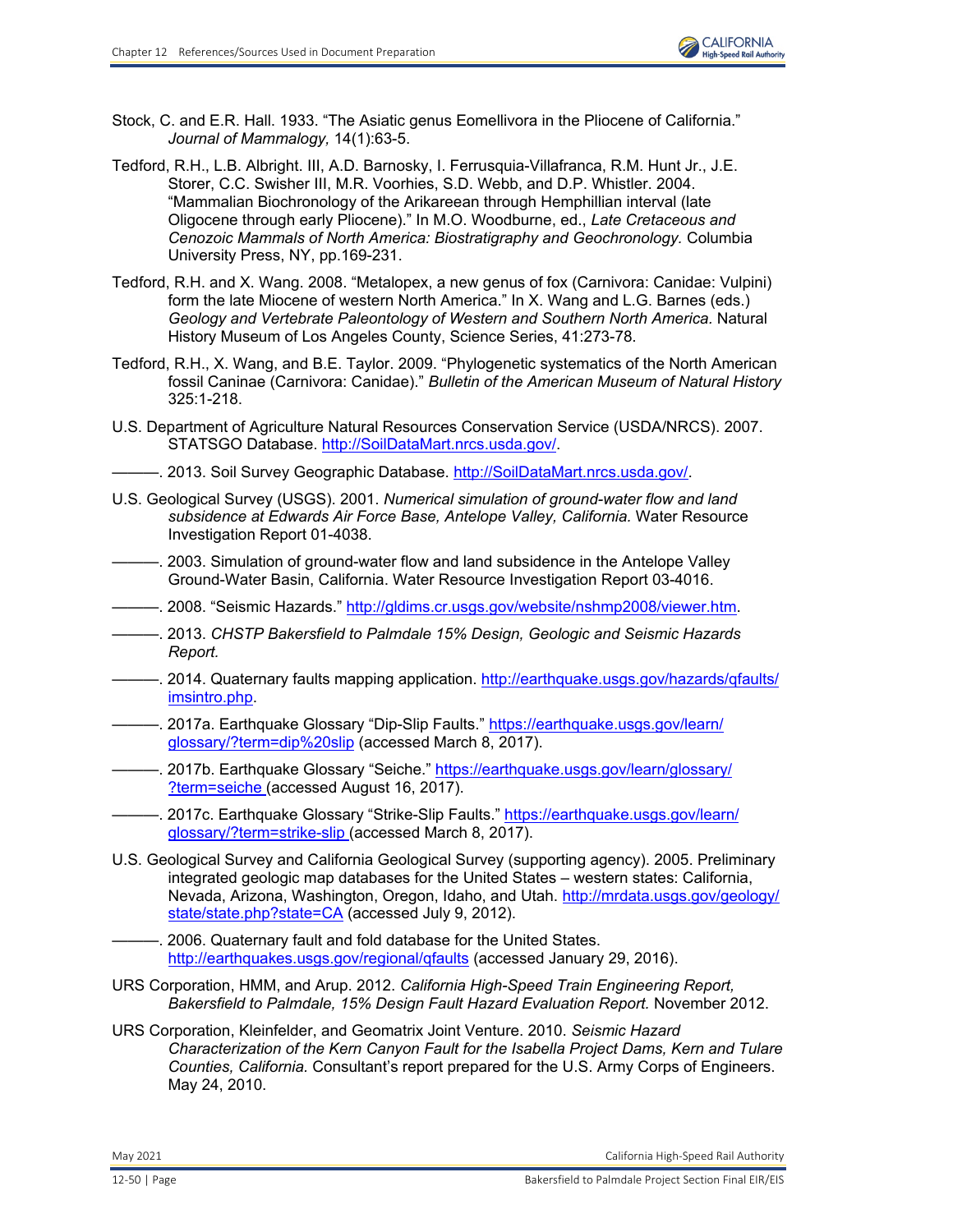

- Working Group on California Earthquake Probabilities (WGCEP). 2008. *The Uniform California Earthquake Rupture Forecast, Version 2 (UCERF 2).* U.S. Geological Survey Open-File Report 2007-1437/California Geological Survey Special Report 203.
- Wagner, D.L. 2002. California Geomorphic Provinces. California Geologic Survey Note 36. [www.consrv.ca.gov/cgs/information/](http://www.consrv.ca.gov/cgs/information/) (accessed November 14, 2016).
- Wallace, R.E. 1949. "Structure of a portion of the San Andreas Rift in southern California." *Geological Society of America Bulletin,* No. 60, p. 781–806.
- Wang, X., R.H. Tedford, and B.E. Taylor. 1999. "Phylogenetic systematics of the Borophaginae (Carnivora: Canidae)." *Bulletin of the American Museum of Natural History,* 243:1-391.
- White, J.A. 1988. "The Archaeolaginae (Mammalia, Lagomorpha) of North America, excluding Archaeolagus and Panolax." *Journal of Vertebrate Paleontology,* 7(4):425-50.
- Wilkerson, G., T. Elam, and R. Turner. 2011. "Lake Thompson Pleistocene mammalian fossil assemblage, Rosamond." In Reynolds, R.E. (ed.) *The Incredible Shrinking Pliocene: The 2011 Desert Symposium Field Guide and Proceedings.* California State University Desert Studies Consortium, pp. 88–90.
- Wills, C.J., R.J. Weldon II, and W.A. Bryant. 2008. "California fault parameters for the National Seismic Hazard Maps and Working Group on California Earthquake Probabilities," Appendix A in *The Uniform California Earthquake Rupture Forecast, Version 2 (UCERF 2).* U.S. Geological Survey Open-File Report 2007-1437A, and California Geological Survey Special Report 203A, 48 p. [http://pubs.usgs.gov/of/2007/1437/a/.](http://pubs.usgs.gov/of/2007/1437/a/)
- Wilson, L.E. 1935. "Miocene marine mammals form the Bakersfield Region, California." *The Peabody Museum of Natural History Bulletin,* 4:143 pp.
- Winters, H.H. 1954. The Pleistocene fauna of the Manix Beds in the Mojave Desert, California. Unpublished Master's Thesis, California Institute of Technology. 71 pp.

### *Section 3.10: Hazardous Materials and Wastes*

- American Society for Testing and Materials (ASTM). 2013. *Standard Practice for Environmental Site Assessments: Phase I Environmental Site Assessment Process.* Designation E1527. West Conshohocken, PA. February 14, 2013.
- ———. 2014. Stan*dard Practice for Limited Environmental Due Diligence: Transaction Screen Process.* Designation E1528-14. West Conshohocken, PA. January 15, 2014.
- California Department of Conservation, Division of Oil, Gas, and Geothermal Resources (DOGGR). 2016. Division of Oil and Gas Well Finder: SEARCH PARAMETERS. [database]. Sacramento, CA. [https://www.conservation.ca.gov/dog/Pages/](https://www.conservation.ca.gov/dog/Pages/ Wellfinder.aspx) [Wellfinder.aspx](https://www.conservation.ca.gov/dog/Pages/ Wellfinder.aspx) (accessed September 2016).
- California Department of Education. 2019. "California School Directory: Kern County." Sacramento, CA. [https://www.cde.ca.gov/SchoolDirectory/districtschool?allSearch=](https://www.cde.ca.gov/SchoolDirectory/districtschool?allSearch= kern+county&simpleSearch=Y) [kern+county&simpleSearch=Y](https://www.cde.ca.gov/SchoolDirectory/districtschool?allSearch= kern+county&simpleSearch=Y) (accessed December 2019).
- California Department of Resources, Recycling, and Recovery. 2016. "Solid Waste Facilities and Disposal Sites Under Enforcement Orders." [database]. Sacramento, CA. [www.calrecycle.ca.gov/SwFacilities/Enforcement/Orders/default.aspx](http://www.calrecycle.ca.gov/SwFacilities/Enforcement/Orders/default.aspx) (accessed February 1, 2016).
- 2019. "Process for Evaluating and Remediating Burn Dump Sites." [web page]. Sacramento, CA. [www.calrecycle.ca.gov/LEA/Advisories/56/ \(](http://www.calrecycle.ca.gov/LEA/Advisories/56/)accessed February 2019).
- California Department of Toxic Substances Control. 2016. "Statewide Agreement for Caltrans for Reuse of Aerially Deposited Lead-Contaminated Soils." [fact sheet]. Sacramento, CA. March 2016.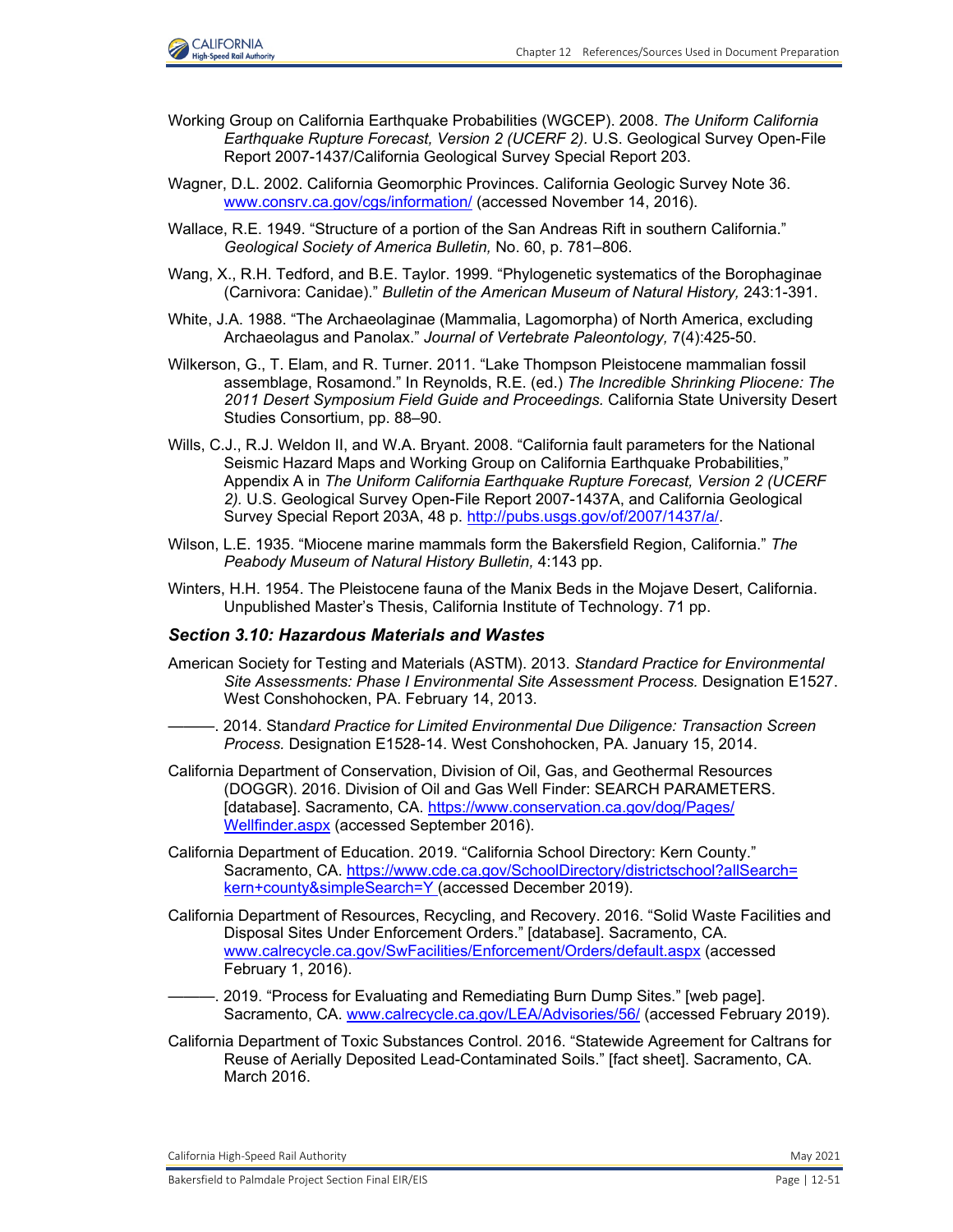- California Department of Transportation (Caltrans). 2014. *Hazardous Materials, Hazardous Waste, and Contamination,* Chapter 10: Initial Site Assessment. Guidance document from the Caltrans *Standard Environmental Reference, Environmental Handbook.* Volume I. Sacramento, CA. [www.dot.ca.gov/ser/vol1/sec3/physical/ch10haz/chap10.htm#site](http://www.dot.ca.gov/ser/vol1/sec3/physical/ch10haz/chap10.htm#siteassessment) [assessment](http://www.dot.ca.gov/ser/vol1/sec3/physical/ch10haz/chap10.htm#siteassessment)
- California Environmental Protection Agency. 2019. "Rockwell International No. Amer. Aircraft Plant 42/3 (71003592)." Department of Toxic Substances Control EnviroStor [database]. [https://www.envirostor.dtsc.ca.gov/public/profile\\_report?global\\_id=19970004](https://www.envirostor.dtsc.ca.gov/public/profile_report?global_id=19970004) (accessed April 2019).
- California High-Speed Rail Authority (Authority). 2017. *Bakersfield to Palmdale Section Hazardous Materials and Wastes Technical Report.* Sacramento, CA and Washington, D.C.
- ———. 2018. *Fresno to Bakersfield Section Supplemental Environmental Impact Report.* Sacramento, CA. October 2018.
- California High-Speed Rail Authority and Federal Railroad Administration (Authority and FRA). 2005. *Final Program Environmental Impact Report/Environmental Impact Statement (EIR/EIS) for the Proposed California High-Speed Train System.* Vol. 1, Report. Sacramento, CA, and Washington, D.C. August 2005. [www.hsr.ca.gov/Programs/](http://www.hsr.ca.gov/Programs/Environmental_Planning/EIR_EIS/Vol1.html) Environmental Planning/EIR\_EIS/Vol1.html (accessed January 16, 2017).
- ———. 2012. *Fresno to Bakersfield Hazardous Wastes and Materials Technical Report.*  Sacramento, CA. July 2012.
- ———. 2017. *Fresno to Bakersfield Section Draft Supplemental Environmental Impact Report/Environmental Impact Statement.* Section 3.10, Hazardous Materials and Wastes. Sacramento, CA and Washington, D.C. November 2017.
- City of Lancaster. 2009. *City of Lancaster General Plan 2030.* Development Services Department. Lancaster, CA. July 14, 2009.
- City of Palmdale. 1993. *Palmdale General Plan.* Planning Department. Palmdale, CA. January 25, 1993 (updated 2012)[. https://www.cityofpalmdale.org/Portals/0/Documents/](https://www.cityofpalmdale.org/Portals/0/Documents/ Business/Planning/General%20Plan/general_plan.pdf) [Business/Planning/General%20Plan/general\\_plan.pdf](https://www.cityofpalmdale.org/Portals/0/Documents/ Business/Planning/General%20Plan/general_plan.pdf)
- City of Tehachapi. 2012. *City of Tehachapi General Plan.* Development Services Department. Tehachapi, CA. January 2012.
- County of Kern. 2007. *Metropolitan Bakersfield General Plan (Unincorporated Planning Area).*  Bakersfield, CA. December 11, 2007
	- ———. 2009. *Kern County General Plan.* Kern County Planning and Development. Bakersfield, CA. September 22, 2009.
- ———. 2014. *Kern County Operational Area, Hazardous Materials Plan.* Environmental Health Services Division. Bakersfield, CA. October 2014.
- County of Los Angeles. 2015. *Antelope Valley Areawide General Plan: Conservation and Open Space Element.* Los Angeles, CA. June 2015.
- Henderson, Zac, Principal/GIS Specialist, LSA Associates, Inc. 2016. Email correspondence with Marcus Klatt, GIS Supervisor/Analyst, Rincon Consultants, Inc. regarding HSR B-P Environmental Layers, with spreadsheet attachment, November 30, 2016.

## *Section 3.11: Safety and Security*

- American Railway Engineering and Maintenance-of-Way Association (AREMA). 2012. *Manual for Railway Engineering.*
- Arredy, James. 2011. "China Train Crash Spurs Safety Fears." *The Wall Street Journal.* September 28, 2011.

May 2021 California High‐Speed Rail Authority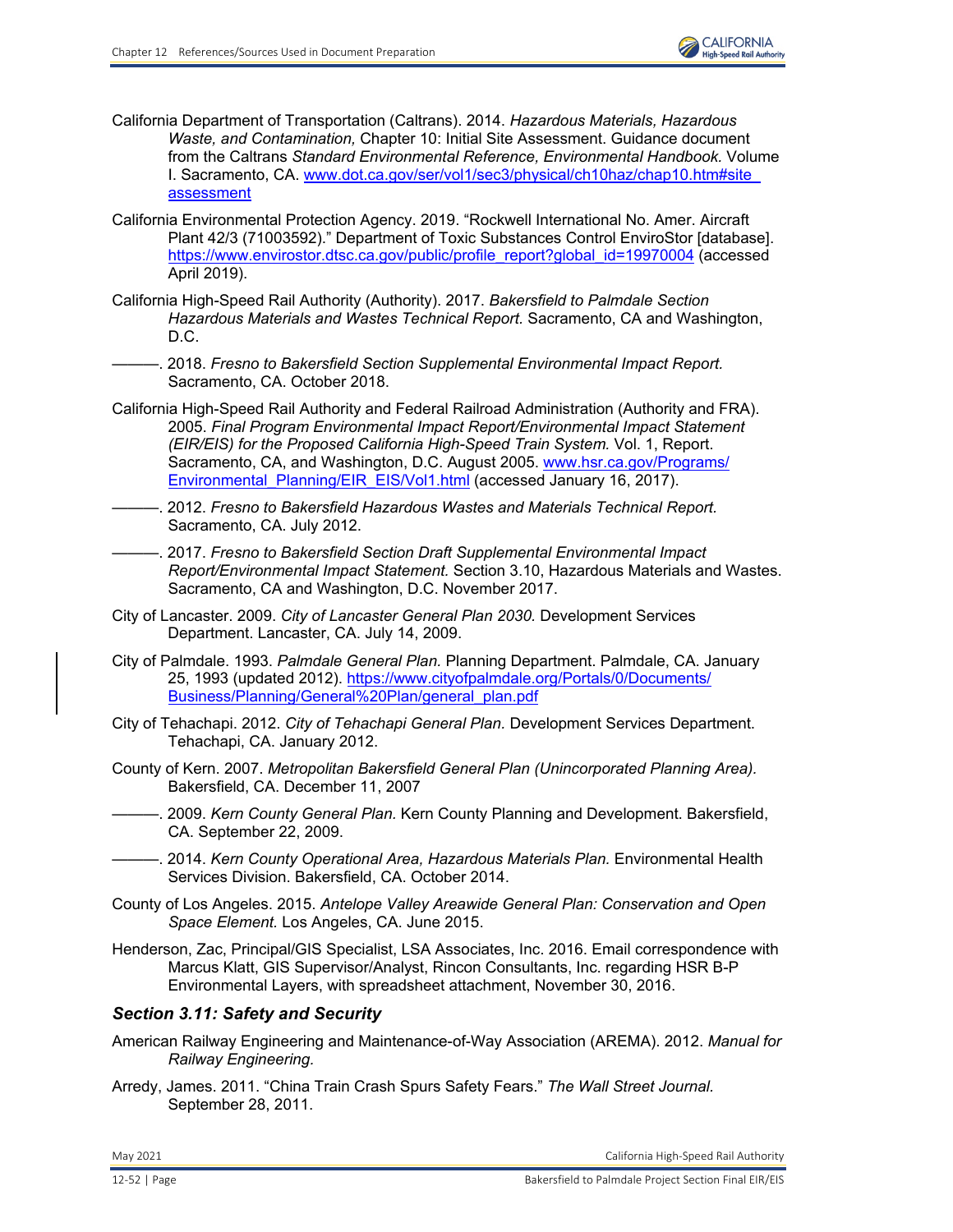

- BakersfieldNow. 2015. "Pedestrian safety top focus for future of county roadways." March 10, 2015. [http://bakersfieldnow.com/news/local/pedestrian-safety-top-focus-for-future-of](http://bakersfieldnow.com/news/local/pedestrian-safety-top-focus-for-future-ofcounty-roadways)[county-roadways.](http://bakersfieldnow.com/news/local/pedestrian-safety-top-focus-for-future-ofcounty-roadways)
- California Department of Corrections and Rehabilitation. 2015. *Prison Facilities California State Prison, Los Angeles County (LAC).* [www.cdcr.ca.gov/ \(](http://www.cdcr.ca.gov/)accessed July 21, 2015).
- California Department of Education. 2019. "California School Directory: Kern County." Sacramento, CA. [https://www.cde.ca.gov/SchoolDirectory/districtschool?allSearch=](https://www.cde.ca.gov/SchoolDirectory/districtschool?allSearch= kern+county&simpleSearch=Y) [kern+county&simpleSearch=Y](https://www.cde.ca.gov/SchoolDirectory/districtschool?allSearch= kern+county&simpleSearch=Y) (accessed December 2019).
- California Department of Forestry and Fire Protection (CAL FIRE). 2007. "Fire Hazard Severity Zones in SRA [State Responsibility Area]: Adopted by CAL FIRE on November 7, 2007." "Fire Hazard Severity Zoning." SRA-only maps for Fresno, Kings, Tulare, and Kern counties.
- ———. 2009. *Wildfire Activity Statistics.* [https://www.readyforwildfire.org.](https://www.readyforwildfire.org)
- ———. 2010. *Wildfire Activity Statistics.* [https://www.readyforwildfire.org.](https://www.readyforwildfire.org)
- ———. 2011. *Wildfire Activity Statistics.* [https://www.readyforwildfire.org.](https://www.readyforwildfire.org)
- ———. 2012. *Wildfire Activity Statistics.* [https://www.readyforwildfire.org.](https://www.readyforwildfire.org)
- ———. 2013. *Wildfire Activity Statistics.* [https://www.readyforwildfire.org.](https://www.readyforwildfire.org)
- California Department of Public Health, Center for Infectious Diseases, Division of Communicable Disease Control, and Infectious Disease Branch. 2017. *Epidemiologic Summary of Coccidioidomycosis in California,* p. 6.
- California Department of Transportation (Caltrans). 2002. *Airport Land Use Planning Handbook.*  Caltrans Division of Aeronautics.
- ———. 2012. *Highway Design Manual*. Sacramento, CA: Caltrans. May 7, 2012.
- California High-Speed Rail Authority (Authority). 2005. *California High Speed Train Project Final Environmental Impact Report/Environmental Impact Statement*. Section 3.11, Safety and Security, pg. 3.11-7.
- ———. 2008. *Technical Memorandum 2.1.7 Rolling Stock and Vehicle Intrusion Protection for High-Speed Rail and Adjacent Transportation Systems*.
- -. 2013. Agreement No.: HSR 13-06 Book 3, Part B, Subpart 6, Safety and Security Management Plan. July 2013.
- \_\_\_\_\_. 2018. *Fresno to Bakersfield Section Final Supplemental Environmental Impact Report.*
- ———. 2019a. *Bakersfield to Palmdale Project Section Transportation Technical Report*.
- ———. 2019b. *Fresno to Bakersfield Section: Locally Generated Alternative Final Supplemental EIS* (October 2019)
- ———. n.d. *Technical Memorandum 500.08, Roadway Vehicle Hazard Assessment Methodology*.
- California High-Speed Rail Authority and Federal Railroad Administration (Authority and FRA). 2005. *Final Program Environmental Impact Report/Environmental Impact Statement (EIR/EIS) for the Proposed California High-Speed Train System.* Vol. 1, Report. Sacramento, CA, and Washington, D.C. August 2005. [www.hsr.ca.gov/Programs/](http://www.hsr.ca.gov/Programs/Environmental_Planning/EIR_EIS/Vol1.html) [Environmental\\_Planning/EIR\\_EIS/Vol1.html](http://www.hsr.ca.gov/Programs/Environmental_Planning/EIR_EIS/Vol1.html)
- ———. 2008. *Bay Area to Central Valley HST Program Environmental Impact Report/ Environmental Impact Study*. May 2008.
- ———. 2012. *Bay Area to Central Valley High-Speed Train Partially Revised Final Program Environmental Impact Report (EIR).* Sacramento, CA. April 2012.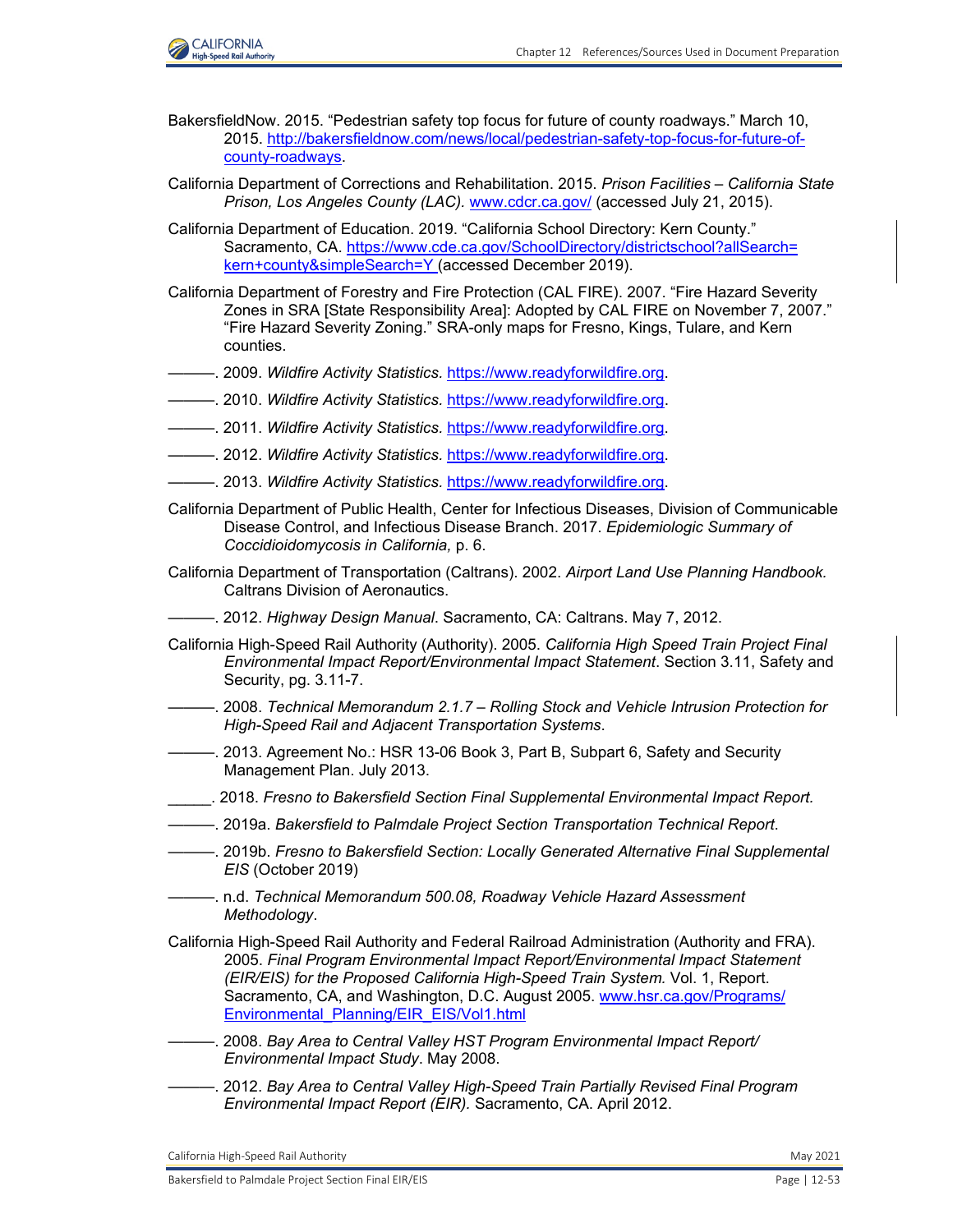———. 2014. *Fresno to Bakersfield Section Final Environmental Impact Report/Environmental Impact Statement.* 

- California Highway Patrol. 2012a. *2012 Annual Report of Fatal and Injury Motor Vehicle Traffic Collisions.* [https://www.chp.ca.gov/programs-services/services-information/switrs](https://www.chp.ca.gov/programs-services/services-information/switrsinternet-statewide-integrated-traffic-records-system/switrs-2012-report)[internet-statewide-integrated-traffic-records-system/switrs-2012-report](https://www.chp.ca.gov/programs-services/services-information/switrsinternet-statewide-integrated-traffic-records-system/switrs-2012-report) (accessed April 28, 2016).
- -. 2012b. "2012 California Quick Collision Facts." [https://www.chp.ca.gov/programs](https://www.chp.ca.gov/programsservices/services-information/switrs-internet-statewide-integrated-traffic-recordssystem/switrs-2012-report)[services/services-information/switrs-internet-statewide-integrated-traffic-records](https://www.chp.ca.gov/programsservices/services-information/switrs-internet-statewide-integrated-traffic-recordssystem/switrs-2012-report)[system/switrs-2012-report](https://www.chp.ca.gov/programsservices/services-information/switrs-internet-statewide-integrated-traffic-recordssystem/switrs-2012-report) (accessed April 10, 2017).
- California Office of Traffic Safety. 2016a. "Bakersfield 2016" collision statistics. <https://www.ots.ca.gov/rankings/bakersfield-2016/.>
- ———. 2016b. "Lancaster 2016" collision statistics. [https://www.ots.ca.gov/rankings/Lancaster-](https://www.ots.ca.gov/rankings/Lancaster- 2016/.)[2016/.](https://www.ots.ca.gov/rankings/Lancaster- 2016/.)
- -. 2016c. "Palmdale 2016" collision statistics. [https://www.ots.ca.gov/rankings/Palmdale-](https://www.ots.ca.gov/rankings/Palmdale- 2016/.)[2016/.](https://www.ots.ca.gov/rankings/Palmdale- 2016/.)
- -. 2016d. "Tehachapi 2016" collision statistics. [https://www.ots.ca.gov/rankings/Tehachapi-](https://www.ots.ca.gov/rankings/Tehachapi- 2016/.)[2016/.](https://www.ots.ca.gov/rankings/Tehachapi- 2016/.)
- Central Japan Railway Company. 2015. "About the Shinkansen." [http://english.jr-central.co.jp/](http://english.jr-central.co.jp/ about/safety.html) [about/safety.html](http://english.jr-central.co.jp/ about/safety.html) (accessed July 22, 2015).
- Cheng, S.H., T. Yen, and S.C. Huang. 2011. *Taiwan High Speed Rail Viaducts: A Seismic-Safety and Passenger-Comfort Design Approach*. 2010 Joint Rail Conference. ASME Conference Proceedings. Volume 1: Railroad Infrastructure Engineering. Paper JRC 2010-36129. [www.asmeconferences.org/JRC2010/ViewAcceptedAbstracts.cfm](http://www.asmeconferences.org/JRC2010/ViewAcceptedAbstracts.cfm) (accessed April 24, 2015).
- China Highlights. 2015. "Important High-Speed Railway Lines in China." [www.chinahighlights.com/travelguide/transportation/train-travel.htm](http://www.chinahighlights.com/travelguide/transportation/train-travel.htm) (accessed July 22, 2015).

City of Lancaster. 2004. *General William J. Fox Air Field Airport Land Use Compatibility Plan*.

City of Tehachapi. 2004. Tehachapi Municipal Airport Land Use Commission Review Procedures.

- County of Kern. 2012. *Airport Land Use Compatibility Plan*.
- County of Los Angeles. 1991. *Airport Land Use Plan*.

———. 2004. Los Angeles County Airport Land Use Commission Review Procedures.

- Federal Bureau of Investigation (FBI). 2013. *National Uniform Crime Reporting Program: 2013 Crime in the United States.* Table 6, Crime in the United States by Metropolitan Statistical Area[.https://ucr.fbi.gov/crime-in-the-u.s/2013/crime-in-the-u.s.-2013/tables/](https://ucr.fbi.gov/crime-in-the-u.s/2013/crime-in-the-u.s.-2013/tables/ 6tabledatadecpdf/table-6.) [6tabledatadecpdf/table-6.](https://ucr.fbi.gov/crime-in-the-u.s/2013/crime-in-the-u.s.-2013/tables/ 6tabledatadecpdf/table-6.)
- Federal Emergency Management Agency. 2015. *Be Smart. Know Your Hazard.* Website [https://community.fema.gov/hazard/wildfire-en\\_us/be-smart?lang=es](https://community.fema.gov/hazard/wildfire-en_us/be-smart?lang=es) (accessed July 23, 2015).
- Federal Railroad Administration (FRA). 1993. *Safety of High Speed Guided Ground Transportation Systems: Collision Avoidance and Accident Survivability*. Volume 2, *Collision Avoidance*. DOT/FRA/ORD-93/02.11. DOT-VNTSC-FRA-93.211. Washington, D.C. : FRA. March 1993.
- ———. 1994. *Safety of High Speed Guided Ground Transportation Systems: Intrusion Barrier Design Study*. Washington, D.C.: FRA, November 1994. [http://www.fra.dot.gov/eLib/](http://www.fra.dot.gov/eLib/ Details/L04280.) [Details/L04280.](http://www.fra.dot.gov/eLib/ Details/L04280.)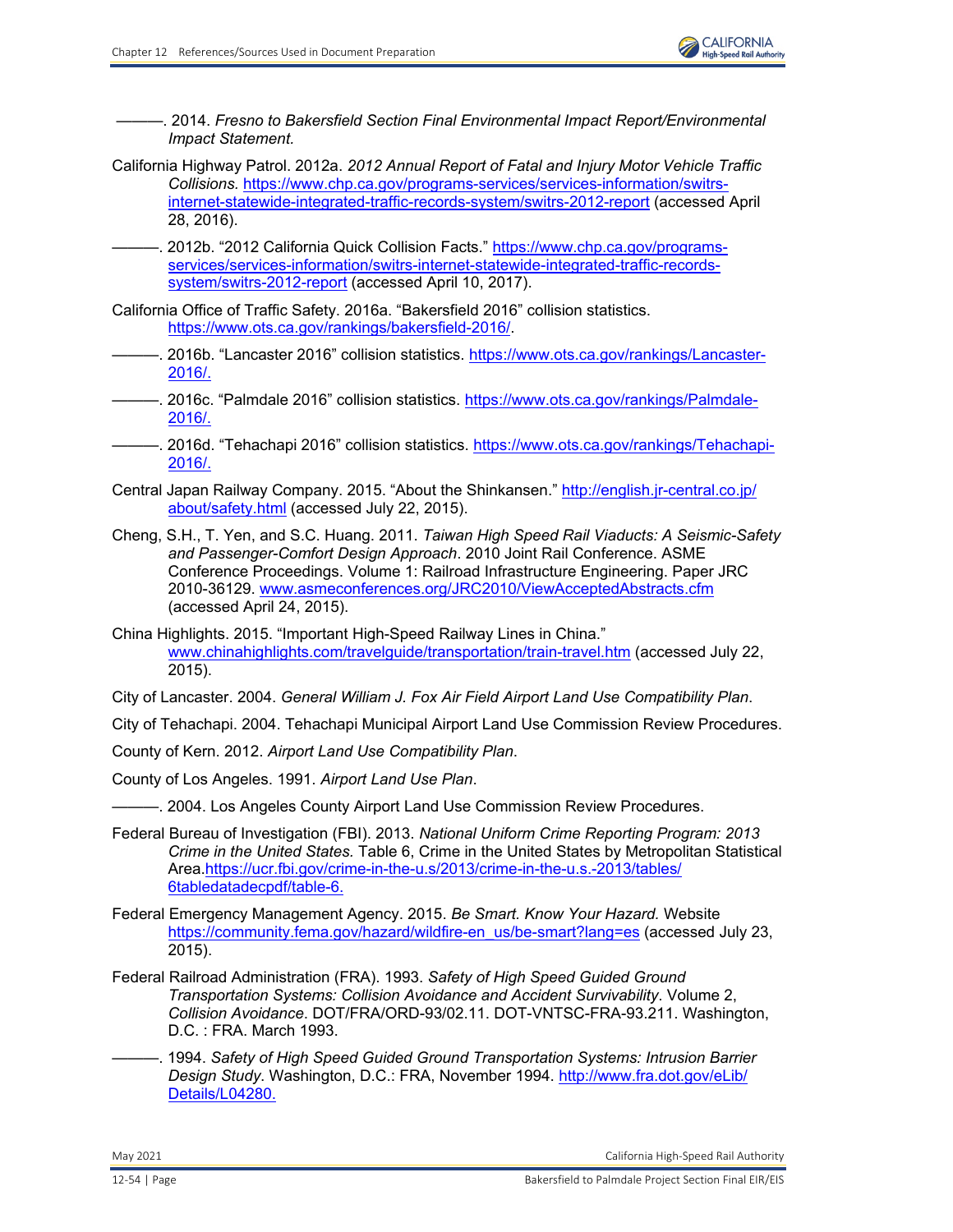

- ———. 1999. *Procedures for Considering Environmental Impacts.*
- ———. 2007. Collision Hazard Analysis Guide: Commuter and Intercity Passenger Rail Service. Washington, D.C.: FRA, Office of Safety Analysis, October 2007. [http://www.fra.dot.gov/eLib/Details/L03191.](http://www.fra.dot.gov/eLib/Details/L03191)
- 2014. "Kern County: Table 5.14 Highway Rail Accident Incident Summary by Railroad." and "Los Angeles County: Table 5.14 Highway Rail Accident Incident Summary by Railroad." Washington, D.C.: FRA, Office of Safety Analysis. [https://safetydata.fra.dot.gov/OfficeofSafety/publicsite/Query/HwyRailAccidentSummaryB](https://safetydata.fra.dot.gov/OfficeofSafety/publicsite/Query/HwyRailAccidentSummaryByRR.aspx) yRR.aspx
- ———. 2016. "Kern County: Table 5.14 Highway Rail Accident Incident Summary by Railroad." and "Los Angeles County: Table 5.14 Highway Rail Accident Incident Summary by Railroad." Washington, D.C.: FRA, Office of Safety Analysis. [https://safetydata.fra.dot.gov/](https://safetydata.fra.dot.gov/OfficeofSafety/publicsite/Query/HwyRailAccidentSummaryByRR.aspx) [OfficeofSafety/publicsite/Query/HwyRailAccidentSummaryByRR.aspx.](https://safetydata.fra.dot.gov/OfficeofSafety/publicsite/Query/HwyRailAccidentSummaryByRR.aspx)
- 2017. "Kern County: Table 5.14 Highway Rail Accident Incident Summary by Railroad." and "Los Angeles County: Table 5.14 Highway Rail Accident Incident Summary by Railroad." Washington, D.C.: FRA, Office of Safety Analysis.
- Kern County/Operational Area Office of Emergency Services, Kern County, and City of Bakersfield. 2009. *Lake Isabella Dam Failure Evacuation Plan*. Prepared by Robert Olson Associates, December 2009. [https://www.kerncountyfire.org/images/stories/emergency\\_](https://www.kerncountyfire.org/images/stories/emergency_ preparedness/Dam_Failure_Plan_Dec_2009.pdf)  [preparedness/Dam\\_Failure\\_Plan\\_Dec\\_2009.pdf.](https://www.kerncountyfire.org/images/stories/emergency_ preparedness/Dam_Failure_Plan_Dec_2009.pdf)
- Kumagai, Norimichi. 2008. *Keystone of High Speed Rail: Safety & Environment*. 6th World Congress on High-Speed Rail. Amsterdam, World Congress on High-Speed Rail. [www.uic.org/apps/presentation/kumagai.pdf.](http://www.uic.org/apps/presentation/kumagai.pdf)
- Mineta Transportation Institute. 2013. *Formulating a Strategy for Securing High-Speed Rail in the United States*. [http://transweb.sjsu.edu/PDFs/research/1026-securing-US-high-speed](http://transweb.sjsu.edu/PDFs/research/1026-securing-US-high-speed-rail.pdf)[rail.pdf](http://transweb.sjsu.edu/PDFs/research/1026-securing-US-high-speed-rail.pdf) (accessed July 24, 2015).
- National Aeronautics and Space Administration, Office of Safety and Mission Assurance. 2007. *Derailed. System Failure Case Studies,* Volume 1, Issue 5. March 2007.
- National Complete Streets Coalition and Smart Growth America. 2014. "Welcome to the National Complete Streets Coalition." [http://old.smartgrowthamerica.org/complete-streets.](http://old.smartgrowthamerica.org/complete-streets)
- National Fire Protection Association. 2014. *NFPA 130 Standard for Fixed Guideway Transit and Passenger Rail Systems.*
- National Highway Traffic Safety Administration. 2012. *Traffic Safety Facts 2012*. U.S. Department of Transportation, National Center for Statistics and Analysis.
- National Wildlife Coordination Group. 2016. *Interagency Helicopter Operations Guide*. June 2016.
- North East Wales Institute of Higher Education. 2004. *The High-Speed Train Disaster in Eschede (Germany):* Engineering Design Group Project (Group 1) Level 2 2004/2005. November 30, 2004.
- Operation Lifesaver, Inc. 2014. Operation Lifesaver website. [https://oli.org.](https://oli.org)
- Puente, Fernando. 2014. "Driver error 'only cause' of Santiago accident, says report." *International Railway Journal.* June 5, 2014.
- Reuters. 2015. "Excessive speed caused French high-speed train derailment: SNCF." [www.reuters.com/article/us-france-derailment-speed-idUSKCN0T81KB20151119](http://www.reuters.com/article/us-france-derailment-speed-idUSKCN0T81KB20151119) (accessed December 12, 2015).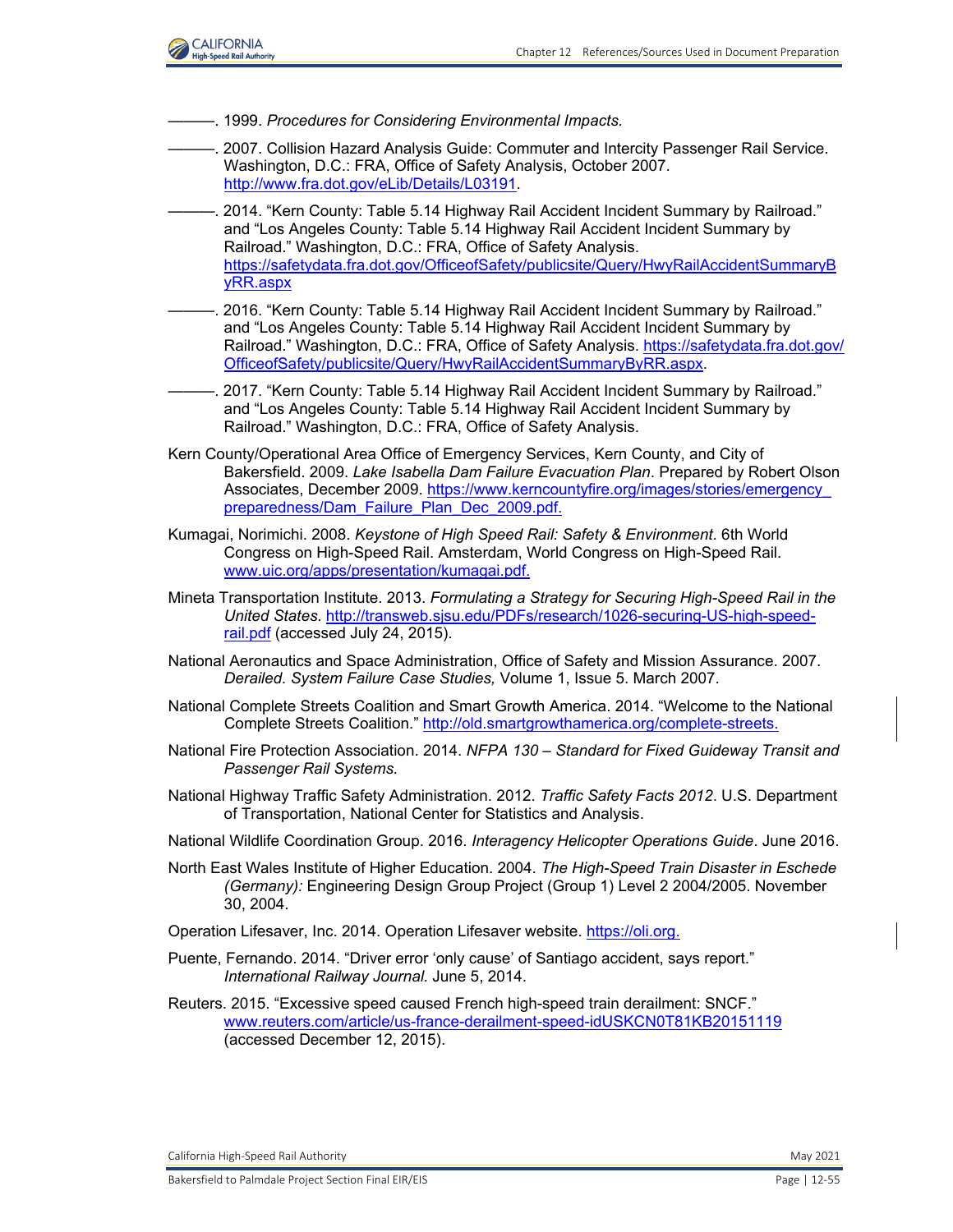

- Taylor, Brian, Anastasia Loukaitou-Sideris, Robin Liggett, Camille Fink, Martin Wachs, Ellen Cavanagh, Christopher Cherry, and Peter Haas. 2005. *Designing and Operating Safe and Secure Transit Systems: Assessing Current Practices in the United States and Abroad.* Mineta Transportation Institute Report 04-05, November 2005.
- U.S. Department of Justice. 2014. *Crime in the United States.* Federal Bureau of Investigation, Criminal Justice Information Service Division. *2013.*

## *Section 3.12: Socioeconomics and Communities*

- Access Services. "Overview About Us." [http://accessla.org/about\\_us/overview.html](http://accessla.org/about_us/overview.html) (accessed August 24, 2016).
- Amtrak. Service maps and schedules.<https://www.amtrak.com/home> (accessed August 24, 2016).
- Antelope Valley Transit Authority. Service maps and schedules. [www.avta.com](http://www.avta.com) (accessed August 24, 2016).
- Bertaut, Carol, and Laurie Pounder. 2009. "The Financial Crisis and U.S. Cross-Border Financial Flows." *Federal Reserve Bulletin.* November 2009. A147–A167. [www.federalreserve.gov/](http://www.federalreserve.gov/pubs/bulletin/2009/pdf/bulletin_article_november_2009a1.pdf) [pubs/bulletin/2009/pdf/bulletin\\_article\\_november\\_2009a1.pdf](http://www.federalreserve.gov/pubs/bulletin/2009/pdf/bulletin_article_november_2009a1.pdf) (accessed August 4, 2014).

Bing Maps. 2014. Aerial imagery.

Bureau of Labor Statistics. 2015. Quarterly Census of Employment and Wages for Kern County.

- California Department of Conservation. 2012. FMMP Important Farmland Map Categories. Sacramento: California State Department of Conservation, Farmland Mapping and Monitoring Program, Land Resource Program.
- California Department of Education. 2016. Various Ed-Data School District Profiles. [www.ed](http://www.ed-data.org/)[data.org/](http://www.ed-data.org/) (accessed January 11, 2016).
	- 2015. District Profiles, 2013-2014 School Year Enrollment. [www.ed-data.org/district](http://www.ed-data.org/district) (accessed October 2015).
- California Department of Finance. 2016. E-5 Population and Housing Estimates for Cities, Counties, and the State, 2011-2016 with 2010 Census Benchmark. Sacramento, CA. [www.dof.ca.gov/Forecasting/Demographics/Estimates/E-5/](http://www.dof.ca.gov/Forecasting/Demographics/Estimates/E-5/) (accessed July 2016).
- California Department of Food and Agriculture. 2015. "California Agricultural Statistics Review." In *California Agricultural Resource Directory, 2014–2015.* Sacramento: California Department of Food and Agriculture. [https://www.cdfa.ca.gov/statistics/PDFs/](https://www.cdfa.ca.gov/statistics/PDFs/2015Report.pdf) [2015Report.pdf](https://www.cdfa.ca.gov/statistics/PDFs/2015Report.pdf) (accessed July 2016).
- California Department of Transportation (Caltrans). 2011. *Volume 4 Standard Environmental Reference Handbook, Community Impact Assessment.* October 2011. [www.dot.ca.gov/](http://www.dot.ca.gov/ser/vol4/downloads/vol4_entire.pdf) [ser/vol4/downloads/vol4\\_entire.pdf](http://www.dot.ca.gov/ser/vol4/downloads/vol4_entire.pdf) (accessed September 7, 2016).
- California Department of Transportation (Caltrans). 2013.California County-Level Economic Forecast 2013–2040. Sacramento, CA. Prepared by California Economic Forecast for Caltrans. October 2013.
- California Employment Development Department (CEDD). 2016a. Unemployment Rate and Labor Force Data Tables – Not Seasonally Adjusted. Sacramento, CA. [www.labormarketinfo.edd.ca.gov/data/unemployment-and-labor-force.html](http://www.labormarketinfo.edd.ca.gov/data/unemployment-and-labor-force.html) (accessed June 13, 2016).
- 2016b. Unemployment Rates (Labor Force). Sacramento, CA. [www.labormarketinfo.edd.ca.gov/cgi/dataanalysis/areaselection.asp?tablename=labforce](http://www.labormarketinfo.edd.ca.gov/cgi/dataanalysis/areaselection.asp?tablename=labforce) (accessed June 16, 2016).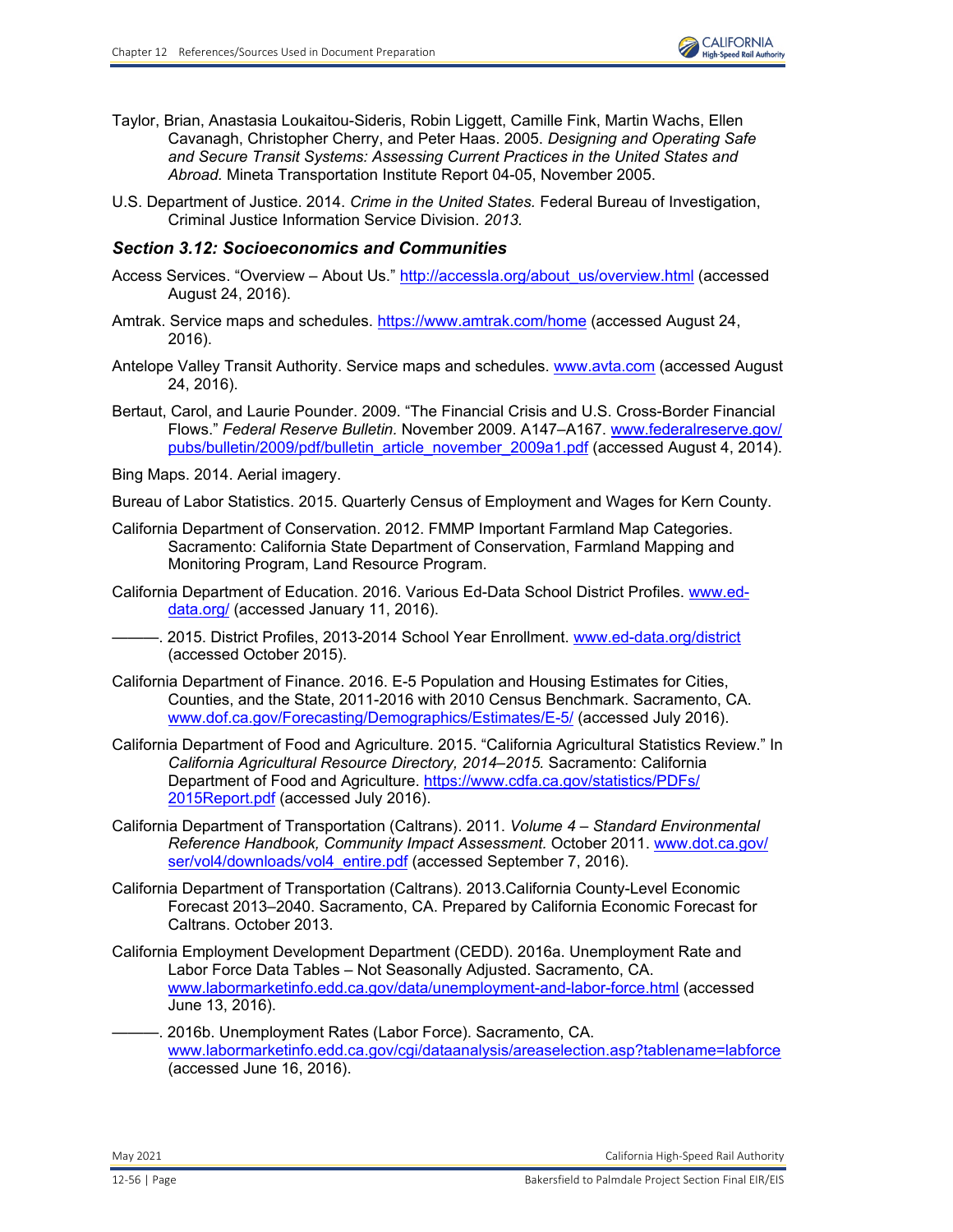

California High-Speed Rail Authority (Authority). 2012a. *Final Bay Area to Central Valley High-Speed Train (HST) Partially Revised Program Environmental Impact Report.* 

- ———. 2012b. *Bakersfield to Palmdale Section Supplemental Alternatives Analysis Report.*  February 2012. [www.hsr.ca.gov/docs/programs/statewide\\_rail/proj\\_sections/Bakersfield](http://www.hsr.ca.gov/docs/programs/statewide_rail/proj_sections/BakersfieldPalmdale/Agenda_Item_5_Attachment_AA_Report_Volume_1.pdf) [Palmdale/Agenda\\_Item\\_5\\_Attachment\\_AA\\_Report\\_Volume\\_1.pdf](http://www.hsr.ca.gov/docs/programs/statewide_rail/proj_sections/BakersfieldPalmdale/Agenda_Item_5_Attachment_AA_Report_Volume_1.pdf) (accessed July 18, 2016).
- ———. 2012c. *Title VI Program Plan*. February 2012. [www.hsr.ca.gov/docs/programs/title\\_VI/](http://www.hsr.ca.gov/docs/programs/title_VI/CHSRA%20Title%20VI%20Program%20Final%206-21-12.pdf) [CHSRA%20Title%20VI%20Program%20Final%206-21-12.pdf](http://www.hsr.ca.gov/docs/programs/title_VI/CHSRA%20Title%20VI%20Program%20Final%206-21-12.pdf) (accessed June 2016).
- ———. 2012d. *Limited English Proficiency Plan*. April 2012. [www.hsr.ca.gov/docs/programs/](http://www.hsr.ca.gov/docs/programs/title_VI/CHSRA%20LEP%20Plan%20Final.pdf) [title\\_VI/CHSRA%20LEP%20Plan%20Final.pdf](http://www.hsr.ca.gov/docs/programs/title_VI/CHSRA%20LEP%20Plan%20Final.pdf) (accessed June 2016).
- \_\_\_\_\_. 2014. *Fresno to Bakersfield Section Final Environmental Impact Report/Environmental Impact Statement.*
- ———. 2016. *Bakersfield to Palmdale Project Section: Supplemental Alternatives Analysis*  Report. April 2016. [http://hsr.ca.gov/docs/brdmeetings/2016/brdmtg\\_041216\\_Item6](http://hsr.ca.gov/docs/brdmeetings/2016/brdmtg_041216_Item6ATTACHMENT_Bakersfield_to_Palmdale_Supplemental_Alternatives_Analysis.pdf) [ATTACHMENT\\_Bakersfield\\_to\\_Palmdale\\_Supplemental\\_Alternatives\\_Analysis.pdf](http://hsr.ca.gov/docs/brdmeetings/2016/brdmtg_041216_Item6ATTACHMENT_Bakersfield_to_Palmdale_Supplemental_Alternatives_Analysis.pdf) (accessed July 22, 2016).
- ———. 2017. *Project Level Environmental Methodology Guidelines, Version 5.09.* Sacramento, CA.
- ———. 2018a. *Bakersfield to Palmdale Project Section: Community Impact Assessment.*  February 2018.
- \_\_\_\_\_. 2018b. *Bakersfield to Palmdale Project Section: Relocation Impact Report.* February 2018.
- \_\_\_\_\_. 2018c. *Fresno to Bakersfield Section Draft Supplemental Environmental Impact Report/Environmental Impact Statement.*
- \_\_\_\_\_. 2018d. *Fresno to Bakersfield Section Final Supplemental Environmental Impact Report.*
- \_\_\_\_\_. 2020a. *Bakersfield to Palmdale Project Section: Community Impact Assessment Technical Report Supplement.*
- \_\_\_\_\_. 2020b. *Bakersfield to Palmdale Project Section: Relocation Impact Report Technical Report Supplement.*
- California High-Speed Rail Authority and Federal Railroad Administration (Authority and FRA). 2005. *Final Program Environmental Impact Report/Environmental Impact Statement (EIR/EIS) for the Proposed California High-Speed Train System.* Vol. 1, Report. Sacramento, CA, and Washington, D.C. August 2005[. www.hsr.ca.gov/Programs/](http://www.hsr.ca.gov/Programs/Environmental_Planning/EIR_EIS/Vol1.html) Environmental Planning/EIR\_EIS/Vol1.html (accessed January 16, 2017).
- \_\_\_\_\_. 2012. *Merced to Fresno Final Environmental Impact Report/Environmental Impact Statement.*
- \_\_\_\_\_. 2014. *California High-Speed Train Project Environmental Impact Report/Environmental Impact Statement: Fresno to Bakersfield Section. April 2014. Sacramento, CA and* Washington, D.C. May 2014. [www.hsr.ca.gov/Programs/Environmental\\_Planning/](http://www.hsr.ca.gov/Programs/Environmental_Planning/final_fresno_bakersfield.html) [final\\_fresno\\_bakersfield.html](http://www.hsr.ca.gov/Programs/Environmental_Planning/final_fresno_bakersfield.html) (accessed August 2016).
- \_\_\_\_\_. 2017. *Fresno to Bakersfield Section Draft Supplemental Environmental Impact Report/Environmental Impact Statement.*
- California State Board of Equalization. 2013. Taxable Sales in California (Sales and Use Tax) During 2013.<https://www.boe.ca.gov/news/tsalescont13.htm>(accessed July 28, 2015).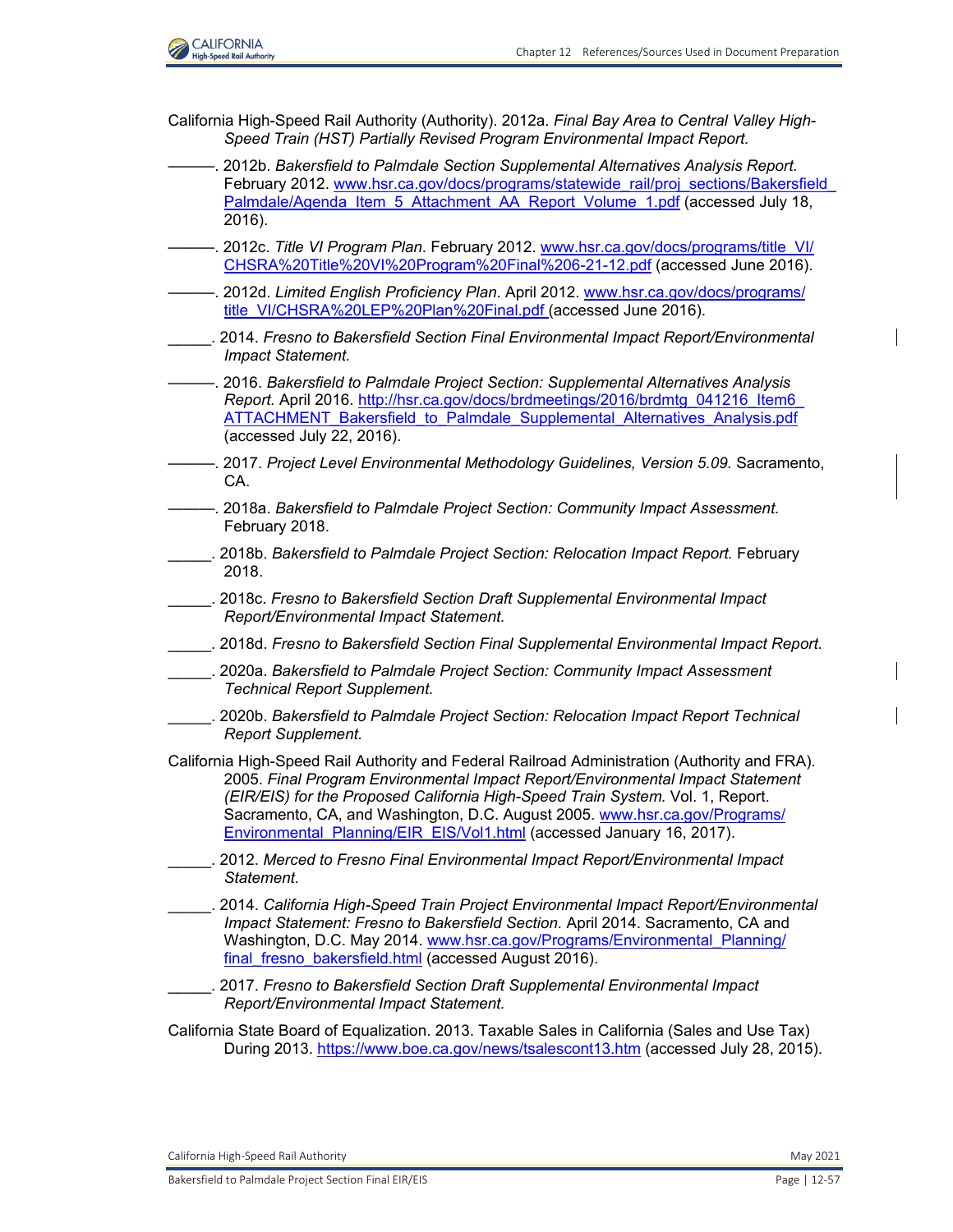- Cambridge Systematics, Inc. 2007. *Economic Growth Effects Analysis for the Bay Area to Central Valley Program-Level Environmental Impact Report and Tier 1 Environmental Impact Statement.* Prepared for the California High-Speed Rail Authority with Economic Development Research Group. Oakland, CA. July 2007.
- Center for Land Use Interpretation. 2016. Tehachapi Wind Farm. [http://clui.org/ludb/site/](http://clui.org/ludb/site/tehachapiwindfarm) [tehachapiwindfarm](http://clui.org/ludb/site/tehachapiwindfarm) (accessed May 31, 2016).
- City of Bakersfield. 2007a. *Metropolitan Bakersfield General Plan,* as amended. December 11, 2007.
- ———. 2007b. *Metropolitan Bakersfield General Plan Circulation Element.*
- ———. 2007c. *Metropolitan Bakersfield General Plan Conservation Element.*
- ———. 2007d. *Metropolitan Bakersfield General Plan Land Use Element.*
- ———. 2007e. *Metropolitan Bakersfield General Plan Open Space Element.*
- ———. 2008. *Metropolitan Bakersfield General Plan Housing Element.*
- ———. 2010a. City of Bakersfield Zoning Ordinance, Title 17, Zoning.
- ———. 2010b. History of Bakersfield. Bakersfield, CA: City of Bakersfield. [www.bakersfieldcity.us/administration/mayor\\_council/history.htm](http://www.bakersfieldcity.us/administration/mayor_council/history.htm) (accessed April 2015).
- ———. 2010c. *Metropolitan Bakersfield General Plan*. [https://www.co.kern.ca.us/planning/pdfs/](https://www.co.kern.ca.us/planning/pdfs/mbgp/MBGPChapterIII.pdf) [mbgp/MBGPChapterIII.pdf \(](https://www.co.kern.ca.us/planning/pdfs/mbgp/MBGPChapterIII.pdf)accessed August 24, 2016).
- ———. 2014. Comprehensive Annual Financial Report for the Fiscal Year Ended June 30, 2014. [www.bakersfieldcity.us/administration/financialservices/pdfs/2014\\_CAFR\\_Final.pdf](http://www.bakersfieldcity.us/administration/financialservices/pdfs/2014_CAFR_Final.pdf) (accessed October 5, 2015).
- City of Lancaster. 1991. *Lancaster Business Park Phase III Specific Plan.* January 1991.
- ———. 1996. *Fox Field Industrial Corridor Specific Plan.* May 31, 1996.
- ———. 2007. *Lancaster Parks, Recreation, Open Space and Cultural Master Plan.*
- ———. 2009a. *General Plan 2030,* as amended. July 14, 2009.
- ———. 2009b. *General Plan 2030: Plan for Active Living.*
- ———. 2009c. *General Plan 2030: Plan for Economic Vitality.*
- ———. 2009d. *General Plan 2030: Plan for the Natural Environment.*
- ———. 2009e. *General Plan 2030: Plan for Physical Mobility.*
- ———. 2009f. *General Plan 2030: Plan for Public Health and Safety.*
- ———. 2011. *Master Plan of Trails and Bikeways.* October 2011.
- ———. 2013. *General Plan 2030 Housing Element 2014–2021,* as amended.
- ———. 2014a. Affordable Housing Assembly Bill 987 Multi-Family Database.
- ———. 2014b. Assembly Bill 987 Affordable Housing Database. [www.cityoflancasterca.org/](http://www.cityoflancasterca.org/home/showdocument?id=26310) [home/showdocument?id=26310 \(](http://www.cityoflancasterca.org/home/showdocument?id=26310)accessed July 20, 2016).
- ———. 2014c. *Comprehensive Annual Financial Report for the Fiscal Year Ended June 30, 2014.* [www.cityoflancasterca.org/home/showdocument?id=26340](http://www.cityoflancasterca.org/home/showdocument?id=26340) (accessed October 5, 2015).
- ———. 2021. Lancaster Code of Ordinances, Title 1, Zoning.
- ---. 2016. "Public Transportation." [www.cityoflancasterca.org/residents/local-resources/](http://www.cityoflancasterca.org/residents/local-resources/public-transportation) [public-transportation](http://www.cityoflancasterca.org/residents/local-resources/public-transportation) (accessed August 24, 2016).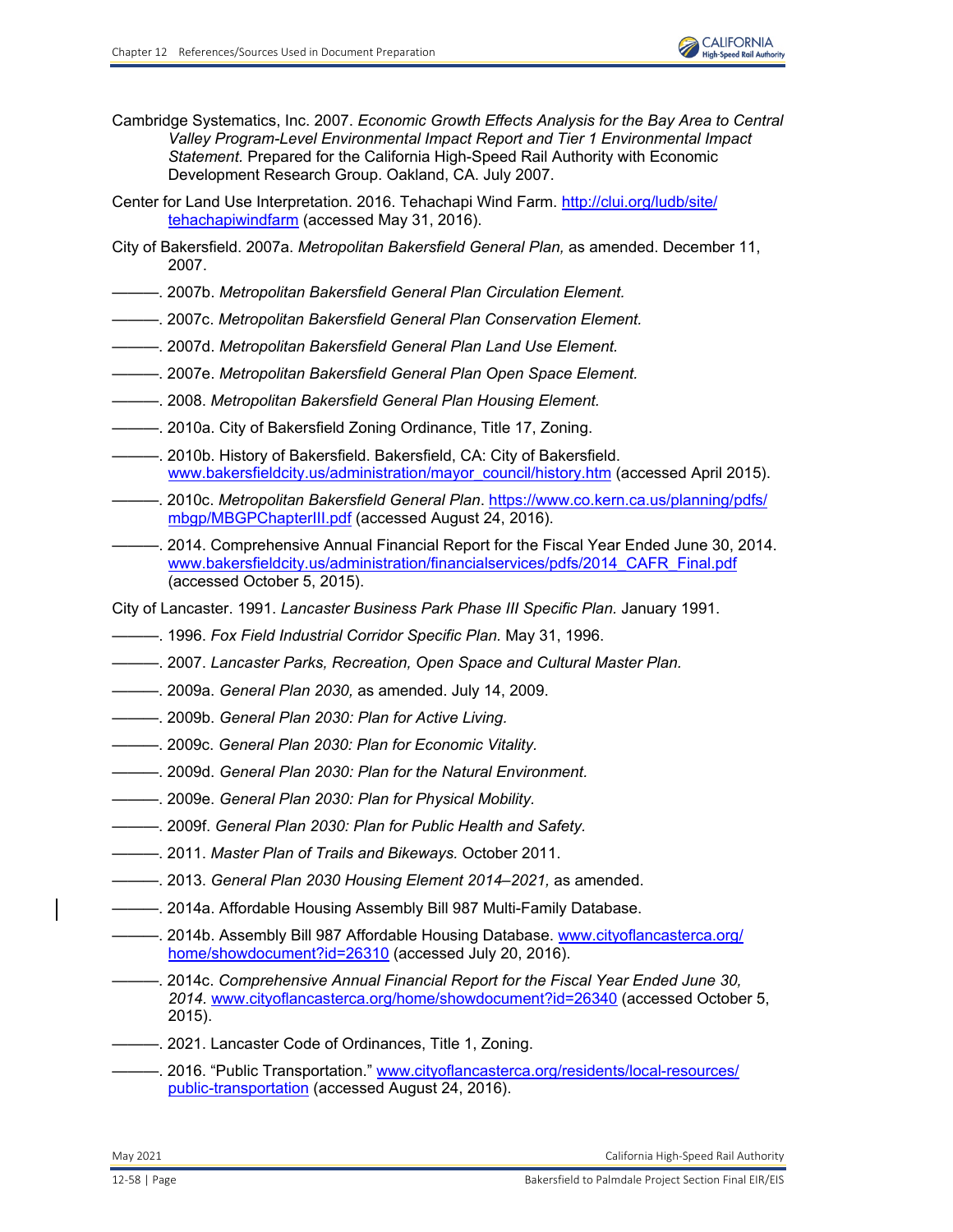

- ———. 2017. *Master Plan of Complete Streets.*
- City of Palmdale. 1993. *Palmdale General Plan.* Planning Department. Palmdale, CA. January 25, 1993 (updated 2012). [https://www.cityofpalmdale.org/Portals/0/Documents/](https://www.cityofpalmdale.org/Portals/0/Documents/Business/Planning/General%20Plan/general_plan.pdf) [Business/Planning/General%20Plan/general\\_plan.pdf](https://www.cityofpalmdale.org/Portals/0/Documents/Business/Planning/General%20Plan/general_plan.pdf)
- ———. 1993b. *Palmdale General Plan Circulation Element.*
- ———. 1993c. *Palmdale General Plan Environmental Resources Element.*
- ———. 1993d. *Palmdale General Plan Land Use Element.*
- ———. 1993e. *Palmdale General Plan Noise Element.*
- ———. 1993f. *Palmdale General Plan Public Services Element.*
- ———. 1994. *Palmdale Zoning Ordinance.*
- ———. 2003. *Palmdale General Plan Parks, Recreation, and Trails Element.*
- ———. 2011. *City of Palmdale Energy Action Plan.* August 2011.
- ———. 2014. *Comprehensive Annual Financial Report for the Fiscal Year Ended June 30, 2014.*  [www.cityofpalmdale.org/Portals/0/Documents/City%20Hall/CAFR/cafr2014.pdf](http://www.cityofpalmdale.org/Portals/0/Documents/City%20Hall/CAFR/cafr2014.pdf) (accessed October 5, 2015).
- City of Tehachapi. 2004. *Tehachapi Municipal Airport Master Plan Update.* August 2004.
- ———. 2011. *City of Tehachapi Municipal Code,* Title 18, Zoning.
- ———. 2012a. *Tehachapi General Plan,* as amended. January 2012.
- ———. 2012b. *Tehachapi General Plan Community Safety Element.*
- ———. 2012c. *Tehachapi General Plan Natural Resources Element.*
- ———. 2012d. *Tehachapi General Plan Mobility Element.*
- ———. 2012e. *Tehachapi General Plan Public Realm Element.*
- ———. 2014. *Annual Financial Report, Year Ended June 30, 2014.* [www.liveuptehachapi.com/](http://www.liveuptehachapi.com/DocumentCenter/View/2829) [DocumentCenter/View/2829 \(](http://www.liveuptehachapi.com/DocumentCenter/View/2829)accessed October 5, 2015).
- $-$ . 2016a. GIS City-wide Land Use Data.
- ——. 2016b. City of Tehachapi website[. http://liveuptehachapi.com/ \(](http://liveuptehachapi.com/)accessed August 24, 2016).
- County of Kern. 1986a. *Cameron Canyon Specific Plan.* June 1986.
- ———. 1986b. *Cameron Canyon Specific Plan Land Use, Open Space, and Conservation Element.*
- ———. 1997a. *Keene Ranch Specific Plan,* as amended. December 1997.
- ———. 1997b. *Keene Ranch Specific Plan Circulation Element.*
- ———. 1997c. *Keene Ranch Specific Plan Land Use, Open Space, and Conservation Element*.
- ———. 2007a. *Kern County General Plan Circulation Element.* Kern County Planning & Development.
- ———. 2007b. *Kern County General Plan Land Use, Open Space, and Conservation Element.*  Kern County Planning & Development.
- ———. 2008a. *County of Kern Housing Element 2008–2013.*
- ———. 2008b. *Rosamond Specific Plan.* April 2008.
- ———. 2008c. *Rosamond Specific Plan Circulation Element.*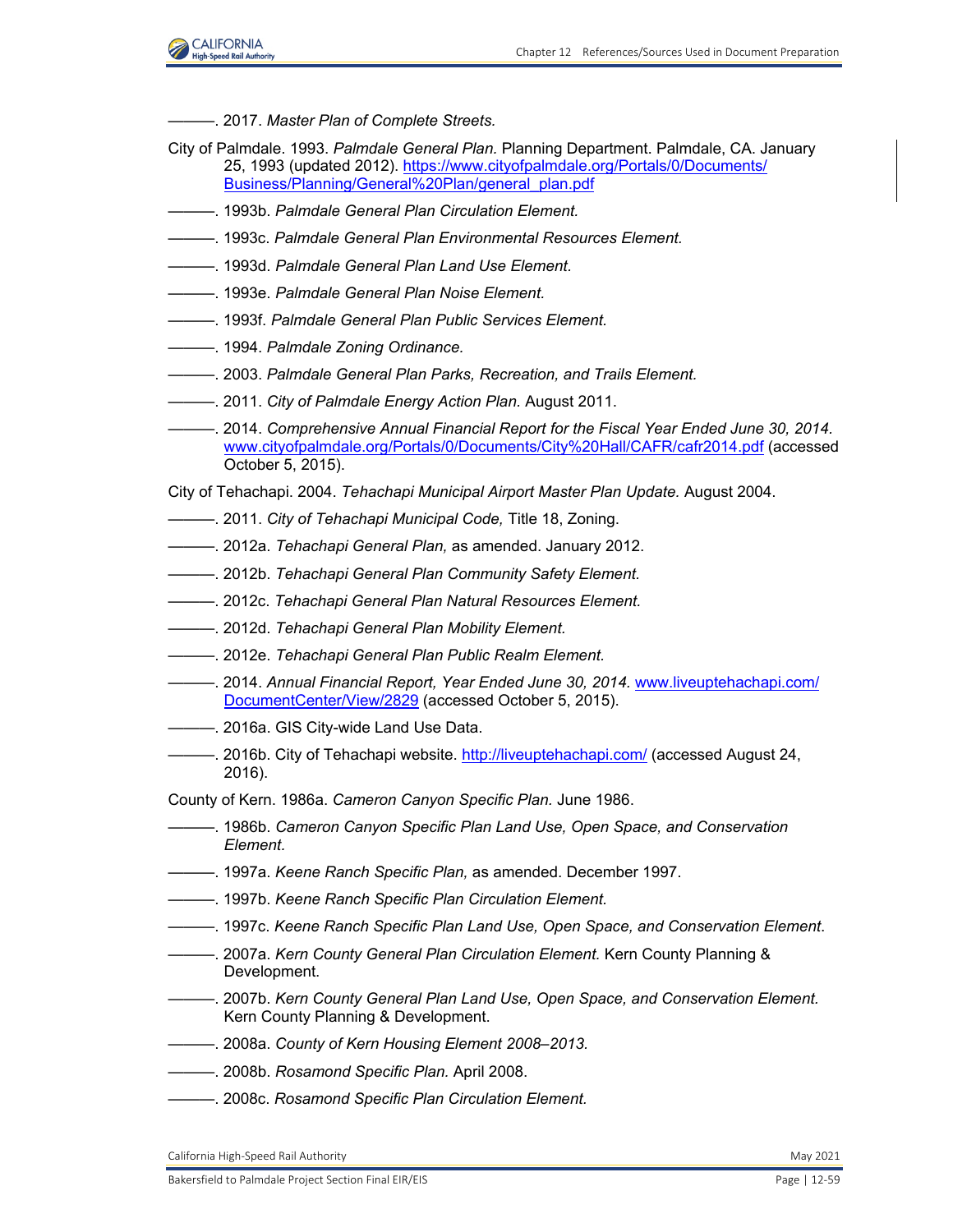- ———. 2008d. *Rosamond Specific Plan Noise Element.*
- ———. 2008e. *Rosamond Specific Plan Open Space/Conservation Element.*
- ———. 2008f. *Willow Springs Specific Plan Open Space Element.* April 2008.
- ———. 2009. *General Plan,* as amended. September 22, 2009. [www.co.kern.ca.us/planning](http://www.co.kern.ca.us/planning) (accessed August 2014).
- ———. 2010a. *County of Kern Economic Development Strategy Update.* July 2010.
- ———. 2010b. *Greater Tehachapi Area Specific and Community Plan.* October 2010.
- ———. 2010c. *Greater Tehachapi Area Specific and Community Plan Land Use Element.*
- ———. 2010d. *Greater Tehachapi Area Specific and Community Plan Conservation and Open Space Element.*
- ———. 2010e. *Greater Tehachapi Area Specific and Community Plan Circulation Element.*
- ———. 2010f. *Greater Tehachapi Area Specific and Community Plan Safety Element.*
- ———. 2010g. *Greater Tehachapi Area Specific and Community Plan Noise Element.*
- ———. 2010h. *Greater Tehachapi Area Specific and Community Plan Sustainability Element.*
- ———. 2010i. *Rosamond Specific Plan Land Use Element.*
- ———. 2012. *Kern County Bicycle Master Plan and Complete Streets Recommendations.* Volumes I and II. June 2012.
- ———. 2014a. *Comprehensive Annual Financial Report for the Fiscal Year Ended June 30, 2014.* [www.co.kern.ca.us/auditor/cafr/14cafr.pdf \(](http://www.co.kern.ca.us/auditor/cafr/14cafr.pdf)accessed October 5, 2015).
- ———. 2014b. *Kern County Agricultural Crop Report.* Kern County, Department of Agriculture and Measurement Standards. [www.kernag.com/caap/crop-reports/crop10\\_19/](http://www.kernag.com/caap/crop-reports/crop10_19/crop2014.pdf) [crop2014.pdf](http://www.kernag.com/caap/crop-reports/crop10_19/crop2014.pdf) (accessed July 2016).
- ———. 2015a. Kern County Code of Ordinances, Title 19, Zoning.
- -. 2015b. Kern County Crop Cover Spatial Data. [www.kernag.com/gis/gis-data.asp](http://www.kernag.com/gis/gis-data.asp) (accessed July 2016).
- ———. 2016a. County-wide GIS Data. Kern County Engineering Surveying and Permit Services.
- <sup>----</sup> 2016b. Kern County Aging and Adult Services. [www.co.kern.ca.us/aas/](http://www.co.kern.ca.us/aas/transportation.aspx#.V73hnfkrJlY) [transportation.aspx#.V73hnfkrJlY](http://www.co.kern.ca.us/aas/transportation.aspx#.V73hnfkrJlY) (accessed August 24, 2016).
- County of Kern Assessor's Office. 2014. Parcel Data, Fiscal Year 2013 to 2014.
- County of Kern Office of the Auditor-Controller, Tax Rate Area Data, Fiscal Year 2013 to 2014. [www.co.kern.ca.us/auditor/GenLevy/TRA11314.asp](http://www.co.kern.ca.us/auditor/GenLevy/TRA11314.asp) (accessed December 2015).

County of Los Angeles. 2011. *Bicycle Master Plan.* December 2011.

- ———. 2014a. *Comprehensive Annual Financial Report, Fiscal Year Ended June 30, 2014.*  <http://ceo.lacounty.gov/pdf/portal/CAFR%202014%20.pdf> (accessed October 5, 2015).
- ———. 2014b. *Los Angeles County Crop and Livestock Report.* [http://file.lacounty.gov/acwm/](http://file.lacounty.gov/acwm/cms1_232575.pdf) [cms1\\_232575.pdf \(a](http://file.lacounty.gov/acwm/cms1_232575.pdf)ccessed July 2016).
- ———. 2015a. *General Plan,* as amended. October 2015. [http://planning.lacounty.gov/](http://planning.lacounty.gov/generalplan/generalplan (accessed June 2016)) [generalplan/generalplan \(accessed June 2016\).](http://planning.lacounty.gov/generalplan/generalplan (accessed June 2016))
- ———. 2015b. *General Plan Conservation and Natural Resources Element.* October 2015. <http://planning.lacounty.gov/generalplan/generalplan>(accessed June 2016).
- ———. 2015c. *General Plan Economic Development Element.* October 2015. <http://planning.lacounty.gov/generalplan/generalplan>(accessed June 2016).

May 2021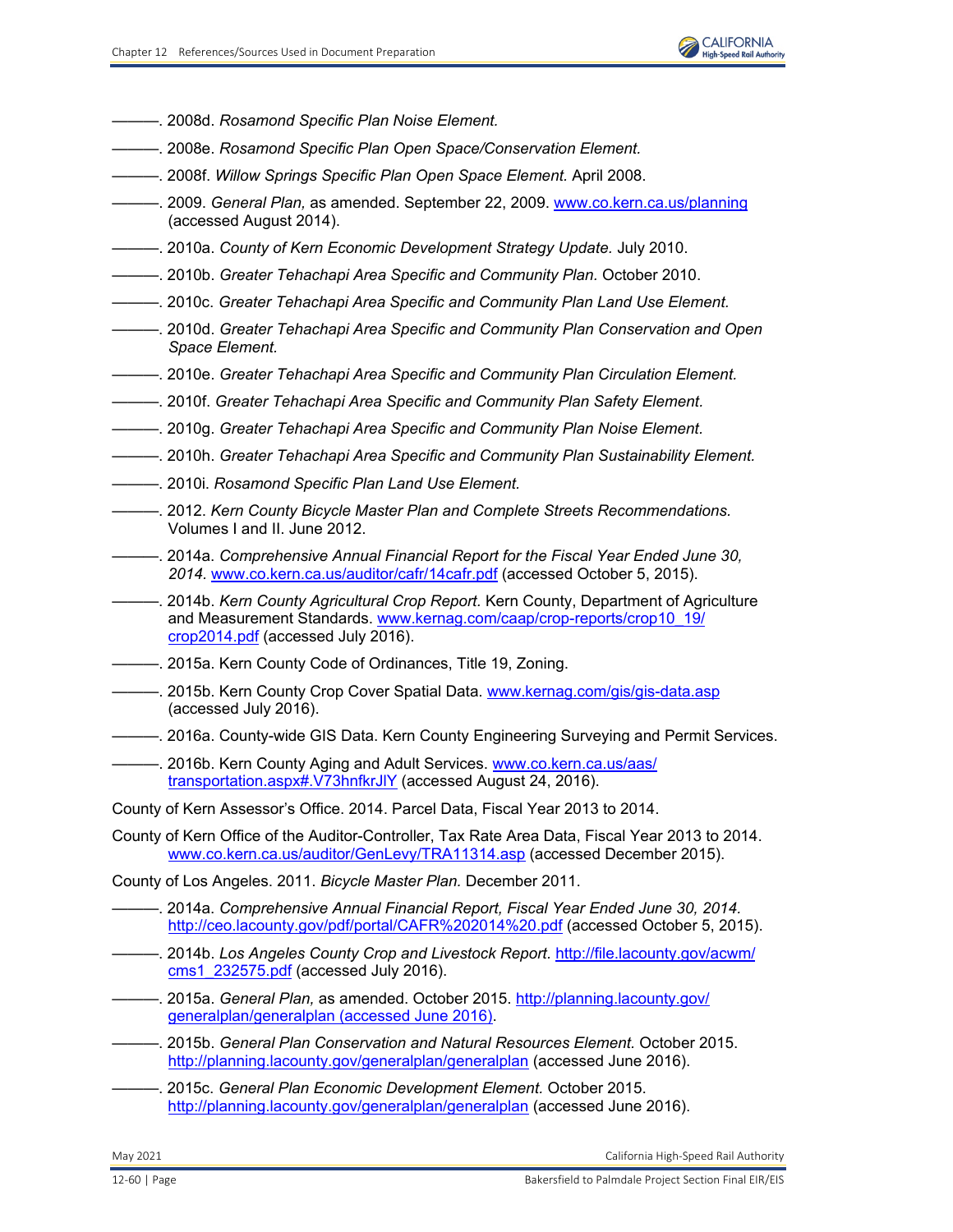

- ———. 2015d. *General Plan Land Use Element.* October 2015[.http://planning.lacounty.gov/](http://planning.lacounty.gov/generalplan/generalplan) [generalplan/generalplan](http://planning.lacounty.gov/generalplan/generalplan) (accessed June 2016).
- ———. 2015e. *General Plan Mobility Element.* October 2015[. http://planning.lacounty.gov/](http://planning.lacounty.gov/generalplan/generalplan) [generalplan/generalplan \(](http://planning.lacounty.gov/generalplan/generalplan)accessed June 2016).
- ———. 2015f. *General Plan Noise Element.* October 2015. [http://planning.lacounty.gov/](http://planning.lacounty.gov/generalplan/generalplan) [generalplan/generalplan](http://planning.lacounty.gov/generalplan/generalplan) (accessed June 2016).
- -. 2016. Los Angeles County Geographical Information System (GIS) Data Portal. Countywide GIS Data.
- ———. 2021. Los Angeles County Code, Title 22, Planning and Zoning.

County of Los Angeles Assessor's Office. 2014. Parcel Data, Fiscal Year 2013 to 2014.

- County of Los Angeles, Office of the Auditor-Controller. Tax Rate Area Data Fiscal Year 2013 to 2014.<http://auditor.lacounty.gov/wps/portal/ac/!ut/p/b1/0>(accessed December 2015).
- County of Los Angeles Public Library. 2013. "Antelope Valley Frequently Asked Questions." [www.colapublib.org/history/antelopevalley/faq.html \(](http://www.colapublib.org/history/antelopevalley/faq.html)accessed November 2013).
- -. 2011. Historical information on the Cities of Lancaster and Palmdale.
- Cowan, Tadlock (Coordinator). 2005. *California's San Joaquin Valley: A Region in Transition.*  Washington, D.C.: Congressional Research Service Report for Congress, Order Code RL33184. December 12, 2005.
- Dokken. 2016. Right of Way Spreadsheets for Alternatives 1, 2, 3, and 5 within Kern and Los Angeles Counties. May 31, 2016.
- Diaz, Roderick. 1999. *Impacts of Rail Transit on Property Values. In Proceedings of the 1999 Commuter Rail/Rapid Transit Conference.* American Public Transportation Association. May 1999.
- EdSource, Inc. 2009. *Question and Answer: The Basics of California's School Finance System.*  January 2009. [https://www.cta.org/~/media/Documents/Issues%20%20Action/](https://www.cta.org/~/media/Documents/Issues%20%20Action/ School%20Funding/EdSource%20%20Basics%20of%20Californias%20School%20Finan ce%20System%20109.pdf?dmc=1&ts=20160614T1652490265)  [School%20Funding/EdSource%20%20Basics%20of%20Californias%20School%20Finan](https://www.cta.org/~/media/Documents/Issues%20%20Action/ School%20Funding/EdSource%20%20Basics%20of%20Californias%20School%20Finan ce%20System%20109.pdf?dmc=1&ts=20160614T1652490265)  [ce%20System%20109.pdf?dmc=1&ts=20160614T1652490265](https://www.cta.org/~/media/Documents/Issues%20%20Action/ School%20Funding/EdSource%20%20Basics%20of%20Californias%20School%20Finan ce%20System%20109.pdf?dmc=1&ts=20160614T1652490265) (accessed August 2014).
- Golden Empire Transit District. 2016. Golden Empire Transit District website. [www.getbus.org/](http://www.getbus.org/) (accessed August 24, 2016).
- Grace Resources. 2016. Grace Resources website[. http://graceresources.org](http://graceresources.org) (accessed July 21, 2016).
- Greater Antelope Valley Economic Alliance. 2011. *2011 Economic Roundtable Report.*
- Greyhound. 2016. Route maps and schedules.<https://www.greyhound.com/> (accessed August 24, 2016).
- InfoGroup. 2016. Reference USA Database. [www.referenceusagov.com/Static/Home \(](http://www.referenceusagov.com/Static/Home)accessed May and June 2016).
- Kern Council of Governments. 2014. Regional Transportation Plan/Sustainable Communities Strategy. June 19, 2014. [www.arb.ca.gov/cc/sb375/kerncog\\_2014\\_rtp.pdf](http://www.arb.ca.gov/cc/sb375/kerncog_2014_rtp.pdf) (accessed May 2015 and February 2016).
- ———. 2015. 2015–2050 Growth Forecast Update. Bakersfield, CA. August 7, 2015. Adopted November 19, 2015.
- $-$ . 2016. GIS 2016 Kern County Land Use Data.

Kern Transit. 2016.<http://kerntransit.org/> (accessed August 24, 2016).

 California High‐Speed Rail Authority May 2021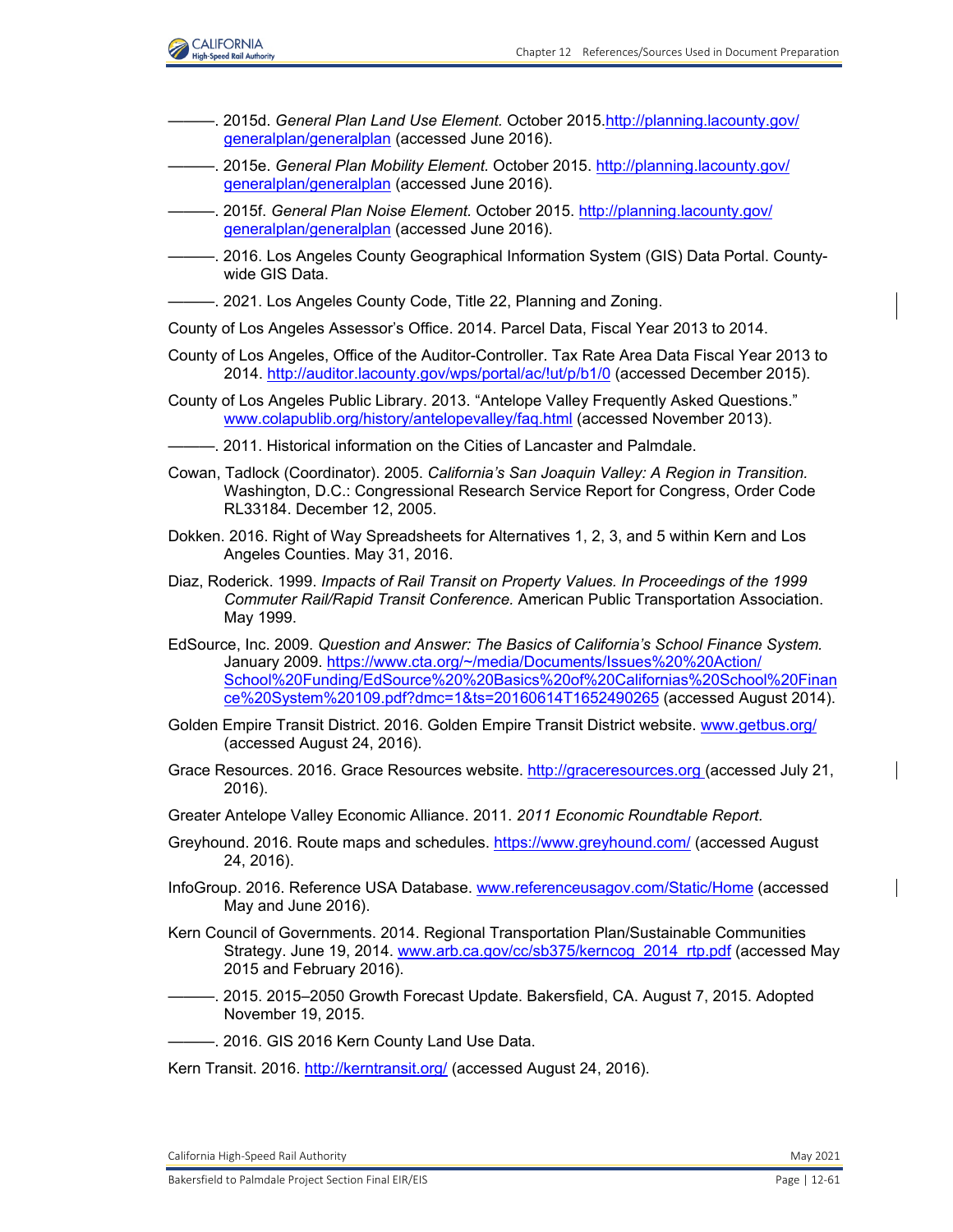- Loopnet Real Estate Web Site. 2016. "Commercial Real Estate for Sale or Lease in Kern and Los Angeles Counties." [www.loopnet.com/?sourcecode=2ggtkt041h85092&gclid=CP-](http://www.loopnet.com/?sourcecode=2ggtkt041h85092&gclid=CP-U6cfMqM0CFYpufgod43QDpQ)[U6cfMqM0CFYpufgod43QDpQ](http://www.loopnet.com/?sourcecode=2ggtkt041h85092&gclid=CP-U6cfMqM0CFYpufgod43QDpQ) (accessed March 2016).
- Los Angeles County Metropolitan Transportation Authority (Metro). 2009. *Long-Range Transportation Plan*.
- Metrolink. "Welcome to Metrolink."<http://metrolinktrains.com/>(accessed August 24, 2016).
- Milken Institute. 2015. *An Economic Road Map for Kern County*. March 2015. [https://assets1c.milkeninstitute.org/assets/Publication/ResearchReport/PDF/Kern-](https://assets1c.milkeninstitute.org/assets/Publication/ResearchReport/PDF/Kern-County-Economic-Road-Map-by-Milken-Institute2.pdf)[County-Economic-Road-Map-by-Milken-Institute2.pdf](https://assets1c.milkeninstitute.org/assets/Publication/ResearchReport/PDF/Kern-County-Economic-Road-Map-by-Milken-Institute2.pdf) (accessed June 2016).
- National Geographic. 2016. GIS basemap information.
- RealtyTrac. "U.S. Real Estate Trends & Market Info." [www.realtytrac.com/statsandtrends/](http://www.realtytrac.com/statsandtrends/foreclosuretrends/) [foreclosuretrends/](http://www.realtytrac.com/statsandtrends/foreclosuretrends/) (accessed May 28, 2018).
- Reconnecting America, Center for Transit-Oriented Development. 2008. *Capturing the Value of Transit.* Prepared for the U.S. Department of Transportation, Federal Transit Administration.
- Southern California Association of Governments. 2012. GIS 2012 Los Angeles County Land Use Data.
- ———. 2016a. *2016–2040 Regional Transportation Plan/Sustainable Communities Strategy*. April 2016.<http://scagrtpscs.net/Pages/FINAL2016RTPSCS.aspx> (accessed June 14, 2016).
- -. 2016b. Adopted 2016 RTP Growth Forecast. April 2016. [http://scagrtpscs.net/](http://scagrtpscs.net/Documents/2016/final/f2016RTPSCS_DemographicsGrowthForecast.pdf) [Documents/2016/final/f2016RTPSCS\\_DemographicsGrowthForecast.pdf \(](http://scagrtpscs.net/Documents/2016/final/f2016RTPSCS_DemographicsGrowthForecast.pdf)accessed June 14, 2016).
- State of California Department of Conservation. 2012. [www.conservation.ca.gov/dlrp/fmmp/](http://www.conservation.ca.gov/dlrp/fmmp/Pages/county_info.aspx) Pages/county info.aspx (accessed July 2016).
- State of California Employment Development Department. 2016. Labor Market Information, Labor Force Data. April 2016.
- State of California Legislative Analyst's Office. 1996. *Property Taxes: Why Some Local Governments Get More Than Others.* Policy Brief. August 21, 1996. [www.lao.ca.gov/](http://www.lao.ca.gov/1996/082196_prop_taxes/property_tax_differences_pb82196.pdf) 1996/082196 prop\_taxes/property\_tax\_differences\_pb82196.pdf (accessed June 2016).
- State of California, Office of Public School Construction. 2009. Enrollment Certification/Projection School Facility Program SAB 50-01. Revised May 2009. [www.documents.dgs.ca.gov/](http://www.documents.dgs.ca.gov/opsc/Forms/SAB_50-01.pdf) [opsc/Forms/SAB\\_50-01.pdf](http://www.documents.dgs.ca.gov/opsc/Forms/SAB_50-01.pdf) (accessed January 12, 2016).
- Teitz, T.B., C. Dietzel, and W. Fulton. 2005. *Urban Development Futures in the San Joaquin Valley.* Public Policy Institute of California, San Francisco.
- T.Y. Lin. 2016. Bakersfield to Palmdale Section project-Specific GIS Data.
- U.S. Census Bureau. 2000a. 2000 Census data. [www.census.gov/](http://www.census.gov/) (accessed March 2015).
- ———. 2000b. County Block Map Sheet 115.
- ———. 2000c. Public Law 94-171. Census Redistricting Data. [https://www.census.gov/rdo/data/](https://www.census.gov/rdo/data/redistricting_data.html) redistricting data.html (accessed July 2016).
- ———. 2010a. Census Block Map, Kern County, CA, Sheet 132.
- ——. 2010b. 2005-2009 American Community Survey. [www.census.gov/](http://www.census.gov/) (accessed March 2015).
- —. 2014. 2009–2013 American Community Survey. <u>www.census.gov/</u> (accessed March 2015 and June 2016).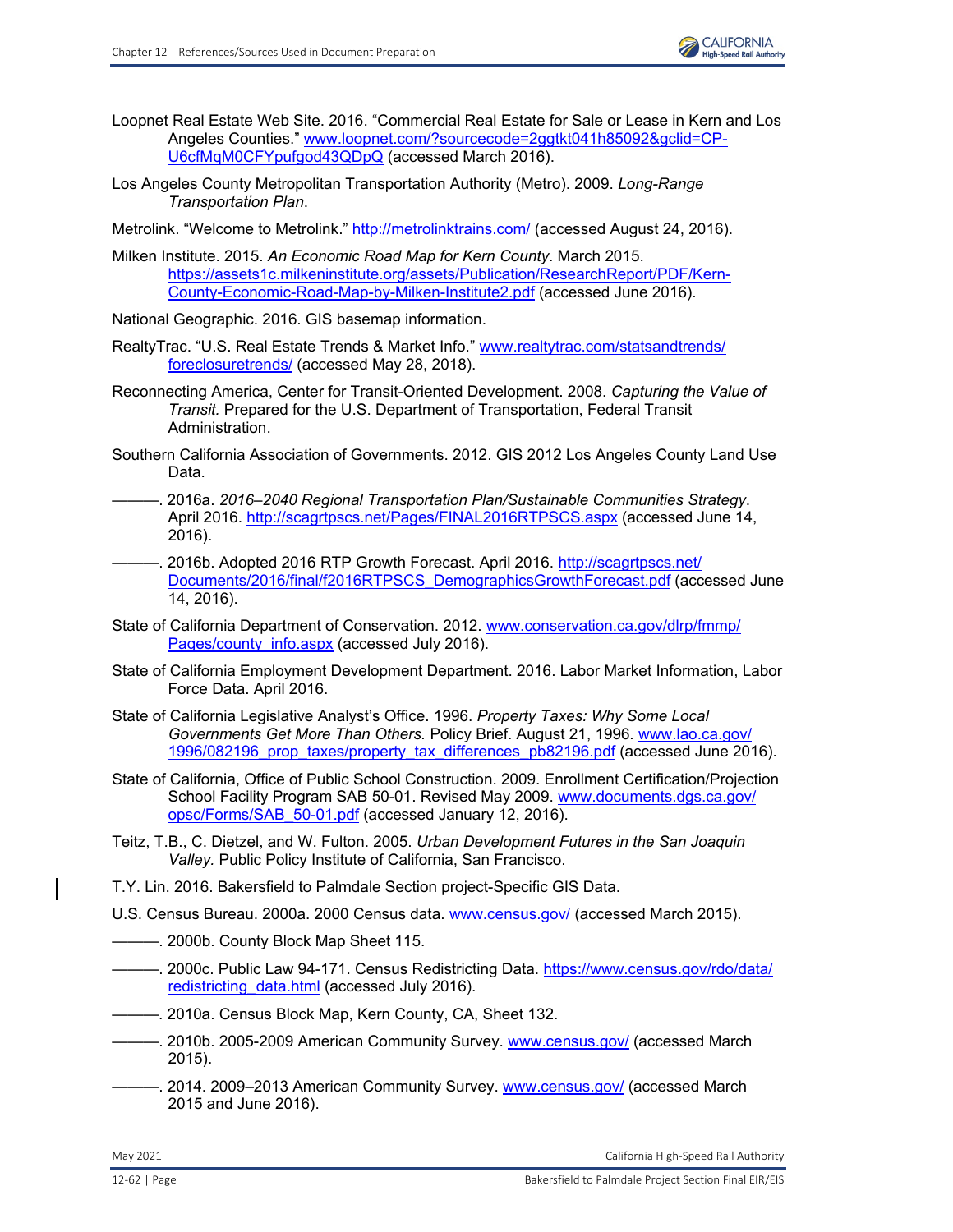- U.S. Department of Agriculture. 2014. 2012 Census of Agriculture County Profile Kern County. U.S. Department of Agriculture, National Agricultural Statistics Service.
- U.S. Department of Labor. 2015. Quarterly Census of Employment and Wages: Private, All Industry Aggregations, Kern County, CA, 2015 Averages. Washington, D.C.: U.S. Department of Labor, U.S. Bureau of Labor Statistics. [https://data.bls.gov/](https://data.bls.gov/cew/apps/data_views/data_views.htm#tab=Tables) [cew/apps/data\\_views/data\\_views.htm#tab=Tables](https://data.bls.gov/cew/apps/data_views/data_views.htm#tab=Tables) (accessed July 2016).
- Zillow Real Estate. 2016. Market Trends and housing availability. [www.zillow.com/](http://www.zillow.com/) (accessed March 2016).

### *Section 3.13: Station Planning, Land Use, and Development*

Bing Maps. 2014. Aerial imagery.

- California High-Speed Rail Authority (Authority). 2011. *HST Station Area Development: General Principles and Guidelines*. February 3, 2011. [https://www.hsr.ca.gov/docs/programs/](https://www.hsr.ca.gov/docs/programs/station_communities/HST_Station_Area_Development_General_Principles_andGuidelines.pdf) station communities/HST Station Area Development General Principles and [Guidelines.pdf.](https://www.hsr.ca.gov/docs/programs/station_communities/HST_Station_Area_Development_General_Principles_andGuidelines.pdf)
- \_\_\_\_\_. 2012. *Final Bay Area to Central Valley High-Speed Train (HST) Partially Revised Program Environmental Impact Report.*
- \_\_\_\_\_. 2014. *California High-Speed Train Project Environmental Impact Report/Environmental Impact Statement: Fresno to Bakersfield Section*. April 2014. Sacramento, CA, and Washington, D.C. May 2014[. www.hsr.ca.gov/Programs/Environmental\\_Planning/final](http://www.hsr.ca.gov/Programs/Environmental_Planning/finalfresno_bakersfield.html)\_ [fresno\\_bakersfield.html](http://www.hsr.ca.gov/Programs/Environmental_Planning/finalfresno_bakersfield.html) (accessed August 2016).
- \_\_\_\_\_. 2017a. *Bakersfield to Palmdale Project Section: Community Impact Assessment.*  February 2017.
- ———. 2017b. *Project Level Environmental Methodology Guidelines, Version 5.09.* Sacramento, CA.
- \_\_\_\_\_. 2018a. *Bakersfield to Palmdale Project Section: Community Impact Assessment*.
- \_\_\_\_\_. 2018b. *Fresno to Bakersfield Section Final Supplemental Environmental Impact Report.*
- \_\_\_\_\_. 2018c. *Bakersfield to Palmdale Project Section: Relocation Impact Report.* February 2018.
- ———. 2019. *Fresno to Bakersfield Section: Locally Generated Alternative Final Supplemental EIS.* October 2019.
- \_\_\_\_\_. 2020a. *Bakersfield to Palmdale Project Section: Community Impact Assessment Technical Report Supplement*. October 2020.
- \_\_\_\_\_. 2020b. *Bakersfield to Palmdale Project Section: Relocation Impact Report Technical Report Supplement.* October 2020.
- California High-Speed Rail Authority and Federal Railroad Administration (Authority and FRA). 2005. *Final Program Environmental Impact Report/Environmental Impact Statement (EIR/EIS) for the Proposed California High-Speed Train System.* Vol. 1, Report. Sacramento, CA, and Washington, D.C. August 2005. [www.hsr.ca.gov/Programs/](http://www.hsr.ca.gov/Programs/Environmental_Planning/EIR_EIS/Vol1.html) [Environmental\\_Planning/EIR\\_EIS/Vol1.html](http://www.hsr.ca.gov/Programs/Environmental_Planning/EIR_EIS/Vol1.html) (accessed January 16, 2017).
- ———. 2008. *Bay Area to Central Valley HST Program Environmental Impact Report/ Environmental Impact Study*. May 2008.
- ———. 2014. *Fresno to Bakersfield Section Final Environmental Impact Report/Environmental Impact Statement.* Sacramento, CA and Washington, D.C. May 2014.
- \_\_\_\_\_. 2017. *Fresno to Bakersfield Section Draft Supplemental Environmental Impact Report/ Environmental Impact Statement*.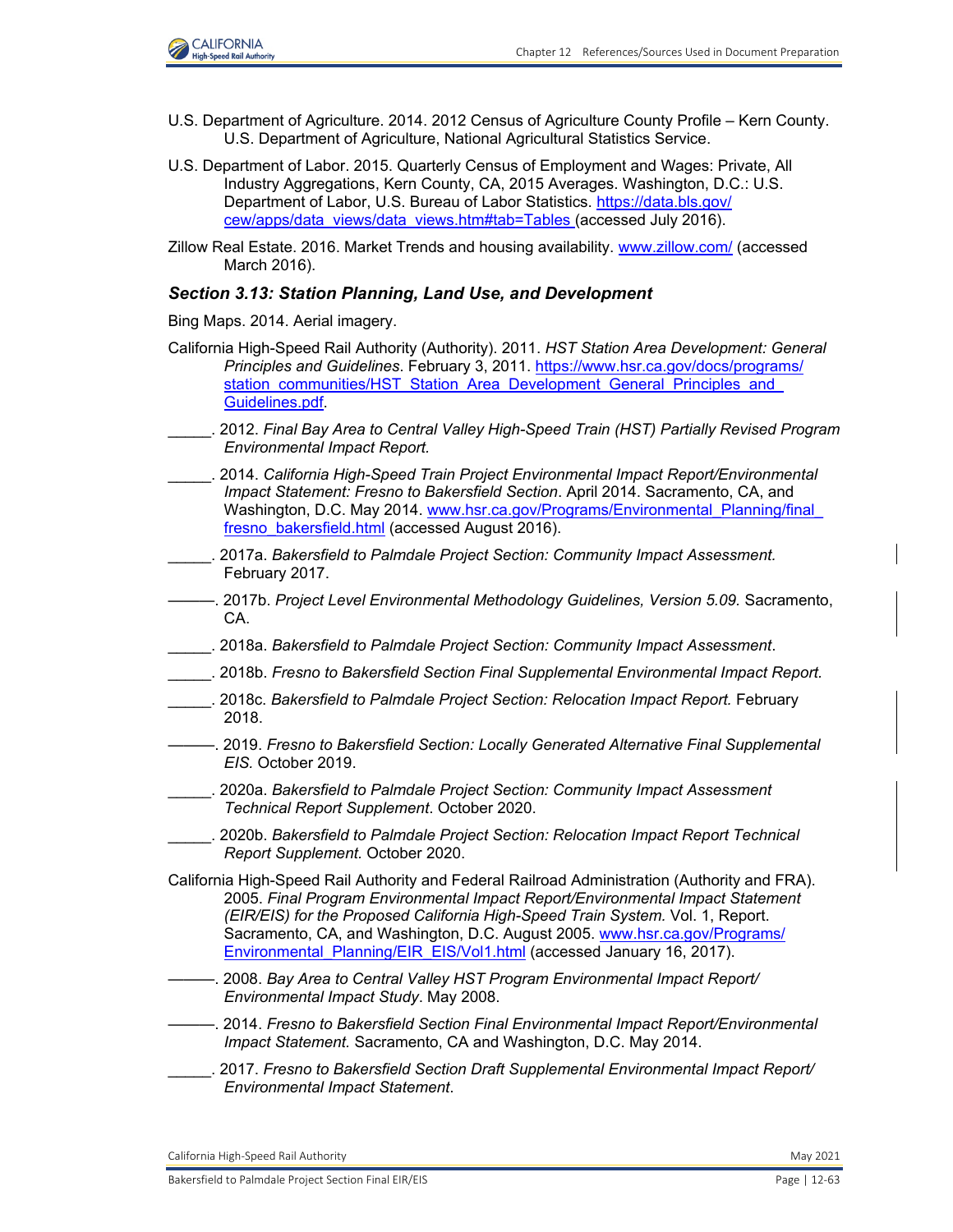

- Center for Land Use Interpretation. 2016. *Tehachapi Wind Farm.* [http://clui.org/ludb/site/](http://clui.org/ludb/site/tehachapiwindfarm) [tehachapiwindfarm](http://clui.org/ludb/site/tehachapiwindfarm) (accessed May 31, 2016).
- City of Bakersfield. 2007a. Metropolitan Bakersfield General Plan, as amended. December 11, 2007.
- ———. 2007b. Metropolitan Bakersfield General Plan Land Use Element.
- ———. 2007c. Metropolitan Bakersfield General Plan Circulation Element.
- ———. 2007d. Metropolitan Bakersfield General Plan Conservation Element.
- ———. 2007e. Metropolitan Bakersfield General Plan Open Space Element.
- ———. 2008. Metropolitan Bakersfield General Plan Housing Element.
- ———. 2010. City of Bakersfield Zoning Ordinance, Title 17, Zoning.
- -. 2015. City of Bakersfield Geographic Document Search. <u>http://maps2.bakersfieldgis.us/</u> [laserfiche/default.aspx#force-local](http://maps2.bakersfieldgis.us/laserfiche/default.aspx#force-local) (accessed August 2015).
- City of Lancaster. 1991. Lancaster Business Park Phase III Specific Plan. January 1991.
- ———. 1996. Fox Field Industrial Corridor Specific Plan. May 31, 1996.
- ———. 2007. Lancaster Parks, Recreation, Open Space and Cultural Master Plan.
- ———. 2009a. General Plan 2030, as amended. July 14, 2009.
- $-$ . 2009b. General Plan 2030: Plan for the Natural Environment.
- ———. 2009c. General Plan 2030: Plan for Public Health and Safety.
- ———. 2009d. General Plan 2030: Plan for Active Living.
- ———. 2009e. General Plan 2030: Plan for Physical Mobility.
- ———. 2009f. General Plan 2030: Plan for Economic Vitality.
- ———. 2011. Master Plan of Trails and Bikeways. October 2011.
- ———. 2013. General Plan 2030, Housing Element 2014–2021, as amended.
- -. No date. Lancaster Code of Ordinances, Title 1, Zoning.
- City of Palmdale. 1993. *Palmdale General Plan.* Planning Department. Palmdale, CA. January 25, 1993 (updated 2012). [https://www.cityofpalmdale.org/Portals/0/Documents/](https://www.cityofpalmdale.org/Portals/0/Documents/Business/Planning/General%20Plan/general_plan.pdf) [Business/Planning/General%20Plan/general\\_plan.pdf](https://www.cityofpalmdale.org/Portals/0/Documents/Business/Planning/General%20Plan/general_plan.pdf)
- ———. 1993b. *Palmdale General Plan Noise Element.*
- ———. 1993c. *Palmdale General Plan Land Use Element.*
- ———. 1993d. *Palmdale General Plan Community Design Element.*
- ———. 1993e. *Palmdale General Plan Environmental Resources Element.*
- ———. 1993f. *Palmdale General Plan Circulation Element.*
- ———. 1993g. *Palmdale General Plan Public Services Element.*
- ———. 1994. *Palmdale Zoning Ordinance.*
- ———. 2003. *Palmdale General Plan Parks, Recreation, and Trails Element.*
- $-$ . 2011. *City of Palmdale Energy Action Plan. August 2011.*
- City of Tehachapi. 2004. *Tehachapi Municipal Airport Master Plan Update.* August 2004.
- ———. 2012a. *Tehachapi General Plan, as amended.* January 2012.
- ———. 2012b. *Tehachapi General Plan Mobility Element.*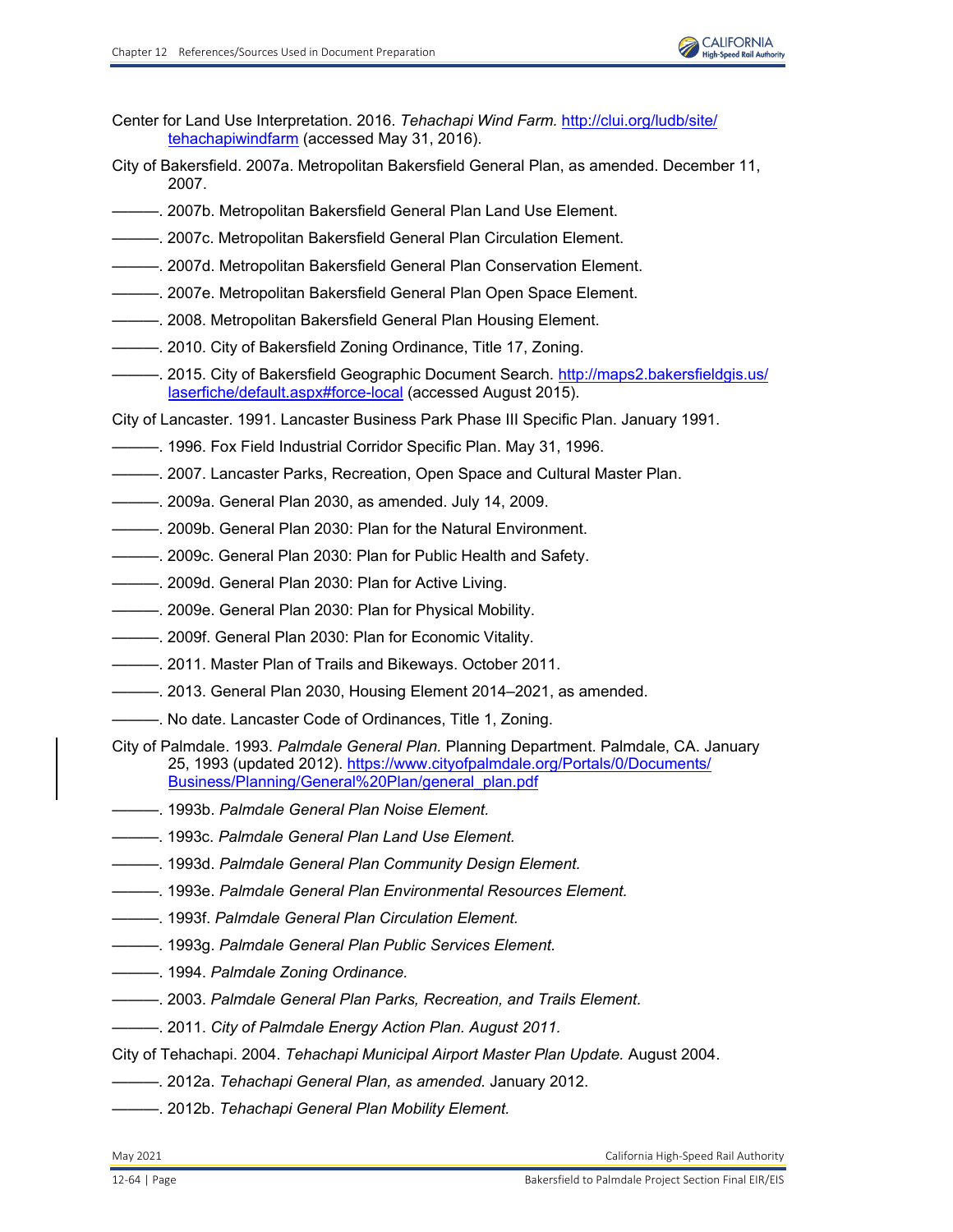

- ———. 2012c. *Tehachapi General Plan Public Realm Element.*
- ———. 2012d. *Tehachapi General Plan Natural Resources Element.*
- ———. 2012e. *Tehachapi General Plan Community Safety Element.*
- ———. 2014. *City of Tehachapi Municipal Code, Title 18, Zoning.*
- 2016a. GIS City-wide Land Use Data.
- ———. 2016b. *Draft Environmental Impact Report, Pilot/Flying J Travel Center.* November 2016. [www.liveuptehachapi.com/DocumentCenter/View/3522](http://www.liveuptehachapi.com/DocumentCenter/View/3522) (accessed February 19, 2018).
- County of Kern. 1986. *Cameron Canyon Specific Plan.* June 1986.
- ———. 1997a. *Keene Ranch Specific Plan,* as amended. December 1997.
- ———. 1997b. *Keene Ranch Specific Plan Land Use, Open Space, and Conservation Element.*
- ———. 1997c. *Keene Ranch Specific Plan Circulation Element.*
- ———. 2007a. *Kern County General Plan Land Use, Open Space, and Conservation Element.*  Kern County Planning & Development.
- ———. 2007b. *Kern County General Plan, Circulation Element.* Kern County Planning & Development.
- ———. 2008a. *County of Kern Housing Element 2008–2013.*
- ———. 2008b. *Willow Springs Specific Plan Circulation Element.*
- $-$ . 2008c. Willow Springs Specific Plan Cultural Resources Element.
- ———. 2008d. *Willow Springs Specific Plan Biological Resources Element.*
- ———. 2008e. *Rosamond Specific Plan.* April 2008.
- ———. 2008f. *Rosamond Specific Plan Land Use Element.*
- ———. 2008g. *Rosamond Specific Plan Circulation Element.*
- ———. 2008h. *Rosamond Specific Plan Noise Element.*
- ———. 2009. *General Plan,* as amended. September 22, 2009. [www.co.kern.ca.us/planning](http://www.co.kern.ca.us/planning) (accessed August 2014).
- ———. 2010a. *Parks and Recreation Master Plan.* Parks and Recreation Department. Bakersfield, CA. Prepared by MIG, Inc. May 2010. [www.co.kern.ca.us/artman2/main/](http://www.co.kern.ca.us/artman2/main/uploads/1/master-plan.pdf) [uploads/1/master-plan.pdf](http://www.co.kern.ca.us/artman2/main/uploads/1/master-plan.pdf) (accessed August 2015).
- ———. 2010b. *County of Kern Economic Development Strategy Update.* July 2010.
- ———. 2010c. *Greater Tehachapi Area Specific and Community Plan.* October 2010.
- ———. 2010d. *Greater Tehachapi Area Specific and Community Plan Land Use Element.*
- ———. 2010e. *Greater Tehachapi Area Specific and Community Plan Conservation and Open Space Element.*
- ———. 2010f. *Greater Tehachapi Area Specific and Community Plan Circulation Element.*
- ———. 2010g. *Greater Tehachapi Area Specific and Community Plan Safety Element.*
- ———. 2010h. *Greater Tehachapi Area Specific and Community Plan Noise Element.*
- ———. 2010i. *Greater Tehachapi Area Specific and Community Plan Sustainability Element.*
- ———. 2012. *Kern County Bicycle Master Plan and Complete Streets Recommendations.*  Volumes I and II. June 2012.
- ———. 2015. *Kern County Code of Ordinances, Title 19, Zoning.*

California High-Speed Rail Authority May 2021 and Separation California High-Speed Rail Authority May 2021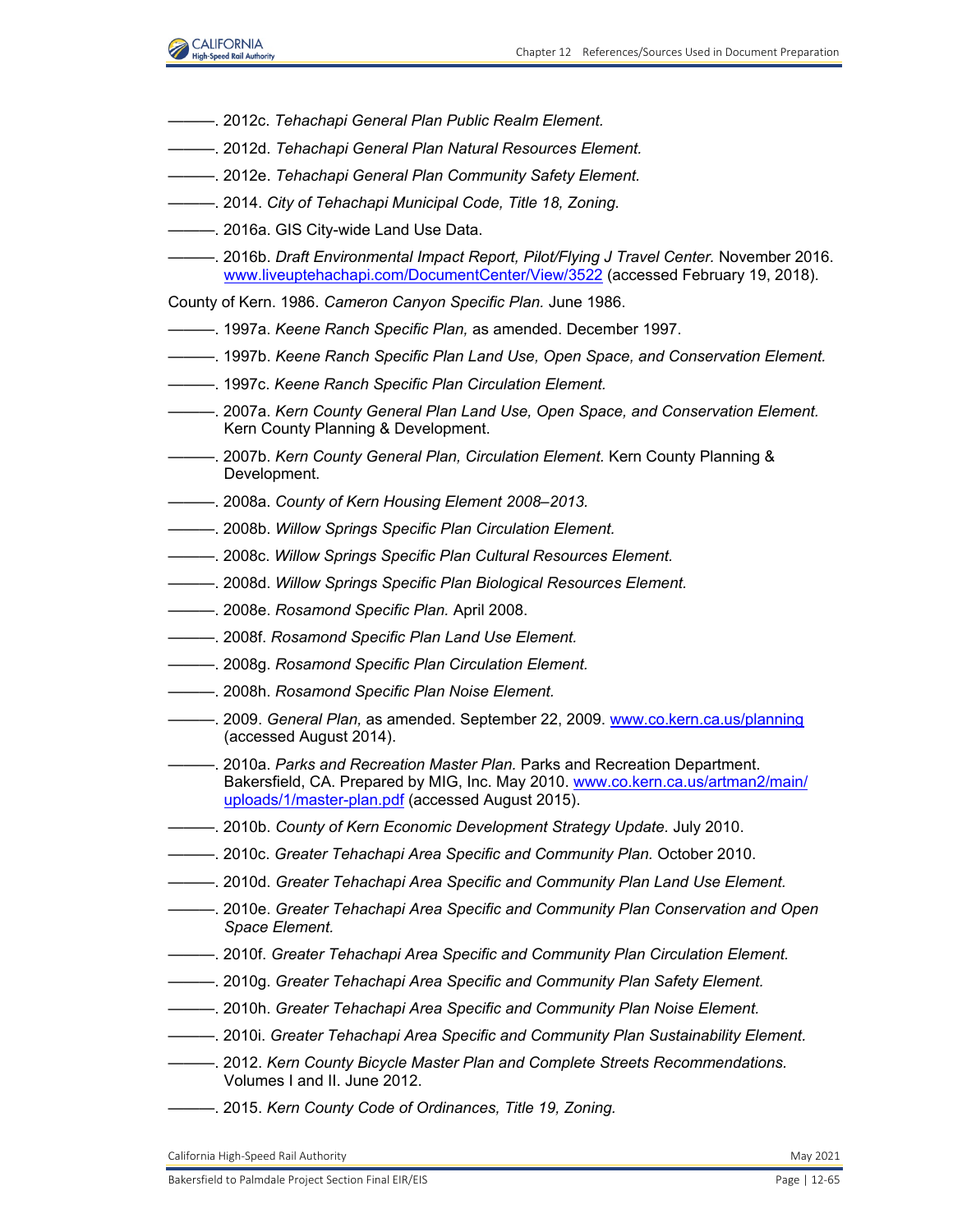County of Kern Assessor's Office, Land Use and Parcel Data, Fiscal Year 2013 to 2014.

County of Kern, Engineering Surveying and Permit Services. 2016. County-wide GIS Data.

County of Los Angeles. 2011. *Bicycle Master Plan.* December 2011.

- ———. 2014. County of Los Angeles Assessor's Office. Parcel Data, Fiscal Year 2013 to 2014.
- ———. 2015a. *General Plan* as amended. October 2015. [http://planning.lacounty.gov/](http://planning.lacounty.gov/ generalplan/generalplan) [generalplan/generalplan](http://planning.lacounty.gov/ generalplan/generalplan) (accessed June 2016).
- ———. 2015b. *General Plan Land Use Element.* October 2015. [http://planning.lacounty.gov/](http://planning.lacounty.gov/ generalplan/generalplan.) [generalplan/generalplan.](http://planning.lacounty.gov/ generalplan/generalplan.) Accessed June 2016.
- ———. 2015c. *General Plan Mobility Element.* October 2015. [http://planning.lacounty.gov/](http://planning.lacounty.gov/ generalplan/generalplan.) [generalplan/generalplan. A](http://planning.lacounty.gov/ generalplan/generalplan.)ccessed June 2016.
- ———. 2015d. *General Plan Conservation and Natural Resources Element.* October 2015. <http://planning.lacounty.gov/generalplan/generalplan.>Accessed June 2016.
- ———. 2015e. *General Plan Noise Element.* October 2015. [http://planning.lacounty.gov/](http://planning.lacounty.gov/ generalplan/generalplan.) [generalplan/generalplan. A](http://planning.lacounty.gov/ generalplan/generalplan.)ccessed June 2016.
- ———. 2015f. *General Plan Economic Development Element.* October 2015. <http://planning.lacounty.gov/generalplan/generalplan.>Accessed June 2016.
- ———. 2016. Los Angeles County Geographical Information System (GIS) Data Portal. Countywide GIS Data.
- $-$ . 2021. Los Angeles County Code, Title 22, Planning and Zoning.
- Dokken Engineering. 2016. *Right of Way (ROW) Spreadsheets for Alternatives 1, 2, 3, and 5 within Kern and Los Angeles Counties*. May 31, 2016.
- Kern Council of Governments (Kern COG). 2014. Regional Transportation Plan/Sustainable Communities Strategy. June 19, 2014. [www.arb.ca.gov/cc/sb375/kerncog\\_2014\\_rtp.pdf](http://www.arb.ca.gov/cc/sb375/kerncog_2014_rtp.pdf) (accessed May 2015 and February 2016).

-. 2016. GIS 2016 Kern County Land Use Data.

City of Bakersfield and County of Kern. 2010. Metropolitan Bakersfield General Plan. <https://www.co.kern.ca.us/planning/pdfs/mbgp/MBGPChapterIII.pdf> (accessed August 24, 2016).

National Geographic. 2016. GIS basemap information.

Southern California Association of Governments. 2012. GIS 2012 Los Angeles County Land Use Data.

———. 2016. *2016-2040 Regional Transportation Plan/Sustainable Communities Strategy*. April 2016. <http://scagrtpscs.net/Pages/FINAL2016RTPSCS.aspx> (accessed June 14, 2016).

Transit Cooperative Research Program. 2004. *Transit-Oriented Development in the United States: Experiences, Challenges, and Prospects.* 

T.Y. Lin. 2016. Project-Specific GIS Data.

U.S. Census Bureau. 2010. 2010 Decennial Census. [www.census.gov/](http://www.census.gov/) (accessed March 2015).

### *Section 3.14: Agricultural Farmland and Forest Land*

Arroyo, Ruben. 2016. Agriculture Commissioner, Kern County, Bakersfield, CA. Personal communication regarding potential impacts to aerial spraying from the Build Alternatives. April 16, 2016.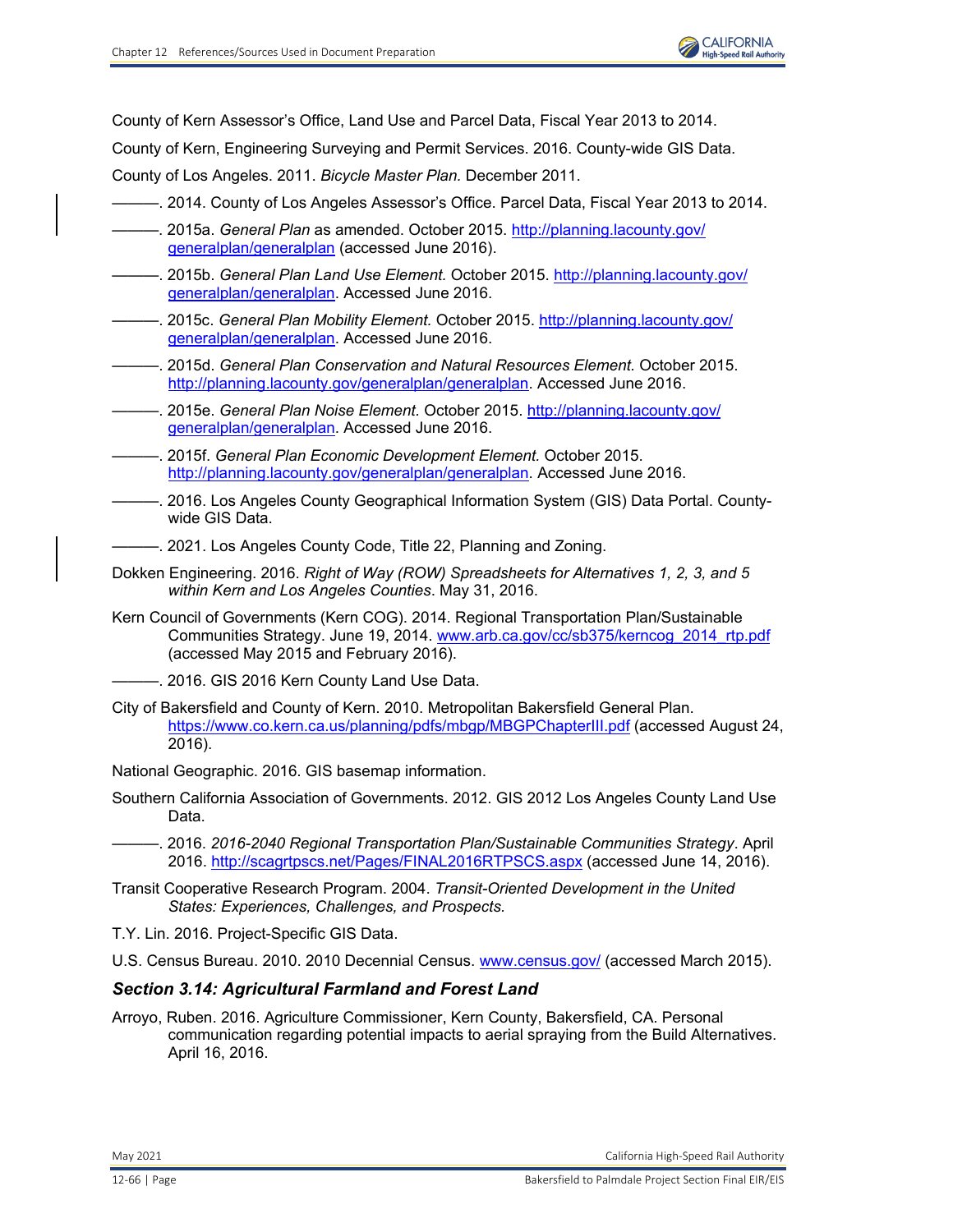

- Bender Rosenthal, Inc. 2017. *California High Speed Rail Project Bakersfield to Palmdale: Noneconomic Remnant Parcel Analysis of Agricultural Land.* November 2016; updated January 2017.
- California Department of Conservation (DOC). 2004. *A Guide to the Farmland Mapping and Monitoring Program.* Division of Land Resource Protection (DLRP). [www.conservation.ca.gov/dlrp/fmmp/Documents/fmmp\\_guide\\_2004.pdf](http://www.conservation.ca.gov/dlrp/fmmp/Documents/fmmp_guide_2004.pdf) (accessed February 2016).
- ———. 2014a. *California Farmland Conversion Report 2010–2012*. [www.conservation.ca.gov/](http://www.conservation.ca.gov/dlrp/fmmp/Documents/fmmp/pubs/2010-2012/FCR/FCR%202015_complete.pdf) [dlrp/fmmp/Documents/fmmp/pubs/2010-2012/FCR/FCR%202015\\_complete.pdf](http://www.conservation.ca.gov/dlrp/fmmp/Documents/fmmp/pubs/2010-2012/FCR/FCR%202015_complete.pdf)  (accessed February 2016).
- ———. 2014b. *The California Land Conservation Act 2014 Status Report.*  [www.conservation.ca.gov/dlrp/lca/stats\\_reports/Documents/2014%20LCA%20Status%20](http://www.conservation.ca.gov/dlrp/lca/stats_reports/Documents/2014%20LCA%20Status%20Report_March_2015.pdf) Report March 2015.pdf (accessed March 2016).
- ———. 2014c. *The California Land Conservation Act 2014 Status Report: The Williamson Act*. [www.conservation.ca.gov/dlrp/lca/stats\\_reports](http://www.conservation.ca.gov/dlrp/lca/stats_reports) (accessed February 2016).
- ———. 2014d. *Kern County Important Farmland 2012 Figure*. [ftp://ftp.consrv.ca.gov/pub/](ftp://ftp.consrv.ca.gov/pub/ dlrp/FMMP/pdf/2012/ker12_central.pdf) [dlrp/FMMP/pdf/2012/ker12\\_central.pdf](ftp://ftp.consrv.ca.gov/pub/ dlrp/FMMP/pdf/2012/ker12_central.pdf) (accessed September 2015).
- ———. 2014e. *Los Angeles County Important Farmland 2012 Figure*. [ftp://ftp.consrv.ca.gov/](ftp://ftp.consrv.ca.gov/ pub/dlrp/FMMP/pdf/2012/los12.pdf) [pub/dlrp/FMMP/pdf/2012/los12.pdf](ftp://ftp.consrv.ca.gov/ pub/dlrp/FMMP/pdf/2012/los12.pdf) (accessed September 2015).
- -. 2014f. Farmland Mapping and Monitoring Program shapefiles. <https://www.conservation.ca.gov/dlrp/fmmp.>
- ———. 2016a. Farmland Mapping and Monitoring Program. *Kern County Land Use Conversion Table* (2004–2006, 2006–2008, 2008–2010, 2010–2012, and 2016). [www.conservation.ca.gov/dlrp/fmmp/Pages/Kern.aspx](http://www.conservation.ca.gov/dlrp/fmmp/Pages/Kern.aspx) (accessed September 28, 2017).
- ———. 2016b. Farmland Mapping and Monitoring Program. *Los Angeles County Land Use Conversion Table* (2004–2006, 2006–2008, 2008–2010, 2010–2012, and 2016). [www.conservation.ca.gov/dlrp/fmmp/Pages/LosAngeles.aspx](http://www.conservation.ca.gov/dlrp/fmmp/Pages/LosAngeles.aspx) (accessed September 28, 2017).
- California Department of Food and Agriculture (CDFA). 2016a. *California Agricultural Production Statistics – 2014 Crop Year*. [https://www.cdfa.ca.gov/statistics/ \(](https://www.cdfa.ca.gov/statistics/)accessed September 28, 2017).
- ———. 2016b. *California Agricultural Statistics Review 2014–2015.* [https://www.cdfa.ca.gov/](https://www.cdfa.ca.gov/ statistics/PDFs/2015Report.pdf) [statistics/PDFs/2015Report.pdf](https://www.cdfa.ca.gov/ statistics/PDFs/2015Report.pdf) (accessed September 28, 2017).
- California Department of Water Resources. 2006. *Land Use Survey Kern County.*
- California Farmland Conservancy Program. 2016. *California Farmland Conservancy Program Completed Easements.* [www.conservation.ca.gov/dlrp/cfcp](http://www.conservation.ca.gov/dlrp/cfcp) (accessed December 2016).
- California High-Speed Rail Authority (Authority). 2011. *Fresno to Bakersfield Section Noise and Vibration Technical Report.*
- ———. 2012a. *Ag Equipment Transport and Movement Impacts Will the High-Speed Rail System Adversely Affect the Transport and Movement of Agricultural Equipment Over Public Roads?* Agricultural Working Group White Paper. Sacramento, CA. July 2, 2012. [www.hsr.ca.gov/docs/programs/green\\_practices/conservation/Approved%20Revised%20](http://www.hsr.ca.gov/docs/programs/green_practices/conservation/Approved%20Revised%20Final%20White%20Paper%20Ag%20Equipment.pdf.) Final%20White%20Paper%20Ag%20Equipment.pdf.
- ———. 2012b. *Bees and Pollination Will the Wind Produced by the High-Speed Train Disrupt Bee Pollination Activity?* Agricultural Working Group White Paper. Sacramento, CA, July 2, 2012. [www.hsr.ca.gov/docs/programs/green\\_practices/conservation/Approved%20](http://www.hsr.ca.gov/docs/programs/green_practices/conservation/Approved%20Revised%20Final%20White%20Paper%20Bee%20Pollination.pdf.) [Revised%20Final%20White%20Paper%20Bee%20Pollination.pdf.](http://www.hsr.ca.gov/docs/programs/green_practices/conservation/Approved%20Revised%20Final%20White%20Paper%20Bee%20Pollination.pdf.)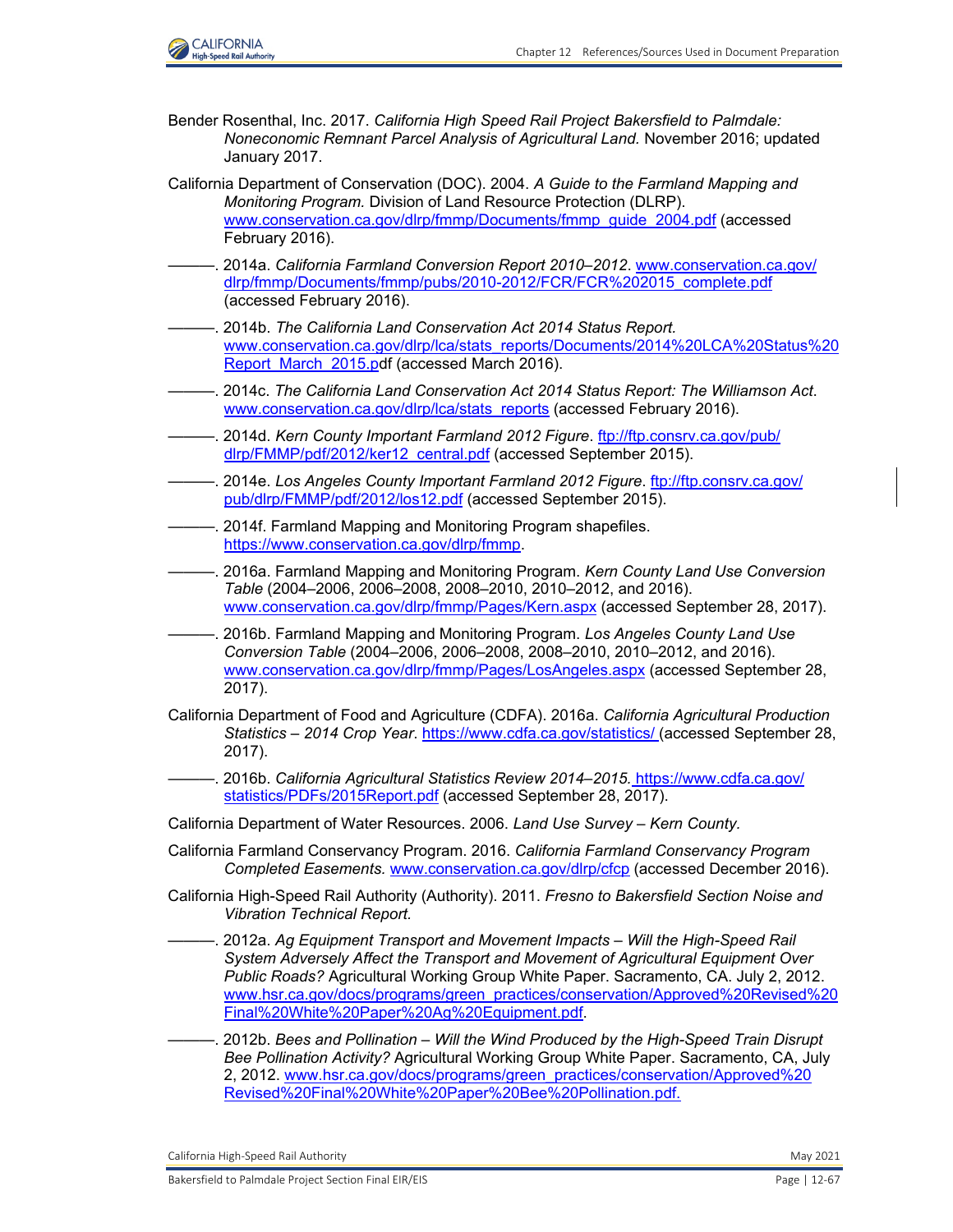- ———. 2012c. *Induced Wind Impacts Effects on Pollination, Blossoms and Dust.* Agricultural Working Group White Paper. Sacramento, CA. July 2, 2012. [www.hsr.ca.gov/docs/](http://www.hsr.ca.gov/docs/programs/green_practices/conservation/Approved%20Revised%20Final%20White%20Paper%20Induced%20Wind%20Impacts.pdf.) [programs/green\\_practices/conservation/Approved%20Revised%20Final%20White%20](http://www.hsr.ca.gov/docs/programs/green_practices/conservation/Approved%20Revised%20Final%20White%20Paper%20Induced%20Wind%20Impacts.pdf.) Paper%20Induced%20Wind%20Impacts.pdf.
- ———. 2012d. *Irrigation Systems Will the Delivery of Agricultural Water Be Impacted by the High-Speed Train?* Agricultural Working Group White Paper. Sacramento, CA. July 2, 2012. [www.hsr.ca.gov/docs/programs/green\\_practices/conservation/Approved%20](http://www.hsr.ca.gov/docs/programs/green_practices/conservation/Approved%20Revised%20Final%20White%20Paper%20Irrigation.pdf.) [Revised%20Final%20White%20Paper%20Irrigation.pdf.](http://www.hsr.ca.gov/docs/programs/green_practices/conservation/Approved%20Revised%20Final%20White%20Paper%20Irrigation.pdf.)
- ———. 2016a. *Updated Methodology for Evaluation of Agricultural Farmland Impacts.* August 12, 2016.
- ———. 2016b. *Bakersfield to Palmdale Project Section Noise and Vibration Technical Report*.
- ———. 2017. *Updated Methodology for Evaluation of Agricultural Land Impacts*
- ———. 2018. *Fresno to Bakersfield Section Final Supplemental Environmental Impact Report.*
- ———. 2019. *Bakersfield to Palmdale Project Section: Noise and Vibration Technical Report. 2019.*
- California High-Speed Rail Authority and Federal Railroad Administration (Authority and FRA). 2005. *Final Program Environmental Impact Report/Environmental Impact Statement (EIR/EIS) for the Proposed California High-Speed Train System.* Vol. 1, Report. Sacramento, CA, and Washington, D.C. August 2005. [www.hsr.ca.gov/Programs/](http://www.hsr.ca.gov/Programs/Environmental_Planning/EIR_EIS/index.html.) [Environmental\\_Planning/EIR\\_EIS/index.html.](http://www.hsr.ca.gov/Programs/Environmental_Planning/EIR_EIS/index.html.)
- ———. 2012. *Bay Area to Central Valley High-Speed Train Partially Revised Final Program Environmental Impact Report (EIR).* Sacramento, CA. April 2012.
- City of Bakersfield. 2016. *Bakersfield Municipal Code.* [www.qcode.us/codes/bakersfield/](http://www.qcode.us/codes/bakersfield/) (accessed February 2016).
- City of Lancaster. 2009. *City of Lancaster General Plan 2030.* City of Lancaster Development Services Department. [www.cityoflancasterca.org/about-us/departments](http://www.cityoflancasterca.org/about-us/departments-services/development-services/planning/general-plan-2030)[services/development-services/planning/general-plan-2030](http://www.cityoflancasterca.org/about-us/departments-services/development-services/planning/general-plan-2030) (accessed February 2016).
- City of Palmdale. 1993. *Palmdale General Plan.* Planning Department. Palmdale, CA. January 25, 1993 (updated 2012). [https://www.cityofpalmdale.org/Portals/0/Documents/](https://www.cityofpalmdale.org/Portals/0/Documents/ Business/Planning/General%20Plan/general_plan.pdf) [Business/Planning/General%20Plan/general\\_plan.pdf](https://www.cityofpalmdale.org/Portals/0/Documents/ Business/Planning/General%20Plan/general_plan.pdf)
- ———. 1993b. *City of Palmdale General Plan, Environmental Resources Element.* January 25, 1993.
	- ———. 1994. *City of Palmdale Zoning Ordinance.* [www.cityofpalmdale.org/Your-City-Hall/City-](http://www.cityofpalmdale.org/Your-City-Hall/City-Codes-and-Ordinances/Zoning-Ordinance)[Codes-and-Ordinances/Zoning-Ordinance](http://www.cityofpalmdale.org/Your-City-Hall/City-Codes-and-Ordinances/Zoning-Ordinance) (accessed February 2016).
- City of Tehachapi. 2012. *City of Tehachapi General Plan.* City of Tehachapi Development Services. [http://ca-tehachapicityhall.civicplus.com/DocumentCenter/View/3184 \(](http://ca-tehachapicityhall.civicplus.com/DocumentCenter/View/3184)accessed February 2016).
- ———. 2015. *City of Tehachapi Municipal Code.* [https://www.municode.com/library/](https://www.municode.com/library/ ca/tehachapi/codes/code_of_ordinances) [ca/tehachapi/codes/code\\_of\\_ordinances](https://www.municode.com/library/ ca/tehachapi/codes/code_of_ordinances) (accessed April 2015).
- County of Kern. 1989. *Breckenridge Hills Specific Plan.* Kern County Planning and Community Development Department. [https://www.co.kern.ca.us/planning/pdfs/SPs/](https://www.co.kern.ca.us/planning/pdfs/SPs/ BreckenridgeSP.pdf) [BreckenridgeSP.pdf](https://www.co.kern.ca.us/planning/pdfs/SPs/ BreckenridgeSP.pdf) (accessed February 2016).
- \_\_\_\_\_\_. 2007. *Metropolitan Bakersfield General Plan Unincorporated Planning Area.*  <http://pcd.kerndsa.com/planning/planning-documents/general-plans> (accessed February 2016).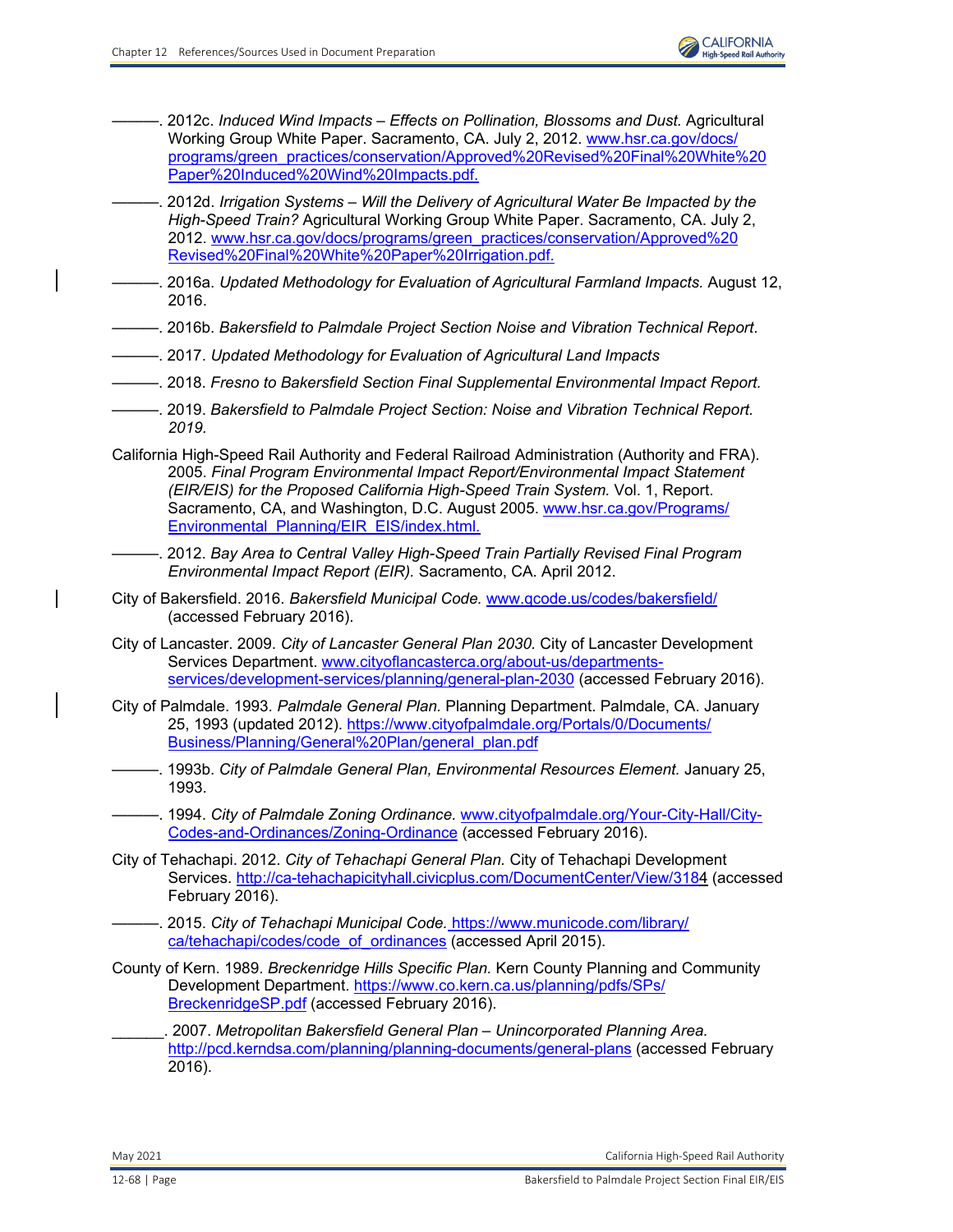

- ———. 2009. *Kern County General Plan.* [http://pcd.kerndsa.com/planning/planning-documents/](http://pcd.kerndsa.com/planning/planning-documents/ general-plans) [general-plans \(](http://pcd.kerndsa.com/planning/planning-documents/ general-plans)accessed June 2014).
- ———. 2014. Kern County Spatial Data. Kern County Department of Agriculture and Measurement Standards. [www.kernag.com/gis/gis-data.asp](http://www.kernag.com/gis/gis-data.asp) (accessed December 2015).
- ———. 2015. *2014 Kern County Agricultural Crop Report.* [www.kernag.com/caap/crop-reports/](http://www.kernag.com/caap/crop-reports/crop10_19/crop2014.pdf) [crop10\\_19/crop2014.pdf \(](http://www.kernag.com/caap/crop-reports/crop10_19/crop2014.pdf)accessed February 2016).
- -. 2016. Kern County Code of Ordinances. https://www.municode.com/library/ca/kern [county/codes/code\\_of\\_ordinances](https://www.municode.com/library/ca/kern_ county/codes/code_of_ordinances) (accessed February 2016).
- County of Los Angeles. 2013. 2013. *Los Angeles County Crop and Livestock Report.* Los Angeles County Farm Bureau. [www.lacfb.org/2013.pdf](http://www.lacfb.org/2013.pdf) (accessed February 2016).
- ———. 2015. Los Angeles County General Plan 2035. Los Angeles County Department of Regional Planning. October 6, 2015. <http://planning.lacounty.gov/generalplan> (accessed February 18, 2016).
- ———. 2016. Los Angeles County Code of Ordinances. [https://www.municode.com/library/ca/](https://www.municode.com/library/ca/ los_angeles_county/codes/code_of_ordinances) [los\\_angeles\\_county/codes/code\\_of\\_ordinances](https://www.municode.com/library/ca/ los_angeles_county/codes/code_of_ordinances) (accessed February 2016).
- Federal Railroad Administration Office of Railroad Policy and Development. 1999. *Assessment of Potential Aerodynamic Effects on Personnel and Equipment in Proximity to High-Speed Train Operations.* U.S. Department of Transportation, Federal Railroad Administration. [https://www.fra.dot.gov/eLib/details/L05344#p1\\_z5\\_gD\\_kassessment%20of%](https://www.fra.dot.gov/eLib/details/L05344#p1_z5_gD_kassessment%20of% 20potential%20aerodynamic%20effects) [20potential%20aerodynamic%20effects](https://www.fra.dot.gov/eLib/details/L05344#p1_z5_gD_kassessment%20of% 20potential%20aerodynamic%20effects) (accessed December 2016).
- ———. 2012). *High-Speed Ground Transportation Noise and Vibration Impact Assessment.* U.S. Department of Transportation, Federal Railroad Administration. September 2012 (first published 2005).<https://www.fra.dot.gov/eLib/Details/L04090> (accessed April 2016*).*
- Rolfes, Tony. 2020. Email correspondence with Natural Resources Conservation Service regarding need for updates to NRCS forms. September 21, 2020.
- U.S. Department of Agriculture (USDA). 2012a. *Census of Agriculture, Census Volume 1,*  Chapter 2: State Level Data, Table 1. State Summary Highlights: 2012*.* www.agcensus.usda.gov/Publications/2012/Full\_Report/Volume\_1,\_Chapter 2 US State Level/ (accessed February 2016).
- ———. 2012b. *Census of Agriculture, Census Volume 1,* Chapter 2: County Level Data (California), Table 1. County Summary Highlights: 2012*.* [www.agcensus.usda.gov/](http://www.agcensus.usda.gov/Publications/2012/Full_Report/Volume_1,_Chapter_2_County_Level/California/) [Publications/2012/Full\\_Report/Volume\\_1,\\_Chapter\\_2\\_County\\_Level/California/](http://www.agcensus.usda.gov/Publications/2012/Full_Report/Volume_1,_Chapter_2_County_Level/California/) (accessed February 2016).
- ———. 2015. *California Agricultural Statistics 2013 Crop Year.* National Agricultural Statistics Pacific Regional Office-California. [www.nass.usda.gov/Statistics\\_by\\_State/California/](http://www.nass.usda.gov/Statistics_by_State/California/Publications/California_Ag_Statistics/) [Publications/California\\_Ag\\_Statistics/ \(](http://www.nass.usda.gov/Statistics_by_State/California/Publications/California_Ag_Statistics/)accessed February 2016).
- U.S. Environmental Protection Agency. 2015. *State Agricultural Profiles.*  [www3.epa.gov/region09/ag/ag-state.html](http://www3.epa.gov/region09/ag/ag-state.html) (accessed February 2016).

### *Section 3.15: Parks, Recreation, and Open Space*

- Brown, Julia. 2016a. VMA Communications. Personal communication via email requesting information about the availability of school play areas for public use at Sierra Middle School and Ramon Garza Elementary School. April 27, 2016.
- ———. 2016b. VMA Communications. Personal communication via email requesting information about the availability of school play areas for public use at Joshua Elementary School and Ramon Garza Elementary School. August 31, 2016.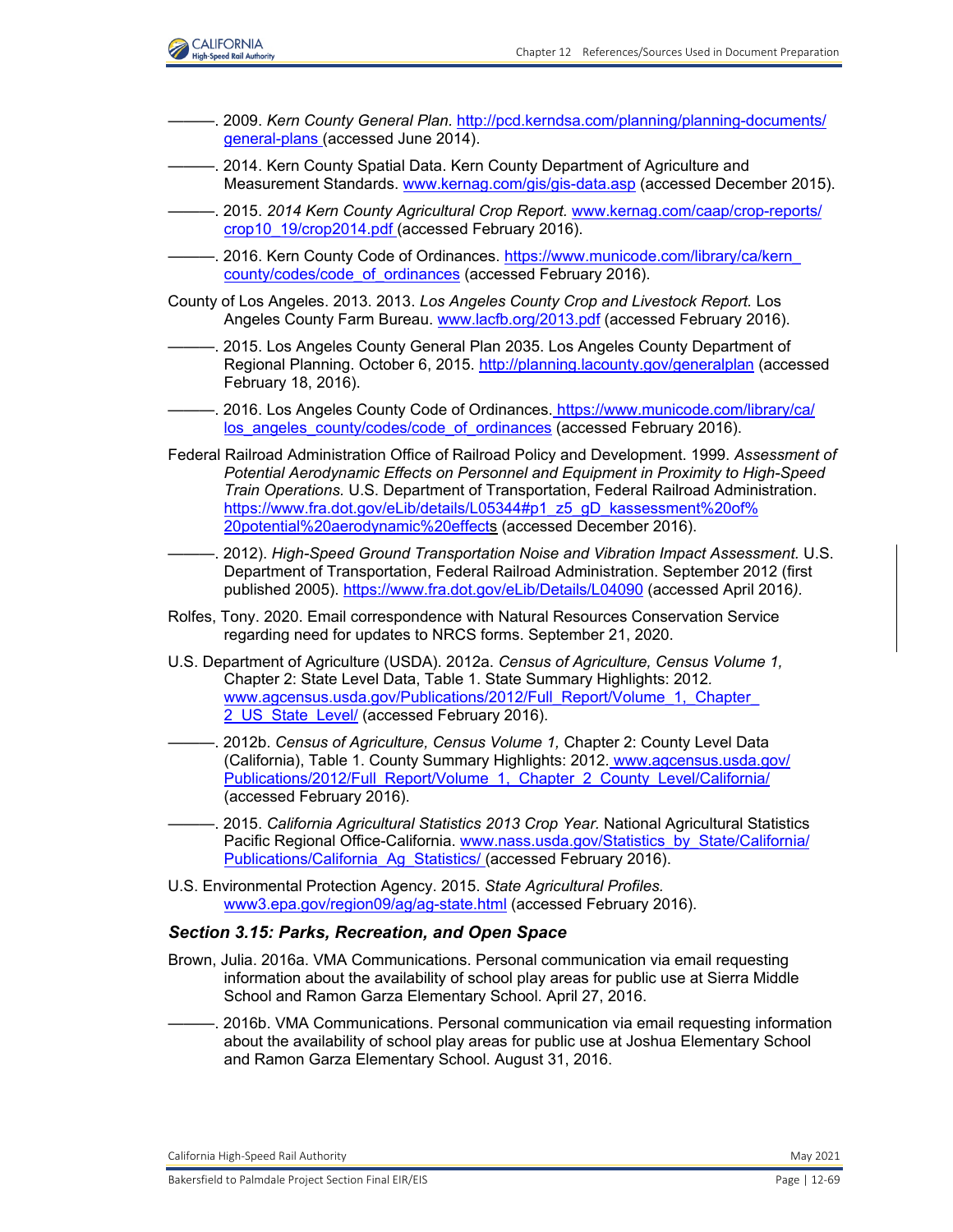-. 2016c. VMA Communications. Personal communication via email requesting information about the availability of school play areas for public use at Life Source International Charter School, Antelope Valley High School, and Rex Parris High School. September 19, 2016. California Department of Parks and Recreation. 2016. Land and Water Conservation Fund (LWCF) Projects, 1964–2013. [www.parks.ca.gov/pages/1008/files/lwcf\\_all\\_](http://www.parks.ca.gov/pages/1008/files/lwcf_all_ projects_1964_2013.pdf) projects 1964 2013.pdf (accessed September 13, 2016). California High-Speed Rail Authority (Authority). 2010a. *Bakersfield to Palmdale Preliminary Alternatives Analysis Report.*  ———. 2011. *Bakersfield to Palmdale Section: Checkpoint B Summary Report and Attachments*. ———. 2016a. *Bakersfield to Palmdale Project Section: Historic Property Survey Report.* June 2016. ———. 2016b. *Bakersfield to Palmdale Project Section: Supplemental Alternatives Analysis*. April 2016. ———. 2018. *Fresno to Bakersfield Section Final Supplemental Environmental Impact Report/ Environmental Impact Statement.,*  ———. 2019a. *Bakersfield to Palmdale Project Section: Historic Architecture Survey Report.* 2019. ———. 2019b. *Bakersfield to Palmdale Project Section: Noise and Vibration Technical Report.* 2019. ———. 2020. *Bakersfield to Palmdale Project Section: Finding of Effect Report*. April 2020. California High-Speed Rail Authority and Federal Railroad Administration (Authority and FRA). 2005. *Final Program Environmental Impact Report/Environmental Impact Statement (EIR/EIS) for the Proposed California High-Speed Train System.* Vol. 1, Report. Sacramento, CA, and Washington, D.C. August 2005. [www.hsr.ca.gov/Programs/](http://www.hsr.ca.gov/Programs/Environmental_Planning/EIR_EIS/Vol1.html) Environmental Planning/EIR\_EIS/Vol1.html (accessed January 16, 2017). ———. 2008. *Bay Area to Central Valley HST Program Environmental Impact Report/ Environmental Impact Study*. May 2008. ———. 2012. *Bay Area to Central Valley High-Speed Train Partially Revised Final Program Environmental Impact Report (EIR).* Sacramento, CA. April 2012. ———. 2014. *Fresno to Bakersfield Section: Final Environmental Impact Report/Environmental Impact Statement.* April 2014. ———. 2018. *Fresno to Bakersfield Section Final Supplemental Environmental Impact Report*. October 2018. City of Bakersfield. 2002. City of Bakersfield Metropolitan General Plan: Open Space Element, Circulation Element, Parks Element. December 2002 (Amended 2010).  $-$ . 2007. City of Bakersfield Recreation and Parks Master Plan. ———. 2013. City of Bakersfield Bicycle Transportation Plan. November 2013. ———. 2015. Geographic information system data. --. 2016. City of Bakersfield Municipal Code (accessed May 2016). City of Lancaster. 2007. City of Lancaster Parks, Recreation, Open Space, and Cultural Master Plan. October 2007. -. 2009. City of Lancaster General Plan: 2030. July 2009. ———. 2012. City of Lancaster Master Plan of Trails and Bikeways. March 2012.

May 2021 California High‐Speed Rail Authority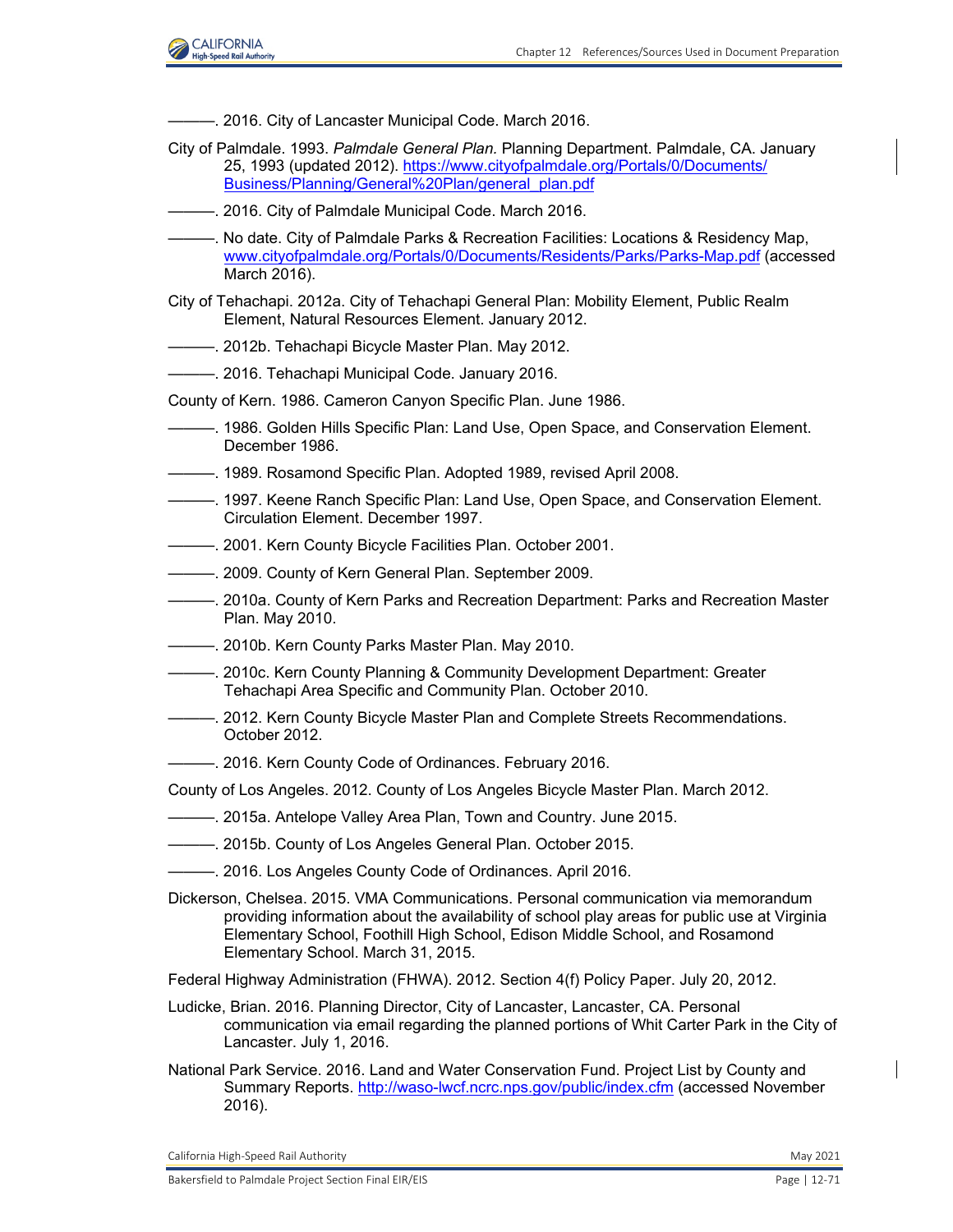

- Parsons Brinckerhoff. 2013. "Access Control for High-Speed Rail Right-of-Way and Facilities." Prepared for California High-Speed Rail Program Management Team. Sacramento, CA, PMT-CHSRA-03479. June 28, 2013.
- Rosamond Community Services District. 2007. Park System Master Plan. January 2007.
- Tehachapi Valley Recreation and Parks District. 2013. Tehachapi Valley Recreation and Parks District Master Plan. September 2013.
- Tejon Ranch Conservancy. 2013. Ranch-wide Management Plan, Volume 3: Public Access Plan. June 2013.

# *Section 3.16: Aesthetics and Visual Quality*

- American Society of Civil Engineers. 2016. "First Owens River-Los Angeles Aqueduct." [www.asce.org/project/firstowensriverlosangelesaqueduct/](http://www.asce.org/project/firstowensriverlosangelesaqueduct/) (accessed March 4, 2016).
- City of Bakersfield and County of Kern. 2016. *Metropolitan Bakersfield General Plan.* Bakersfield, CA. Originally adopted 2002. Amended January 20, 2016 (Safety Element and revision to Land Use Element).
- California Department of Transportation (Caltrans). 2014. 2014 *Traffic Volumes on California State Highway System.* Division of Traffic Operations. Sacramento, CA.
- ———. 2016a. List of Eligible and Officially Designated State Scenic Highways. Sacramento, CA.
- —. 2016b. "Frequently Asked Questions." [www.dot.ca.gov/hq/LandArch/16\\_livability/](http://www.dot.ca.gov/hq/LandArch/16_livability/scenic_highways/faq.htm) [scenic\\_highways/faq.htm](http://www.dot.ca.gov/hq/LandArch/16_livability/scenic_highways/faq.htm) (accessed March 2016).
- 2019. "What elements make a highway 'scenic'?" Department of Transportation Programs. Last updated 2019. [https://dot.ca.gov/programs/design/lap-landscape](https://dot.ca.gov/programs/design/lap-landscapearchitecture-and-community-livability/lap-liv-i-scenic-highways/lap-liv-i-scenic-highwaysfaq2)[architecture-and-community-livability/lap-liv-i-scenic-highways/lap-liv-i-scenic-highways](https://dot.ca.gov/programs/design/lap-landscapearchitecture-and-community-livability/lap-liv-i-scenic-highways/lap-liv-i-scenic-highwaysfaq2)[faq2](https://dot.ca.gov/programs/design/lap-landscapearchitecture-and-community-livability/lap-liv-i-scenic-highways/lap-liv-i-scenic-highwaysfaq2) (accessed December 2019).
- California High-Speed Rail Authority (Authority). 2011. *Aesthetic Guidelines for Non-Station Structures.* Technical Memorandum 200.06. Sacramento, CA. November 3, 2011.
- ———. 2014. *Aesthetic Design Review Process for Non-Station Structures.* Technical Memorandum 200.07.
	- ———. 2017. *Project Level Environmental Methodology Guidelines, Version 5.09.* Sacramento, CA.
- ———. 2018. *Fresno to Bakersfield Section Final Supplemental Environmental Impact Report.* Sacramento, CA. October 2018.
	- ———. 2019. Fresno *to Bakersfield Section Final Supplemental Environmental Impact Statement.* Sacramento, CA. October 2019.
- California High-Speed Rail Authority and Federal Railroad Administration (Authority and FRA). 2005. *Final Program Environmental Impact Report/Environmental Impact Statement (EIR/EIS) for the Proposed California High-Speed Train System.* Vol. 1, Report. Sacramento, CA, and Washington, D.C. August 2005. [www.hsr.ca.gov/Programs/](http://www.hsr.ca.gov/Programs/Environmental_Planning/EIR_EIS/Vol1.html) Environmental Planning/EIR\_EIS/Vol1.html (accessed January 16, 2017).
- ———. 2014. *Final Fresno to Bakersfield High-Speed Rail (HSR) Program Environmental Impact Report/Environmental Impact Statement.* Sacramento and Washington, D.C. May 2014.
- Cesar Chavez Foundation. 2019. "National Chavez Center." Last updated 2019. <https://chavezfoundation.org/national-chavez-center> (accessed December 2019).
- City of Lancaster. 2009a. *General Plan 2030.* Lancaster, CA. July 14, 2009.
- ———. 2009b. *General Plan 2030 Master Environmental Assessment.* April 2009. [www.cityoflancasterca.org/index.aspx?page=427](http://www.cityoflancasterca.org/index.aspx?page=427) (accessed May 2015).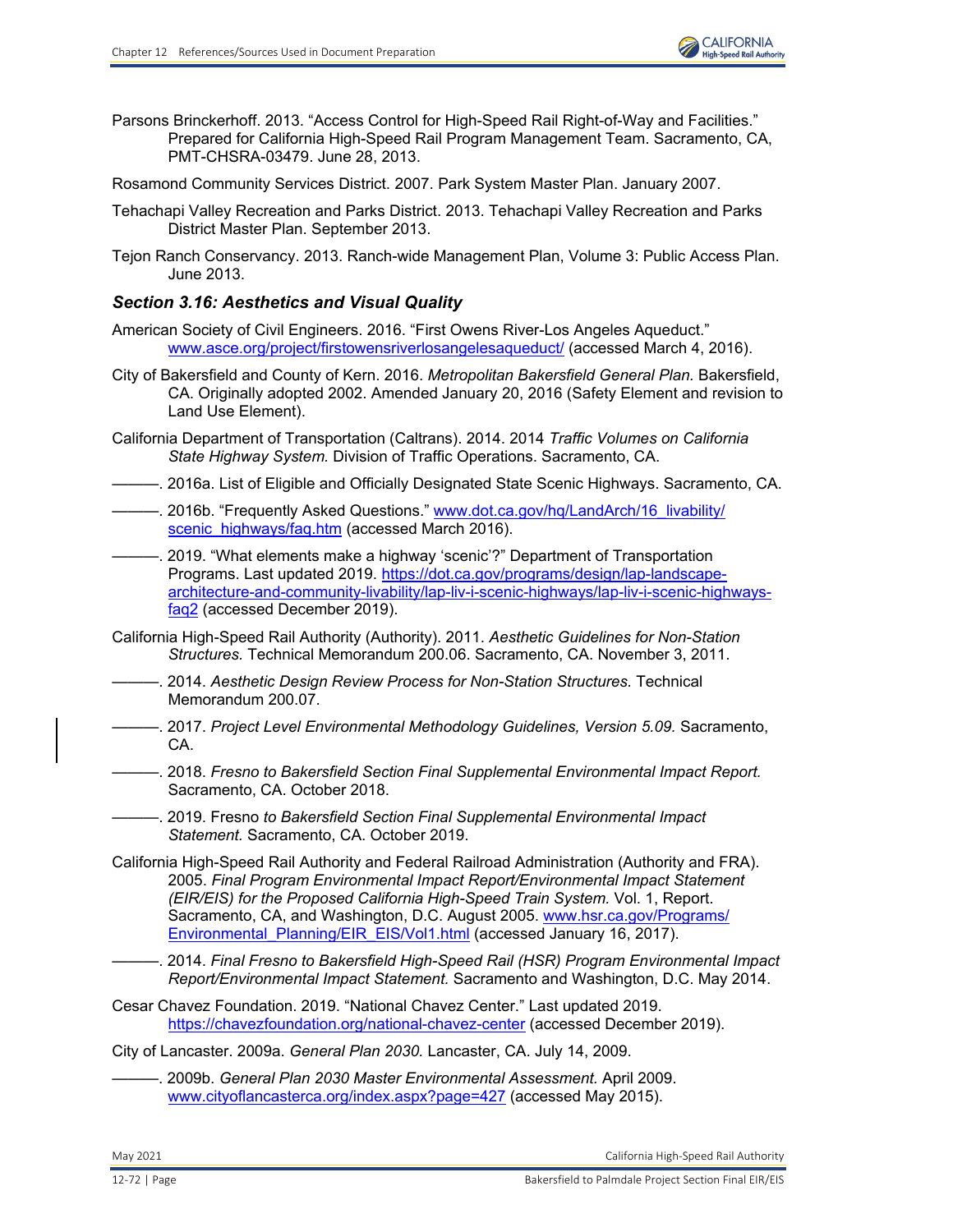

- City of Palmdale. 1993. *Palmdale General Plan.* Planning Department. Palmdale, CA. January 25, 1993 (updated 2012). [https://www.cityofpalmdale.org/Portals/0/Documents/](https://www.cityofpalmdale.org/Portals/0/Documents/ Business/Planning/General%20Plan/general_plan.pdf) [Business/Planning/General%20Plan/general\\_plan.pdf](https://www.cityofpalmdale.org/Portals/0/Documents/ Business/Planning/General%20Plan/general_plan.pdf)
- City of Tehachapi. 2012a. "Chapter 2.1A: Town Form Element." *Tehachapi General Plan.* Prepared by Moule & Polyzoides Architects and Urbanists. Tehachapi, CA. January 2012.
- ———. 2012b. "Chapter 2.1E: Natural Resources Element." *Tehachapi General Plan.* Prepared by Moule & Polyzoides Architects and Urbanists. Tehachapi, CA. January 2012.
- County of Kern. 2007. *Metropolitan Bakersfield General Plan (Unincorporated Planning Area).* Bakersfield, CA. December 11, 2007.
- ———. 2009. *Kern County General Plan.* Kern County Planning & Development. Bakersfield, CA. September 22, 2009.
- County of Los Angeles. 2015. *Antelope Valley Area Plan.* Department of Regional Planning. Los Angeles, CA. June 2015.
- Federal Highway Administration (FHWA). 1988. *Visual Impact Assessment for Highway Projects.* U.S. Department of Transportation. Office of Environmental Policy. Washington D.C.
- ———. 2015. *Guidelines for the Visual Impact Assessment of Highway Projects.* (FHWA-HEP-15-029). Washington, D.C. 2015.
- Federal Railroad Administration (FRA). 1999. "Procedures for Considering Environmental Impacts." Federal Register, Vol. 64, No. 101, 28545–28556. May 26, 1999.
- Pacific Crest Trail Association. 2016. "Northbound vs. Southbound." [www.pcta.org/](http://www.pcta.org/discoverthetrail/longdistancehiking/northboundvssouthbound/) [discoverthetrail/longdistancehiking/northboundvssouthbound/](http://www.pcta.org/discoverthetrail/longdistancehiking/northboundvssouthbound/) (accessed February 25, 2016).
- U.S. Census Bureau. 2014. "Annual ACS QuickFacts: Tehachapi City, California." <https://www.census.gov/quickfacts/> (accessed March 4, 2016).
- Wiggins, Susan, Mayor, City of Tehachapi, letter to Michelle Boehm, Southern California Regional Director, High Speed Rail Authority, concerning follow-up to March 4, 2015, meeting.
- Willow Springs International Raceway. 2016a. "History." [www.willowspringsraceway.com/](http://www.willowspringsraceway.com/page.php?id=22) [page.php?id=22](http://www.willowspringsraceway.com/page.php?id=22) (accessed March 9, 2016).
- -. 2016b. "Our Tracks." [www.willowspringsraceway.com/page.php?id=25](http://www.willowspringsraceway.com/page.php?id=25) (accessed January 6, 2016).

#### *Section 3.17: Cultural Resources*

- California High-Speed Rail Authority 2011a. *Fresno to Bakersfield Section Historic Architectural Survey Report.* July 2011.
- ———. 2011b. *Fresno to Bakersfield Section Historic Property Survey Report.* July 2011.
- ———. 2011c. *Programmatic Agreement among the Federal Railroad Administration, the Advisory Council on Historical Preservation, the California State Historic Preservation Officer, and the California High-Speed Rail Authority Regarding Compliance with Section 106 of the National Historic Preservation Act.*
- ———. 2012. *Fresno to Bakersfield Section Supplemental #1 Historic Property Survey Report*. July 2012.
- ———. 2013. *Fresno to Bakersfield Section Supplemental #1 Historic Architectural Survey Report.* Final February 2013.
- ———. 2014a. *Fresno to Bakersfield Section 106 Findings of Effect.* February 2014.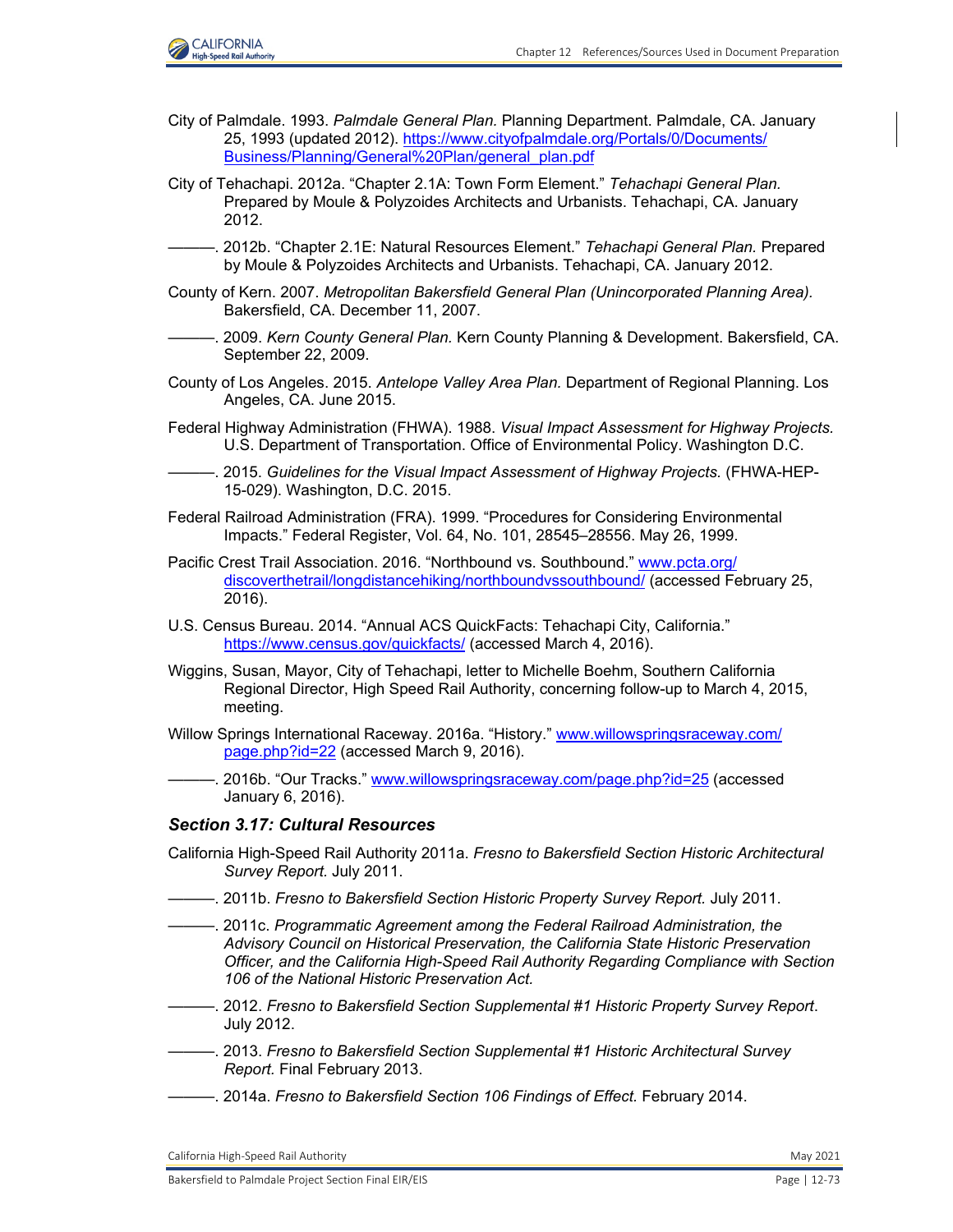———. 2014b. *Fresno to Bakersfield Section Supplemental #2 Historic Architectural Survey Report.* March 2014. ———. 2014c. *Fresno to Bakersfield Section Supplemental #2 Historic Property Survey Report.*  March 2014. ———. 2016a. *Bakersfield F Street Station Alignment Alternative Historic Architectural Survey Report.* May 2016. ———. 2016b. *Bakersfield to Palmdale Project Section: Historic Architectural Survey Report.* July 2016. ———. 2016c. *Fresno to Bakersfield Locally Generated Alternative Historic Architectural Survey Report, Addendum 1 to Bakersfield F Street Station Alternative Alignment Historic Architectural Survey Report.*  ———. 2016d. *Fresno to Bakersfield Section: Bakersfield F Street Station Alignment Alternative Archaeological Survey Report.* Sacramento and Washington, D.C. -. 2017. *Fresno to Bakersfield Section: Locally Generated Alternative Finding of Effect Report.* February 2017. ———. 2018. *Fresno to Bakersfield Section Final Supplemental Environmental Impact Report.* Sacramento, CA. October 2018. ———. 2019a. *Bakersfield to Palmdale Project Section: Noise and Vibration Technical Report.* ———. 2019b. *Bakersfield to Palmdale Project Section: Historic Architectural Survey Report*. ———. 2019c. *Bakersfield to Palmdale Project Section: Historic Architectural Section 106 Finding of Effect (FOE).* ———. 2019d. *Bakersfield to Palmdale Project Section: Archaeological Survey Report.*  ———. 2019e. *Fresno to Bakersfield Section: Locally Generated Alternative Combined Supplemental Record of Decision and Final Supplemental EIS on the Locally Generated Alternative.*  ———. 2020. *Bakersfield to Palmdale Project Section: Section 106 Finding of Effect.* April 2020. ———. 2021. *Bakersfield to Palmdale Project Section: Section 106 Addendum Finding of Effect Report.* January 2021. California High-Speed Rail Authority and Federal Railroad Administration (Authority and FRA). 2005. *Final Program Environmental Impact Report/Environmental Impact Statement (EIR/EIS) for the Proposed California High-Speed Train System.* Vol. 1, Report. Sacramento, CA, and Washington, D.C.. August 2005. [www.hsr.ca.gov/Programs/](http://www.hsr.ca.gov/Programs/Environmental_Planning/EIR_EIS/Vol1.html) [Environmental\\_Planning/EIR\\_EIS/Vol1.html](http://www.hsr.ca.gov/Programs/Environmental_Planning/EIR_EIS/Vol1.html) (accessed January 16, 2017). ———. 2014. *Fresno to Bakersfield Section Environmental Impact Report/Environmental Impact Statement.*  ———. 2017. *Fresno to Bakersfield Section Draft Supplemental Environmental Impact Report/Environmental Impact Statement.* Sacramento, CA and Washington, D.C. November 2017. California Office of Historic Preservation (OHP). 1976. California Inventory of Historic Resources. Sacramento, CA: California Department of Parks and Recreation. ———. 1988. *Five Views: An Ethnic Historic Site Survey for California.* Sacramento, CA: California Department of Parks and Recreation. \_\_\_\_\_\_. 2012a. *Archaeological Determination of Eligibility for Kern County.* Sacramento, CA: California Department of Parks and Recreation.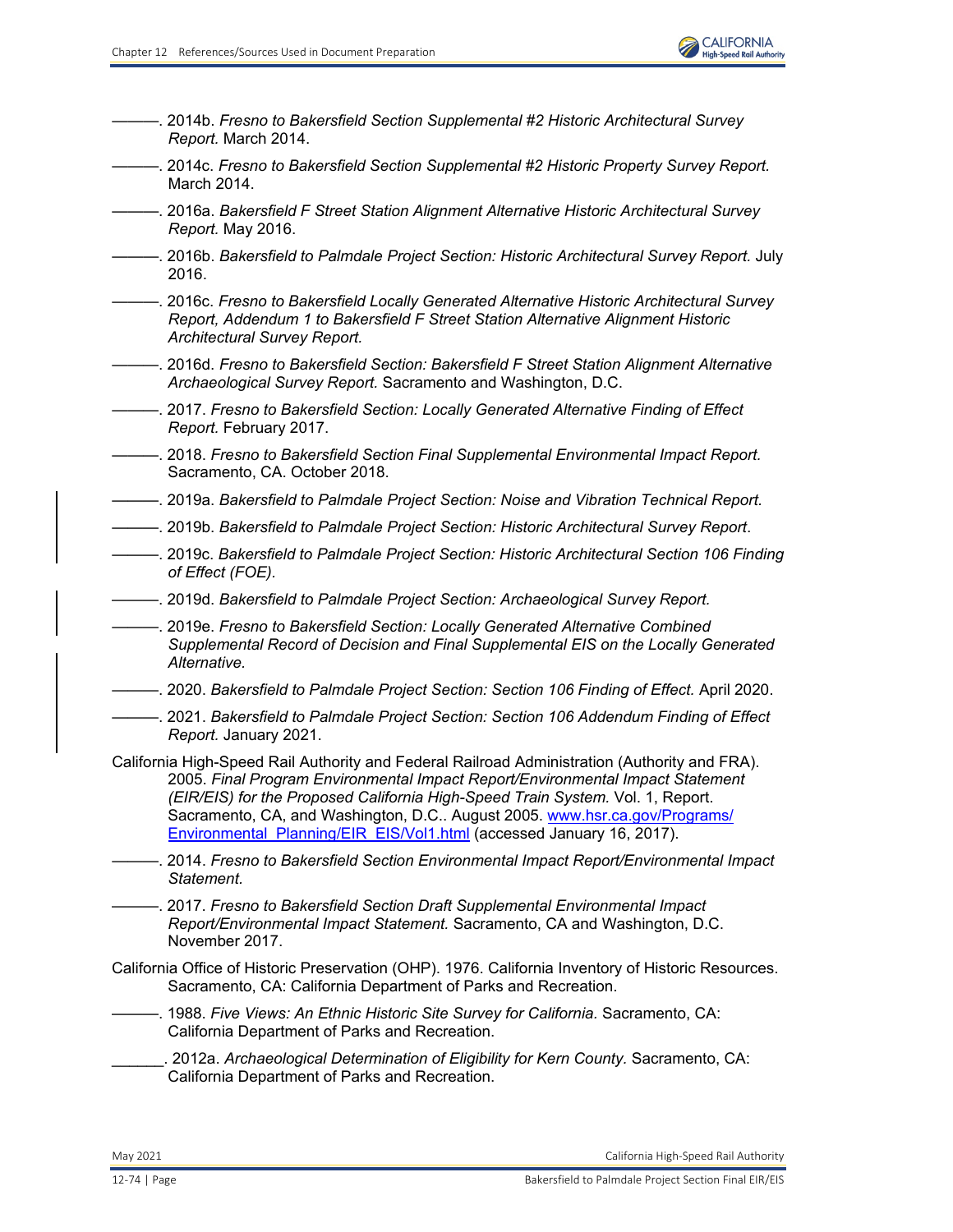

\_\_\_\_\_\_. 2012b. *Archaeological Determination of Eligibility for Los Angeles County.* Sacramento, CA: California Department of Parks and Recreation. \_\_\_\_\_\_. 2012c. Directory of Properties in the Historic Property Data File, Los Angeles County. Sacramento, CA: California Department of Parks and Recreation. 2013. Directory of Properties in the Historic Property Data File, Kern County. Sacramento, CA: California Department of Parks and Recreation. California State Parks, Office of Historic Preservation. 2016. State Historic Resources Commission. Pending Nominations. [www.ohp.parks.ca.gov/?page\\_id=24368](http://www.ohp.parks.ca.gov/?page_id=24368) (accessed February 2016). City of Bakersfield. 2007. Metropolitan Bakersfield General Plan. Bakersfield, CA. December 11, 2007. . 2016. Bakersfield Municipal Code. May 2016. Quality Code Publishing. [www.qcode.us/](http://www.qcode.us/codes/bakersfield/) [codes/bakersfield/](http://www.qcode.us/codes/bakersfield/) (accessed June 16, 2016). City of Lancaster. 2009. General Plan 2030. July 14, 2009. Lancaster, CA. 2016. Lancaster Municipal Code. April 2016. [https://www2.municode.com/library/ca/](https://www2.municode.com/library/ca/ lancaster/codes/code_of_ordinances?nodeid=tit1gepr&searchtext) [lancaster/codes/code\\_of\\_ordinances?nodeid=tit1gepr&searchtext](https://www2.municode.com/library/ca/ lancaster/codes/code_of_ordinances?nodeid=tit1gepr&searchtext) (accessed June 16, 2016). City of Palmdale. 1993. *Palmdale General Plan.* Planning Department. Palmdale, CA. January 25, 1993 (updated 2012). [https://www.cityofpalmdale.org/Portals/0/Documents/](https://www.cityofpalmdale.org/Portals/0/Documents/ Business/Planning/General%20Plan/general_plan.pdf) [Business/Planning/General%20Plan/general\\_plan.pdf](https://www.cityofpalmdale.org/Portals/0/Documents/ Business/Planning/General%20Plan/general_plan.pdf) \_\_\_\_\_\_. 2016. Palmdale Municipal Code. March 2, 2016. Code Publishing Inc. [www.codepublishing.com/CA/Palmdale/](http://www.codepublishing.com/CA/Palmdale/) (accessed June 16, 2016). City of Tehachapi. 2012. City of Tehachapi General Plan. Tehachapi, CA. \_\_\_\_\_\_. 2016. City of Tehachapi Municipal Code. January 22. [https://www2.municode.com/](https://www2.municode.com/ library/ca/tehachapi/codes/code_of_ordinances) [library/ca/tehachapi/codes/code\\_of\\_ordinances](https://www2.municode.com/ library/ca/tehachapi/codes/code_of_ordinances) (accessed April 15, 2016). County of Kern. 1986. Department of Planning and Development Services. Golden Hills Specific Plan. Bakersfield, CA: County of Kern. December 1986. \_\_\_\_\_\_. 1997. Planning Department. Keene Ranch Specific Plan. Bakersfield, CA: County of Kern. December 1997. \_\_\_\_\_\_. 2003. Mojave Specific Plan. Bakersfield, CA: County of Kern. October 2003. \_\_\_\_\_\_. 2008. Department of Planning and Development Services. Rosamond Specific Plan. Bakersfield, CA: Department of Planning and Development Services. April 2008. \_\_\_\_\_\_. 2009. Planning Department. Kern County General Plan. Bakersfield, CA: Kern County Planning & Development. September 22, 2009. 2010. Planning and Community Development Department. Greater Tehachapi Area Specific and Community Plan. Bakersfield, CA: County of Kern. December 2010. \_\_\_\_\_\_. 2016a. Kern County Code of Ordinances. February 15, 2016. [https://www2.municode.com/library/ca/kern\\_county/codes/code\\_of\\_ordinances](https://www2.municode.com/library/ca/kern_county/codes/code_of_ordinances) (accessed April 13, 2016). \_\_\_\_\_\_. 2016b. Kern County Municipal Code. County of Los Angeles. 2015. Department of Regional Planning. Los Angeles County General Plan. Los Angeles, CA: County of Los Angeles. October 6, 2015. \_\_\_\_\_\_. 2016. Los Angeles County Code of Ordinances. [https://www2.municode.com/library/ca/](https://www2.municode.com/library/ca/ los_angeles_county/codes/code_of_ordinances) [los\\_angeles\\_county/codes/code\\_of\\_ordinances](https://www2.municode.com/library/ca/ los_angeles_county/codes/code_of_ordinances) (accessed June 16, 2016).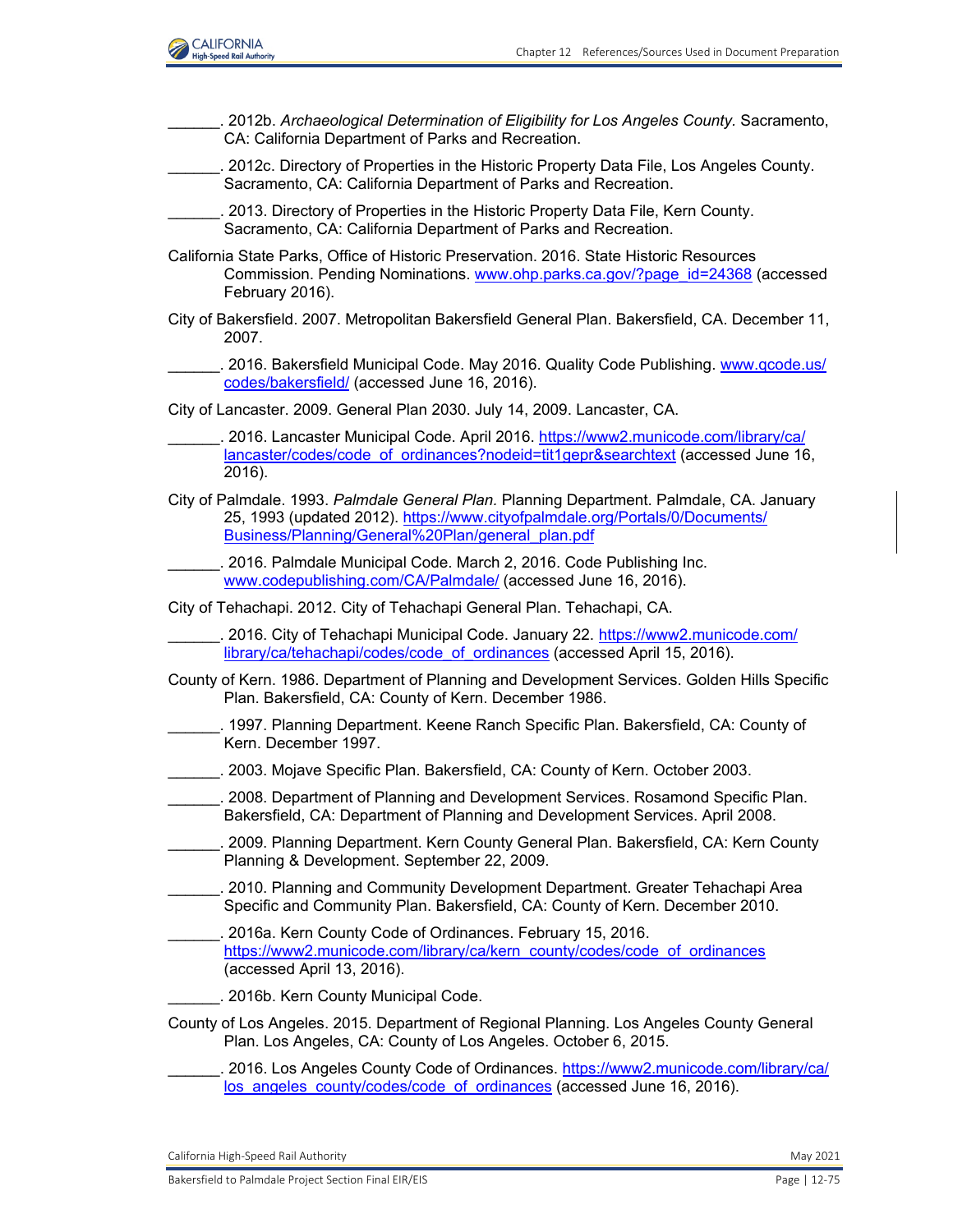

- National Park Service. 1997. *National Register Bulletin #16: How to Complete the National Register Registration Form.* Washington, D.C.: National Park Service.
	- ———. 2016. *National Register of Historic Places—Listed Properties and Determined Eligible Properties*. February 2016.
- Thorne, Robert M. 1989. *Archaeological Assistance Program, Technical Brief Number 5: Intentional Site Burial, A Technique to Protect Against Natural or Mechanical Loss.*  Department of the Interior, National Park Service. Washington, D.C.
- URS Corporation. 2011. *Final Fresno to Bakersfield Section Archaeological Survey Technical Report.* URS/HHM/Arup Joint Venture.
	- ———. 2013a. *Draft Bakersfield to Palmdale Section Archaeological Survey Report.*  URS/HHM/Arup Joint Venture.
- ———. 2013. *Final Fresno to Bakersfield Supplemental Archaeological Survey Report.*  URS/HHM/Arup Joint Venture.
- ———. 2014. *Fresno to Bakersfield Geoarchaeological Investigation Technical Report.*  URS/HHM/Arup Joint Venture.

## *Section 3.18: Regional Growth*

- California Department of Finance. 2016. *E-5 Population and Housing Estimates for Cities, Counties, and the State, 2011-2016 with 2010 Census Benchmark*. Sacramento, CA. [www.dof.ca.gov/Forecasting/Demographics/Estimates/E-5/](http://www.dof.ca.gov/Forecasting/Demographics/Estimates/E-5/) (accessed July 2016)
- California Department of Transportation. 2013. *California County-Level Economic Forecast 2013- 2040*. Sacramento, CA. October 2013.
- California Employment Development Department (EDD). 2015. *Employment Projections Industry Projections 2012-2022, Bakersfield Metropolitan Statistical Area (Kern County)* Sacramento, CA. [www.labormarketinfo.edd.ca.gov/data/employment-projections.html](http://www.labormarketinfo.edd.ca.gov/data/employment-projections.html) (accessed June 13, 2016).
- -. 2016a. Industry Employment and Labor Force Not Seasonally Adjusted (Annual Average). Sacramento, CA. [www.labormarketinfo.edd.ca.gov/data/employment-by](http://www.labormarketinfo.edd.ca.gov/data/employment-byindustry.html)[industry.html](http://www.labormarketinfo.edd.ca.gov/data/employment-byindustry.html) (accessed June 14, 2016).
- -. 2016b. Unemployment Rate and Labor Force Data Tables Not Seasonally Adjusted. Sacramento, CA. [www.labormarketinfo.edd.ca.gov/data/unemployment-and-labor](http://www.labormarketinfo.edd.ca.gov/data/unemployment-and-laborforce.html)[force.html](http://www.labormarketinfo.edd.ca.gov/data/unemployment-and-laborforce.html) (accessed June 13, 2016).
- ———. 2016c. Unemploym*ent Rates (Labor Force)*. Sacramento, CA. [www.labormarketinfo.edd.ca.gov/cgi/dataanalysis/areaselection.asp?tablename=labforce](http://www.labormarketinfo.edd.ca.gov/cgi/dataanalysis/areaselection.asp?tablename=labforce) (accessed June 16, 2016).
- California High-Speed Rail Authority (Authority). 2011. *HST Station Area Development: General Principles and Guidelines*. Sacramento, CA. February 3, 2011.
- ———. 2012. *California High-Speed Rail Project Economic Impact Analysis Report.* Prepared by Parsons Brinckerhoff. Sacramento, CA. April 2012.
- ———. 2013. *Contribution of the High-Speed Rail Program to Reducing California's Greenhouse Gas Emission Levels*. June 2013.
- ———. 2016. *Operations and Maintenance Cost Model Documentation: 2016 Business Plan, Technical Supporting Document.* Prepared by WSP/Parsons Brinckerhoff. Sacramento, CA. April 22, 2016.
- ———. 2017a. *Project Level Environmental Methodology Guidelines, Version 5.09.* Sacramento, CA.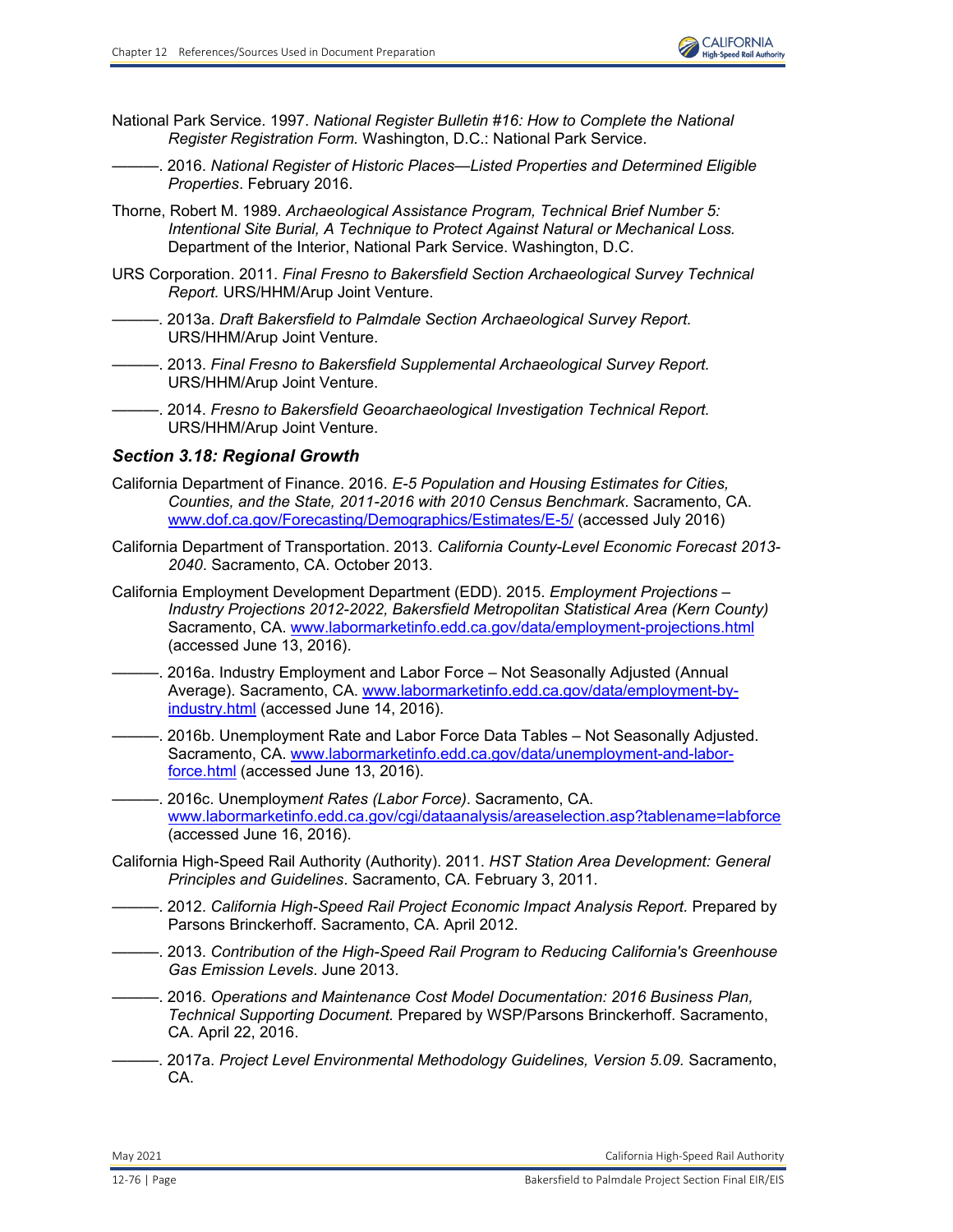

- ———. 2017b. *Memorandum concerning High-Speed Rail Operating and Maintenance Cost for Use in EIR/EIS Project-level analysis.* From Travel Demand Forecasting Manager, California High-Speed Rail Authority to Regional Consultant Teams, February 6, 2017.
- ———. 2018. *Fresno to Bakersfield Section Final Supplemental Environmental Impact Report*. Sacramento, CA. October 2018.
- ———. 2019a. *Revised High-Speed Rail Operating and Maintenance Staffing Projections for Use in EIR/EIS Project-Level Analysis Memorandum.* May 2019.
- ———. 2019b. *Fresno to Bakersfield Section Supplemental Environmental Impact Statement (EIS).* Sacramento, CA. October 2019.
- California High-Speed Rail Authority and Federal Railroad Administration (Authority and FRA). 2014. *California High-Speed Train Project Environmental Impact Report/Environmental Impact Statement: Fresno to Bakersfield Section.* April 2014. Sacramento, CA, and Washington, D.C.
- City of Bakersfield. 2018. "Make Downtown Thrive (hum)." Making Downtown Bakersfield. [website].<http://makingdowntownbakersfield-4939d-cob.opendata.arcgis.com/> (accessed December 2019).
- Congressional Research Service. 2005. *California's San Joaquin Valley: A Region in Transition. Congressional Research Service Report for Congress.* Tadlock Cowan, Coordinator Analyst in Rural and Regional Development Policy. Resources, Science, and Industry Division. Order Code RL33184. Washington, D.C. December 12, 2005.
- Governor's Office of Planning and Research. 2015. *A Strategy for California @ 50 Million: Supporting California's Climate Change Goals.* The Governor's Environmental Goals and Policy Report. Sacramento, CA. November 2015.
- County of Kern. 2007. *Metropolitan Bakersfield General Plan (Unincorporated Planning Area).*  Bakersfield, CA. December 11, 2007
- ———. 2009. *Kern County General Plan.* Department of Planning. Bakersfield, CA. September 22, 2009.
- County of Kern and City of Bakersfield. 2016. *Metropolitan Bakersfield General Plan.* Bakersfield, CA. January 2016.
- City of Lancaster. 2009*. General Plan 2030.* July 2009. [www.cityoflancasterca.org/home/](http://www.cityoflancasterca.org/home/showdocument?id=9323.) [showdocument?id=9323.](http://www.cityoflancasterca.org/home/showdocument?id=9323.)
- City of Palmdale. 1993. *Palmdale General Plan.* Planning Department. Palmdale, CA. January 25, 1993 (updated 2012). [https://www.cityofpalmdale.org/Portals/0/Documents/](https://www.cityofpalmdale.org/Portals/0/Documents/ Business/Planning/General%20Plan/general_plan.pdf) [Business/Planning/General%20Plan/general\\_plan.pdf](https://www.cityofpalmdale.org/Portals/0/Documents/ Business/Planning/General%20Plan/general_plan.pdf)
- City of Tehachapi. 2012. *Tehachapi General Plan.* Tehachapi, CA. January 2012.
- County of Los Angeles. 2015a. *Los Angeles County General Plan.* Los Angeles, CA. October 6, 2015.
- ———. 2015b. *Antelope Valley Area Plan.* Department of Regional Planning. Los Angeles, CA. June 2015.
- Electric Power Research Institute. 1982. *Socioeconomic Impacts of Power Plants.* Prepared by Denver Research Institute, Industrial Economics Division, University of Denver. <https://www.rosemonteis.us/sites/default/files/references/gilmore-1982.pdf.>Denver, CO. February 1982.
- Kern Council of Governments (Kern COG). 2014. 2014 *Regional Transportation Plan/Sustainable Communities Strategy.* Bakersfield, CA. June 2014.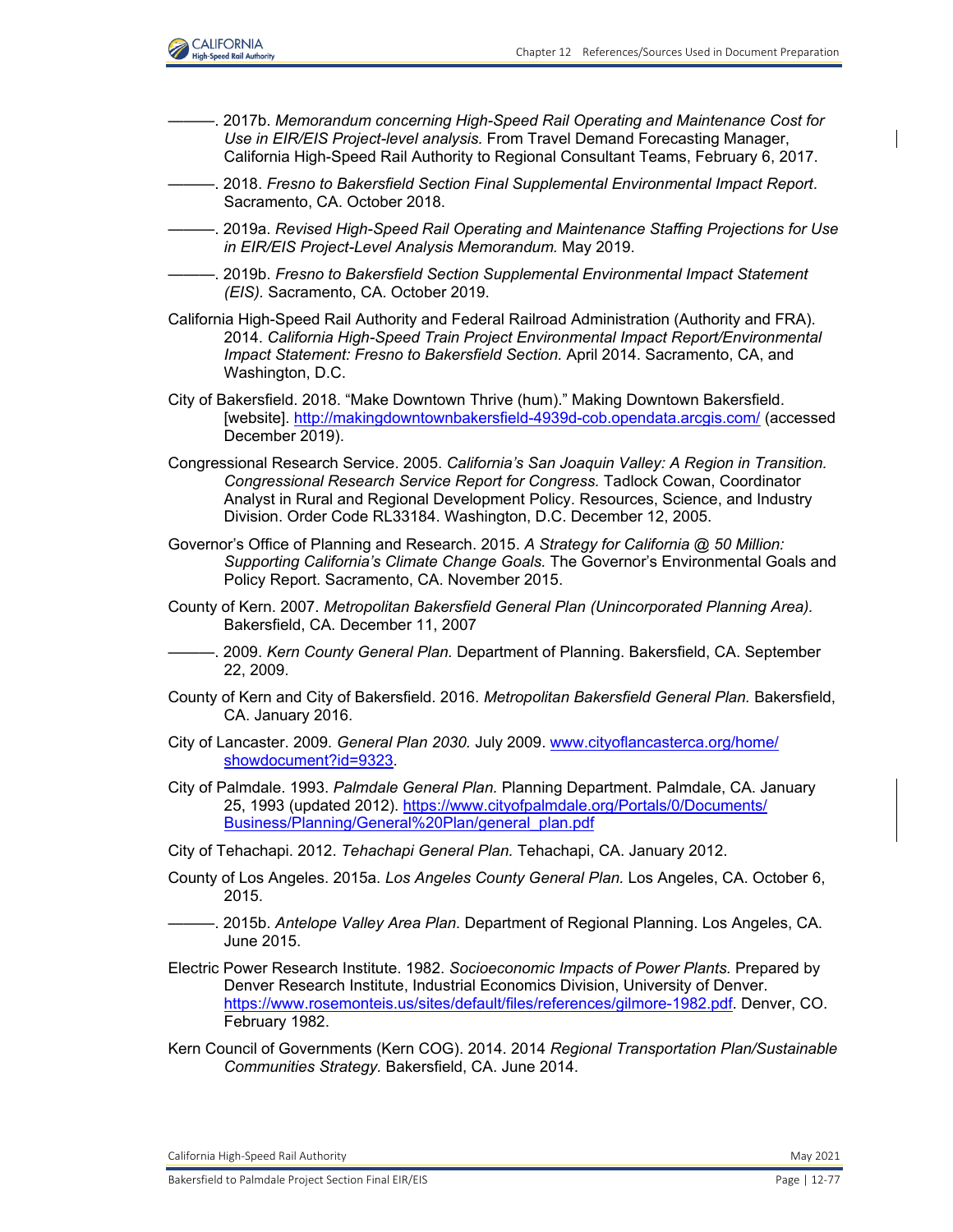

———. 2015. *2015-2050 Growth Forecast Update.* Bakersfield, CA. August 7, 2015. Adopted November 19, 2015.

- Milken Institute. 2015. *An Economic Road Map for Kern County.* A report by the California Center and the Center for Jobs and Human Capital. Authored by Priscilla Hamilton, Kirsten Keough, Minoli Ratnatunga, and Perry Wong. Santa Monica, CA. March 2015.
- Parsons Brinckerhoff. 2015. *California High-Speed Rail and the Central Valley Economy.* New York, NY. January 2015.
- Southern California Association of Governments (SCAG). 2016. *The 2016-2040 Regional Transportation Plan/Sustainable Communities Strategy.* Los Angeles, CA. April 2016.
- Teitz, T.B., C. Dietzel, and W. Fulton. 2005. *Urban Development Futures in the San Joaquin Valley.* San Francisco, CA: Public Policy Institute of California.
- U.S. Census Bureau. 2000. 2000 Decennial Census. Summary File 1. G001: Geographic Identifiers. Washington, D.C.<http://factfinder.census.gov/faces/nav/jsf/pages/index.xhtml> (accessed June 2016).
- ———. 2005. American Community Survey 1-Year Estimates. DP03: Selected Economic Characteristics.<http://factfinder.census.gov/faces/nav/jsf/pages/index.xhtml> (accessed June 2016).
- -. 2006. American Community Survey 1-Year Estimates. DP03: Selected Economic Characteristics.<http://factfinder.census.gov/faces/nav/jsf/pages/index.xhtml> (accessed June 2016).
- ———. 2007. American Community Survey 1-Year Estimates. DP03: Selected Economic Characteristics. <http://factfinder.census.gov/faces/nav/jsf/pages/index.xhtml> (accessed June 2016).
- ———. 2008. American Community Survey 1-Year Estimates. DP03: Selected Economic Characteristics.<http://factfinder.census.gov/faces/nav/jsf/pages/index.xhtml> (accessed June 2016).
- ———. 2009. American Community Survey 1-Year Estimates. DP03: Selected Economic Characteristics. <http://factfinder.census.gov/faces/nav/jsf/pages/index.xhtml> (accessed June 2016).
- ———. 2010a. American Community Survey 1-Year Estimates. DP03: Selected Economic Characteristics. <http://factfinder.census.gov/faces/nav/jsf/pages/index.xhtml> (accessed June 2016).
- ———. 2010b. 2010 Decennial Census. Summary File 1. G001: Geographic Identifiers. Washington, D.C.<http://factfinder.census.gov/faces/nav/jsf/pages/index.xhtml> (accessed June 2016).
- ———. 2011. American Community Survey 1-Year Estimates. DP03: Selected Economic Characteristics.<http://factfinder.census.gov/faces/nav/jsf/pages/index.xhtml>(accessed June 2016).
- ———. 2012. American Community Survey 1-Year Estimates. DP03: Selected Economic Characteristics.<http://factfinder.census.gov/faces/nav/jsf/pages/index.xhtml> (accessed June 2016).
- -. 2013. American Community Survey 1-Year Estimates. DP03: Selected Economic Characteristics.<http://factfinder.census.gov/faces/nav/jsf/pages/index.xhtml> (accessed June 2016).
- -. 2014a. American Community Survey 1-Year Estimates. DP03: Selected Economic Characteristics.<http://factfinder.census.gov/faces/nav/jsf/pages/index.xhtml> (accessed June 2016).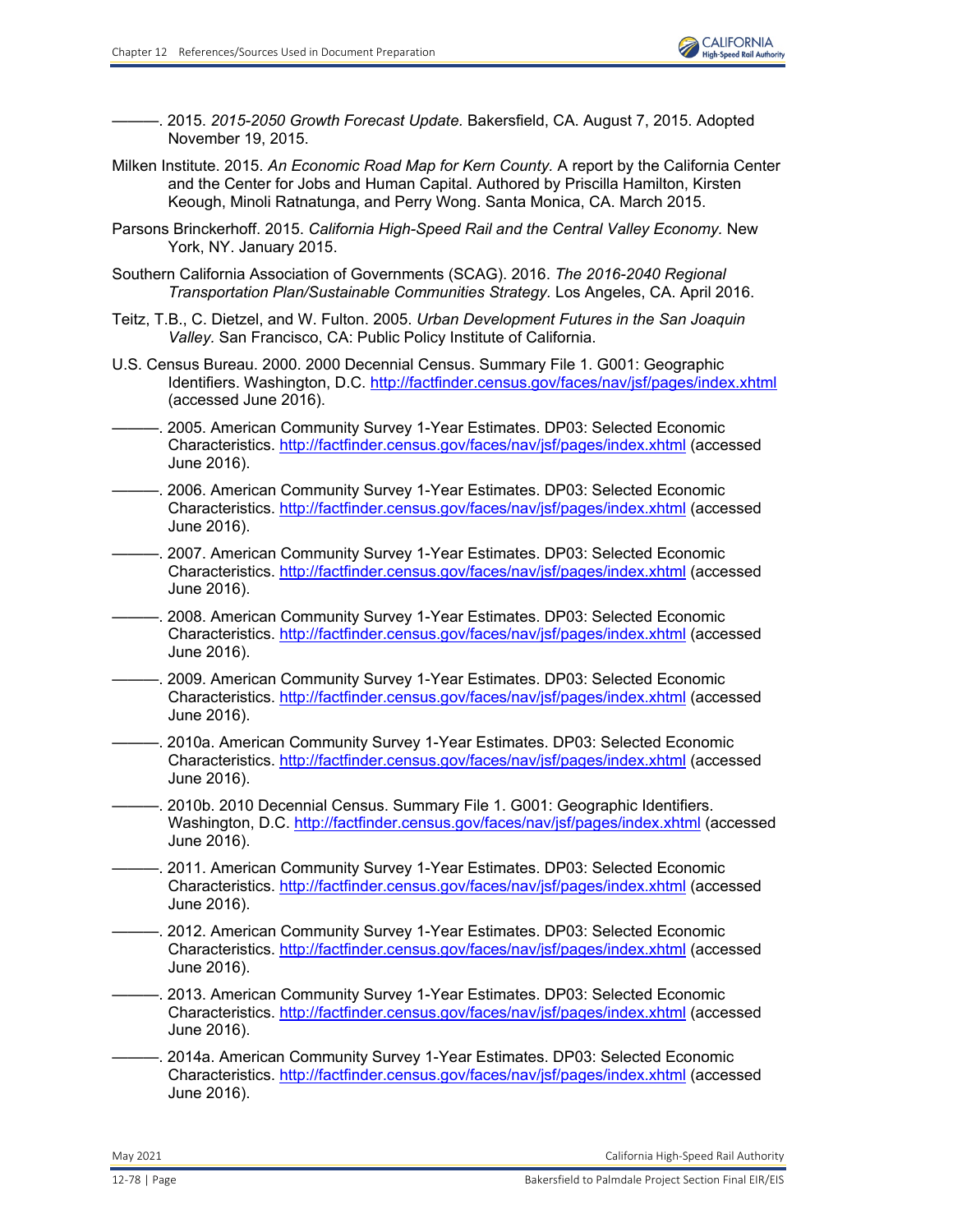

- -. 2014b. American Community Survey 5-Year Estimates. B25010: Average Household Size of Occupied Housing Units by Tenure. [http://factfinder.census.gov/faces/nav/jsf/](http://factfinder.census.gov/faces/nav/jsf/ pages/index.xhtml) [pages/index.xhtml](http://factfinder.census.gov/faces/nav/jsf/ pages/index.xhtml) (accessed July 2016).
- ———. 2014c. American Community Survey 5-Year Estimates. B01003: Total Population. <http://factfinder.census.gov/faces/nav/jsf/pages/index.xhtml> (accessed July 2016).
	- ———. 2014d. American Community Survey 5-Year Estimates. B25001: Selected Housing Characteristics. <http://factfinder.census.gov/faces/nav/jsf/pages/index.xhtml> (accessed July 2016).
- ———. 2016. American Community Survey 1-Year Estimates. DP03: Selected Economic Characteristics. <http://factfinder.census.gov/faces/nav/jsf/pages/index.xhtml> (accessed December 2017).

#### *Section 3.19: Cumulative Impacts*

- Antelope Valley Air Quality Management District (AVAQMD). 2004. *2004 Ozone Attainment Plan.* April 20, 2004.
- Antelope Valley East Kern Water Agency. 2015. *2015 Urban Water Management Plan.* Palmdale, CA. June 2016.
- Arvin-Edison Water Storage District. 2015. *Water Management Plan Update.* Arvin, CA. September 2013; amended October 2015.
- California Air Resources Board. 2018. *California Greenhouse Gas Emissions for 2000 to 2016: Trends of Emissions and Other Indicators.* Sacramento, CA.
- California Department of Transportation (Caltrans). 2005. *Guidance for Preparers of Cumulative Impact Analysis.* Sacramento, CA. June 30, 2005.
- California Employment Development Department (CEDD). 2016. Unemployment Rate and Labor Force Data Tables – Not Seasonally Adjusted. [www.labormarketinfo.edd.ca.gov/data/](http://www.labormarketinfo.edd.ca.gov/data/unemployment-and-labor-force.html) [unemployment-and-labor-force.html](http://www.labormarketinfo.edd.ca.gov/data/unemployment-and-labor-force.html) (accessed June 13, 2016).
- California Energy Commission. 2019. "2015 Total Electricity System Power." [www.energy.ca.gov/](http://www.energy.ca.gov/almanac/electricity_data/total_system_power.html) [almanac/electricity\\_data/total\\_system\\_power.html](http://www.energy.ca.gov/almanac/electricity_data/total_system_power.html) (accessed January 17, 2017).
- California High-Speed Rail Authority (Authority). 2012. *Bakersfield to Palmdale Project Section. EIR/EIS Assessment of CHST Alignment EMF Footprint, Technical Memorandum TM 300.07.* February 27, 2012. Sacramento, CA.
- ———. 2016. Statewide Sustainability Policy. POLI-PLAN-03. Sacramento, CA. July 29, 2016.
- \_\_\_\_\_. 2017. *Archaeological Survey Report.* CONFIDENTIAL. Sacramento, CA.
- ———. 2018a. *Bakersfield to Palmdale Project Section Hydrology and Water Resources Technical Report.*
- ———. 2018b. *Fresno to Bakersfield Section Final Supplemental Environmental Impact Report*. October 2018.
- ———. 2019a. *Bakersfield to Palmdale Project Section Transportation Technical Report*.
- ———. 2019b. Fresno *to Bakersfield Section Final Supplemental Environmental Impact Statement.* Sacramento, CA. October 2019.
- California High-Speed Rail Authority and Federal Railroad Administration (Authority and FRA). 2005. *Final Program Environmental Impact Report/Environmental Impact Statement (EIR/EIS) for the Proposed California High-Speed Train System.* Vol. 1, Report. Sacramento, CA, and Washington, D.C. August 2005.
- ———. 2014. *Final Fresno to Bakersfield Section Environmental Impact Report/Environmental Impact Statement.* May 2014. Sacramento, CA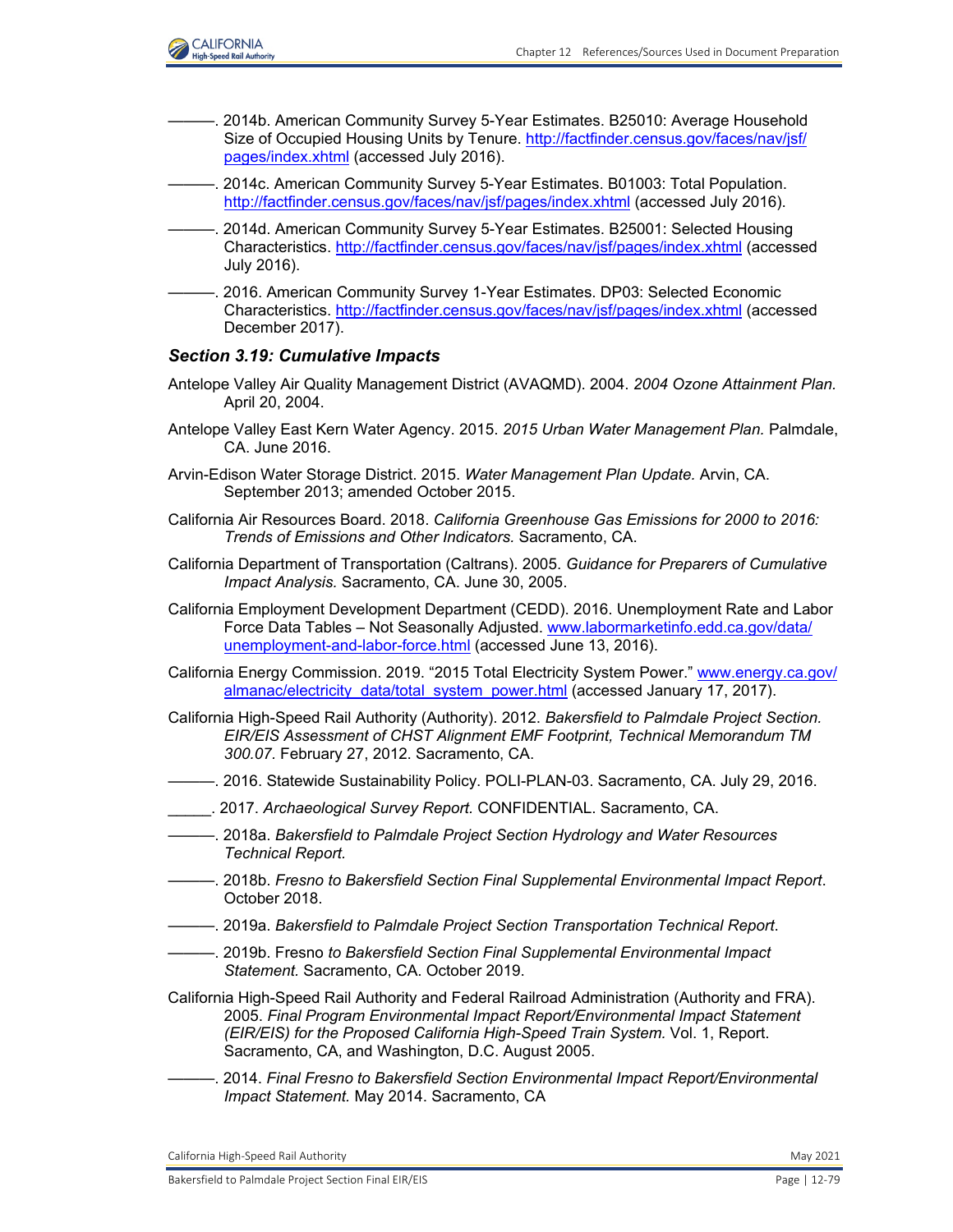———. 2016. *Service Planning Methodology: 2016 Business Plan Technical Supporting Document.* Prepared by WSP/Parsons Brinckerhoff. San Francisco, CA. April 22, 2016.

- California Water Service. 2016a. *2015 Urban Water Management Plan Antelope Valley District.*  Quartz Hill, CA. June 2016.
- ———. 2016b. 2015 Urban Water Management Plan Bakersfield District. Bakersfield, CA. June 2016.
- City of Bakersfield. 2014. *2010 Urban Water Management Plan.* Bakersfield, CA. April 2014
- City of Lancaster. 2007. *City of Lancaster Parks, Recreation, Open Space, and Cultural Master Plan.* Lancaster, CA. October 2007.
- City of Palmdale. 1993. *Palmdale General Plan.* Planning Department. Palmdale, CA. January 25, 1993 (updated 2012). [https://www.cityofpalmdale.org/Portals/0/Documents/](https://www.cityofpalmdale.org/Portals/0/Documents/ Business/Planning/General%20Plan/general_plan.pdf) [Business/Planning/General%20Plan/general\\_plan.pdf](https://www.cityofpalmdale.org/Portals/0/Documents/ Business/Planning/General%20Plan/general_plan.pdf)
- City of Tehachapi. 2012. *City of Tehachapi General Plan.* Development Services Department. Tehachapi, CA. January 2012.
- Council on Environmental Quality (CEQ). 1997. *Considering Cumulative Effects under the National Environmental Policy Act.* Washington, DC. January 1997.
- County of Kern. 2009a. *Metropolitan Bakersfield General Plan (Unincorporated Planning Area).*  Kern County Planning & Development. Bakersfield, CA. September 22, 2009.
- ———. 2009b. *County of Kern General Plan.* Kern County Planning & Development. Bakersfield, CA. September 22, 2009.
- County of Los Angeles. 2015. *County of Los Angeles General Plan.* Los Angeles, CA. Adopted October 6, 2015.
- East Kern Air Pollution Control District (EKAPCD). 2003. *Ozone Attainment Demonstration, Maintenance Plan, and Redesignation Request*. Eastern Kern County Federal Planning Area. Bakersfield, CA. Adopted January 9, 2003; amended May 1, 2003.
- Electric Power Group. 2003. *California's Electricity Generation and Transmission Interconnection Needs Under Alternative Scenarios. Assessment of Resources, Demand, and Need for Transmission Interconnections, Policy Issues and Recommendations.* Prepared for the California Energy Commission. Sacramento, CA. November 17, 2003.
- Federal Railroad Administration (FRA). 2012. *High-Speed Ground Transportation Noise and Vibration Impact Assessment.* September 2012. Washington, D.C.: U.S. Department of Transportation. <https://www.fra.dot.gov/eLib/Details/L04090.>
- Intergovernmental Panel on Climate Change (IPCC). 2014. *Climate Change 2014: Mitigation of Climate Change. Contribution of Working Group III to the Fifth Assessment Report of the Intergovernmental Panel on Climate Change* (Edenhofer, O., R. Pichs-Madruga, Y. Sokona, E. Farahani, S. Kadner, K. Seyboth, A. Adler, I. Baum, S. Brunner, P. Eickemeier, B. Kriemann, J. Savolainen, S. Schlömer, C. von Stechow, T. Zwickel, and J.C. Minx [eds.]). Cambridge University Press, Cambridge, United Kingdom and New York, NY.
- Kern Council of Governments. 2014*. 2014 Regional Transportation Plan/Sustainable Communities Strategy.* Bakersfield, CA. June 2014.
- ———. 2015. *2015–2050 Growth Forecast Update*. Bakersfield, CA. August 7, 2015 (adopted November 19, 2015).

Palmdale Water District. 2016. *2015 Urban Water Management Plan*. Palmdale, CA. June 2016.

Rosamond Community Services District. 2011. *Urban Water Management Plan 2010.* Rosamond, CA. June 2011*.*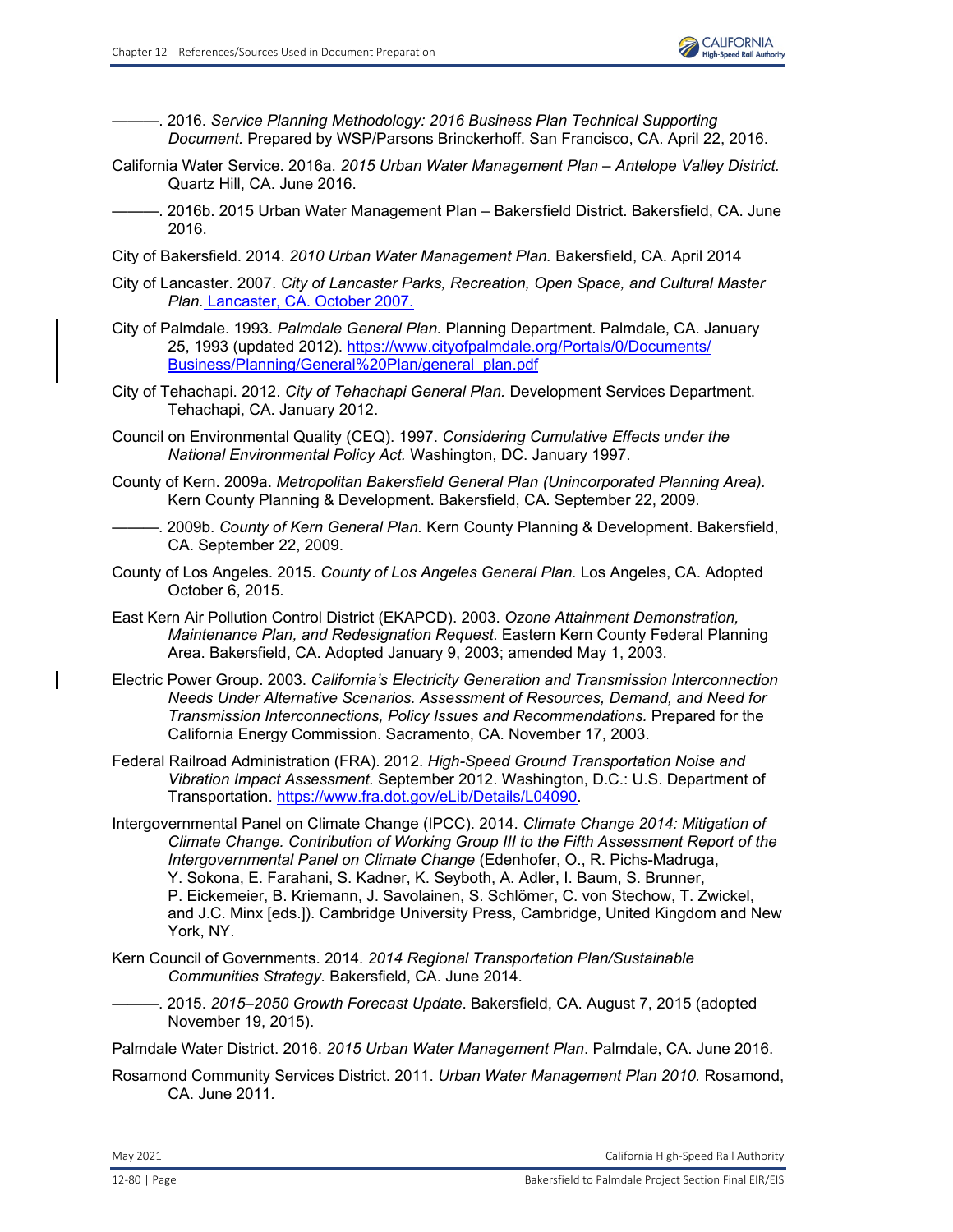

- San Joaquin Valley Air Pollution Control District (SJVAPCD). 2015. *2015 Plan for the 1997 PM2.5 Standard*. April 16, 2015. [www.valleyair.org/Air\\_Quality\\_Plans/docs/PM25-2015/2015-](http://www.valleyair.org/Air_Quality_Plans/docs/PM25-2015/2015-PM2.5-Plan_Bookmarked.pdf) [PM2.5-Plan\\_Bookmarked.pdf](http://www.valleyair.org/Air_Quality_Plans/docs/PM25-2015/2015-PM2.5-Plan_Bookmarked.pdf)
- ———. 2016. *2016 Plan for the 2008 8-Hour Ozone Standard*. June 16. 2016. [http://valleyair.org/Air\\_Quality\\_Plans/Ozone-Plan-2016/Adopted-Plan.pdf](http://valleyair.org/Air_Quality_Plans/Ozone-Plan-2016/Adopted-Plan.pdf)
- Southern California Association of Governments. 2016. *The 2016-2040 Regional Transportation Plan/Sustainable Communities Strategy.* Los Angeles, CA. April 2016.
- Tehachapi-Cummings Water County Water District, Golden Hills CSD, Stallion Springs CSD, Bear Valley CSD, and City of Tehachapi. 2010. *2010 Tehachapi Regional Urban Water Management Plan.* Prepared by GEI Consultants, Inc. Tehachapi, CA.
- U.S. Census Bureau. 1993. 1990 Census of Population and Housing, Population and Housing Unit Counts, United States. Washington, D.C. August 20, 1993.
- -. 2000. 2000 Decennial Census. Summary File 1. DP-1: Profile of General Demographic Characteristics: 2000. <http://factfinder.census.gov/faces/nav/jsf/pages/index.xhtml> (accessed September 2015).
- -. 2010. 2009 American Community Survey 1-Year Estimates. DP03: Selected Economic Characteristics.<http://factfinder.census.gov/faces/nav/jsf/pages/index.xhtml> (accessed June 2016)
- U.S. Energy Information Administration. 2015. *California Energy Profile*. [dataset].
- Xian, G., C. Homer, J. Dewitz, J. Fry, N. Hossain, and J. Wickham. 2011. *The change of impervious surface area between 2001 and 2006 in the conterminous United States*. Photogrammetric Engineering and Remote Sensing, Vol. 77(8): 758–762.

## **Chapter 4: Section 4(f) and Section 6(f) Evaluations**

- California Department of Parks and Recreation. n.d. *Land and Water Conservation Fund (LWCF) Projects, 1964–2013.* [www.parks.ca.gov/pages/1008/files/lwcf\\_all\\_projects\\_1964\\_](http://www.parks.ca.gov/pages/1008/files/lwcf_all_projects_1964_2013.pdf) [2013.pdf](http://www.parks.ca.gov/pages/1008/files/lwcf_all_projects_1964_2013.pdf) (accessed September 13, 2016)
- California High-Speed Rail Authority (Authority). 2010a. *Bakersfield to Palmdale Preliminary Alternatives Analysis Report.*
- ———. 2010b. *Bakersfield to Palmdale Supplemental Alternatives Analysis Report*.
- ———. 2011. *Bakersfield to Palmdale Section: Checkpoint B Summary Report and Attachments*.
- ———. 2013. Bakersfield to Palmdale Project Section. "Access Control for High-Speed Rail Right-of-Way and Facilities." 2013.
- ———. 2016a. *Bakersfield to Palmdale Project Section: Historic Architecture Survey Report.*
- ———. 2016b. *Bakersfield to Palmdale Section: Supplemental Alternatives Analysis Report,*  January 2016. http://hsr.ca.gov/docs/brdmeetings/2016/brdmtg\_041216\_Item6 [ATTACHMENT\\_Bakersfield\\_to\\_Palmdale\\_Supplemental\\_Alternatives\\_Analysis.pdf](http://hsr.ca.gov/docs/brdmeetings/2016/brdmtg_041216_Item6_ ATTACHMENT_Bakersfield_to_Palmdale_Supplemental_Alternatives_Analysis.pdf) (accessed July 22, 2016).
- ———. 2018. *Fresno to Bakersfield Section Final Supplemental Environmental Impact Report*. October 2018.
- ———. 2019a. *Design Options Screening Report for the César E. Chávez/Nuestra Señora Reina de la Paz National Historic Landmark*.
- ———. 2019b. *Addendum to the Design Options Screening Report for the César E. Chávez/Nuestra Señora Reina de la Paz National Historic Landmark*.
- ———. 2019c. *Fresno to Bakersfield Section Locally Generated Alternative Final Supplemental Environmental Impact Statement.* October 2019.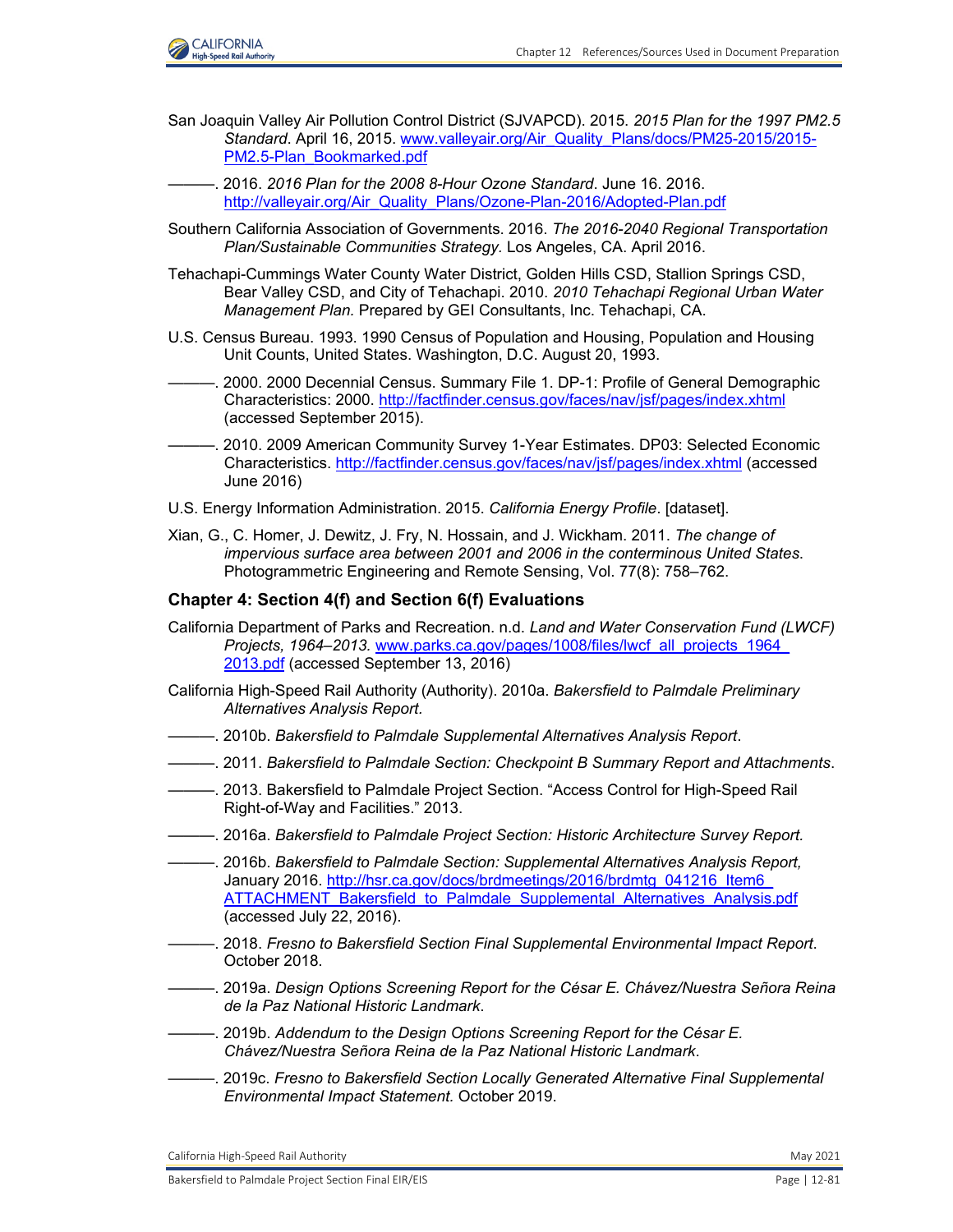

———. 2019d. Fresno *to Bakersfield Section Final Supplemental Environmental Impact Statement.* Sacramento, CA. October 2019.

- California High-Speed Rail Authority and Federal Railroad Administration (Authority and FRA). 2005. *Final Program Environmental Impact Report/Environmental Impact Statement (EIR/EIS) for the Proposed California High-Speed Train System.* Vol. 1, Report. Sacramento, CA, and Washington, D.C. August 2005. [www.hsr.ca.gov/Programs/](http://www.hsr.ca.gov/Programs/Environmental_Planning/EIR_EIS/Vol1.html) Environmental Planning/EIR\_EIS/Vol1.html (accessed January 16, 2017).
- ———. 2014. *Fresno to Bakersfield Section: Final Environmental Impact Report/Environmental Impact Statement.* April 2014.
- ———. 2019. *Bakersfield to Palmdale Project Section: Nuestra Señora Reina de La Paz National Historic Landmark/César E. Chávez National Monument Specific Noise Analysis—* Response to Comments for the Technical Memorandum from SWCA Environmental. Consultants submitted December 28, 2018. May 2019.
- City of Bakersfield. 2002. *City of Bakersfield Metropolitan General Plan: Open Space Element, Circulation Element, Parks Element.* December 2002 (Amended 2010).
- ———. 2007. *City of Bakersfield Recreation and Parks Master Plan.*
- ———. 2013. *City of Bakersfield Bicycle Transportation Plan.* November 2013.
- ———. 2016. *City of Bakersfield Municipal Code.*
- City of Lancaster. 2007. *City of Lancaster Parks, Recreation, Open Space, and Cultural Master Plan.* October 2007.
- ———. 2009. *City of Lancaster General Plan: 2030.* July 2009.
- ———. 2012. *City of Lancaster Master Plan of Trails and Bikeways.* March 2012.
- ———. 2016. *City of Lancaster Municipal Code.* March 2016.
- City of Palmdale. 1993. *Palmdale General Plan.* Planning Department. Palmdale, CA. January 25, 1993 (updated 2012). [https://www.cityofpalmdale.org/Portals/0/Documents/](https://www.cityofpalmdale.org/Portals/0/Documents/ Business/Planning/General%20Plan/general_plan.pdf) [Business/Planning/General%20Plan/general\\_plan.pdf](https://www.cityofpalmdale.org/Portals/0/Documents/ Business/Planning/General%20Plan/general_plan.pdf)
- ———. 2016a. *City of Palmdale Municipal Code.* March 2016.
- ———. 2016b. City of Palmdale Parks & Recreation Facilities: Locations & Residency Map. [www.cityofpalmdale.org/Portals/0/Documents/Residents/Parks/Parks-Map.pdf](http://www.cityofpalmdale.org/Portals/0/Documents/Residents/Parks/Parks-Map.pdf) (accessed March 2016).
- City of Tehachapi. 2012a. *City of Tehachapi General Plan: Mobility Element, Public Realm Element, Natural Resources Element.* January 2012.
- ———. 2012b. *Tehachapi Bicycle Master Plan.* May 2012.
- ———. 2016. *Tehachapi Municipal Code.* January 2016

County of Kern. 1986a. *Cameron Canyon Specific Plan.* June 1986.

- ———. 1986b. *Golden Hills Specific Plan: Land Use, Open Space, and Conservation Element.*  December 1986.
- ———. 1989. *Rosamond Specific Plan.* Adopted 1989, revised April 2008.
- ———. 1997. *Keene Ranch Specific Plan: Land Use, Open Space, and Conservation Element.*  Circulation Element. December 1997.
- ———. 2001. *Kern County Bicycle Facilities Plan.* October 2001.
- ———. 2009. *County of Kern General Plan.* September 2009.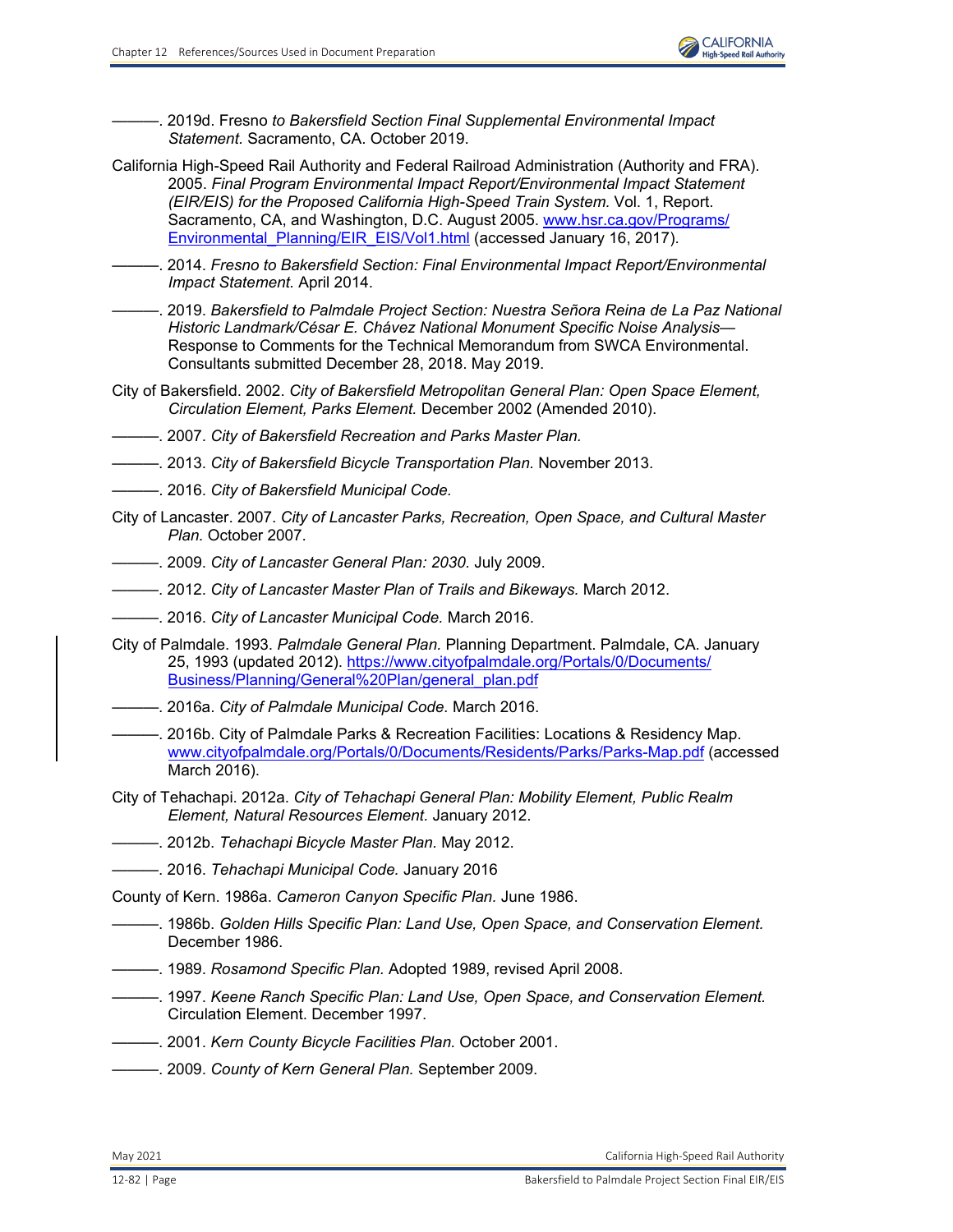

- ———. 2010a. C*ounty of Kern Parks and Recreation Department: Parks and Recreation Master Plan.* May 2010.
- ———. 2010b. *Kern County Parks Master Plan.* May 2010.
- ———. 2010c. *Kern County Planning & Community Development Department: Greater Tehachapi Area Specific and Community Plan.* October 2010.
- ———. 2012. *Kern County Bicycle Master Plan and Complete Streets Recommendations.*  October 2012.
- ———. 2016. *Kern County Code of Ordinances.* February 2016.

County of Los Angeles. 2012. *County of Los Angeles Bicycle Master Plan.* March 2012.

- ———. 2015a. *Antelope Valley Area Plan, Town and Country.* June 2015.
- ———. 2015b. *County of Los Angeles General Plan.* October 2015.
- ———. 2016. *Los Angeles County Code of Ordinances.* April 2016.
- Federal Highway Administration. 2012. *Section 4(f) Policy Paper.*
- Foster, Jeff. 2017. VMA Communications. Personal communication via email to the California High-Speed Rail Authority requesting follow-up on the recreation facilities at R. Rex Parris High School. January 9, 2017.
- –. 2016. VMA Communications. Personal communication via email requesting information about outreach efforts and bike paths in the City of Tehachapi, Lancaster, and Palmdale. November 18, 2016.
- 2016. VMA Communications. Personal communication via email requesting information about bike paths in the City of Tehachapi, Lancaster, and Palmdale. November 23, 2016.
- National Park Service. 2006. Land and Water Conservation Fund. Project List by County and Summary Reports. [https://www.nps.gov/subjects/lwcf/stateside.htm \(](https://www.nps.gov/subjects/lwcf/stateside.htm)accessed November 2016).
- Rosamond Community Services District. 2007. Park System Master Plan. January 2007.
- Tehachapi Valley Recreation and Parks District. 2013. Tehachapi Valley Recreation and Parks District Master Plan. September 2013.
- Tejon Ranch Conservancy. Ranch-wide Management Plan, Volume 3: Public Access Plan. June 2013.

#### **Chapter 5: Environmental Justice**

- Antelope Valley Transit Authority. 2015. Route 785 Downtown Los Angeles. September 1, 2015. [www.avta.com/index.aspx?page=69 \(](http://www.avta.com/index.aspx?page=69)accessed January 18, 2017).
- Bing Maps. 2014. Aerial imagery.
- Bureau of Transportation Statistics. 2014. Table 4-20: Energy Intensity of Passenger Modes (Btu per passenger mile). [https://www.rita.dot.gov/bts/sites/rita.dot.gov.bts/files/publications/](https://www.rita.dot.gov/bts/sites/rita.dot.gov.bts/files/publications/ national_transportation_statistics/html/table_04_20.html) national transportation statistics/html/table 04 20.html (accessed January 19, 2017).
- California Department of Transportation (Caltrans). 2014. *High Desert Corridor Draft Environmental Impact Report/Environmental Impact Statement and Section 4(f) (De Minimis Findings).* Sacramento, CA: Caltrans, September 2014. [www.dot.ca.gov/dist07/](http://www.dot.ca.gov/dist07/HDC/HDC_Draft_EIR-EIS/docs/HDC%20Draft%20Environmental%20Document--Vol%201.pdf) [HDC/HDC\\_Draft\\_EIR-EIS/docs/HDC%20Draft%20Environmental%20Document--](http://www.dot.ca.gov/dist07/HDC/HDC_Draft_EIR-EIS/docs/HDC%20Draft%20Environmental%20Document--Vol%201.pdf) [Vol%201.pdf \(](http://www.dot.ca.gov/dist07/HDC/HDC_Draft_EIR-EIS/docs/HDC%20Draft%20Environmental%20Document--Vol%201.pdf)accessed July 22, 2016).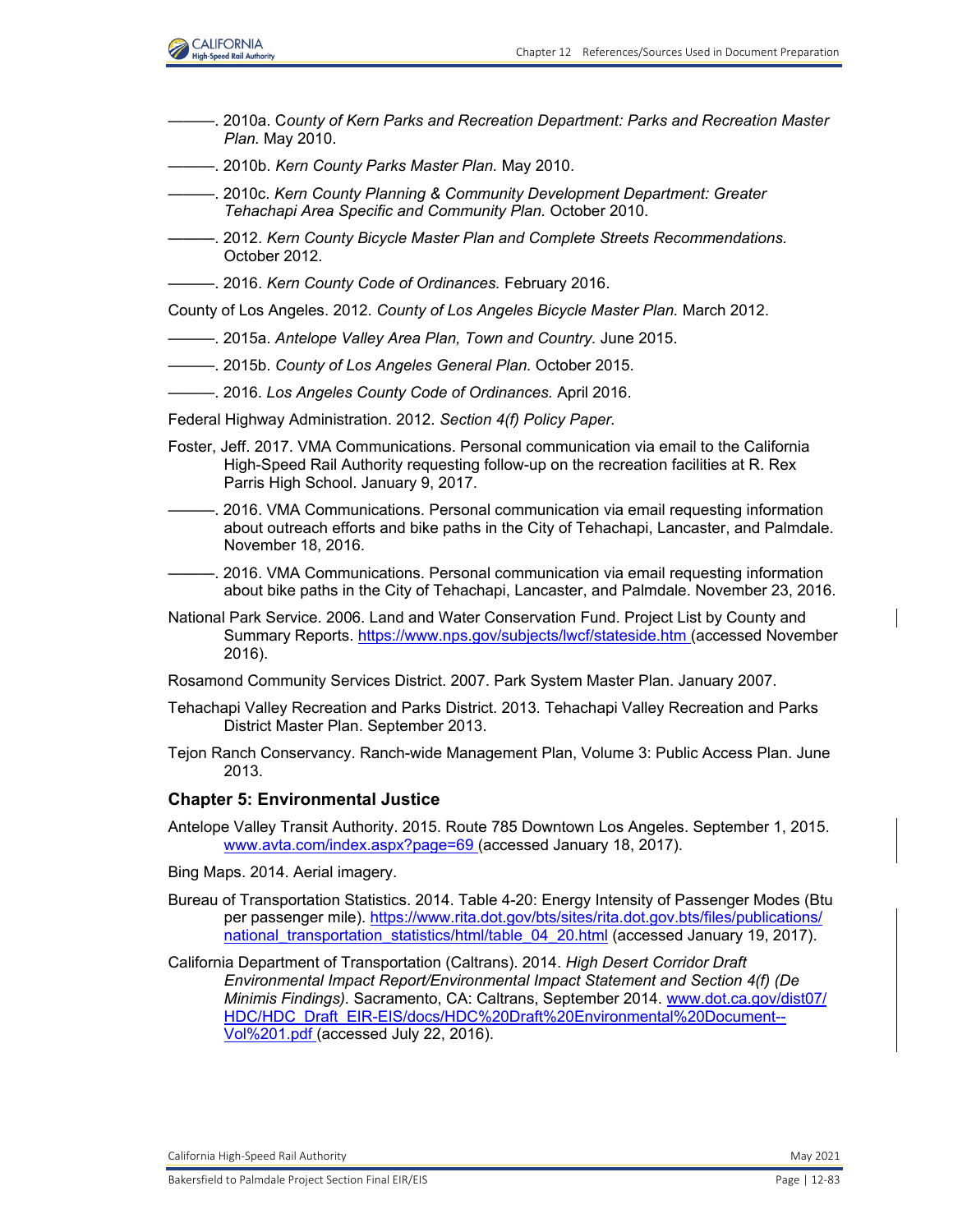

California High-Speed Rail Authority (Authority). 2012a. *Bakersfield to Palmdale Section Supplemental Alternatives Analysis Report.* February 2012. [www.hsr.ca.gov/docs/](http://www.hsr.ca.gov/docs/programs/statewide_rail/proj_sections/Bakersfield_Palmdale/Agenda_Item_5_ Attachment_AA_Report_Volume_1.pdf) [programs/statewide\\_rail/proj\\_sections/Bakersfield\\_Palmdale/Agenda\\_Item\\_5\\_](http://www.hsr.ca.gov/docs/programs/statewide_rail/proj_sections/Bakersfield_Palmdale/Agenda_Item_5_ Attachment_AA_Report_Volume_1.pdf) Attachment AA\_Report\_Volume\_1.pdf (accessed July 18, 2016).

———. 2012b. *Title VI Program Plan*. February 2012. [www.hsr.ca.gov/docs/programs/title\\_VI/](http://www.hsr.ca.gov/docs/programs/title_VI/CHSRA%20Title%20VI%20Program%20Final%206-21-12.pdf) [CHSRA%20Title%20VI%20Program%20Final%206-21-12.pdf](http://www.hsr.ca.gov/docs/programs/title_VI/CHSRA%20Title%20VI%20Program%20Final%206-21-12.pdf) (accessed June 2016).

———. 2012c. *Limited English Proficiency Plan*. April 2012. [www.hsr.ca.gov/docs/programs/](http://www.hsr.ca.gov/docs/programs/title_VI/CHSRA%20LEP%20Plan%20Final.pdf) [title\\_VI/CHSRA%20LEP%20Plan%20Final.pdf](http://www.hsr.ca.gov/docs/programs/title_VI/CHSRA%20LEP%20Plan%20Final.pdf) (accessed June 2016).

———. 2012d. Environmental Justice Policy. August 2012. [www.hsr.ca.gov/docs/programs/title\\_](http://www.hsr.ca.gov/docs/programs/title_VI/CHSRA%20LEP%20Plan%20Final.pdf) [VI/EJ%20Policy%208-20-12%202.pdf](http://www.hsr.ca.gov/docs/programs/title_VI/CHSRA%20LEP%20Plan%20Final.pdf) (accessed June 2016).

2012e. Community Benefits Policy (Policy Directive Number POLI-SB-05). December 7, 2012. [www.hsr.ca.gov/docs/brdmeetings/2012/December/brdmtg1212\\_bot3.pdf](http://www.hsr.ca.gov/docs/brdmeetings/2012/December/brdmtg1212_bot3.pdf)  (accessed January 25, 2017).

2012f. Small and Disadvantaged Business Enterprise Policy (Policy Directive Number POLI-SB-01). August 20, 2012. [www.hsr.ca.gov/docs/programs/small\\_business/](http://www.hsr.ca.gov/docs/programs/small_business/SmallandDisadvantagedBusinessEnterprisePolicy.pdf) [SmallandDisadvantagedBusinessEnterprisePolicy.pdf \(](http://www.hsr.ca.gov/docs/programs/small_business/SmallandDisadvantagedBusinessEnterprisePolicy.pdf)accessed January 25, 2017).

- \_\_\_\_\_. 2012g. *Bay Area to Central Valley High-Speed Train Partially Revised Final Program Environmental Impact Report (EIR)*. Sacramento, CA. April 2012. [www.hsr.ca.gov/](http://www.hsr.ca.gov/Programs/Environmental_Planning/bay_area.html.) [Programs/Environmental\\_Planning/bay\\_area.html.](http://www.hsr.ca.gov/Programs/Environmental_Planning/bay_area.html.)
- 2012h. Resolution HSRA 12-15 Approval of the Limited English Proficiency Policy and Plan. [https://www.hsr.ca.gov/docs/brdmeetings/2012/May/brdmtg0512\\_LEP\\_policy\\_12-](https://www.hsr.ca.gov/docs/brdmeetings/2012/May/brdmtg0512_LEP_policy_12- 15.pdf.) [15.pdf.](https://www.hsr.ca.gov/docs/brdmeetings/2012/May/brdmtg0512_LEP_policy_12- 15.pdf.)

\_\_\_\_\_. 2013. *Community Benefits Agreement, California High-Speed Rail Authority and the State Building and Construction Trades Council of California and the Signatory Craft Councils and Local Unions*. August 2013. [www.hsr.ca.gov/docs/programs/construction/HSR13\\_](http://www.hsr.ca.gov/docs/programs/construction/HSR13_06_Community_Benefits_Agreement_Executed.pdf) 06 Community Benefits Agreement Executed.pdf (accessed January 25, 2017).

\_\_\_\_\_. 2014a. *Palmdale to Los Angeles Supplemental Alternatives Analysis Report.* May 2014.

- \_\_\_\_\_. 2014b. *California High-Speed Train Project Environmental Impact Report/Environmental Impact Statement: Fresno to Bakersfield Section*. April 2014. Sacramento. Sacramento, CA, and Washington, D.C. May 2014. [www.hsr.ca.gov/Programs/](http://www.hsr.ca.gov/Programs/Environmental_Planning/final_fresno_bakersfield.html) [Environmental\\_Planning/final\\_fresno\\_bakersfield.html](http://www.hsr.ca.gov/Programs/Environmental_Planning/final_fresno_bakersfield.html) (accessed August 2016).
- \_\_\_\_\_. 2016a. *Draft Relocation Impact Report.*

\_\_\_\_\_. 2016b. *Bakersfield to Palmdale Project Section: Supplemental Alternatives Analysis Report, Appendix A: Alternatives Screening Memorandum.* January 2016. http://hsr.ca.gov/docs/brdmeetings/2016/brdmtg\_041216\_Item6\_ATTACHMENT Bakersfield to Palmdale Supplemental Alternatives Analysis.pdf (accessed July 22, 2016).

- \_\_\_\_\_. 2017a. *Fresno to Bakersfield Section Supplemental Environmental Impact Report/Environmental Impact Statement.*
- ———. 2017b. *Project Level Environmental Methodology Guidelines, Version 5.09.* Sacramento, CA.

\_\_\_\_\_. 2018a. *Bakersfield to Palmdale Project Section: Community Impact Assessment.*  February 2018.

- ———. 2018b. *Fresno to Bakersfield Section Final Supplemental Environmental Impact Report*. October 2018.
- ———. 2019a. Fresno *to Bakersfield Section Final Supplemental Environmental Impact Statement.* Sacramento, CA. October 2019.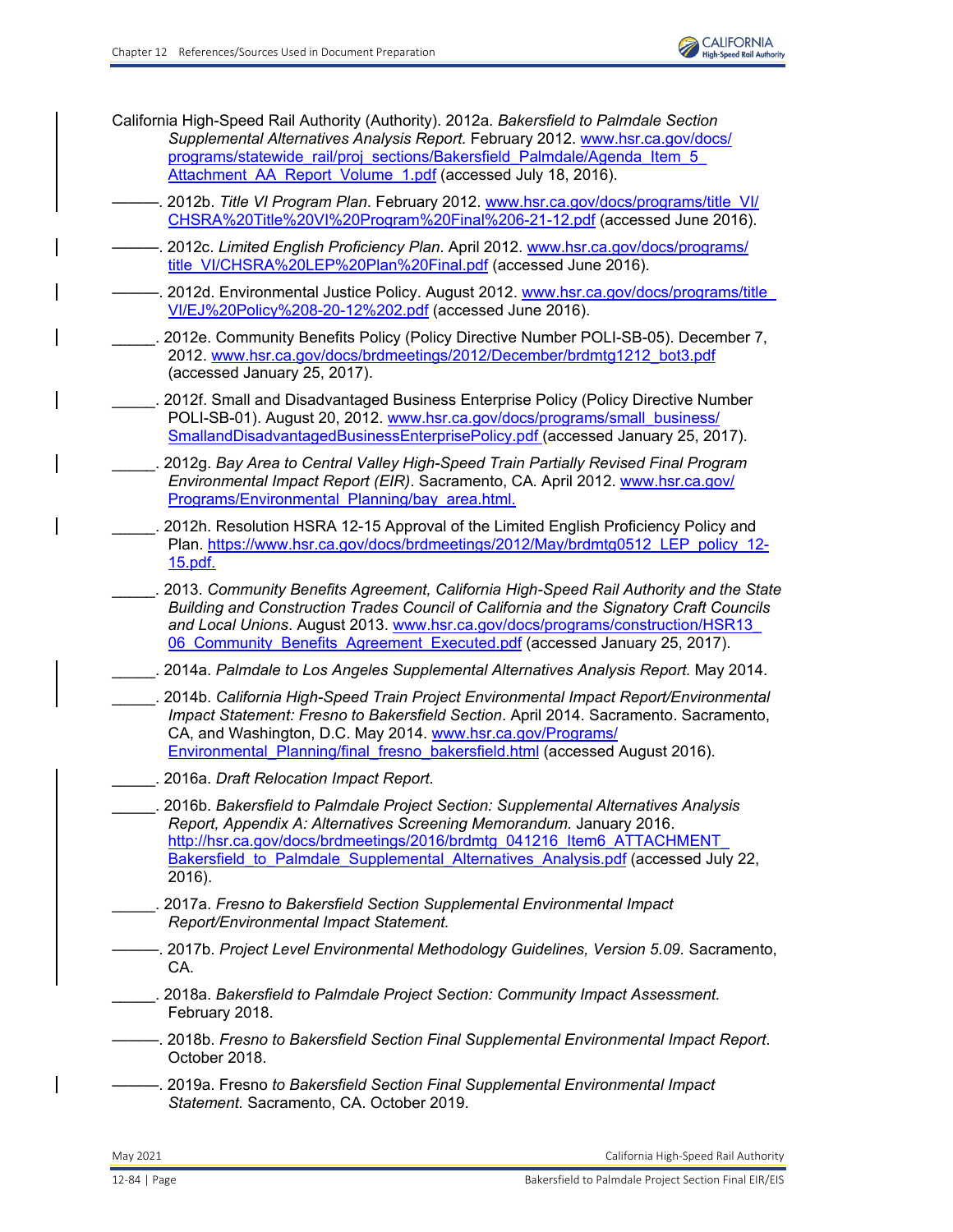

- ———. 2019b. *Design Options Screening Report for the César E. Chávez/Nuestra Señora Reina de la Paz National Historic Landmark*.
- ———. 2019c. *Addendum to the Design Options Screening Report for the César E. Chávez/Nuestra Señora Reina de la Paz National Historic Landmark*.
- \_\_\_\_\_. 2020. *Bakersfield to Palmdale Project Section: Community Impact Assessment Technical Report Supplement.*
- California High-Speed Rail Authority and Federal Railroad Administration (Authority and FRA). 2005. *Final Program Environmental Impact Report/Environmental Impact Statement (EIR/EIS) for the Proposed California High-Speed Train System.* Vol. 1, Report. Sacramento, CA, and Washington, D.C. August 2005. [www.hsr.ca.gov/Programs/](http://www.hsr.ca.gov/Programs/Environmental_Planning/EIR_EIS/Vol1.html) [Environmental\\_Planning/EIR\\_EIS/Vol1.html](http://www.hsr.ca.gov/Programs/Environmental_Planning/EIR_EIS/Vol1.html) (accessed January 16, 2017).
- ———. 2008. *Bay Area to Central Valley HST Program Environmental Impact Report/ Environmental Impact Study*. May 2008.
- \_\_\_\_\_. 2014. *Fresno to Bakersfield Section Final Environmental Impact Report/Environmental Impact Statement.* Sacramento, CA and Washington, D.C. May 2014.
- ———. 2017. *Fresno to Bakersfield Section Draft Supplemental Environmental Impact Report/Environmental Impact Statement.* Sacramento, CA and Washington, D.C. November 2017.
- City of Bakersfield. 2008. Metropolitan Bakersfield General Plan Housing Element.
- City of Lancaster. 2011. Master Plan of Trails and Bikeways. October 2011.
- $-$ . 2013. General Plan 2030, Housing Element 2014–2021, as amended.
- —. 2014. Assembly Bill 987 Affordable Housing Database. [www.cityoflancasterca.org/](http://www.cityoflancasterca.org/home/showdocument?id=26310) [home/showdocument?id=26310](http://www.cityoflancasterca.org/home/showdocument?id=26310) (accessed July 20, 2016).
- Council on Environmental Quality. 1997. *Environmental Justice, Guidance Under the National Environmental Policy Act (NEPA)*. December 10, 1997. [http://ceq.hss.doe.gov/nepa/regs/](http://ceq.hss.doe.gov/nepa/regs/ ej/justice.pdf) [ej/justice.pdf](http://ceq.hss.doe.gov/nepa/regs/ ej/justice.pdf) (accessed June 14, 2016).
- County of Kern. 2007. Kern County General Plan, Circulation Element. Kern County Planning & Development.
- -. 2010. County of Kern Economic Development Strategy Update. July 2010.
- ———. 2016. County-wide GIS Data. Kern County Engineering Surveying and Permit Services.
- County of Los Angeles. 2015. General Plan Mobility Element. October 2015. <http://planning.lacounty.gov/generalplan/generalplan.>Accessed June 2016.
	- . 2016. County-wide GIS Data. Los Angeles County Geographical Information System (GIS) Data Portal.
- Kern Council of Governments. 2014. Regional Transportation Plan/Sustainable Communities Strategy. June 19, 2014. [www.arb.ca.gov/cc/sb375/kerncog\\_2014\\_rtp.pdf](http://www.arb.ca.gov/cc/sb375/kerncog_2014_rtp.pdf) (accessed May 2015 and February 2016).
- 2016. GIS 2016 Kern County Land Use Data.
- Metrolink. 2017. Palmdale Station. [www.metrolinktrains.com/stations/detail/station\\_id/114.html](http://www.metrolinktrains.com/stations/detail/station_id/114.html) (accessed January 18, 2017).
- National Geographic. 2016. GIS basemap information.
- Southern California Association of Governments. 2012. GIS 2012 Los Angeles County Land Use Data.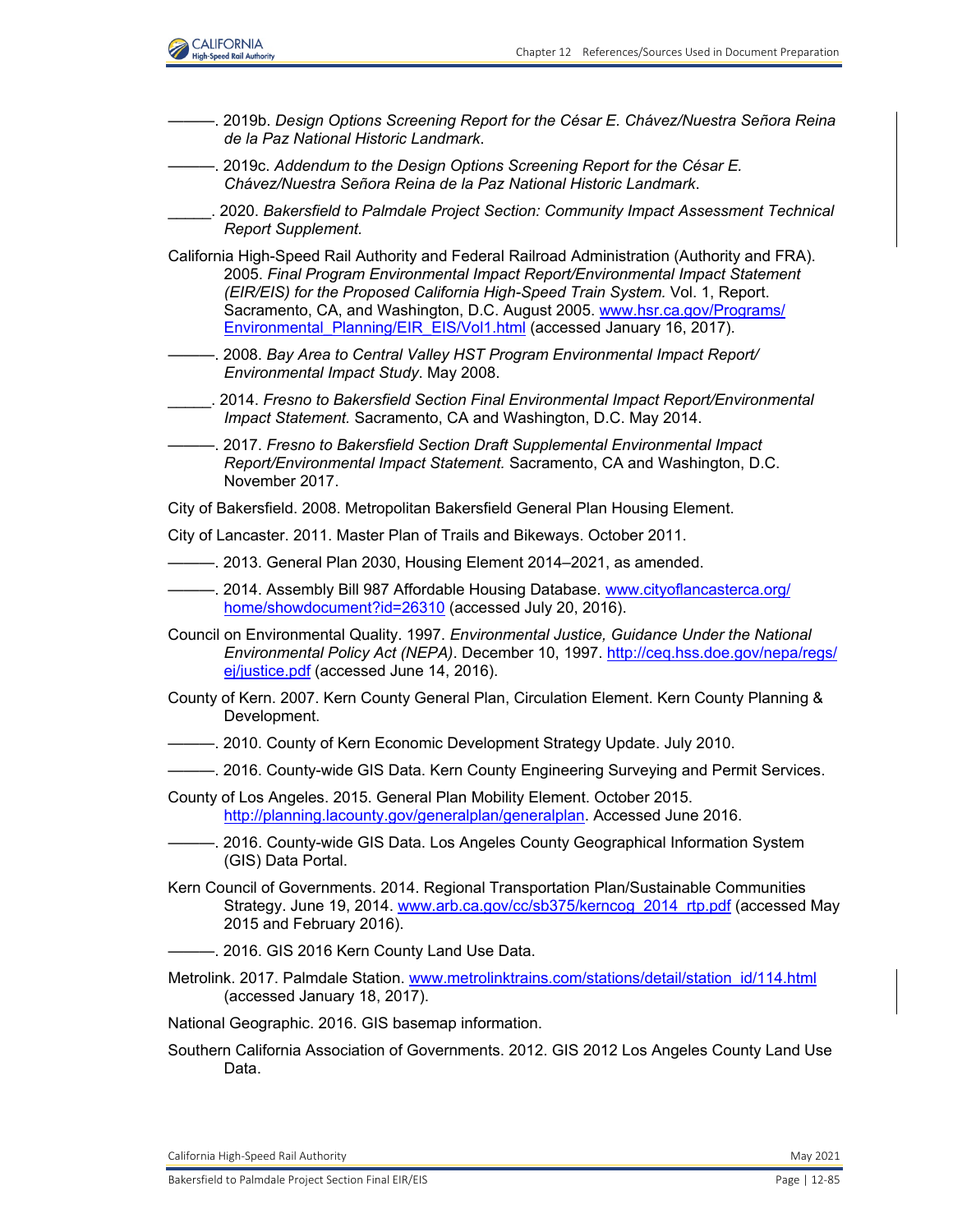- ———. 2016. *2016-2040 Regional Transportation Plan/Sustainable Communities Strategy*. April 2016. <http://scagrtpscs.net/Pages/FINAL2016RTPSCS.aspx> (accessed June 14, 2016).
- T.Y. Lin. 2016. Project-specific GIS data.
- U.S. Census Bureau. 2000. 2000 Census data. [www.census.gov/](http://www.census.gov/) (accessed March 2015).
- ———. 2000. *County Block Map Sheet 115.*
- ———. 2000. Public Law 94-171. *Census Redistricting Data.* [https://www.census.gov/rdo/data/](https://www.census.gov/rdo/data/ redistricting_data.html) redistricting data.html (accessed July 2016).
- ———. 2014. 2009–2013 American Community Survey. [www.census.gov/](http://www.census.gov/) (accessed March 2015 and June 2016).
- ———. 2010. 2010 Decennial Census. [www.census.gov/](http://www.census.gov/) (accessed March 2015).
- ———. 2010. Census Block Map Kern County, CA, Sheet 132.
- 2013. Poverty thresholds by Size of Family and Number of Children. [https://www.census.gov/data/tables/time-series/demo/income-poverty/historical-poverty](https://www.census.gov/data/tables/time-series/demo/income-poverty/historical-povertythresholds.html)[thresholds.html](https://www.census.gov/data/tables/time-series/demo/income-poverty/historical-povertythresholds.html) (accessed September 27, 2017).
- ———. 2014. Poverty Thresholds 2013. [www.census.gov/](http://www.census.gov/) (accessed June 7, 2016).
	- ———. 2017. Measuring America: How the U.S. Census Bureau Measures Poverty. September 2017. [https://www.census.gov/library/visualizations/2017/demo/poverty\\_measure](https://www.census.gov/library/visualizations/2017/demo/poverty_measurehow.html)[how.html](https://www.census.gov/library/visualizations/2017/demo/poverty_measurehow.html) (accessed September 27, 2017).
- ———. Office of Management and Budget. *Statistical Policy Directive 14, Definition of Poverty for Statistical Purposes.* <https://www.census.gov/hhes/povmeas/methodology/ombdir14.html> (accessed March 2015).
- U.S. Department of Health and Human Services. 2014. *Poverty Guidelines 2014*. Institute for Research on Poverty. [www.irp.wisc.edu/faqs/faq1.htm#guidelines](http://www.irp.wisc.edu/faqs/faq1.htm#guidelines) (accessed June 9, 2016).
- ———. 2016. *What are Poverty Thresholds and Poverty Guidelines.* Institute for Research on Poverty. [www.irp.wisc.edu/faqs/faq1.htm](http://www.irp.wisc.edu/faqs/faq1.htm) (accessed July 2016).
- U.S. Department of Transportation. 2012. *Departmental Order 5610.2(a) Actions to Address Environmental Justice in Minority Populations and Low-Income Populations*. May 2012. [www.fhwa.dot.gov/environment/environmental\\_justice/ej\\_at\\_dot/orders/order\\_56102a/ind](http://www.fhwa.dot.gov/environment/environmental_justice/ej_at_dot/orders/order_56102a/index.cfm) [ex.cfm \(](http://www.fhwa.dot.gov/environment/environmental_justice/ej_at_dot/orders/order_56102a/index.cfm)accessed June 9, 2016).

# **Chapter 6: Project Costs and Operations**

- California High-Speed Rail Authority (Authority). 2016. *California High-Speed Rail 2016 Business Plan: Connecting and Transforming California.* Sacramento, CA. May 1, 2016. www.hsr.ca.gov/docs/about/business\_plans/2016\_BusinessPlan.pdf.
	- ———. 2018. *California High-Speed Rail 2018 Business Plan.* Sacramento, CA. June 1, 2018. [www.hsr.ca.gov/docs/about/business\\_plans/2018\\_BusinessPlan.pdf](http://www.hsr.ca.gov/docs/about/business_plans/2018_BusinessPlan.pdf) (accessed June 6, 2018).
- Simon, Rick, California High-Speed Rail Authority. 2021. Email correspondence with TY Lin and Rincon Consultants, regarding updated project costs. January 25, 2021.
- U.S. Department of Transportation, Office of the Inspector General. 2011. *High-Speed Intercity Passenger Rail (HSIPR) Best Practices: Operating Costs Estimation*. June 2011. [www.oig.dot.gov/sites/default/files/files/OIG-HSR-Best-Practice-Operating-Cost-](http://www.oig.dot.gov/sites/default/files/files/OIG-HSR-Best-Practice-Operating-Cost-Report.pdf)[Report.pdf \(](http://www.oig.dot.gov/sites/default/files/files/OIG-HSR-Best-Practice-Operating-Cost-Report.pdf)accessed March 27, 2018).

# **Chapter 7: Other CEQA/NEPA Considerations**

This chapter contained no references.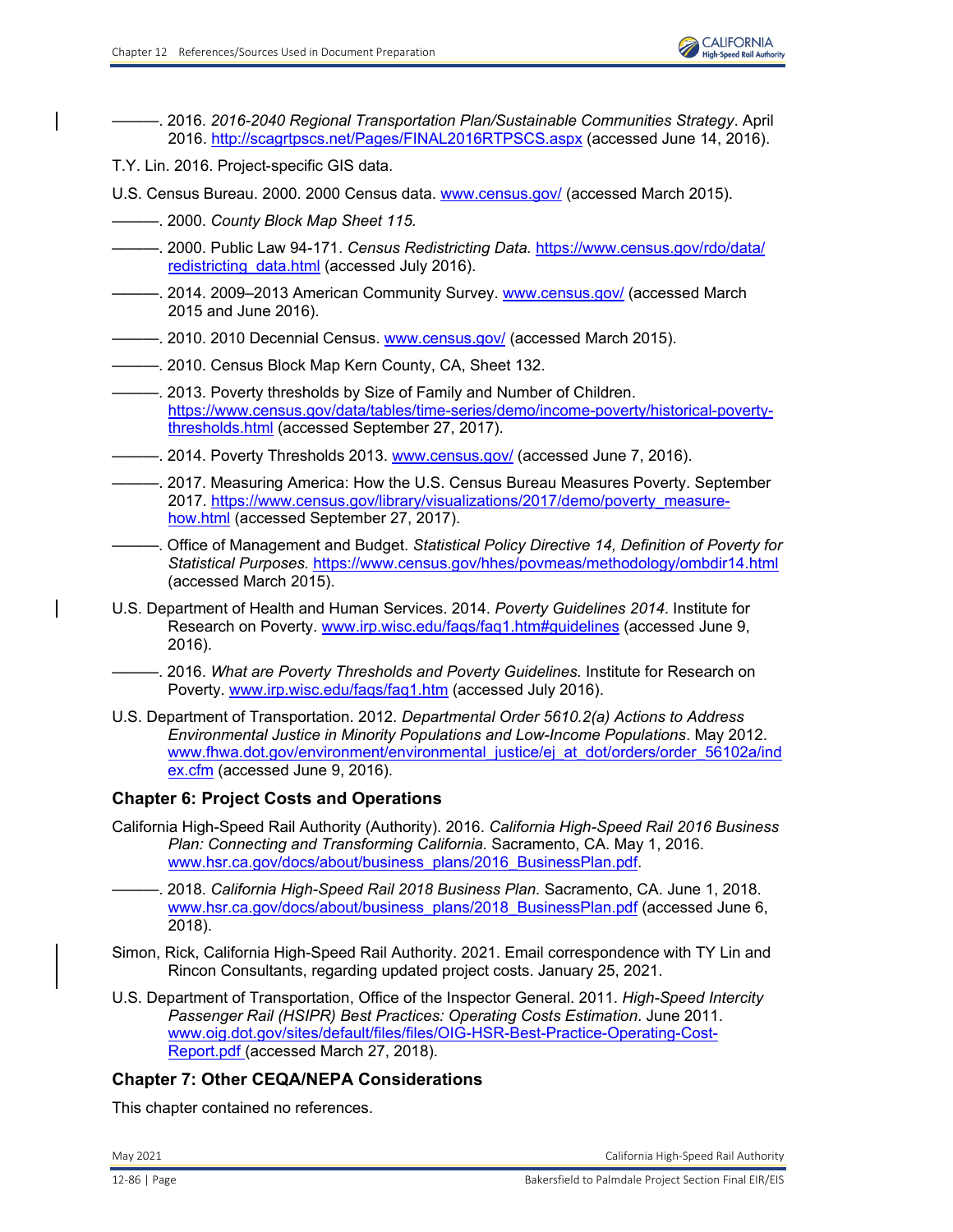

### **Chapter 8: Preferred Alternative and Station Site(s)**

- California Department of Fish and Wildlife. 2020. "Keep Me Wild: Mountain Lion." [https://wildlife.ca.gov/keep-me-wild/lion.](https://wildlife.ca.gov/keep-me-wild/lion)
- California High-Speed Rail Authority (Authority). 2010. *Bakersfield to Palmdale Preliminary Alternatives Analysis Report.* September 2010. [www.hsr.ca.gov/docs/programs/](http://www.hsr.ca.gov/docs/programs/statewide_rail/proj_sections/Bakersfield_Palmdale/brdmtg_item9_Bakersfield_to_Palmdale_Preliminary_AA_Staff_Report_Vol_I_and_II.pdf) statewide\_rail/proj\_sections/Bakersfield\_Palmdale/brdmtg\_item9\_Bakersfield\_to [Palmdale\\_Preliminary\\_AA\\_Staff\\_Report\\_Vol\\_I\\_and\\_II.pdf](http://www.hsr.ca.gov/docs/programs/statewide_rail/proj_sections/Bakersfield_Palmdale/brdmtg_item9_Bakersfield_to_Palmdale_Preliminary_AA_Staff_Report_Vol_I_and_II.pdf) (accessed July 18, 2016).
- -. 2012. *Bakersfield to Palmdale Section Supplemental Alternatives Analysis Report Volume 1.* February 2012. [www.hsr.ca.gov/docs/programs/statewide\\_rail/proj\\_sections/](http://www.hsr.ca.gov/docs/programs/statewide_rail/proj_sections/Bakersfield_Palmdale/Agenda_Item_5_Attachment_AA_Report_Volume_1.pdf) [Bakersfield\\_Palmdale/Agenda\\_Item\\_5\\_Attachment\\_AA\\_Report\\_Volume\\_1.pdf](http://www.hsr.ca.gov/docs/programs/statewide_rail/proj_sections/Bakersfield_Palmdale/Agenda_Item_5_Attachment_AA_Report_Volume_1.pdf) (accessed July 18, 2016).
- ———. 2016a. *Bakersfield to Palmdale Project Section: Supplemental Alternatives Analysis Report, Appendix A: Alternatives Screening Memorandum.* January 2016. http://hsr.ca.gov/docs/brdmeetings/2016/brdmtg\_041216\_Item6\_ATTACHMENT Bakersfield to Palmdale Supplemental Alternatives Analysis.pdf (accessed July 22, 2016).
- ———. 2016b. *Bakersfield to Palmdale Project Section: Supplemental Alternatives Analysis Report.* April 2016. [http://hsr.ca.gov/docs/brdmeetings/2016/brdmtg\\_041216\\_Item6\\_](http://hsr.ca.gov/docs/brdmeetings/2016/brdmtg_041216_Item6_ ATTACHMENT_Bakersfield_to_Palmdale_Supplemental_Alternatives_Analysis.pdf) [ATTACHMENT\\_Bakersfield\\_to\\_Palmdale\\_Supplemental\\_Alternatives\\_Analysis.pdf](http://hsr.ca.gov/docs/brdmeetings/2016/brdmtg_041216_Item6_ ATTACHMENT_Bakersfield_to_Palmdale_Supplemental_Alternatives_Analysis.pdf) (accessed July 22, 2016).
- ———. 2018a. *Avoidance and Minimization Options Screening Memorandum for the César E. Chávez/Nuestra Señora Reina de la Paz National Historic Landmark.*
- ———. 2018b. *Fresno to Bakersfield Section Final Supplemental Environmental Impact Report*. October 2018.
- ———. 2018c. *Right of Way Infrastructure Maintenance Facility Requirements. Revision 3.*  California High-Speed Rail Authority Rail Operations and Delivery Branch. August 2018.
- California High-Speed Rail Authority and Federal Railroad Administration (Authority and FRA). 2005. *Final Program Environmental Impact Report/Environmental Impact Statement (EIR/EIS) for the Proposed California High-Speed Train System.* Vol. 1, Report. Sacramento, CA, and Washington, D.C. August 2005. [www.hsr.ca.gov/Programs/](http://www.hsr.ca.gov/Programs/Environmental_Planning/EIR_EIS/Vol1.html) [Environmental\\_Planning/EIR\\_EIS/Vol1.html](http://www.hsr.ca.gov/Programs/Environmental_Planning/EIR_EIS/Vol1.html) (accessed January 16, 2017).
- ———. 2014. *Fresno to Bakersfield Section Final Environmental Impact Report/Environmental Impact Statement.* Sacramento, CA and Washington, D.C. May 2014.
- ———. 2017. *Fresno to Bakersfield Section Draft Supplemental Environmental Impact Report/Environmental Impact Statement*. November 2017.
- United States Fish and Wildlife Service. 2020. "Assessing the status of the monarch butterfly." [https://www.fws.gov/savethemonarch/ssa.html.](https://www.fws.gov/savethemonarch/ssa.html)

#### **Chapter 9: Public and Agency Involvement**

- California High-Speed Rail Authority (Authority). 2009. *Bakersfield to Palmdale Project Section: Scoping Report.* Sacramento, CA and Washington, D.C. December 2009.
- ———. 2011a. *Programmatic Agreement among the Federal Railroad Administration, the Advisory Council on Historical Preservation, the California State Historic Preservation Officer, and the California High-Speed Rail Authority Regarding Compliance with Section 106 of the National Historic Preservation Act.* Sacramento, CA.
- ———. 2011b. *Memorandum of Understanding for Achieving an Environmentally Sustainable High-Speed Train System in California.* Sacramento, CA.